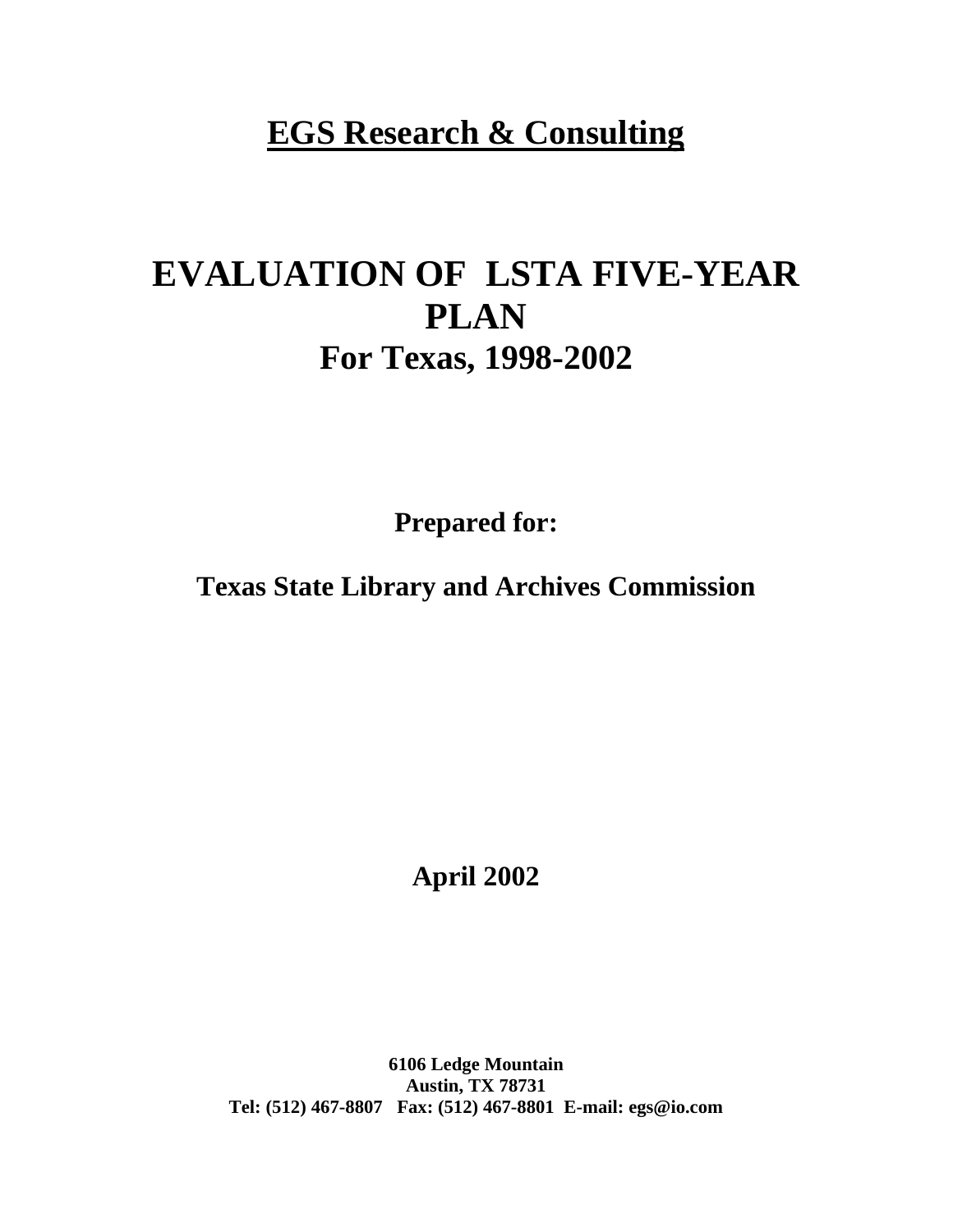|  | <b>TABLE OF CONTENTS</b> |
|--|--------------------------|
|--|--------------------------|

|         |                                        | <b>EXECUTIVE SUMMARY</b>                                                                                                                                                                                                 | $\mathbf{i}$                                      |
|---------|----------------------------------------|--------------------------------------------------------------------------------------------------------------------------------------------------------------------------------------------------------------------------|---------------------------------------------------|
| PART I. |                                        | <b>SECONDARY DATA REPORT</b>                                                                                                                                                                                             |                                                   |
| I.      |                                        | <b>SUMMARY</b>                                                                                                                                                                                                           |                                                   |
|         | 1.                                     | Overview<br>1.1<br>Objectives and Methodology<br><b>Performance Measures</b><br>1.2                                                                                                                                      | $\mathbf{1}$<br>$\mathbf{1}$<br>$\mathbf{1}$<br>3 |
| П.      | 1.<br>2.<br>3.<br>4.                   | <b>TEXAS LIBRARY SYSTEMS</b><br><b>Library Systems Funding</b><br><b>Library Systems Services</b><br>Library Systems Activities by Year: 1998-2001<br>Library Systems Activities and Performance                         | 9<br>9<br>10<br>11<br>17                          |
|         | 5.                                     | <b>Performance Measures</b>                                                                                                                                                                                              | 27                                                |
| Ш.      |                                        | <b>SPECIAL PROJECTS GRANTS</b>                                                                                                                                                                                           | 29                                                |
| IV.     | 1.<br>2.                               | <b>TECHNICAL ASSISTANCE NEGOTIATED GRANTS</b><br>Use of TANG Funds<br><b>TANG Activities</b>                                                                                                                             | 52<br>52<br>55                                    |
| V.      | 1.                                     | <b>LIBRARY ESTABLISHMENT GRANTS</b><br><b>Key Performance Measures</b>                                                                                                                                                   | 59<br>62                                          |
| VI.     |                                        | <b>LIBRARY COOPERATION GRANTS</b>                                                                                                                                                                                        | 67                                                |
| VII.    | 1.<br>2.                               | CONTINUING EDUCATION AND CONSULTING SERVICES<br><b>Project Activities</b><br><b>Project Performance Measures</b>                                                                                                         | 72<br>72<br>74                                    |
| VIII.   | 1.<br>2.<br>3.<br>4.<br>5.<br>6.<br>7. | <b>TexNet INTERLIBRARY LOAN</b><br><b>TexNet Funding</b><br><b>TexNet Centers</b><br><b>TexNet Management</b><br><b>Texas Group</b><br><b>Texas Union List of Serials</b><br>Project Loan<br><b>Performance Measures</b> | 76<br>76<br>77<br>78<br>78<br>79<br>79<br>79      |
| IX.     | 1.<br>2.                               | <b>TEXAS STATE ELECTRONIC LIBRARY</b><br><b>LSTA Project Activities</b><br><b>Cost Avoidance</b>                                                                                                                         | 83<br>83<br>84                                    |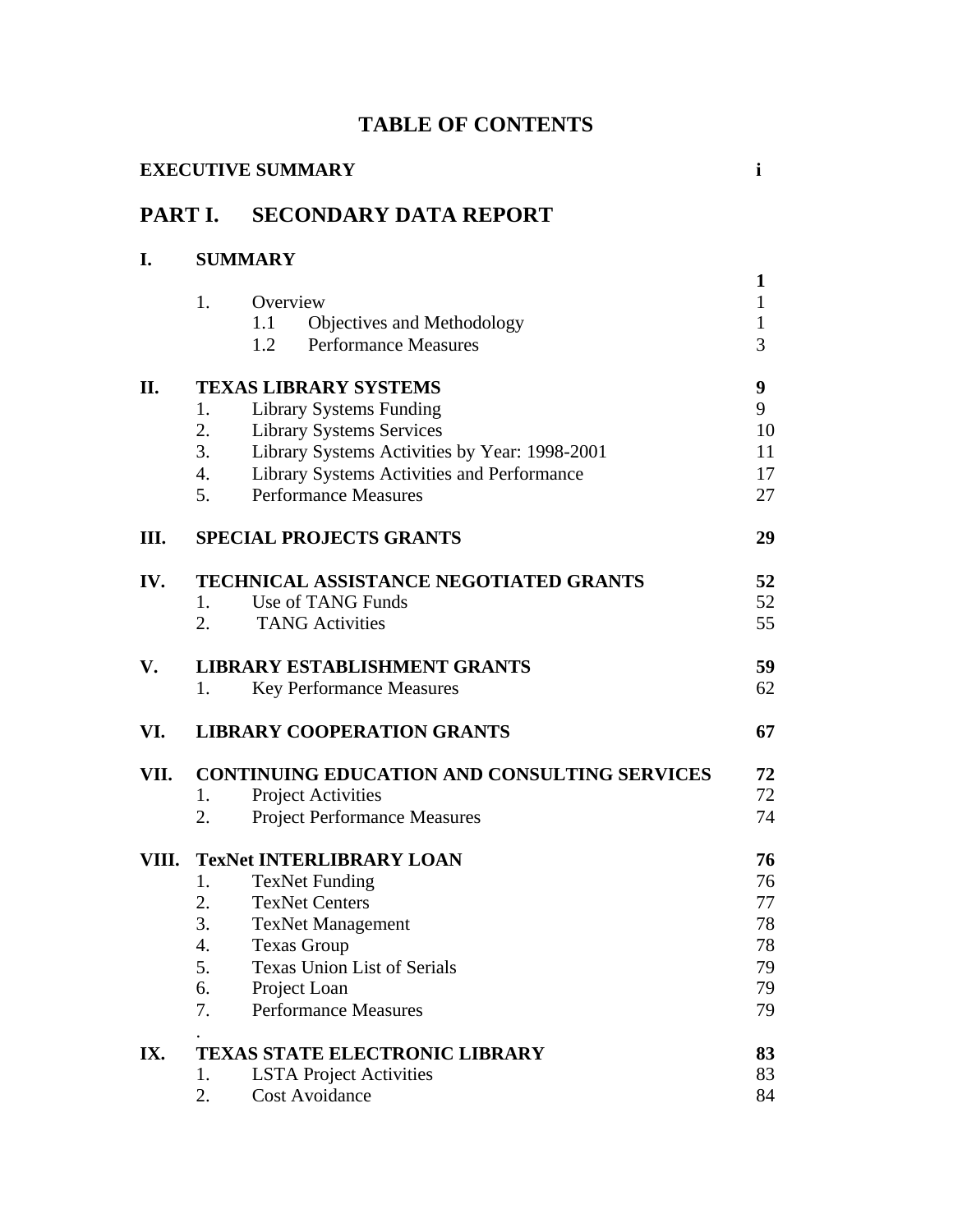# **PART II: SURVEY REPORT**

| I. |                | <b>SUMMARY</b>                                                    | $\mathbf{1}$                                                                                                                                          |
|----|----------------|-------------------------------------------------------------------|-------------------------------------------------------------------------------------------------------------------------------------------------------|
|    | 1.             | <b>Texas Library System</b>                                       | 1                                                                                                                                                     |
|    |                | <b>Member Libraries</b><br>1.1                                    |                                                                                                                                                       |
|    | 2.             | Technical Assistance Negotiated Grants (TANG)                     |                                                                                                                                                       |
|    |                | 2.1<br><b>Library Systems</b><br><b>Member Libraries</b><br>2.2   | $\overline{c}$<br>6<br>6<br>$\overline{7}$<br>8<br>10<br>11<br>12<br>12<br>25<br>25<br>26<br>36<br>40<br>51<br>53<br>55<br>60<br>60<br>71<br>75<br>80 |
|    | 3.             | <b>Special Projects Grants</b>                                    |                                                                                                                                                       |
|    | 4.             | <b>Key Conclusions</b>                                            |                                                                                                                                                       |
|    |                |                                                                   |                                                                                                                                                       |
| П. |                | THE TEXAS LIBRARY SYSTEM                                          |                                                                                                                                                       |
|    | A.             | <b>LIBRARY SYSTEMS SURVEY</b>                                     |                                                                                                                                                       |
|    |                | 1.<br><b>Characteristics of Library Systems</b>                   |                                                                                                                                                       |
|    |                | 2.<br>Services Provided by Library Systems to Member Libraries 16 |                                                                                                                                                       |
|    | <b>B.</b>      | <b>PUBLIC LIBRARY SURVEY</b>                                      |                                                                                                                                                       |
|    |                | 1.<br><b>Survey Methodology</b>                                   |                                                                                                                                                       |
|    |                | 2.<br><b>Library Operations</b>                                   |                                                                                                                                                       |
|    |                | 3.<br>Services Provided by Library Systems to Member Libraries 31 |                                                                                                                                                       |
|    |                | 4.<br><b>Impact of Services Provided by Library Systems</b>       |                                                                                                                                                       |
|    | C.             | <b>SYSTEM ANALYSIS</b>                                            |                                                                                                                                                       |
|    | D.             | <b>LEGAL SERVICE POPULATION</b>                                   |                                                                                                                                                       |
|    |                | 1.<br><b>Library Operations</b>                                   |                                                                                                                                                       |
|    |                | 2.<br>Services Provided by Library Systems to Member Libraries 54 |                                                                                                                                                       |
|    |                | 3.<br><b>Impact of Services Provided by Library Systems</b>       |                                                                                                                                                       |
| Ш. |                | TECHNICAL ASSISTANCE NEGOTIATED GRANTS (TANG)                     |                                                                                                                                                       |
|    | A.             | <b>LIBRARY SYSTEMS</b>                                            |                                                                                                                                                       |
|    | <b>B.</b>      | <b>MEMBER LIBRARIES</b>                                           |                                                                                                                                                       |
|    | $\mathbf{C}$ . | <b>SYSTEM ANALYSIS</b>                                            |                                                                                                                                                       |
|    | D.             | <b>LEGAL SERVICE POPULATION</b>                                   |                                                                                                                                                       |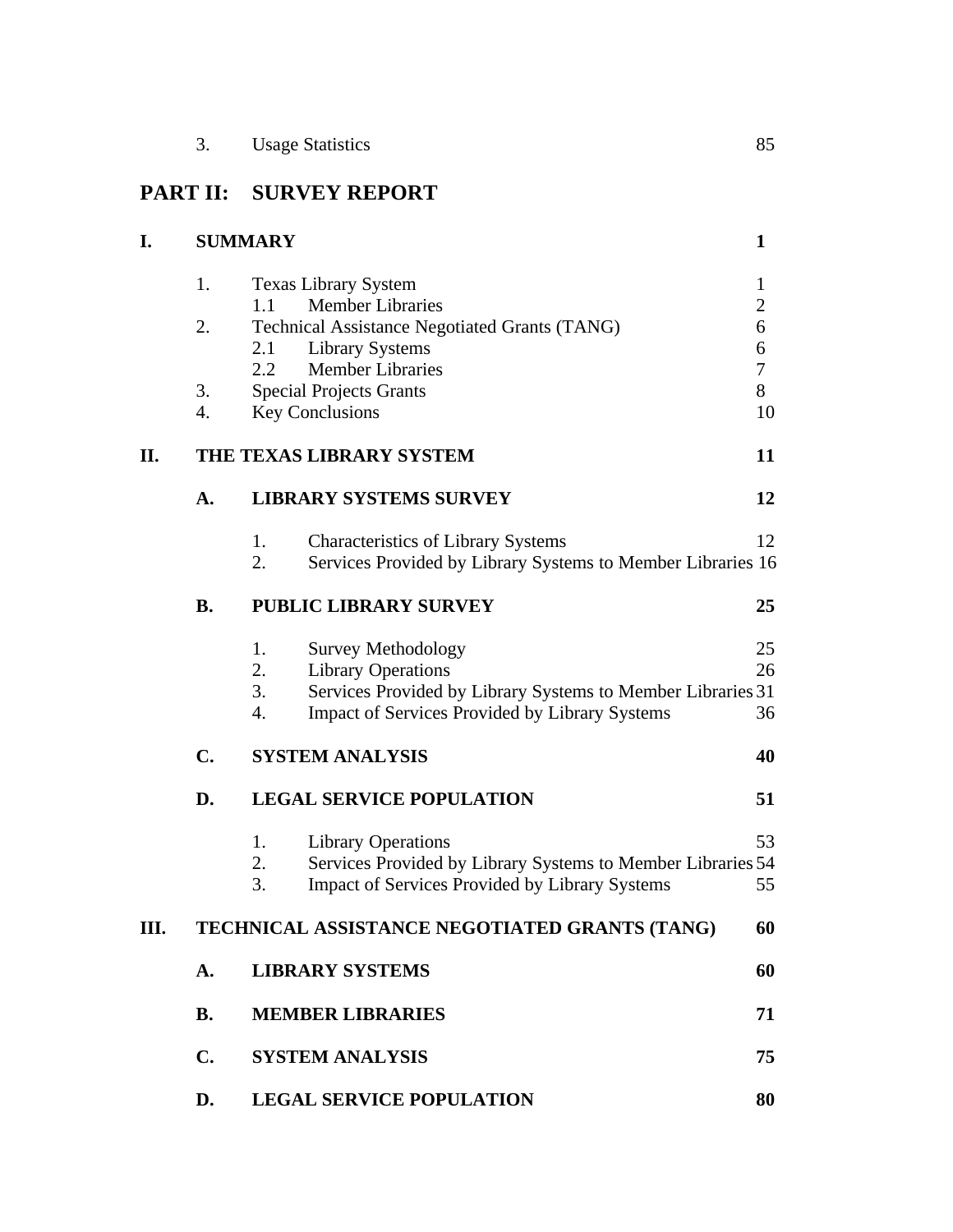| IV. |                                                                                | <b>SPECIAL PROJECTS GRANT PROGRAM</b>                                                                                                      | 85                         |  |  |  |
|-----|--------------------------------------------------------------------------------|--------------------------------------------------------------------------------------------------------------------------------------------|----------------------------|--|--|--|
| V.  | <b>SPECIAL PROJECTS GRANT - PATRON SURVEY</b>                                  |                                                                                                                                            |                            |  |  |  |
|     | <b>APPENDIX A:</b><br><b>SURVEY INSTRUMENTS</b>                                |                                                                                                                                            |                            |  |  |  |
|     | <b>APPENDIX B:</b><br>URBAN, SUBURBAN, RURAL PRIMARY AREA OF<br><b>SERVICE</b> |                                                                                                                                            |                            |  |  |  |
|     | <b>APPENDIX C:</b>                                                             | <b>LIBRARIES OPERATING EXPENDITURES</b>                                                                                                    |                            |  |  |  |
|     | <b>APPENDIX D:</b>                                                             | <b>TECHNICAL ASSISTANCE NEGOTIATED GRANT</b><br>(TANG) - URBAN, SUBURBAN, RURAL PRIMARY<br><b>AREA OF SERVICE ANALYSIS</b>                 |                            |  |  |  |
|     | <b>APPENDIX E:</b>                                                             | TECHNICAL ASSISTANCE NEGOTIATED GRANT<br>(TANG) - LIBRARIES OPERATING EXPENDITURES<br><b>ANALYSIS</b>                                      |                            |  |  |  |
|     | PART III.                                                                      | <b>CASE STUDY REPORT</b>                                                                                                                   |                            |  |  |  |
| I.  | <b>LOCK.NET</b>                                                                | LOCKHART NEIGHBORHOOD ELECTRONIC TRAINING -                                                                                                | 1                          |  |  |  |
|     | 1.<br>2.<br>3.<br>4.                                                           | The Dr. Eugene Clark Library<br>LSTA Special Projects Grant: LOCK.NET<br><b>Program Participants</b><br>Program Impact                     | 1<br>1<br>4<br>6           |  |  |  |
| II. |                                                                                | VIETNAMESE SERVICES TO THE SOUTH BELT COMMUNITY -<br>PARKER WILLIAMS BRANCH LIBRARY                                                        | 7                          |  |  |  |
|     | $\mathbf{1}$<br>2.<br>3.<br>4.<br>5.                                           | Background<br>The Special Projects Grant<br>Year 1 of Grant<br>Year 2 of Grant<br><b>Activities Following Grant Completion</b>             | 7<br>8<br>8<br>9<br>10     |  |  |  |
| Ш.  |                                                                                | <b>ALAMO AREA LIBRARY SYSTEM</b>                                                                                                           | 14                         |  |  |  |
|     | 1.<br>2.<br>3.<br>4.<br>5.                                                     | <b>Needs Assessment</b><br><b>AALS</b> Services<br>Assistance Member Libraries Need from Library System<br><b>Barriers</b><br>Library Size | 16<br>17<br>18<br>19<br>19 |  |  |  |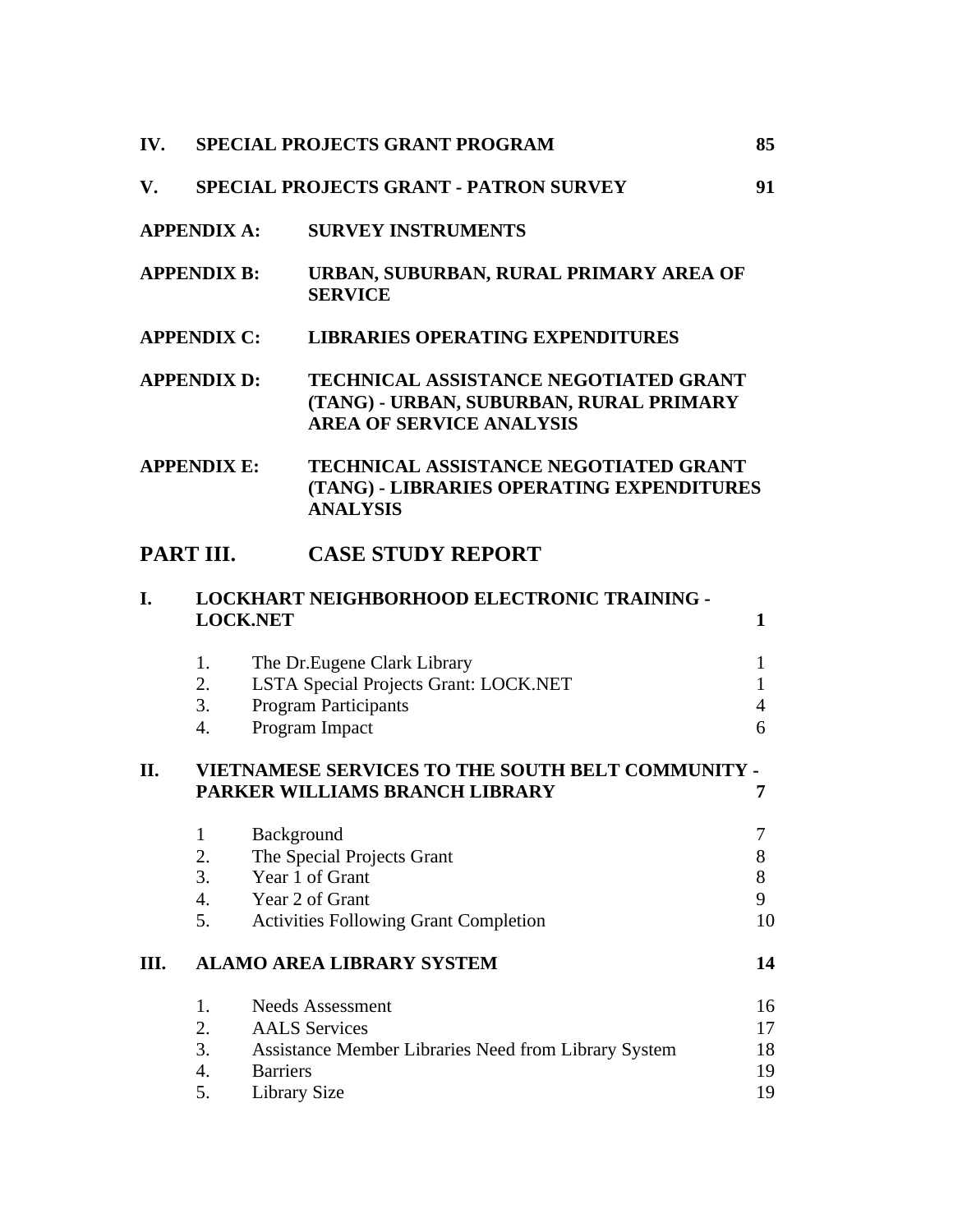|     | 6.<br>7. | Planning and Trends<br>Membership Benefits          | 20<br>21 |
|-----|----------|-----------------------------------------------------|----------|
|     | 8.       | <b>Special Populations</b>                          | 23       |
|     | 9.       | Impact                                              | 23       |
|     | 10.      | <b>Technical Assistance Negotiated Grant (TANG)</b> | 23       |
| IV. |          | NORTHEAST TEXAS LIBRARY SYSTEM                      | 27       |
|     | 1.       | <b>NETLS Services</b>                               | 27       |
|     | 2.       | <b>Barriers</b>                                     | 29       |
|     | 3.       | Planning                                            | 30       |
|     | 4.       | <b>Library Size</b>                                 | 30       |
|     | 5.       | <b>Greatest Needs</b>                               | 31       |
|     | 6.       | Membership Benefits                                 | 32       |
|     | 7.       | Impact                                              | 33       |
|     | 8.       | <b>Special Populations</b>                          | 33       |
|     | 9.       | Trends                                              | 34       |
|     | 10.      | <b>Technical Assistance Negotiated Grant (TANG)</b> | 34       |
|     | 11.      | <b>Technological Self-sufficiency</b>               | 35       |
|     | 12.      | <b>TANG-funded Services</b>                         | 35       |
| V.  |          | WEST TEXAS LIBRARY SYSTEM                           | 37       |
|     | 1.       | <b>WTLS Services</b>                                | 38       |
|     | 2.       | <b>Barriers</b>                                     | 38       |
|     | 3.       | <b>Greatest Needs</b>                               | 40       |
|     | 4.       | <b>Membership Benefits</b>                          | 40       |
|     | 5.       | Planning                                            | 41       |
|     | 6.       | Impact                                              | 42       |
|     | 7.       | Trends                                              | 42       |
|     | 8.       | <b>Technical Assistance Negotiated Grant (TANG)</b> | 43       |
|     |          |                                                     |          |

# **APPENDIX A: INTERVIEW GUIDES**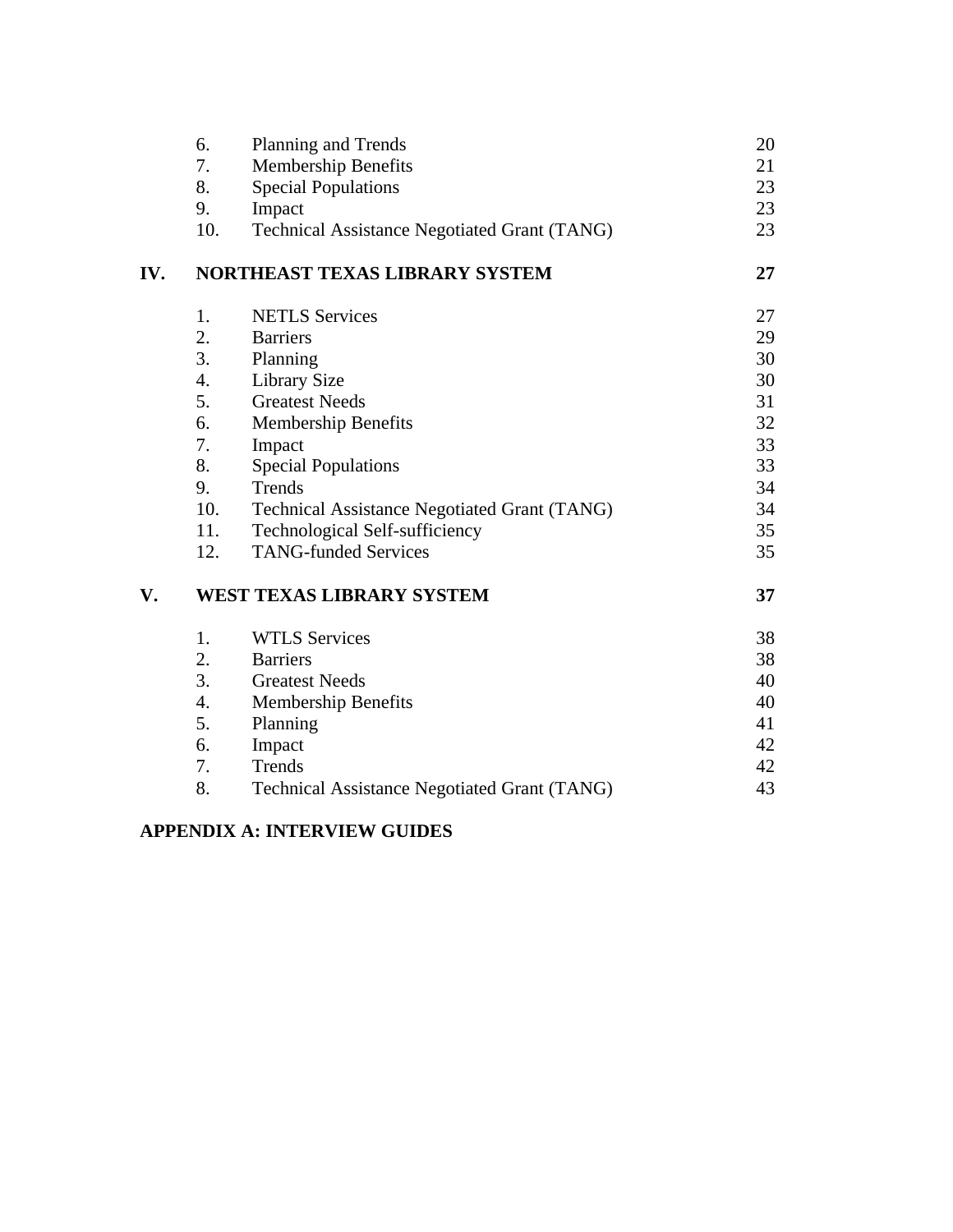# **PART I. SECONDARY DATA REPORT Overall Evaluation of Plan**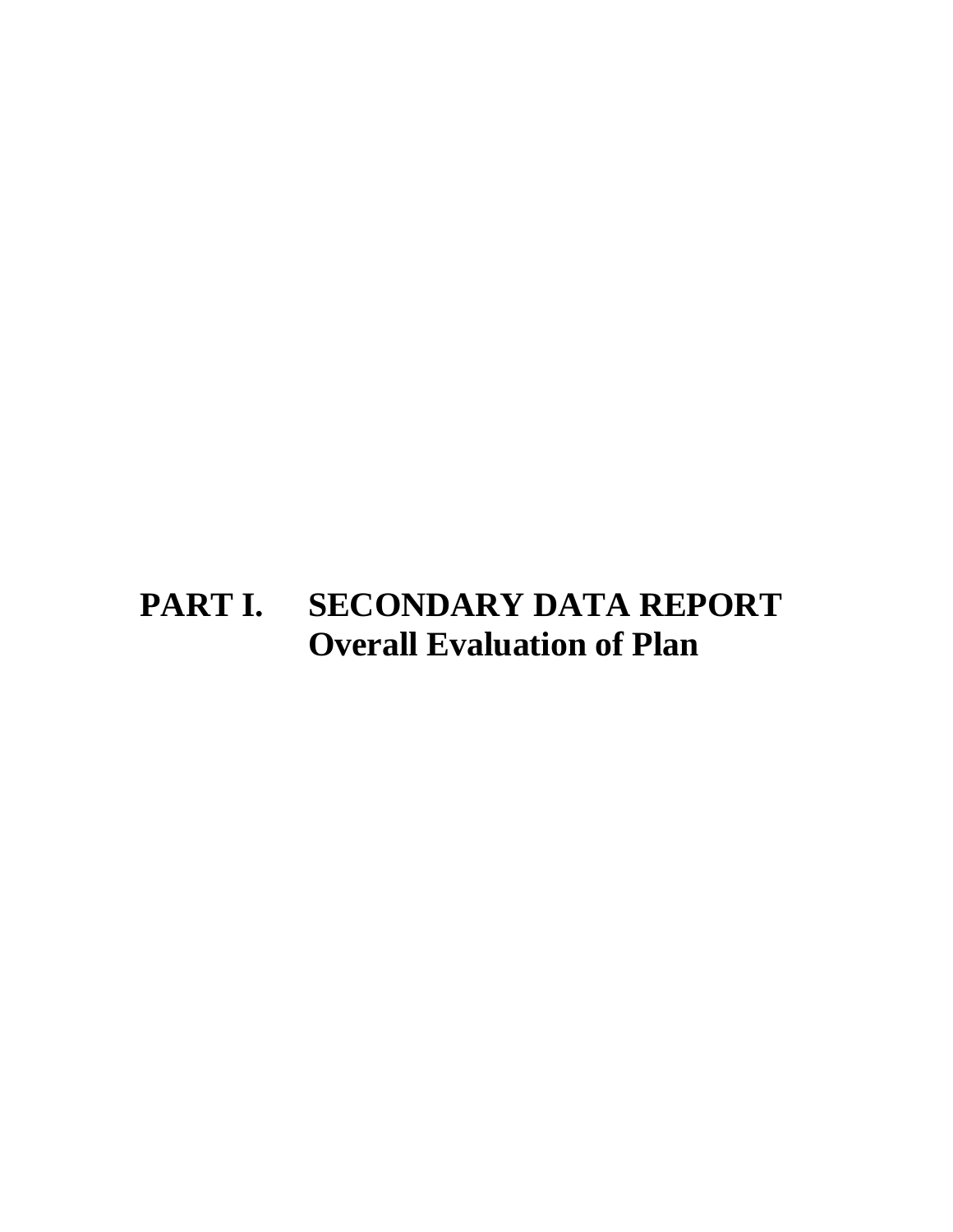# **I. SUMMARY**

#### **1. Overview**

#### **1.1 Objectives and Methodology**

The Library Services and Technology Act (LSTA) replaced in 1996 the long standing Library Services and Construction Act (LSCA). LSTA "places greater emphasis on programs that support the use of technology in libraries and promote cooperation efforts between libraries, including school, academic and research libraries," according to the Texas State Library and Archives Commission's strategic plan for 2001-2005: *Beyond 2000: Books, Bytes, and Beginnings*. The LSTA set six priorities. These include:

- Establish or enhance electronic linkages between and among libraries.
- Link libraries with educational, social, or information networks.
- Assist libraries in accessing information through electronic networks.
- Encourage libraries in different areas and encourage different types of libraries to establish consortia and share resources.
- Pay costs for libraries to acquire or share computer systems and communication technologies.
- Target library and information services to persons having difficulty using a library and to underserved urban and rural communities.

LSTA funds support services to a diverse population and to all types of libraries. LSTA also set financial guidelines regarding program support and the amount dedicated to direct service versus administrative costs. According to LSTA, federal funds can support only 66 percent of program costs and only up to four percent of federal funds can be used for administrative costs; 96 percent have to be used for direct projects or grants.

The Texas State Library and Archives Commission's (TSLAC) general goal is "to establish, extend, and improve library services in all areas of the state…to improve the availability and delivery of library and information services to all Texans," under LSTA and the Texas Library Systems Act (LSA). TSLAC has set four strategies to accomplish this goal:

- Share library resources among libraries statewide through interlibrary loans, electronic library services, state publications, and clearinghouse.
- Support the Texas Library System by funding programs to improve regional groups of libraries, including purchasing of materials and equipment, technical assistance and training, and other cooperation projects.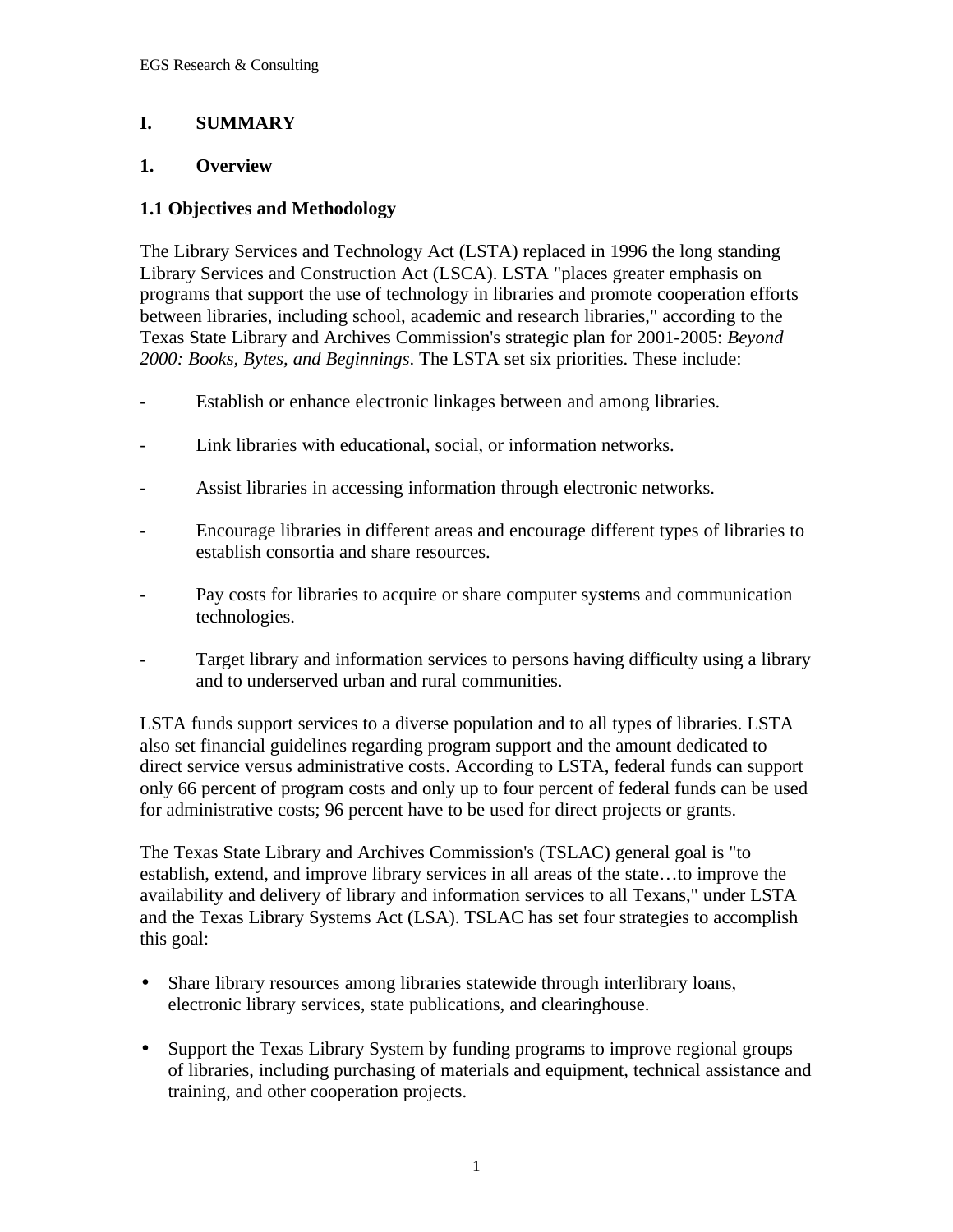- Provide services and grants to aid the development of local libraries, including direct grants, continuing education and consulting, Texas Reading Club, and other services.
- Provide direct library services by mail to Texas citizens with disabilities from a centralized collection of large-print, Braille, and recorded books.

In order to achieve its goal, TSLAC has set priorities and strategies, which are consistent with the Library Services and Technology Act through a series of eight projects and programs. These include:

- Texas Library Systems
- Technical Assistance Negotiated Grants
- Special Projects Grants
- Library Cooperation Grants
- Continuing Education and Consulting
- Public Library Establishment Grants
- TexNet Interlibrary Loan Program
- Texas State Electronic Library Program (currently part of TexShare)

The TSLAC engages in extensive monitoring, documentation, and self-evaluation of its activities and programs. These include ongoing communication with and visits to subgrantees, annual audits, surveys of providers and customers (patrons), and periodic statistical and narrative reports by the subgrantees, performance reviews, and evaluations.

The purpose of this project was to evaluate the overall effectiveness of the current State Plan for the Library Services and Technology Act and its program activities over a fouryear period: 1998 to 2001. The evaluation used different methodologies such as: TSLAC data and reports (secondary data), surveys of coordinators of the Texas Library Systems, directors of member libraries, directors of Special Projects grant recipients, and a sample of individuals who received services from these grants. In addition, visits were conducted to two Special Projects Grant recipients and to three Library Systems. These methodologies resulted in the in-depth evaluation of three of the eight LSTA programs. The LSTA-funded programs evaluated in-depth included the Texas Library Systems program, the Special Projects Grant program, and the Technical Assistance Negotiated Grants program.

Specifically, the objectives of the evaluation of the LSTA-funded programs based on secondary data were to: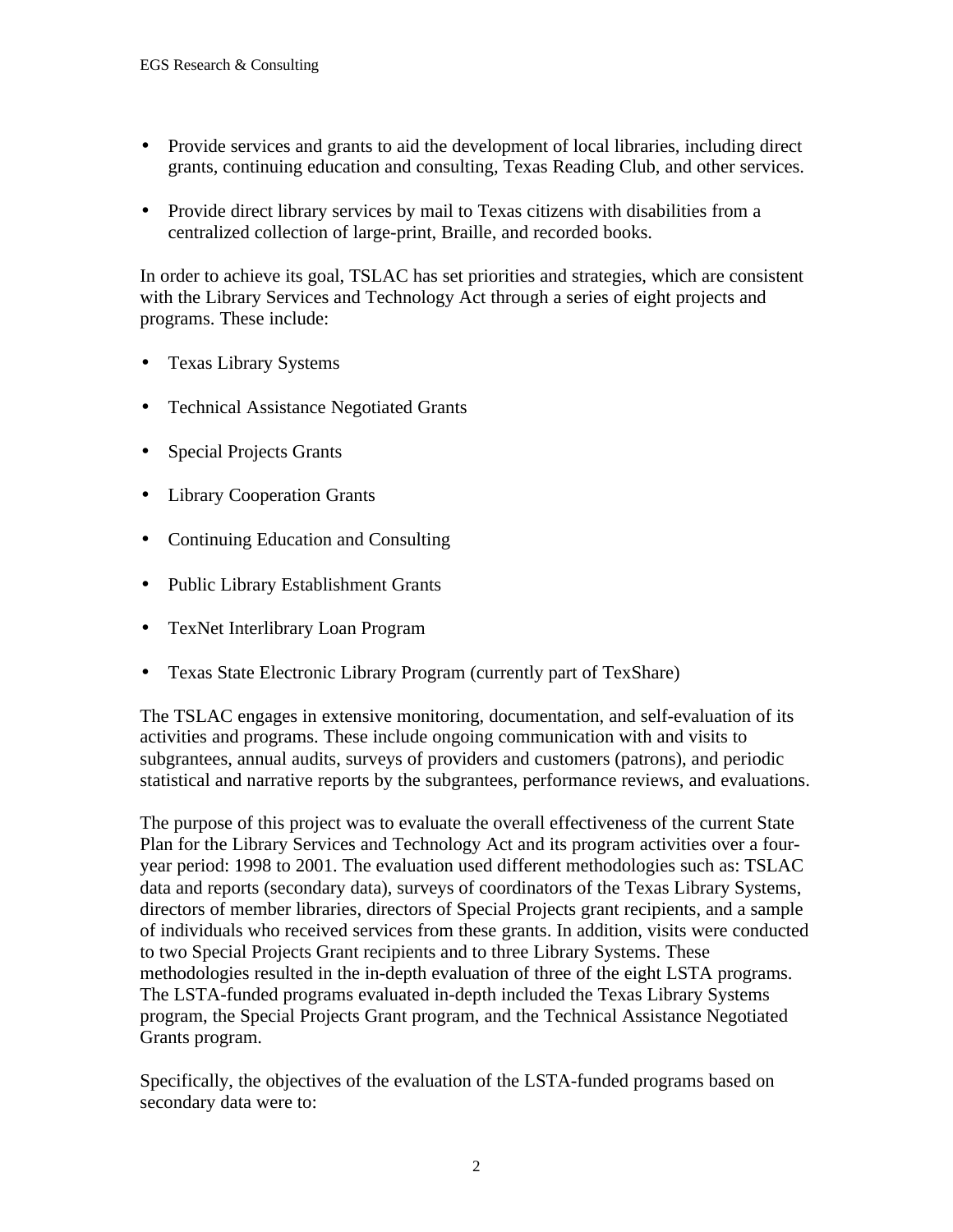- Examine activities for each program performed in 1998, 1999, 2000, and 2001.
- Evaluate programs by considering:
- the allocation of funds
- the libraries served
- the impact of program
- Address how well programs promoted access to information resources in all types of libraries and stimulated excellence.
- Document major accomplishments and successful practices.
- Identify areas for improvement.
- Make recommendations about the grant process and areas for improvement.
- Show levels of success in achieving the LSTA plan goals.

#### **1.2 Performance Measures**

The eight LSTA programs provide the Texas State Library and Archives Commission (TSLAC) with data on a quarterly and annual basis both in narrative form and through statistics corresponding to the performance measures set out by TSLAC. The TSLAC developed a set of broader performance measures that are applicable across the eight programs. The performance measures typically are output measures as shown in the following table.

| Table I.1                  |                                                               |  |  |  |
|----------------------------|---------------------------------------------------------------|--|--|--|
| <b>Grant Program</b>       | <b>Key Performance Measures</b>                               |  |  |  |
| <b>Texas Library</b>       | Number of materials provided                                  |  |  |  |
| <b>Systems</b>             | Number of persons served                                      |  |  |  |
|                            | Number of persons using project sponsored services            |  |  |  |
|                            | Number of librarians trained or assisted                      |  |  |  |
|                            | Number of reference questions answered                        |  |  |  |
| <b>Special Projects</b>    | Number of materials circulated                                |  |  |  |
|                            | Number of publicity materials distributed                     |  |  |  |
|                            | Number of persons attending training sessions                 |  |  |  |
|                            | Number of persons attending literacy or ESL sessions          |  |  |  |
|                            | Number of persons attending special programs                  |  |  |  |
|                            | Number of reference questions answered                        |  |  |  |
|                            | Number of persons receiving a library card for the first time |  |  |  |
| Library                    | Materials acquisition                                         |  |  |  |
| <b>Establishment Grant</b> | Total collection                                              |  |  |  |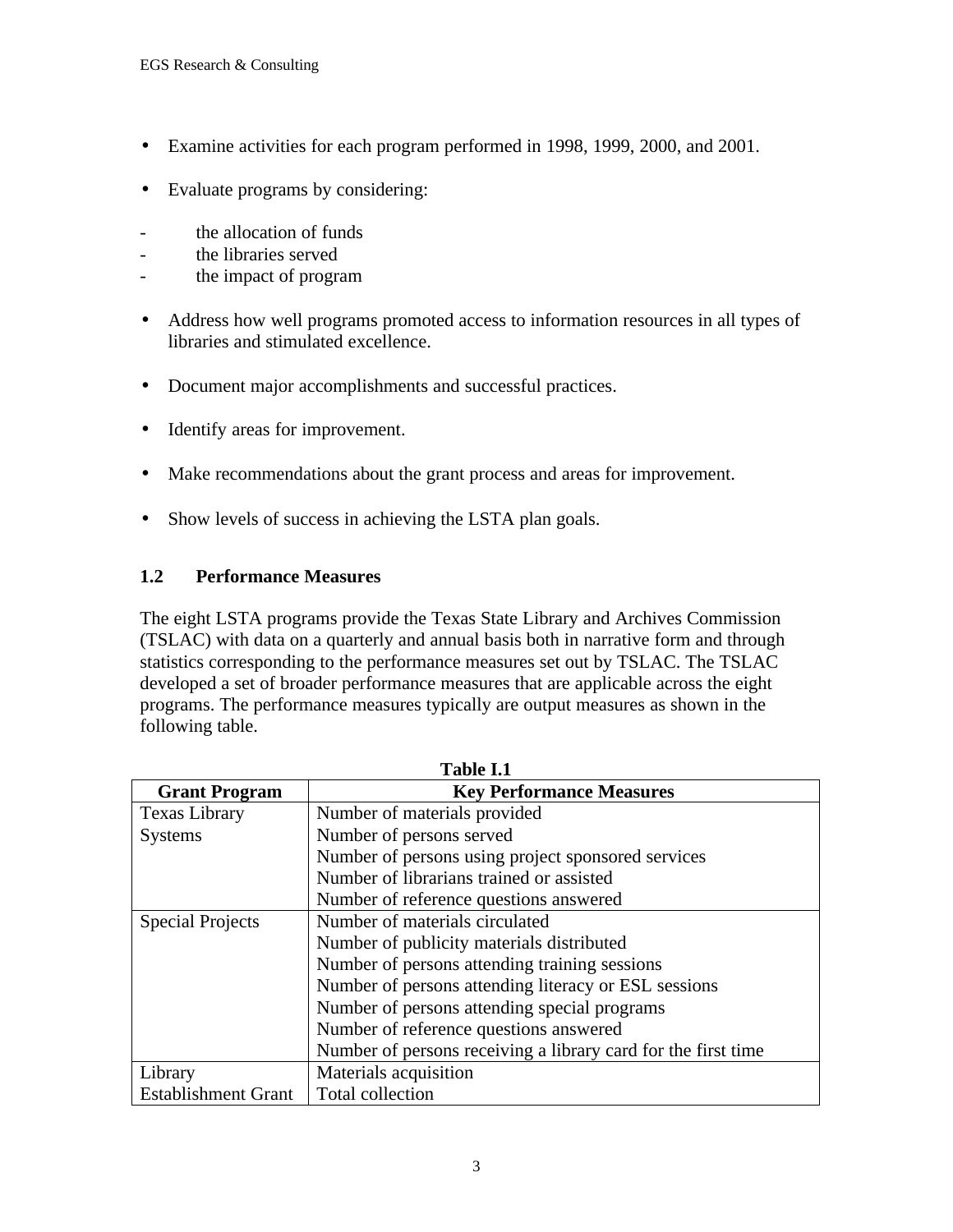|                             | Total circulation                                             |
|-----------------------------|---------------------------------------------------------------|
|                             | Reference transactions                                        |
|                             | Persons attending programs                                    |
|                             | Gate count                                                    |
|                             | New library cards issued                                      |
|                             | Circulation of juvenile materials                             |
|                             | Juvenile program attendance                                   |
|                             |                                                               |
|                             | Number of persons attending literacy programs                 |
| <b>Library Cooperation</b>  | Number of materials acquired (including books, database       |
| Grant                       | services, hardware components, other materials)               |
|                             | Number of training sessions                                   |
|                             | Number of persons attending training sessions                 |
|                             | Pieces of publicity distributed                               |
|                             | Number of discrete uses of databases                          |
|                             | Number of reference questions handled                         |
|                             | Number of persons attending special programs                  |
|                             | Number of persons receiving a library card for the first time |
|                             | Number of shared users                                        |
| <b>Technical Assistance</b> | Number of library staff assisted                              |
| <b>Negotiated Grant</b>     | Number of library staff trained                               |
|                             | Number of instructional materials provided                    |
| Continuing                  | Number of workshops                                           |
| <b>Education</b> and        | Number of people receiving training                           |
| Consulting                  | Number of hours of consultation                               |
|                             | Number of people who received consultation                    |
|                             | Number of directors who received /completed Small Library     |
|                             | Management training                                           |
|                             | Number of participants in Texas Reading Club                  |
| <b>TexNet Interlibrary</b>  | Number of transactions                                        |
| Loan                        | Transactions per staff member                                 |
|                             | Cost per transaction                                          |
|                             | Number of requests                                            |
|                             |                                                               |
|                             | Cost per request<br>Number of fills                           |
|                             |                                                               |
|                             | Cost per fill                                                 |
|                             | Fills from collection                                         |
|                             | Cost per fill from collection                                 |
|                             | Turnaround time                                               |
| <b>Texas State</b>          | Cost avoidance                                                |
| Electronic Library/         | Sessions                                                      |
| <b>TexShare Online</b>      | Number of searches                                            |
| Databases                   | Number of documents                                           |

Overall, the LSTA-funded programs show a high level of activity on the part of Library Systems and member libraries. The activities performed are consistent with the priorities set by LSTA.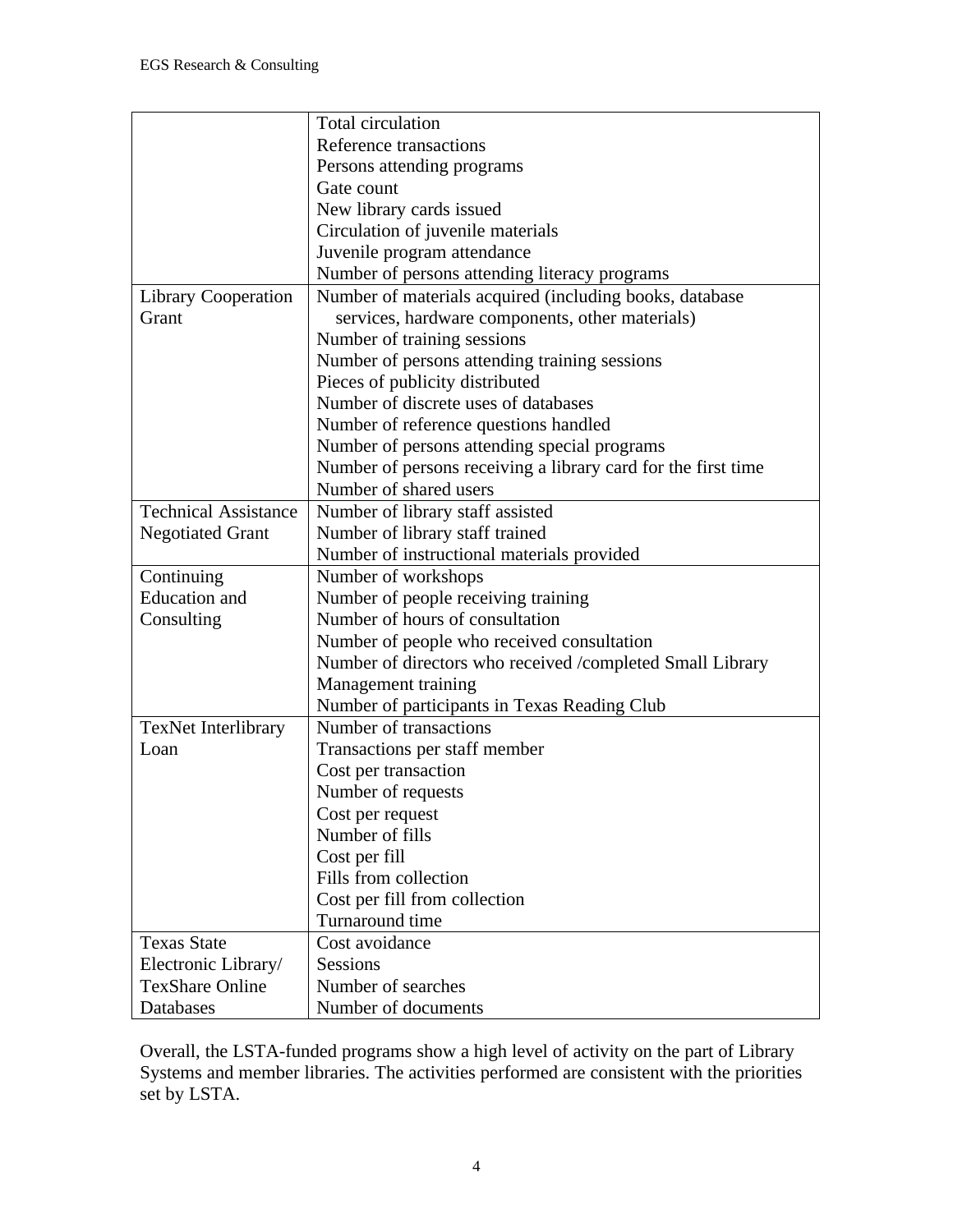The performance data the Library Systems and other grantees provide to TSLAC also raise several issues.

# **Target Setting**

The data that was reported by the eight LSTA programs on the key performance measures show a high level of activity on the part of the programs in all performance areas. The actual performance is compared with a set target. In nearly all LSTA grant programs and in all areas of performance, the performance of the program or Library System is typically far from the target; either far above or far below the  $+/-$  five percent deviation the TSLAC "accepts." This pattern also holds across the four evaluation years. That is, grant programs or Library Systems do not use their actual performance during a specific year to adjust their target for the following year. A review of targets by year shows little correlation to actual performance in the previous year.

Targets are considered a useful management tool, helping organizations to set a criterion against which to judge their performance. Targets are also useful in guiding organizations in resource allocation. Meeting set targets or coming close to them allows organizations to operate efficiently. While Library Systems and other grant programs use targets, it is clear that they do not follow the targets they set nor do they base the setting of targets in the following year on their actual performance and their ability to increase or maintain this level of performance. One area in which TSLAC can assist Library Systems and grant programs is in developing a methodology or guidelines for setting targets and refining targets based on actual performance. The TSLAC should also train Library Systems and other grant programs to use targets as a management tool both in planning, resource allocation, and monitoring.

#### **Longitudinal Performance**

One objective of this report was to create a longitudinal picture of the LSTA-funded programs. The data provided to TSLAC regarding LSTA-funded programs does not show any clear longitudinal patterns. That is, the performance from year to year or across several years by Library Systems and LSTA funded programs is inconsistent. It is inconsistent by individual programs as well as by program categories. This inconsistency shows up across all performance measures. The lack of patterns of program performance across several years suggests that operations are independent from year to year, and are not building on what was accomplished before or taking into consideration how performance can be improved. It is important for TSLAC to understand this lack of performance continuity and to guide the grant programs and the Library Systems in building on previous year accomplishments and operations.

#### **Service Coverage**

The performance measures show a great deal of activity in several areas, but do not provide necessarily the type of information that will help the TSLAC and individual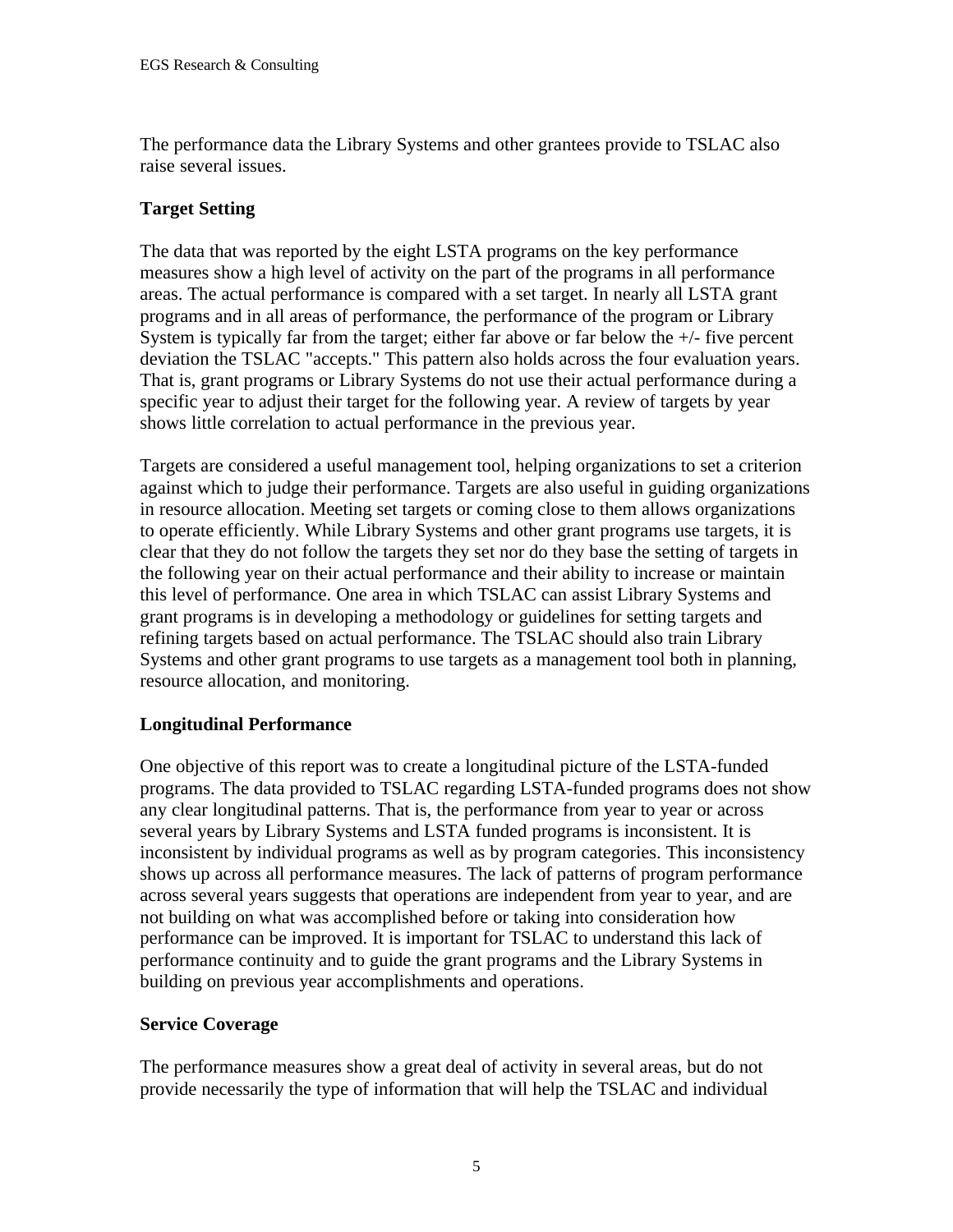organizations assess the extent to which they serve their population. For example, the performance measures tell us how many individuals received project sponsored services. However, this count is duplicative; that is, it does not count unique persons but rather the number of contacts or "service units". It is not clear, therefore, how many "unique" people actually received services, since some of these received multiple services or had multiple service contacts. Current data also do not allow us to determine if the number of unique individuals grew from year to year or if the library or the program served the same number of individuals or a smaller number of individuals but had a greater number of contacts with them.

Similarly, the performance measures in several of the grant programs address the number of librarians trained or assisted. Combining training and assistance obscures this measure because it combines two activities that have different operational implications. Having a trained librarian force should imply and result in a lower need for assistance. Determining the level of assistance that is needed, has in turn, implications for the type of training that is needed. The ultimate objective for program and organizational managers and for the TSLAC is to know the number of libraries that had one or more librarians trained. As this performance measure counts "training participants" rather than unique individuals and does not associate either with a unique library, the extent of training coverage remains unclear. This performance measure does not tell us whether the training efforts of the Library System or another grant program have included all libraries, or what types of libraries (size, location) were included.

The number of assistance contacts is a measure that Library Systems and grant programs can use to determine how much training and what type of training are needed in order to reduce the number of assistance contacts. In its current form, it does not give us this indication. It also does not reveal how many libraries are associated with these assistance requests.

# **Productivity and Efficiency**

Productivity and efficiency are two aspects of program effectiveness (impact is a third aspect). Productivity and efficiency are typically calculated by dividing the activity volume by number of staff associated with this activity, the \$ per service unit, or the portion (percent) of the activity that the staff managed to perform or to complete. The TexNet ILL program has used these measures well. All LSTA-funded programs can benefit from using productivity and efficiency measures. However, it is important that these be based on the amount of funds and personnel allocated and assigned to the activities being measured. For example, to determine the productivity of consulting activities that Library Systems provide, it is important to identify the funds that the Systems allocated to consulting and the staff that provided these services before making any calculations.

Having appropriate productivity and efficiency data the TSLAC can develop performance models in different activity areas and define productivity and efficiency targets; thus giving the Library Systems a standard against which to compare their performance.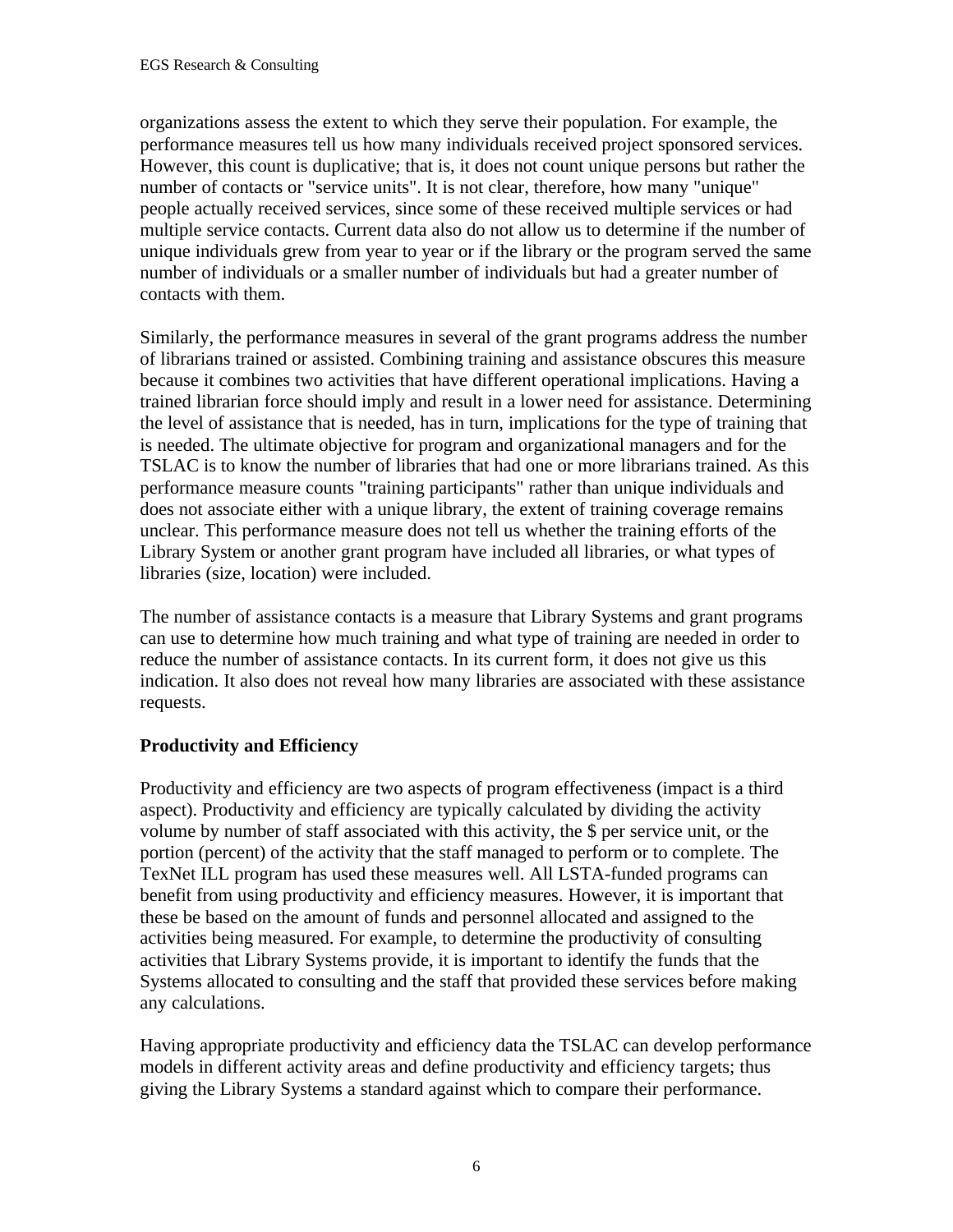#### **Resource Allocation**

Library Systems allocate resources based on the needs and priorities expressed by member libraries. Using this method of resource allocation is certainly responsive to the Systems' members. The question is whether this resource allocation method best serves the interests of the Library Systems and the TSLAC in a time of transition and rapid change and whether Library Systems and individual libraries are moving fast enough to take advantage of new developments. For example, an analysis of funding allocation in FY 2000 by Library Systems shows that Library Systems, on average, allocated 41 percent of their LSTA funds to collection development (a traditional area) and only 11 percent to automation and networked resources. In fact, the allocation of funds to this area varied significantly across Library Systems with some Systems allocating less than two percent to this area, and six out of ten Systems allocating less than ten percent to this area. One strategy that the TSLAC can use in moving Library Systems and thereby individual libraries to increase their electronic and networked resources and electronic resource use is by formulating state priorities and providing guidelines to Library Systems on how to allocate funds.

#### **Actionable Data**

Libraries and Library Systems collect a large amount of data and report it to the TSLAC, responding to state and federal data requirements. The collection and reporting of the data must pose a considerable burden on staff and time resources. Yet, an analysis of the data reported shows that the majority of the data are not "actionable." That is, these data do not help libraries and Library Systems determine whether they are "doing a good job" or whether they provide services in an efficient manner. Moreover, the data collected do not represent the new reality of the library as a technology-heavy organization; it is more consistent with the pre-technology era.

The TSLAC jointly with Library Systems and library directors should undertake a major data review project to identify a small set of data items with which libraries, Library Systems and TSLAC can determine whether the data reflects the services they provide, and whether the libraries provide these services efficiently. Data items should also enable libraries, Library Systems and TSLAC to determine whether the services have the intended impact, and whether the data is action-based. That is, whether it will help the library, Library System or TSLAC take action in response to the situation.

#### **Going Beyond Output Measures**

The Library Systems engage in a high volume of activities. However, the data they provide does not reveal the impact these services have on the recipients and, in turn, on the Library System, on libraries or on the LSTA-funded program. The absence of impact measures limits the evaluation of LSTA-funded programs and activities and constitutes a gap that the TSLAC should fill. For example, the TANG program performance measures address the number of library staff trained, number of library staff assisted, and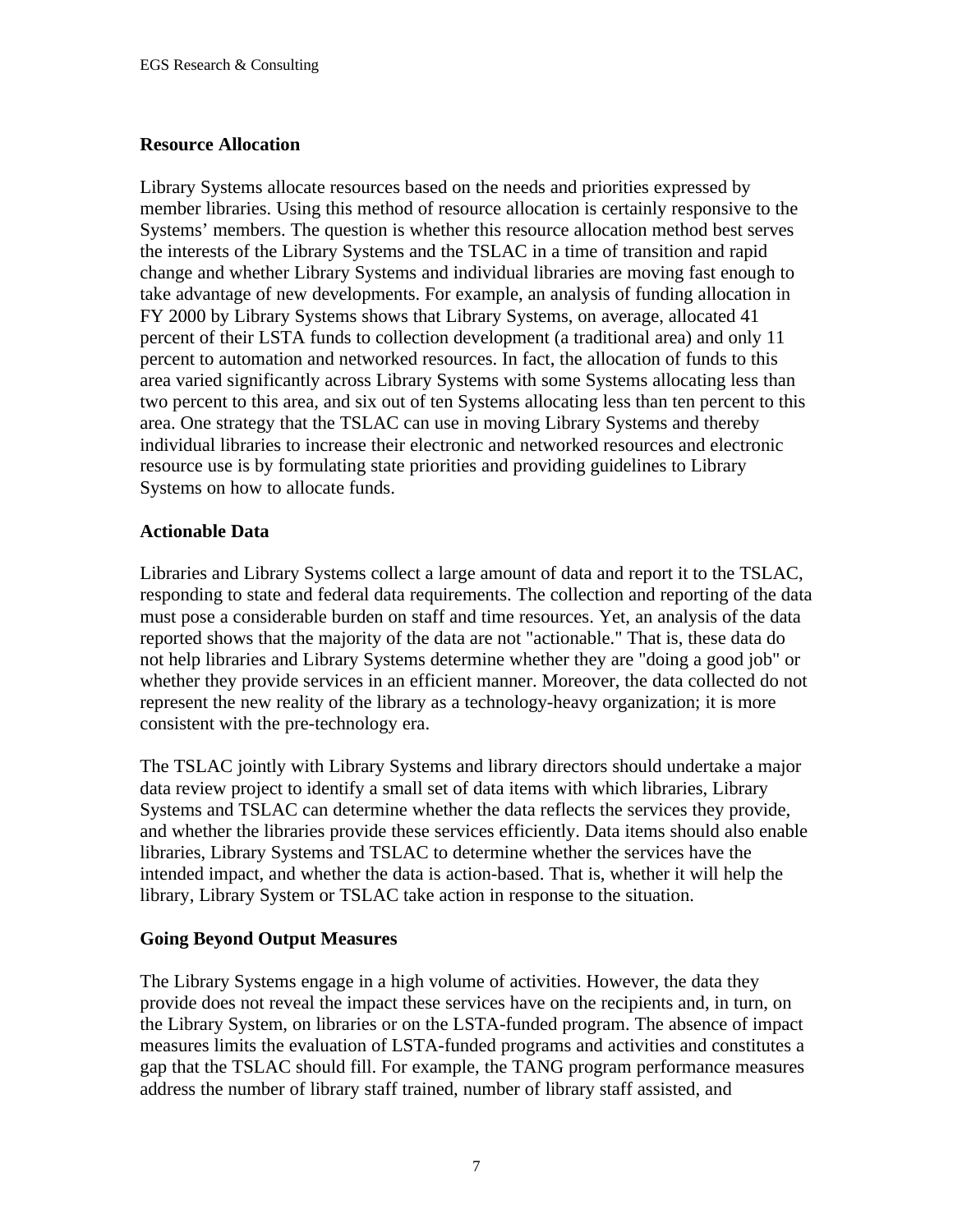instructional materials provided. However, these performance measures do not indicate the extent to which these services increased libraries' technological self-sufficiency, reduced the number of "basic" technology calls for assistance, or increased use of electronic databases by patrons. Developing impact measures for the different programs requires a higher level of sophistication on the part of both the TSLAC and the grant recipients. The development of impact criteria also requires distinctions that these organizations did not previously make in their data reporting. It may be necessary to distinguish between "basic" and "advanced" training or between "basic" and more advanced assistance calls. However, utilizing impact measures would present significant benefits for the TSLAC, the Library Systems, and the LSTA grant programs.

#### **Using Performance Measures As Management Tools**

It is unclear at present to what extent Library Systems, member libraries and other LSTAfunded programs use the performance measures as tools to analyze their operations and achievements and improve their programs. The data appear to indicate that Library Systems and other grant programs do not use the target strategy as a management tool; they look at the set target as a TSLAC or LSTA requirement. These organizations also do not seem to look at their performance over time to adjust their performance. The TSLAC needs to train and assist these organizations in the use of these performance data as management tools and to develop a longitudinal perspective of their operations rather than consider each year as an independent event.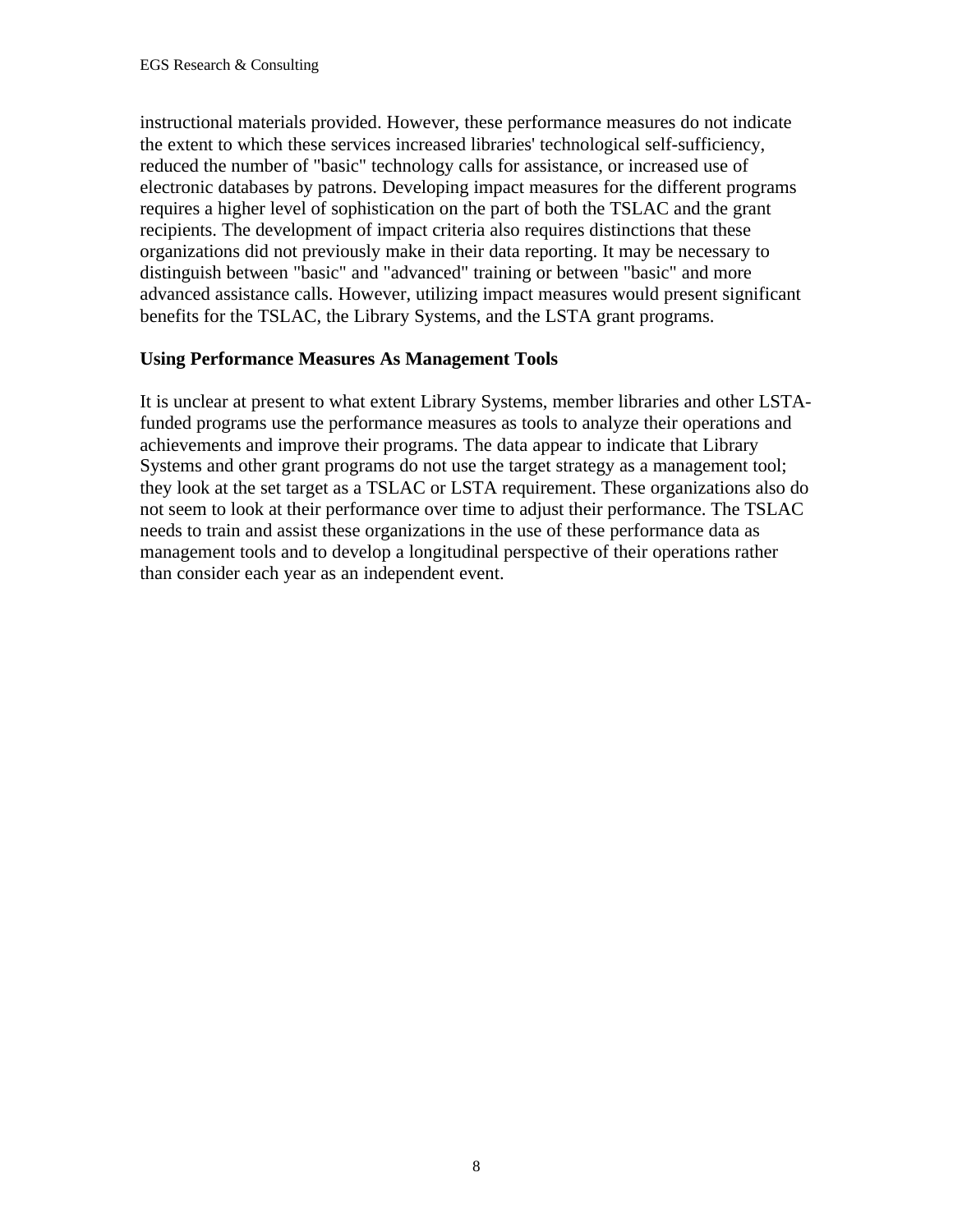# **II. TEXAS LIBRARY SYSTEMS**

The Texas State Library and Archives Commission (TSLAC) created ten Library Systems. The Library Systems vary in the number of their member libraries and in the population size they serve. For FY2001 the Library Systems include:

- The Alamo Area Library System (AALS), headquartered in San Antonio, with 44 member libraries and one non-member library.
- The Big Country Library System (BCLS), headquartered in Abilene, with 37 member and five non-member libraries.
- The Central Texas Library System (CTLS), headquartered in Austin, with 67 member and four non-member libraries.
- The Houston Area Library System (HALS), headquartered in Houston, with 67 member and two non-member libraries.
- The Northeast Texas Library System (NETLS), headquartered in Garland, with 98 member and eight non-member libraries.
- The North Texas Regional Library System (NTRLS), headquartered in Fort Worth, with 71 member and one non-member library.
- The South Texas Library System (STLS), headquartered in Corpus Christi, with 52 member and two non-member libraries.
- The Texas Panhandle Library System (TPLS), headquartered in Amarillo, with 28 member and three non-member libraries.
- The Texas Trans-Pecos Library System (TTPLS), headquartered in El Paso, with 15 member libraries and one non-member library.
- The West Texas Library System (WTLS), headquartered in Lubbock, with 34 member and one non-member library.

# **1. Library Systems Funding**

.

Funding to Library Systems consists of both State of Texas General Revenue as well as Federal LSTA monies. Funding is awarded based on a formula established in statute. The total amount of money available does not change significantly from year to year. Funding allocations to individual Systems change because of significant population shifts and TSLAC's decision to fund more from LSTA one year and more from state General Revenue funds the following year. Section 441.138 states that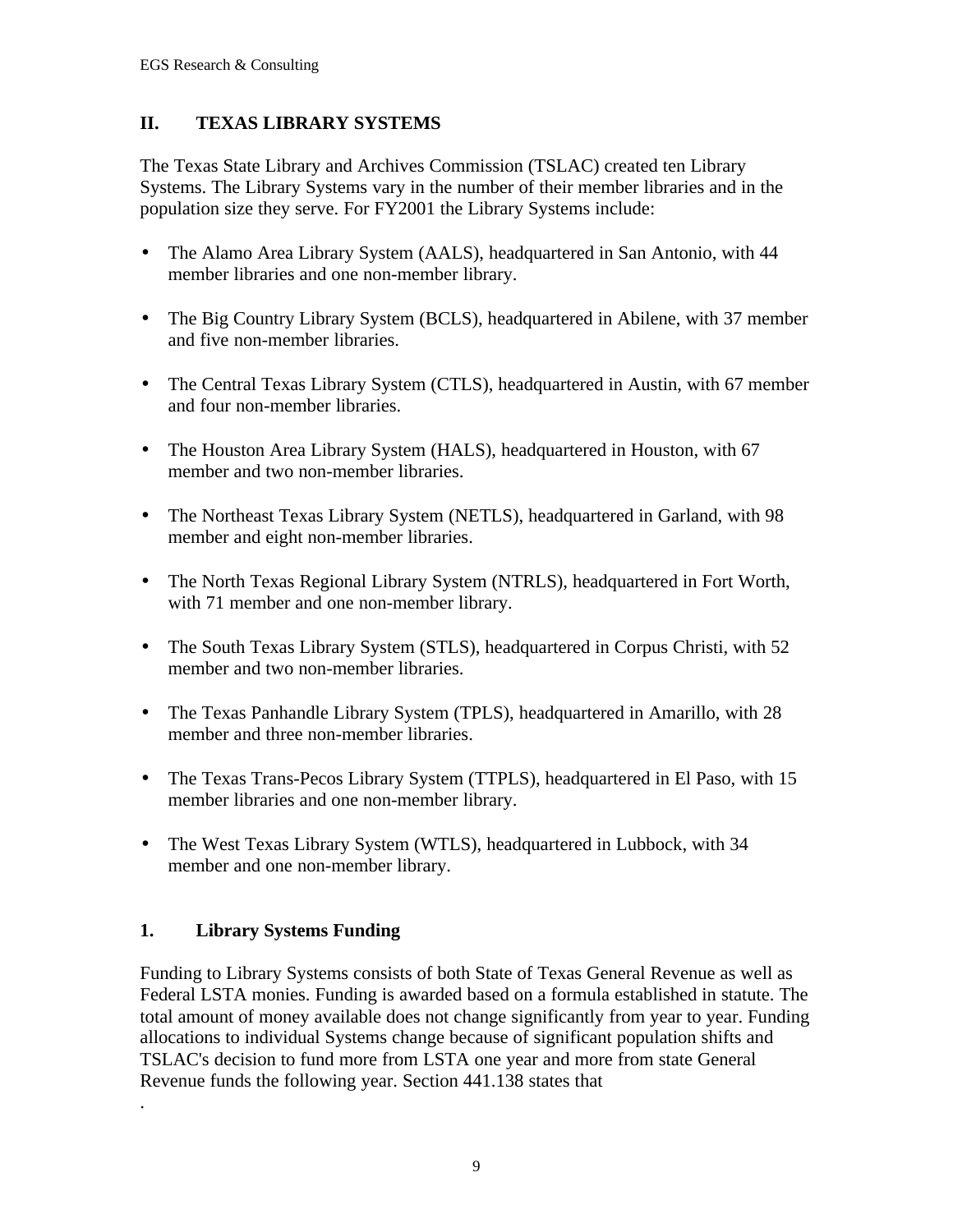Twenty-five percent of system operation grants shall be apportioned equally among the major resource systems and regional library systems that are operating under commission-approved programs of services, budgets, and bylaws or contracts, and the remaining 75 percent of these grants shall be apportioned among those systems on a per capita basis determined by the most recent decennial census or the most recent official population estimate of the U.S. Department of Commerce, Bureau of the Census.

Funding differences can be seen when grant amounts are analyzed by the size of the population within each Library System's area of service. For example, per capita funding ranged from \$0.35 to \$0.81 in FY 2000.

| 1 UIJIV 1101           |                   |                |             |  |  |  |
|------------------------|-------------------|----------------|-------------|--|--|--|
| <b>Library Systems</b> | <b>Population</b> | <b>FY 2000</b> | TOTAL*      |  |  |  |
|                        |                   | Per Capita     |             |  |  |  |
| <b>AALS</b>            | 1,864,680         | 0.42           | \$775,538   |  |  |  |
| <b>BCLS</b>            | 465,744           | 0.74           | \$343,753   |  |  |  |
| <b>CTLS</b>            | 2,067,495         | 0.41           | \$838,138   |  |  |  |
| <b>HALS</b>            | 5,214,649         | 0.35           | \$1,809,513 |  |  |  |
| <b>NETLS</b>           | 3,868,437         | 0.36           | \$1,394,003 |  |  |  |
| <b>NTRLS</b>           | 2,244,225         | 0.40           | \$892,686   |  |  |  |
| <b>STLS</b>            | 1,834,641         | 0.42           | \$766,267   |  |  |  |
| <b>TPLS</b>            | 395,117           | 0.81           | \$321,954   |  |  |  |
| <b>TTPLS</b>           | 760,131           | 0.57           | \$434,616   |  |  |  |
| <b>WTLS</b>            | 724,218           | 0.58           | \$423,532   |  |  |  |
| Totals                 | 19,439,337        | 0.41           | \$8,000,000 |  |  |  |

| <b>Table II.1</b> |  |
|-------------------|--|
|-------------------|--|

\* Includes LSTA and state matching funds.

#### **2. Library System Services**

The Library Systems provided services to member libraries in several areas:

- Collection development
- Consulting
- Continuing education
- Technical support
- Disadvantaged services, including services to older adults, homebound, limited English proficient, etc.
- Automation, networked resources

The largest share of funds--41 percent--was allocated in FY 2000 to collection development. Library Systems allocated, on average, 22 percent to administration. Library Systems allocated, on average, 15 percent to consulting, technical support, publicity, and reference services. Library Systems allocated 11 percent, on average, to technology (networked resources, automation, resource sharing); six percent to continuing education, and five percent to services to disadvantaged populations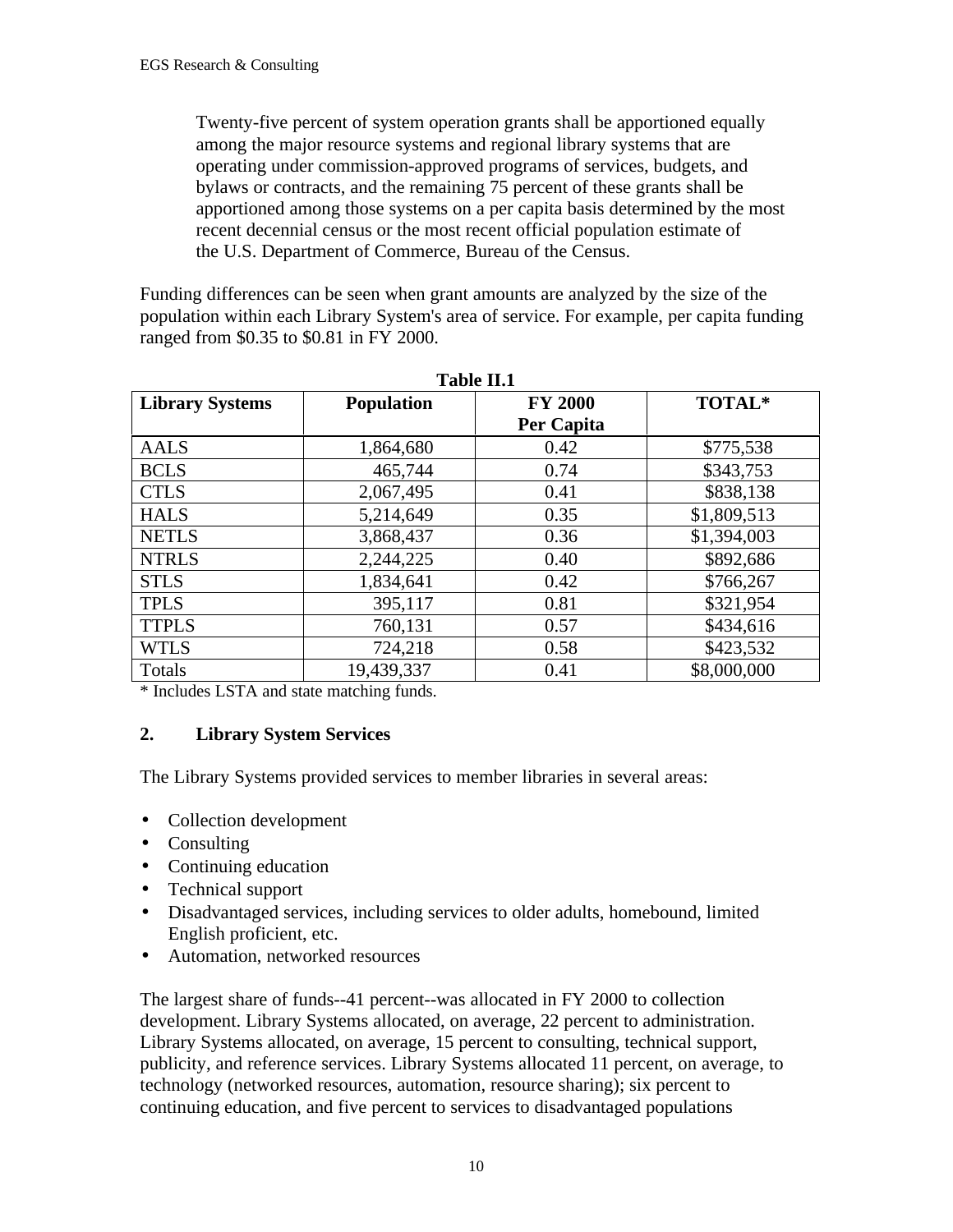Library Systems differed in the percent of funding they allocated to each of these services. For example, in FY 2000 NETLS allocated more than one-half of its funds to collection development while STLS allocated only 28 percent of its funds to this area. STLS allocated the largest share of its funds--33 percent--to consulting and technical support while TTPLS, BCLS, and WTLS allocated only seven to nine percent to these services. CTLS allocated 13.4 percent to continuing education services, the highest share among all Library Systems. HALS had the highest share among Library Systems allocated to automation. TTPLS had the highest share of funds among library Systems allocated to services to disadvantaged populations.

|                | <b>FY 2000</b>                          |                                                                                           |                                                                                         |                                       |                                         |                                                                                    |  |
|----------------|-----------------------------------------|-------------------------------------------------------------------------------------------|-----------------------------------------------------------------------------------------|---------------------------------------|-----------------------------------------|------------------------------------------------------------------------------------|--|
| <b>Systems</b> | Administration,<br><b>Cash Reserve*</b> | <b>Collection</b><br>Development,<br><b>Read for</b><br>Your Life,<br><b>Audio Visual</b> | Consulting,<br><b>Technical</b><br>Support,<br>Publicity,<br><b>Reference</b><br>backup | <b>Continuing</b><br><b>Education</b> | <b>Disadvantaged</b><br><b>Services</b> | <b>Networked</b><br>Resources,<br>Automation,<br><b>Resource</b><br><b>Sharing</b> |  |
| AALS           | 21.0%                                   | 39.5%                                                                                     | 15.2%                                                                                   | 6.9%                                  | 6.4%                                    | 11.0%                                                                              |  |
| <b>BCLS[</b>   | 34.8%                                   | 41.5%                                                                                     | 7.8%                                                                                    | 2.3%                                  | 3.1%                                    | 10.5%                                                                              |  |
| <b>CTLS</b>    | 16.6%                                   | 38.0%                                                                                     | 17.2%                                                                                   | 13.4%                                 | 6.7%                                    | 8.1%                                                                               |  |
| <b>HALS</b>    | 21.2%                                   | 44.4%                                                                                     | 5.5%                                                                                    | 2.9%                                  | 5.3%                                    | 20.6%                                                                              |  |
| <b>NETLS</b>   | 11.5%                                   | 53.3%                                                                                     | 14.2%                                                                                   | 9.6%                                  | 3.0%                                    | 8.3%                                                                               |  |
| <b>NTRLS</b>   | 31.2%                                   | 30.2%                                                                                     | 26.1%                                                                                   | 3.4%                                  | 7.4%                                    | 1.7%                                                                               |  |
| <b>STLS</b>    | 25.4%                                   | 27.9%                                                                                     | 32.6%                                                                                   | 3.9%                                  | 4.4%                                    | 5.7%                                                                               |  |
| <b>TPLS</b>    | 23.0%                                   | 31.2%                                                                                     | 26.0%                                                                                   | 4.5%                                  | 2.3%                                    | 12.9%                                                                              |  |
| <b>TTPLS</b>   | 26.9%                                   | 44.0%                                                                                     | 7.2%                                                                                    | 5.1%                                  | 9.1%                                    | 7.7%                                                                               |  |
| <b>WTLS</b>    | 33.0%                                   | 44.2%                                                                                     | 8.6%                                                                                    | 2.9%                                  | 3.2%                                    | 8.0%                                                                               |  |
| Average        | 22.1%                                   | 40.9%                                                                                     | 15.3%                                                                                   | 5.9%                                  | 5.2%                                    | 10.6%                                                                              |  |

\* NTRLS is the only Library System required to have a cash reserve because of their nonprofit tax status.

#### **3. Library Systems Activities by Year: 1998-2001**

This section provides summaries by year of the LSTA-funded activities conducted by each Library System.

#### **FY 1998 LSTA-funded Projects**

**BCLS** used \$136,273 to help libraries purchase and support email accounts and automated projects.

**TPLS** used \$87,419 to complete a five-year project to automate member libraries, provide a shared computer system and online catalog, and provide Internet connections for all members through collaboration with the Harrington Library Consortium (HLC). HLC is a consortium of academic, public and school libraries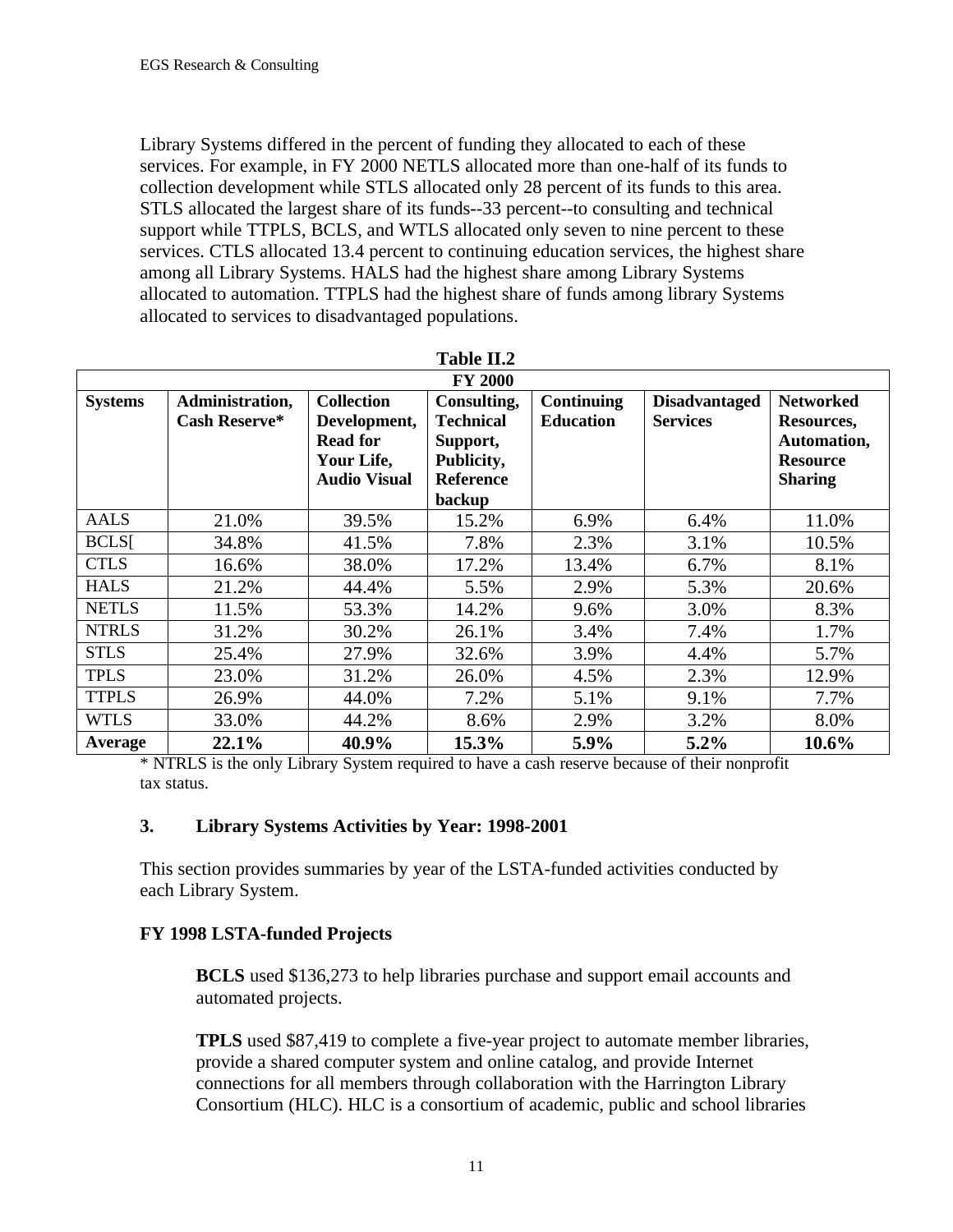sharing the cost of electronic resources and connections. TPLS and HLC staff provided training for libraries in the use of the electronic resources.

**CTLS** used \$311,008 to create a database of MARC records and to fund a CD-ROM program for small libraries to share resources and complete conversion of records.

**STLS** used \$105,642 to provide Internet access for member libraries and serve more than 30,000 people with Literacy and ESL programs.

**TTPLS** used \$173,588 to purchase teleconferencing equipment for three member libraries and to support collection development.

**NTRLS** used \$386,004 to help libraries in remote areas purchase equipment for electronic resources.

**NETLS** used \$680,464 to offer collection development support and special services to disadvantaged populations, and continue to help its 92 member libraries to upgrade electronic resources.

**HALS** used \$697,140 to upgrade automation and circulation programs, Internet programs, literacy programs and LES programs, and supported area wide electronic database collections.

**WTLS** used \$177,661 to fund Internet access, hardware, software, and connection costs to member libraries and provided training in the use of these new resources.

**AALS** used \$308,483 to implement the first step of a distance learning and teleconferencing project by providing equipment for four-system libraries outside the San Antonio metropolitan area, thereby offering educational and training opportunities for library staff in these isolated areas. AALS also implemented an "electronic library project" that offered electronic resources, connections, and training in technology for area libraries.

#### **FY 1999 LSTA-funded Projects**

**BCLS**: In addition to a range of general library support services, BCLS used \$150,737 to help libraries purchase and support e-mail accounts and automation projects. BCLS provided extensive training on the use of electronic resources. As in the past, the majority of funding was used to support collection development projects.

**TPLS** used \$140,712 to continue its collaboration work. In 1998, TPLS completed a 5-year project to connect system libraries to the Harrington Library Consortium, a consortium of academic, public and school libraries sharing the cost of electronic resources and connections. In addition to providing a range of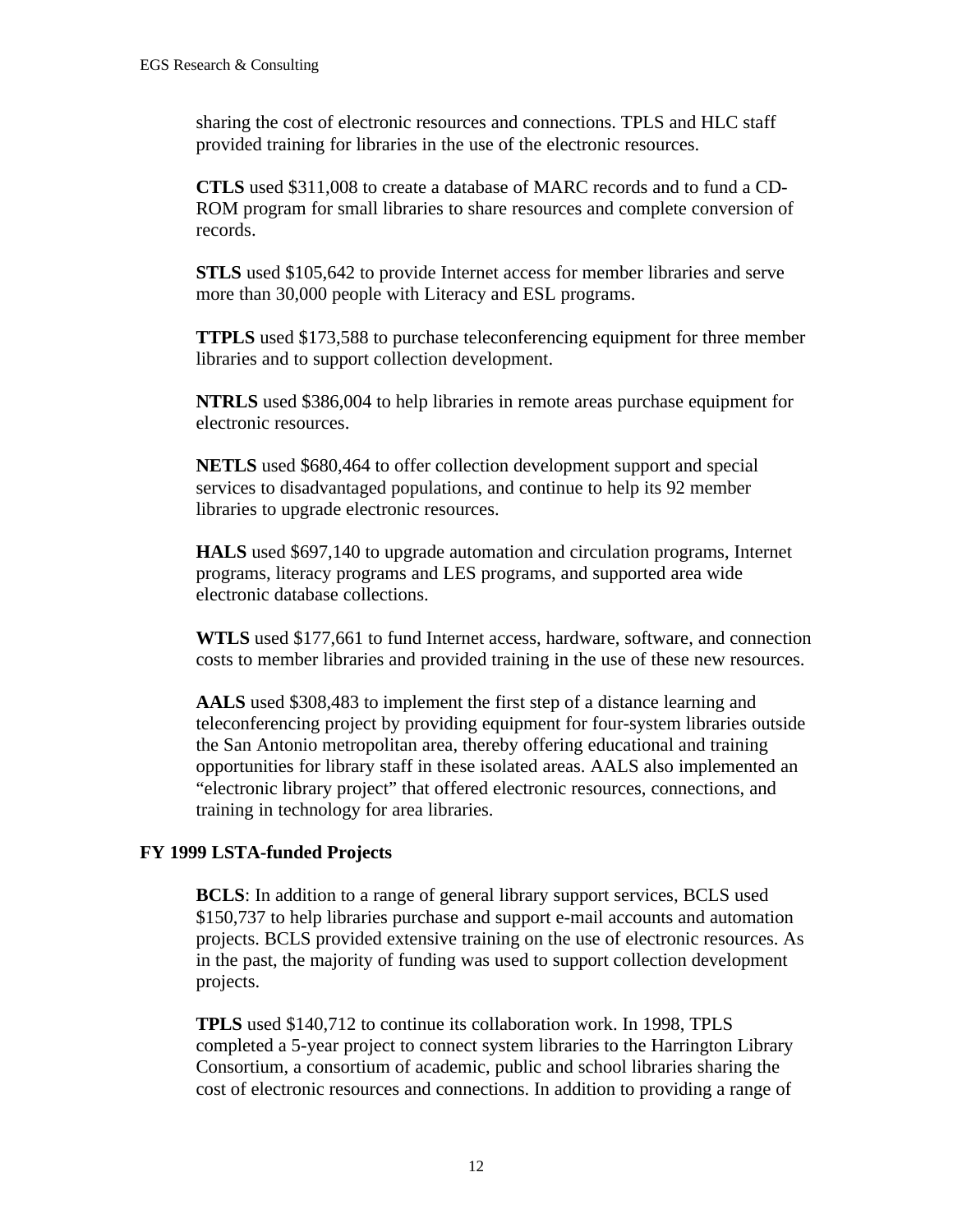general services to support the development of libraries, TPLS received in FY1999 a large collaboration grant from the Telecommunications Infrastructure Fund (TIF) to upgrade the Internet connectivity for area libraries.

**CTLS**: In addition to a range of general services that support the development of libraries, CTLS used \$363,829 to respond to the needs of area libraries by providing access to electronic databases for area libraries. CTLS staff provided aid to local libraries in writing TIF grants for Internet connectivity and offered extensive training in the uses of electronic databases. CTLS staff also provided a 12-month long-range planning process for area libraries.

**STLS**: In addition to a range of general services that support the development of libraries, STLS used \$332,823 to continue to provide Internet access to member libraries and helped the libraries write grants for the TIF to connect the libraries to electronic resources. STLS continued to provide funding for ESL and Literacy projects for the large number of libraries on the border with Mexico. These projects served a total of 49,232 persons.

**TTPLS**: TPLS increased its membership to 14 libraries in addition to the El Paso Public Library by adding one area library. In addition to a range of general services that support the development of libraries, TTPLS used \$188,440 to continue to provide collection development funds to area libraries and to help smaller libraries with automation projects and Internet connectivity projects.

**NTRLS**: In addition to a range of general services that support the development of libraries, NTRLS used \$386,575 to develop a new Youth Services project to help libraries serve the youth in urban areas and in remote rural areas. NTRLS continued to help libraries apply for TIF grants. For those libraries that could not participate in the TIF program, NTRLS helped provide Internet connectivity.

**NETLS**: NETLS added four member libraries for a total of 96 members. In addition to a range of services that support the development of libraries, NETLS used \$605,617 to complete a planning process targeted at better serving the increasing number of member libraries and deciding which services NETLS should emphasize for the next four years. NETLS also spent much time and funding on training libraries to prepare TIF grants and using electronic resources.

**HALS**: In addition to a range of general services that support the development of libraries, HALS used \$789,243 to add to the funding of Houston Public Library projects and electronic databases for the main library and branches. HALS also provided funding for automation, electronic resources, upgrades for hardware and software, and consulted to member libraries on the preparation of TIF grants. HALS funded Literacy, ESL, and Older Adult projects for all member libraries.

**WTLS**: In addition to a range of general services that support the development of libraries, WTLS used \$185,688 to help 26 member libraries apply for and receive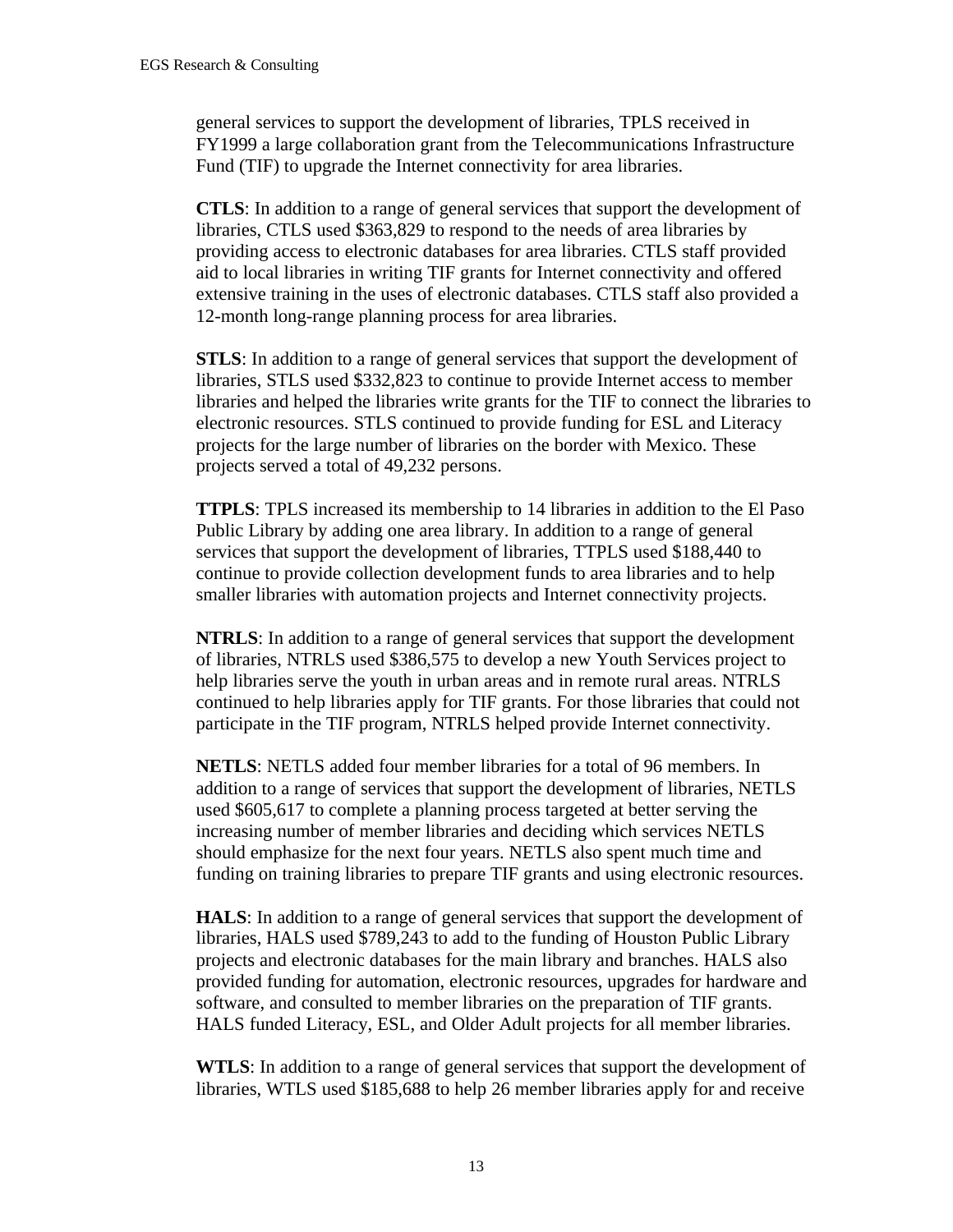TIF grants to connect their libraries to the Internet and pay for necessary hardware and software. WTLS also helped train area librarians in the use of electronic resources. WTLS continued to provide member libraries with funding for literacy projects, and even with limited funds, was able to provide help to over 13,000 persons.

**AALS**: In addition to a range of general services that support the development of libraries, AALS used \$337,836 to provide satellite dishes and fund distance learning projects for area libraries. AALS continued to emphasize the advantages of distance learning for those libraries located in remote areas.

#### **FY 2000 LSTA-funded Projects**

**BCLS** was awarded in FY 2000: \$201,611 from LSTA, and \$142,142 in state matching funds for a total of \$343,753. In FY 2000, BCLS served 440,088 patrons. BCLS provided funding for libraries to purchase and support email and automation projects, and provided training in the use of electronic resources. The majority of funds supported collection development including regular print and other format materials. BCLS made large print materials available because16 percent of its population is 65 or older.

**TPLS** was awarded a total of \$321,954: \$188,826 from LSTA and \$133,128 in state matching funds. In FY 2000 TPLS served 377,830 patrons. TPLS targeted services towards collection development and consulting and continuing education. All but one of the TPLS member libraries is rural and isolated. Individuals without formal library education manage 26 of the 33 TPLS member libraries. TPLS answered reference questions that local libraries with limited resources could not answer, helped upgrade computer resources, and assisted libraries with technology issues on a regular basis.

**CTLS** was awarded a total of \$838,138: \$491,568 from LSTA, \$346,570 in state matching funds. In FY2000, CTLS served 1,705,935 patrons. CTLS provided grant writing assistance, consulted on youth services, collection development and technology, as well as provided training in the use of electronic databases. CTLS offered more than 30 continuing education opportunities; over 700 people received training.

**STLS** was awarded a total of \$766,267: 449,416 from LSTA and \$316,851 in state matching funds. In FY 2000, STLS served 1,734,947 patrons. STLS provided Internet access to member libraries, helped libraries with TIF grant writing, and funded ESL and literacy projects for area libraries. Over 50 percent of area residents over age 25 have not completed high school.

**TTPLS** was awarded a total of \$434,616: \$254,902 from LSTA and \$179,714 in state matching funds. In FY 2000 TTPLS served 759,760 patrons. TTPLS provided collection development funds as well as continuing education training.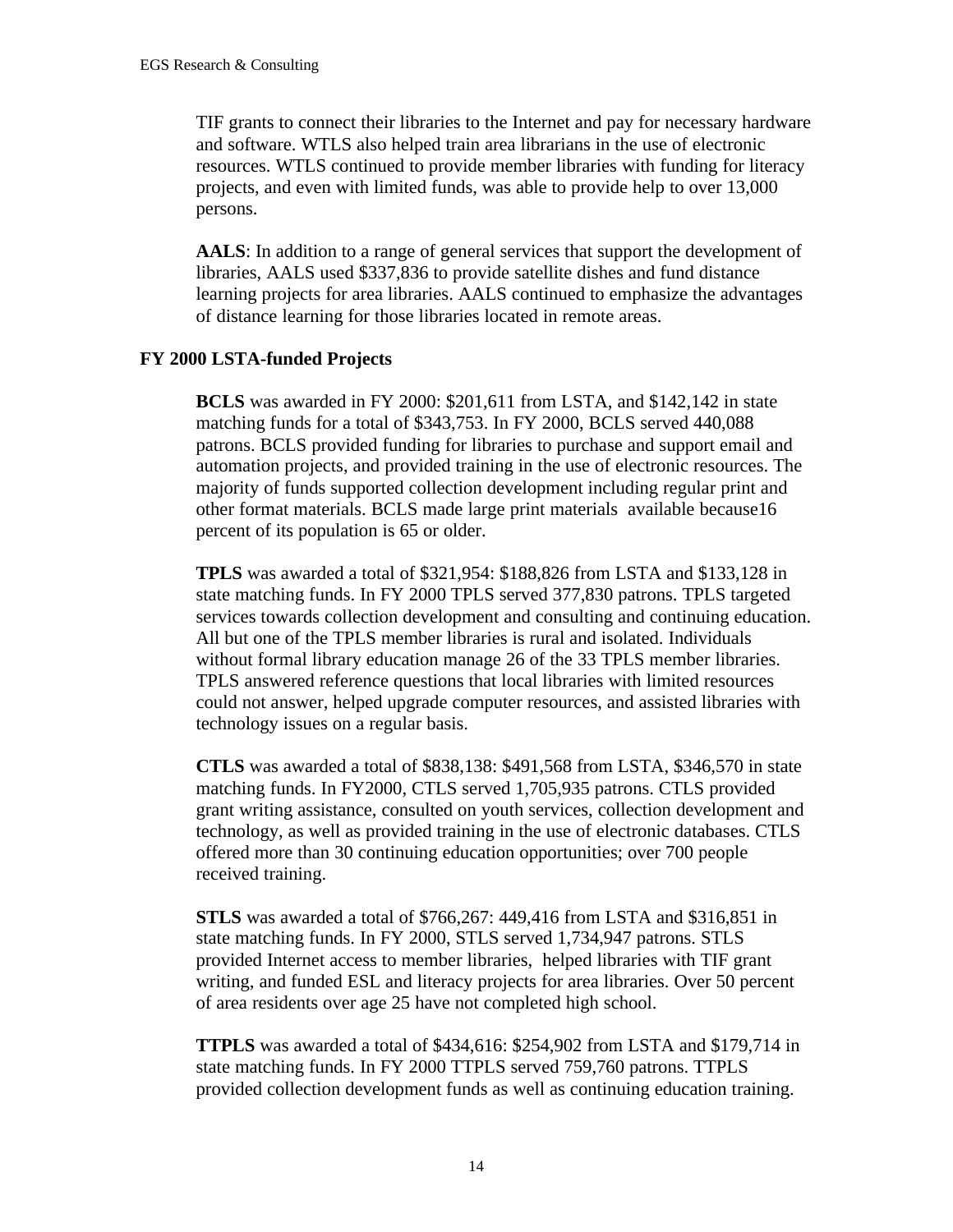**NTRLS** was awarded a total of \$892,686: \$523,560 from LSTA and \$369,126 in state matching funds. In FY 2000 NTRLS served 2,010,827 patrons. NTRLS continued the Youth Services project, designed to help libraries serve both urban and rural youth. NTRLS also hired a grant writer to assist member libraries in TIF grant applications, and other privately funded grant applications. NTRLS provided training to 393 people, supporting the continuing education needs of its libraries, 60 percent of which do not have an American Library Association accredited librarian on staff.

**NETLS** was awarded a total of \$1,394,003: \$817,583 from LSTA and \$576,420 in state matching funds. In FY 2000 NETLS served 3,663,667 patrons. NETLS funded the purchase of two microcomputers for libraries without a computer. NETLS began the planning and development of distance learning videoconferencing facilities. NETLS has the largest number of member libraries (98) of the Texas Library Systems and provides a full range of consulting, continuing education, collection development, and technology assistance to its membership.

**HALS** was awarded a total of \$1,809,513: \$1,061,279 from LSTA and \$748,234 in state matching funds. In FY 2000, HALS served 5,042,603 patrons. HALS provided funding for automation, electronic resources, upgrades for hardware and software, and consulting on the preparation of TIF grants. HALS funded ESL, Literacy and Older Adults projects for all member libraries. This funding included five grants of \$5,500 each for materials and tutor training for library-based literacy programs, and four grants of \$5,000 each for materials and tutor training for libraries providing ESL programs.

**WTLS** was awarded a total of \$423,532: \$248,402 from LSTA and \$175,130 in state matching funds. In FY 2000 WTLS served 718,854 patrons. WTLS provided electronic resources to 5,907 individuals while providing training in electronic resources for member librarians. WTLS provided funding for literacy projects, and was able to provide literacy training for almost 12,000 people with limited funds.

**AALS** was awarded a total of \$775,538: \$454,853 from LSTA and \$320,685 from state matching funds. In FY 2000 AALS served 1,866,942 patrons. AALS developed a new incentive formula to equalize distribution of collection development funds throughout the system. AALS provided consulting services focused on collection development and management and new library director training. Only 13 of 43 member library directors have an advanced degree in library sciences. AALS also provided training in the use of electronic resources, assistance with grant writing and services to disadvantaged populations.

#### **FY 2001 LSTA-funded Projects**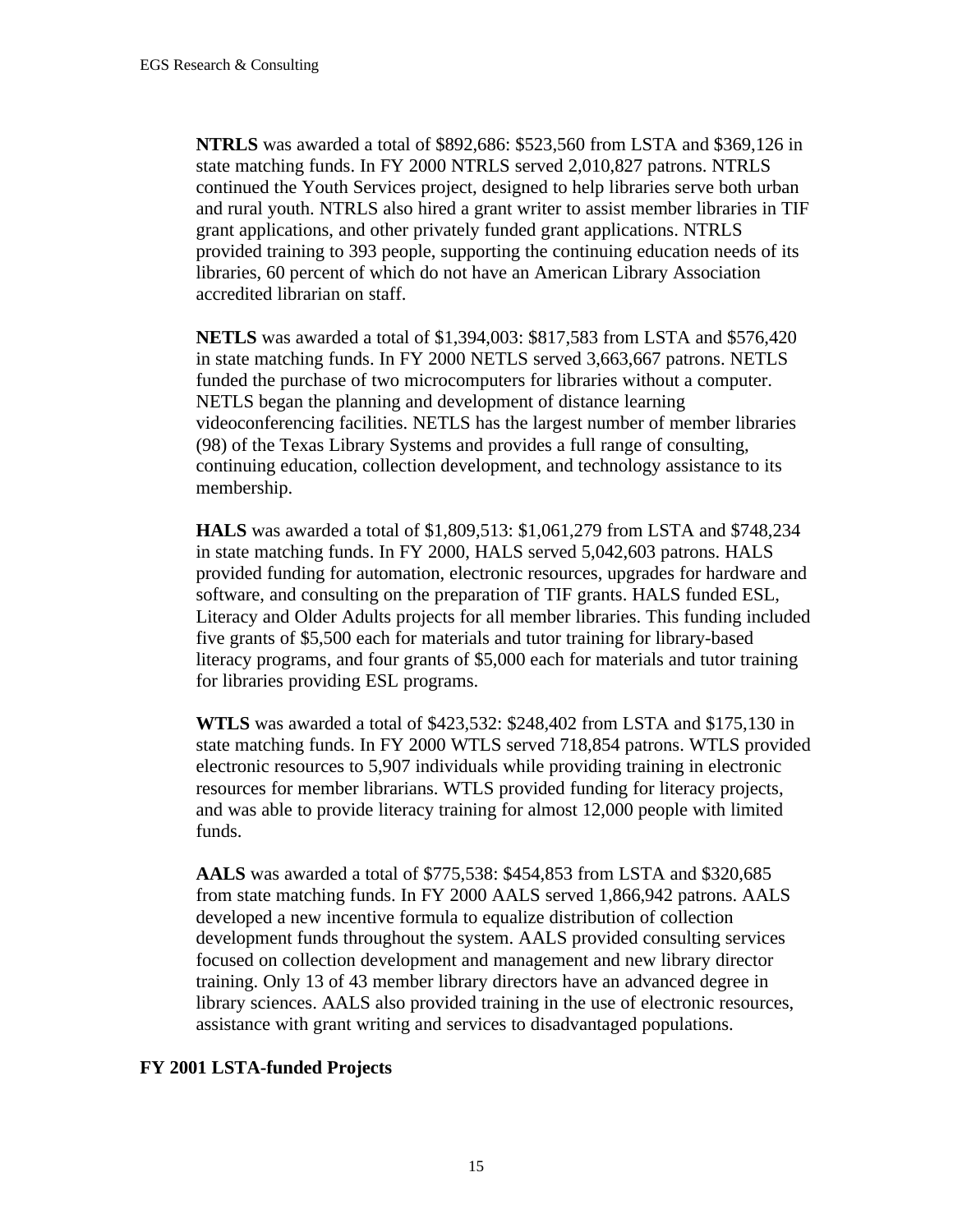**BCLS** was awarded \$201,393 in LSTA funds. In FY 2001 BCLS presented four continuing education workshops for member libraries at multiple locations for a total of 159 hours. The majority of the funding went to support collection development projects, especially large print materials that are in great demand because 16 percent of the population is 65 or older.

**TPLS** was awarded \$188,500 in LSTA funds. In FY 2001 TPLS targeted its services to collection development, consulting, and continuing education. TPLS staff assisted member libraries with reference questions and technology issues. Individuals without a formal library education manage 26 of the 33 member libraries in the TPLS service area. TPLS provided training or assistance to 6,195 library staff.

**CTLS** was awarded \$495,072 in LSTA funds. CTLS, which serves a 30-county area, provided collection development expertise, consulting, training, and assistance with library automation and services to youth to over 70 member libraries in FY2001. CTLS has a circuit and deposit collection program with more than 3,000 large print books. CTLS sponsored 53 workshops and generated nearly 5,000 student hours with CTLS staff providing the training.

**STLS** was awarded \$450,522 in LSTA funds. In FY 2001, STLS offered funding to member libraries for English as a second language and literacy projects. More than 25 percent of the adults over 25 who reside in the STLS service area did not complete high school. In FY 2001, 94,150 adults attended these sessions.

**TTPLS** was awarded \$254,057 in LSTA funds. In FY 2001 TTPLS provided collection development funds and continuing education services to member libraries. TTPLS provided more than 11,000 materials to member libraries and hired a part-time grant writer to assist libraries in locating and applying for alternative sources of funds.

**NTRLS** was awarded \$529,842 in LSTA funds. In FY 2001 NTRLS provided independent consultants to libraries with limited resources through its Helpful Energetic Library Planners (HELP) program to assist libraries in different longterm projects. These consultants helped with building plans, marketing, and technology. NTRLS also provided training to 508 library staff; only 41 percent of its member libraries have accredited librarians.

**NETLS** was awarded \$823,022 in LSTA funds. In FY 2001 NETLS provided consulting, continuing education, collection development, and technology assistance to its member libraries. NETLS provided 28 training workshops and assisted or trained 29,007 library staff members.

**HALS** was awarded \$1,067,850 in LSTA funds. In FY 2001 HALS provided funding for automation, electronic resources, hardware and software upgrades, and consulting on the preparation of TIF grants to member libraries. HALS also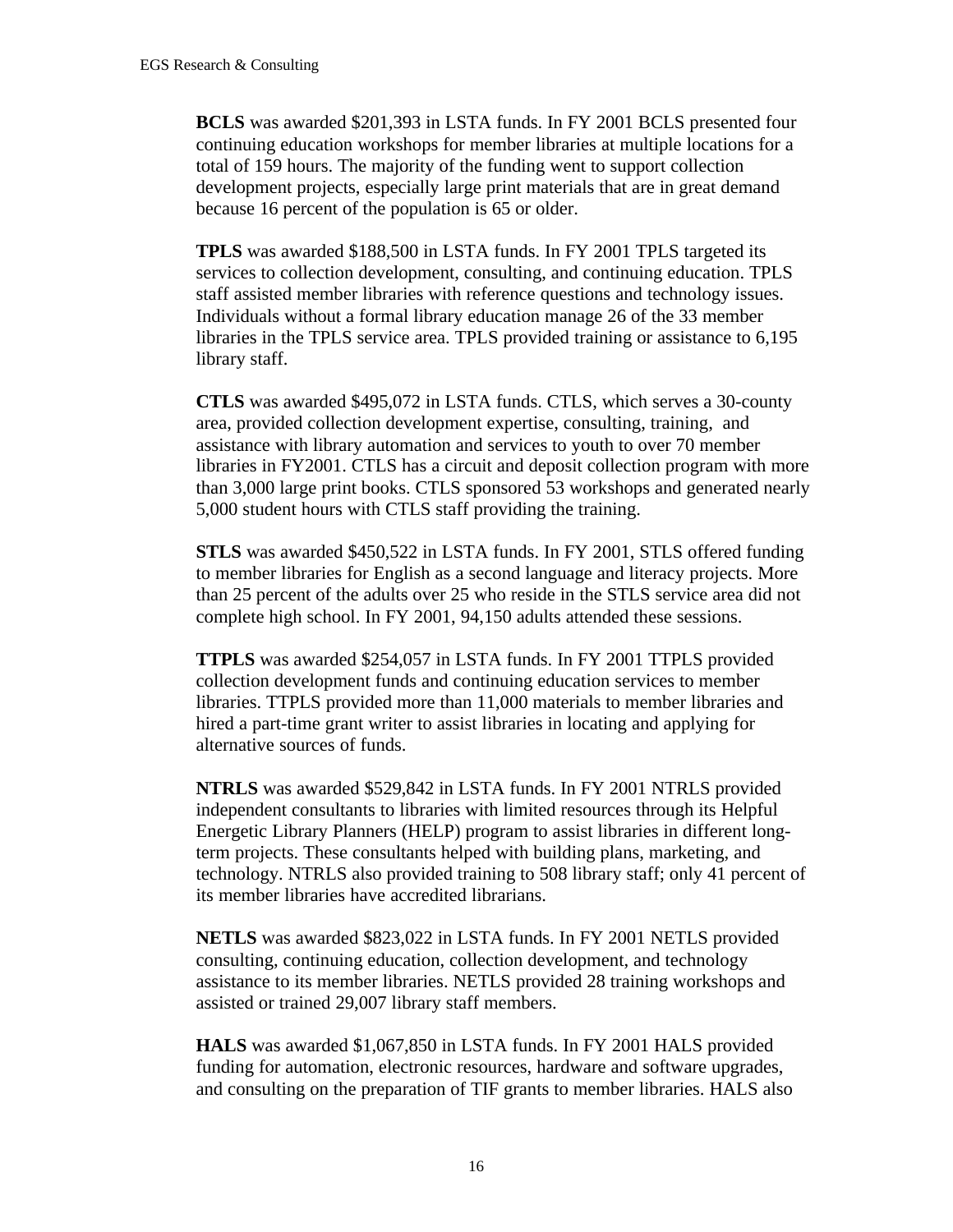funded literacy, ESL, and Older Adults projects for all member libraries. This funding included five \$5,500 grants for materials and tutor training for librarybased literacy programs and four \$5,000 grants for materials and tutor training in member libraries with ESL projects. In FY 2001 HALS sponsored literacy and ESL classes attended by 22,726 individuals and funded the purchase of 35,000 library materials.

**WTLS** was awarded \$247,355 in LSTA funds. In FY 2001 WTLS provided literacy training to 16,615 individualsand 12 workshops attended by 181 individuals. Only five of WTLS 33 member libraries have professionally trained librarians. WTLS provided training and assistance to more than 11,000 individuals.

**AALS** was awarded \$457,303 in LSTA funds. In FY 2001 AALS staff worked with member libraries to strengthen and diversify their library collections.

# **4. Library Systems Activities and Performance**

The following tables show the amount of LSTA funding each Library System received over the 1998-2001 period, the services it provided each year and its performance vis-avis materials provided, library staff trained and assisted, and number of persons who received LSTA-funded services.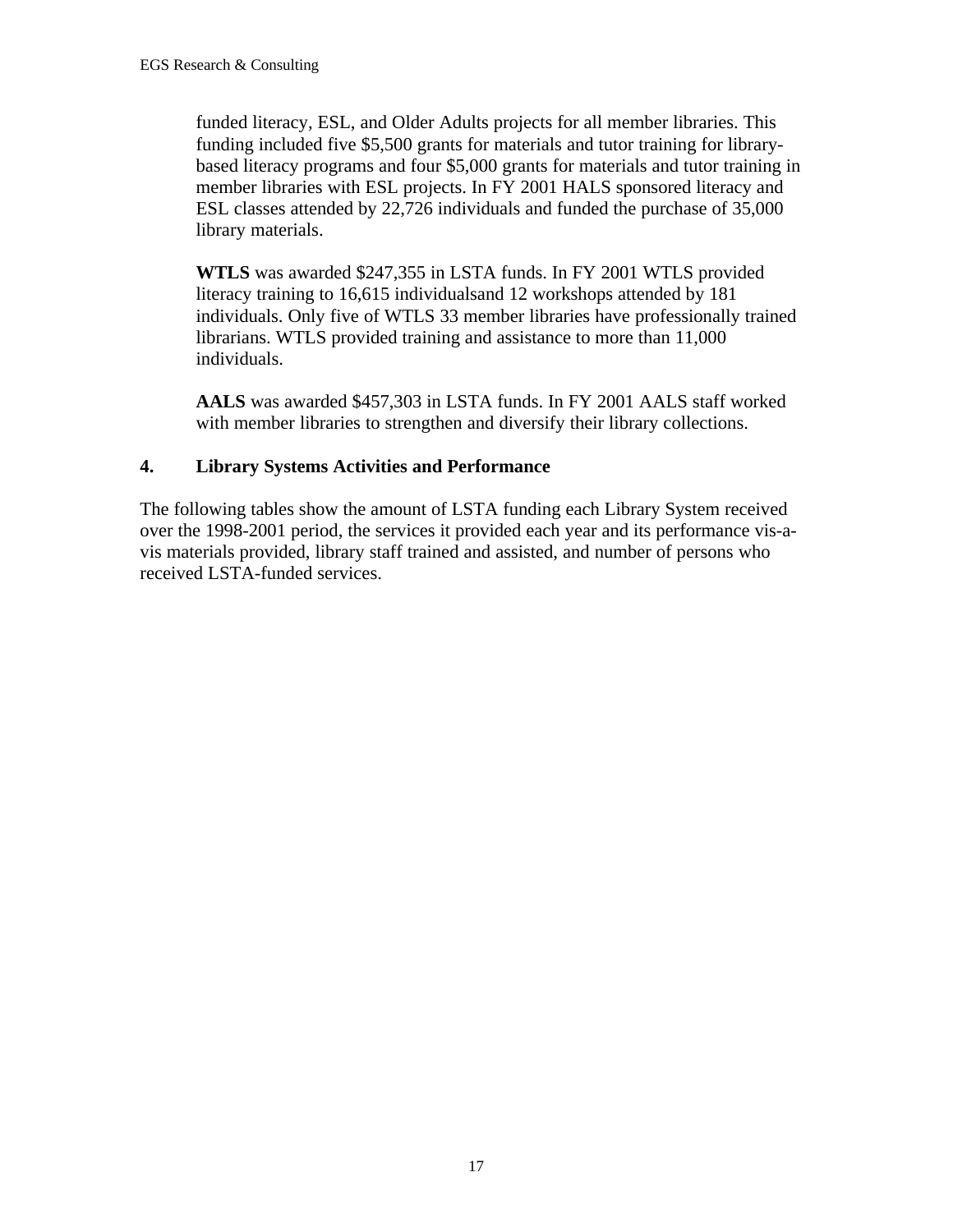| <b>Big Country Library System (BCLS)</b> |                                          |                                                                                                                     |                                                                                                                                                            |                   |        |  |
|------------------------------------------|------------------------------------------|---------------------------------------------------------------------------------------------------------------------|------------------------------------------------------------------------------------------------------------------------------------------------------------|-------------------|--------|--|
| Year                                     | <b>LSTA Award</b>                        |                                                                                                                     |                                                                                                                                                            | <b>Activities</b> |        |  |
| 1998                                     | \$136,273                                |                                                                                                                     | BCLS helped libraries purchase and support email                                                                                                           |                   |        |  |
|                                          |                                          |                                                                                                                     | accounts and automated projects.                                                                                                                           |                   |        |  |
| 1999                                     | \$150,737                                |                                                                                                                     | In addition to a range of general library support<br>services, BCLS provided funds to help libraries<br>purchase and support email accounts and automation |                   |        |  |
|                                          |                                          |                                                                                                                     | projects, and provided extensive training on the use of                                                                                                    |                   |        |  |
|                                          |                                          |                                                                                                                     | electronic resources. As in the past, the majority of                                                                                                      |                   |        |  |
|                                          |                                          |                                                                                                                     | funding was used to support collection development                                                                                                         |                   |        |  |
|                                          |                                          | projects.                                                                                                           |                                                                                                                                                            |                   |        |  |
| 2000                                     | \$201,611                                |                                                                                                                     | BCLS served: 440,088 patrons. BCLS provided                                                                                                                |                   |        |  |
|                                          |                                          |                                                                                                                     | funding for libraries to purchase and support e-mail                                                                                                       |                   |        |  |
|                                          |                                          |                                                                                                                     |                                                                                                                                                            |                   |        |  |
|                                          |                                          | and automation projects, and provided training in the                                                               |                                                                                                                                                            |                   |        |  |
|                                          |                                          | use of electronic resources. The majority of funds                                                                  |                                                                                                                                                            |                   |        |  |
|                                          |                                          | supported collection development, in regular print,                                                                 |                                                                                                                                                            |                   |        |  |
| 2001                                     |                                          | large print, and other format materials as well.                                                                    |                                                                                                                                                            |                   |        |  |
|                                          | \$201,393                                | BCLS presented four continuing education workshops                                                                  |                                                                                                                                                            |                   |        |  |
|                                          |                                          | for member libraries at multiple locations for a total of<br>159 hours. The majority of the funding went to support |                                                                                                                                                            |                   |        |  |
|                                          |                                          |                                                                                                                     |                                                                                                                                                            |                   |        |  |
|                                          |                                          | collection development projects, especially large print                                                             |                                                                                                                                                            |                   |        |  |
|                                          |                                          | materials that are in great demand because 16 percent<br>of the population is 65 or older.                          |                                                                                                                                                            |                   |        |  |
|                                          |                                          |                                                                                                                     |                                                                                                                                                            |                   |        |  |
|                                          | <b>Key Performance Measures</b>          | 1998                                                                                                                | 1999                                                                                                                                                       | 2000              | 2001   |  |
|                                          | Number of materials provided             | 4,886                                                                                                               | 8,943                                                                                                                                                      | 4,163             | 7,619  |  |
|                                          | Number of librarians trained or assisted | 1,918                                                                                                               | 13,008                                                                                                                                                     | 12,535            | 361    |  |
|                                          | Number of persons using project          | 21,223                                                                                                              | 53,561                                                                                                                                                     | 42,972            | 23,296 |  |
|                                          | sponsored services                       |                                                                                                                     |                                                                                                                                                            |                   |        |  |

**Table II.3**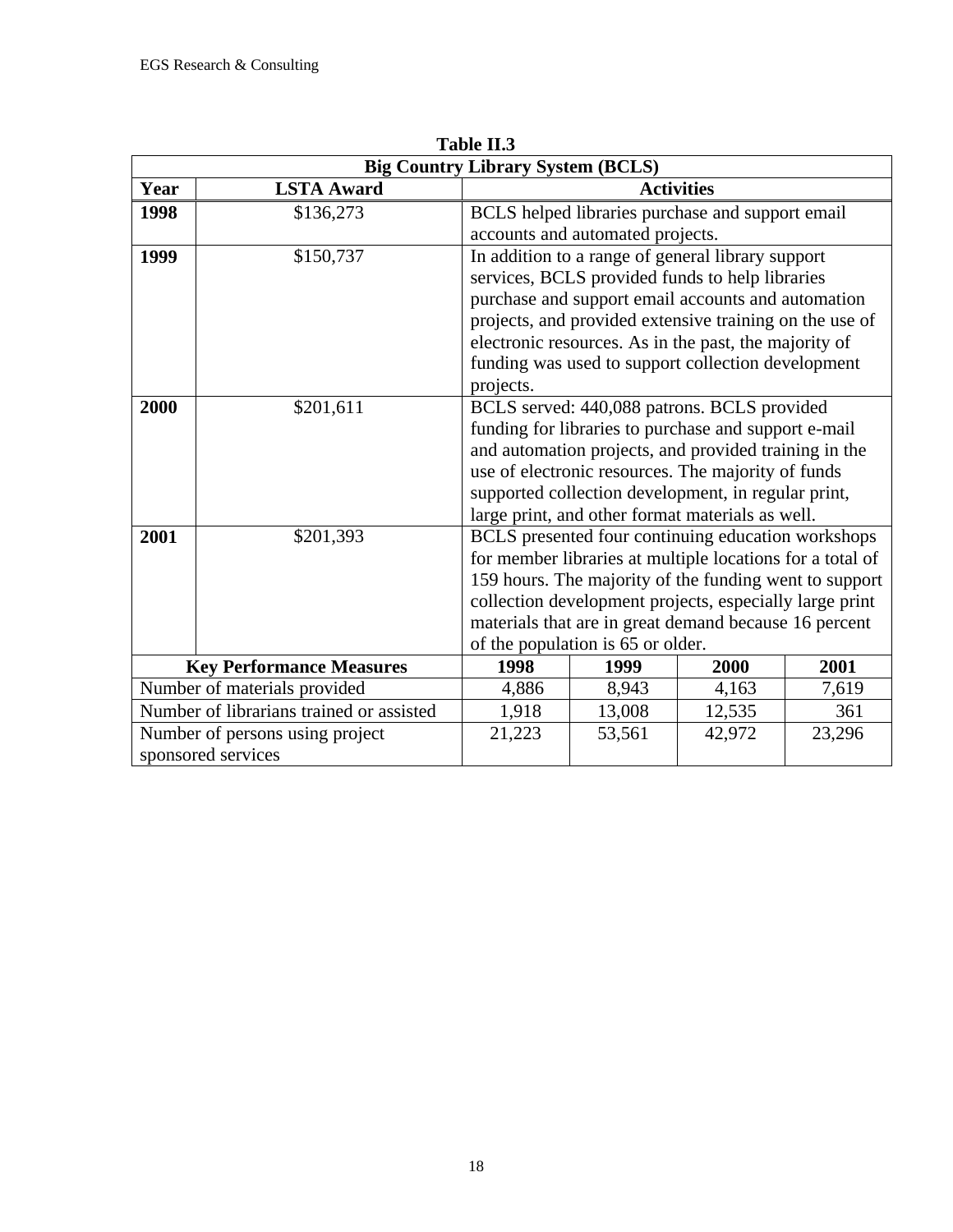|                    | 1 avil 11.7<br><b>Texas Panhandle Library System (TPLS)</b> |                                                                                                                 |                                                                                         |                   |         |  |
|--------------------|-------------------------------------------------------------|-----------------------------------------------------------------------------------------------------------------|-----------------------------------------------------------------------------------------|-------------------|---------|--|
| Year               | <b>LSTA Award</b>                                           |                                                                                                                 |                                                                                         | <b>Activities</b> |         |  |
| 1998               | \$87,419                                                    |                                                                                                                 | TPLS completed a five-year project to automate                                          |                   |         |  |
|                    |                                                             |                                                                                                                 | member libraries, provide a shared computer system                                      |                   |         |  |
|                    |                                                             |                                                                                                                 | and online catalog. TPLS provided Internet                                              |                   |         |  |
|                    |                                                             |                                                                                                                 | connections for all members through collaboration                                       |                   |         |  |
|                    |                                                             |                                                                                                                 | with the Harrington Library Consortium (HLC). HLC                                       |                   |         |  |
|                    |                                                             |                                                                                                                 | is a consortium of academic, public and school                                          |                   |         |  |
|                    |                                                             |                                                                                                                 | libraries sharing the cost of electronic resources and                                  |                   |         |  |
|                    |                                                             |                                                                                                                 | connections. TPLS and HLC staff provided training                                       |                   |         |  |
|                    |                                                             | for libraries in the use of the electronic resources.                                                           |                                                                                         |                   |         |  |
| 1999               | \$140,712                                                   |                                                                                                                 | TPLS continued its collaboration work. In 1998, TPLS                                    |                   |         |  |
|                    |                                                             |                                                                                                                 |                                                                                         |                   |         |  |
|                    |                                                             | completed a 5-year project to connect system libraries<br>to the Harrington Library Consortium, a consortium of |                                                                                         |                   |         |  |
|                    |                                                             |                                                                                                                 | academic, public and school libraries sharing the cost                                  |                   |         |  |
|                    |                                                             |                                                                                                                 | of electronic resources and connections. In addition to                                 |                   |         |  |
|                    |                                                             |                                                                                                                 | providing a range of general services to support the                                    |                   |         |  |
|                    |                                                             |                                                                                                                 | development of libraries, TPLS received in FY 1999 a                                    |                   |         |  |
|                    |                                                             |                                                                                                                 |                                                                                         |                   |         |  |
|                    |                                                             |                                                                                                                 | large collaboration grant from the<br>Telecommunications Infrastructure Fund to upgrade |                   |         |  |
|                    |                                                             | Internet connectivity for area libraries.                                                                       |                                                                                         |                   |         |  |
| 2000               | \$188,826                                                   | TPLS served: 377,830 patrons. TPLS targeted services                                                            |                                                                                         |                   |         |  |
|                    |                                                             |                                                                                                                 | towards collection development, consulting and                                          |                   |         |  |
|                    |                                                             |                                                                                                                 | continuing education. All but one of the member                                         |                   |         |  |
|                    |                                                             |                                                                                                                 | libraries are rural and isolated. Individuals without                                   |                   |         |  |
|                    |                                                             |                                                                                                                 | formal library education manage 26 of the 33 member                                     |                   |         |  |
|                    |                                                             | libraries. TPLS answered reference questions that local                                                         |                                                                                         |                   |         |  |
|                    |                                                             |                                                                                                                 | libraries with limited resources could not answer,                                      |                   |         |  |
|                    |                                                             |                                                                                                                 | helped upgrade computer resources and assisted                                          |                   |         |  |
|                    |                                                             |                                                                                                                 | libraries with technology issues on a regular basis.                                    |                   |         |  |
| 2001               | \$188,500                                                   |                                                                                                                 | TPLS targeted its services to collection development,                                   |                   |         |  |
|                    |                                                             |                                                                                                                 | consulting and continuing education. TPLS staff                                         |                   |         |  |
|                    |                                                             | assisted member libraries with reference questions and                                                          |                                                                                         |                   |         |  |
|                    |                                                             | technology issues as individuals without a formal                                                               |                                                                                         |                   |         |  |
|                    |                                                             | library education managed nearly 80 percent of the                                                              |                                                                                         |                   |         |  |
|                    |                                                             | member libraries in the TPLS service area. TPLS                                                                 |                                                                                         |                   |         |  |
|                    | provided training or assistance to 6,195 library staff.     |                                                                                                                 |                                                                                         |                   |         |  |
|                    | <b>Key Performance Measures</b>                             | 1998                                                                                                            | 1999                                                                                    | 2000              | 2001    |  |
|                    | Number of materials provided                                | 4,042                                                                                                           | 5,519                                                                                   | 327               | 9,968   |  |
|                    | Number of librarians trained or assisted                    | 1,375                                                                                                           | 3,299                                                                                   | 9,075             | 8,022   |  |
|                    | Number of persons using project                             | 24,483                                                                                                          | 77,980                                                                                  | 125,281           | 132,906 |  |
| sponsored services |                                                             |                                                                                                                 |                                                                                         |                   |         |  |

**Table II.4**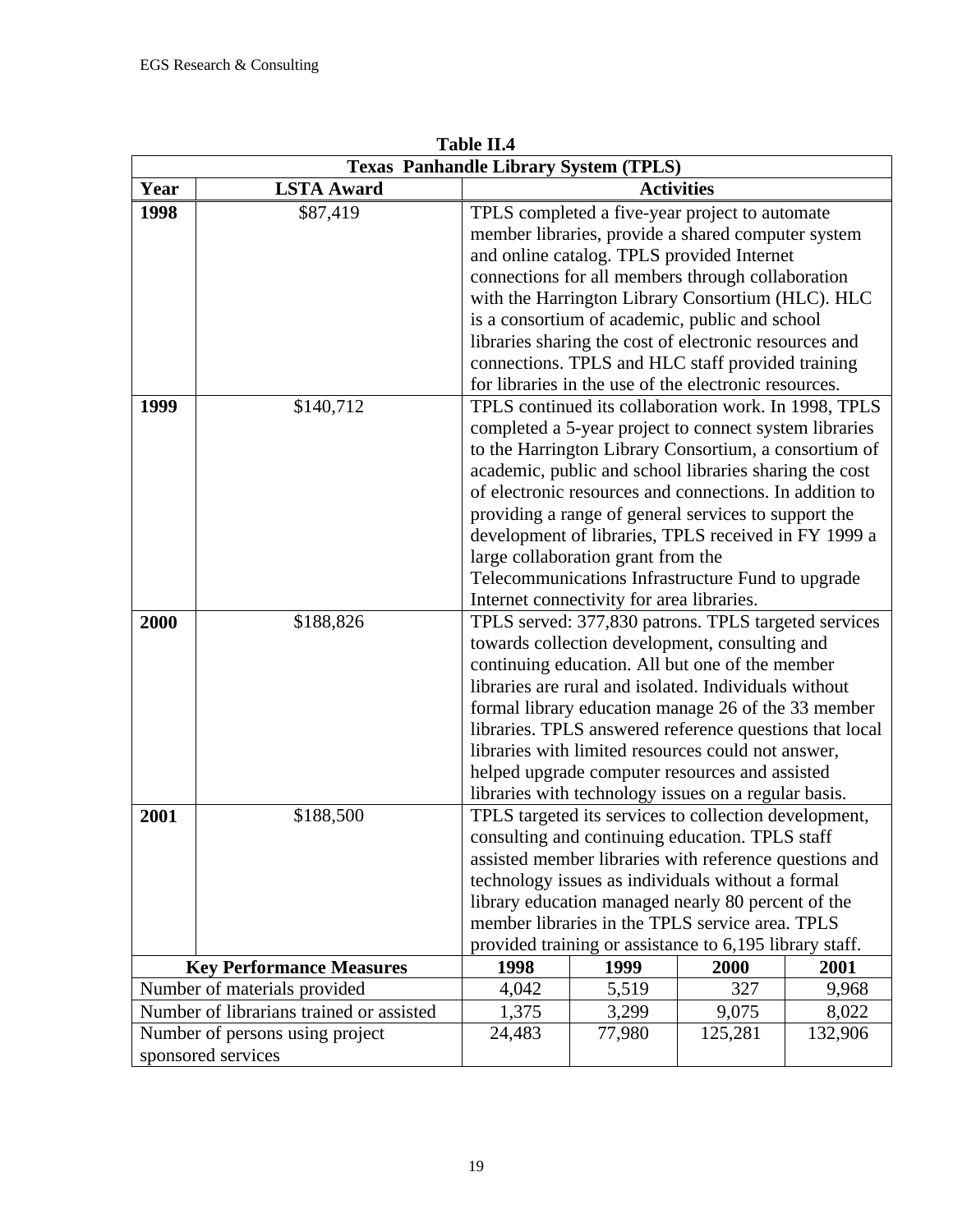|      | <b>Central Texas Library System (CTLS)</b> |                                                                                                                                                                      |                                                            |                   |         |  |
|------|--------------------------------------------|----------------------------------------------------------------------------------------------------------------------------------------------------------------------|------------------------------------------------------------|-------------------|---------|--|
| Year | <b>LSTA Award</b>                          |                                                                                                                                                                      |                                                            | <b>Activities</b> |         |  |
| 1998 | \$311,008                                  |                                                                                                                                                                      | CTLS created a database of MARC records and                |                   |         |  |
|      |                                            |                                                                                                                                                                      | funded a CD-ROM program for small libraries to share       |                   |         |  |
|      |                                            |                                                                                                                                                                      | resources and complete conversion of records.              |                   |         |  |
| 1999 | \$363,829                                  |                                                                                                                                                                      | In addition to a range of general services that support    |                   |         |  |
|      |                                            |                                                                                                                                                                      | the development of libraries, CTLS responded to the        |                   |         |  |
|      |                                            |                                                                                                                                                                      | needs of area libraries by providing to them access to     |                   |         |  |
|      |                                            |                                                                                                                                                                      | electronic databases. CTLS staff provided aid to local     |                   |         |  |
|      |                                            |                                                                                                                                                                      | libraries in writing TIF grants for Internet connectivity. |                   |         |  |
|      |                                            |                                                                                                                                                                      | CTLS offered extensive training in the uses of             |                   |         |  |
|      |                                            |                                                                                                                                                                      |                                                            |                   |         |  |
|      |                                            | electronic databases. CTLS staff also provided a 12-<br>month long-range planning process for area libraries.<br>CTLS served: 1,705,935 patrons. CTLS provided grant |                                                            |                   |         |  |
| 2000 | \$491,568                                  |                                                                                                                                                                      |                                                            |                   |         |  |
|      |                                            |                                                                                                                                                                      | writing assistance, consulting in youth services,          |                   |         |  |
|      |                                            |                                                                                                                                                                      | collection development and technology, as well as          |                   |         |  |
|      |                                            |                                                                                                                                                                      | training in the use of electronic databases. CTLS          |                   |         |  |
|      |                                            |                                                                                                                                                                      | offered more than 30 continuing education                  |                   |         |  |
|      |                                            |                                                                                                                                                                      | opportunities; over 700 people received training.          |                   |         |  |
| 2001 | \$495,072                                  |                                                                                                                                                                      | CTLS which serves a 30-county area provided in FY          |                   |         |  |
|      |                                            |                                                                                                                                                                      | 2001 collection development expertise, consulting,         |                   |         |  |
|      |                                            |                                                                                                                                                                      | training, and assistance with library automation and       |                   |         |  |
|      |                                            |                                                                                                                                                                      | services to youth to over 70 member libraries. CTLS        |                   |         |  |
|      |                                            |                                                                                                                                                                      | had a circuit and deposit collection program with more     |                   |         |  |
|      |                                            |                                                                                                                                                                      | than 3,000 large print books. CTLS sponsored 53            |                   |         |  |
|      |                                            |                                                                                                                                                                      | workshops and generated nearly 5,000 student hours         |                   |         |  |
|      |                                            |                                                                                                                                                                      | with CTLS staff providing the training.                    |                   |         |  |
|      | <b>Key Performance Measures</b>            | 1998                                                                                                                                                                 | 1999                                                       | 2000              | 2001    |  |
|      | Number of materials provided               | 16,673                                                                                                                                                               | 154,946                                                    | 1,015             | 343,789 |  |
|      | Number of librarians trained or assisted   | 3,065                                                                                                                                                                | 5,933                                                      | 34,171            | 5,721   |  |
|      | Number of persons using project            | 59,871                                                                                                                                                               | 128,613                                                    | 51,464            | 165,507 |  |
|      | sponsored services                         |                                                                                                                                                                      |                                                            |                   |         |  |

**Table II.5**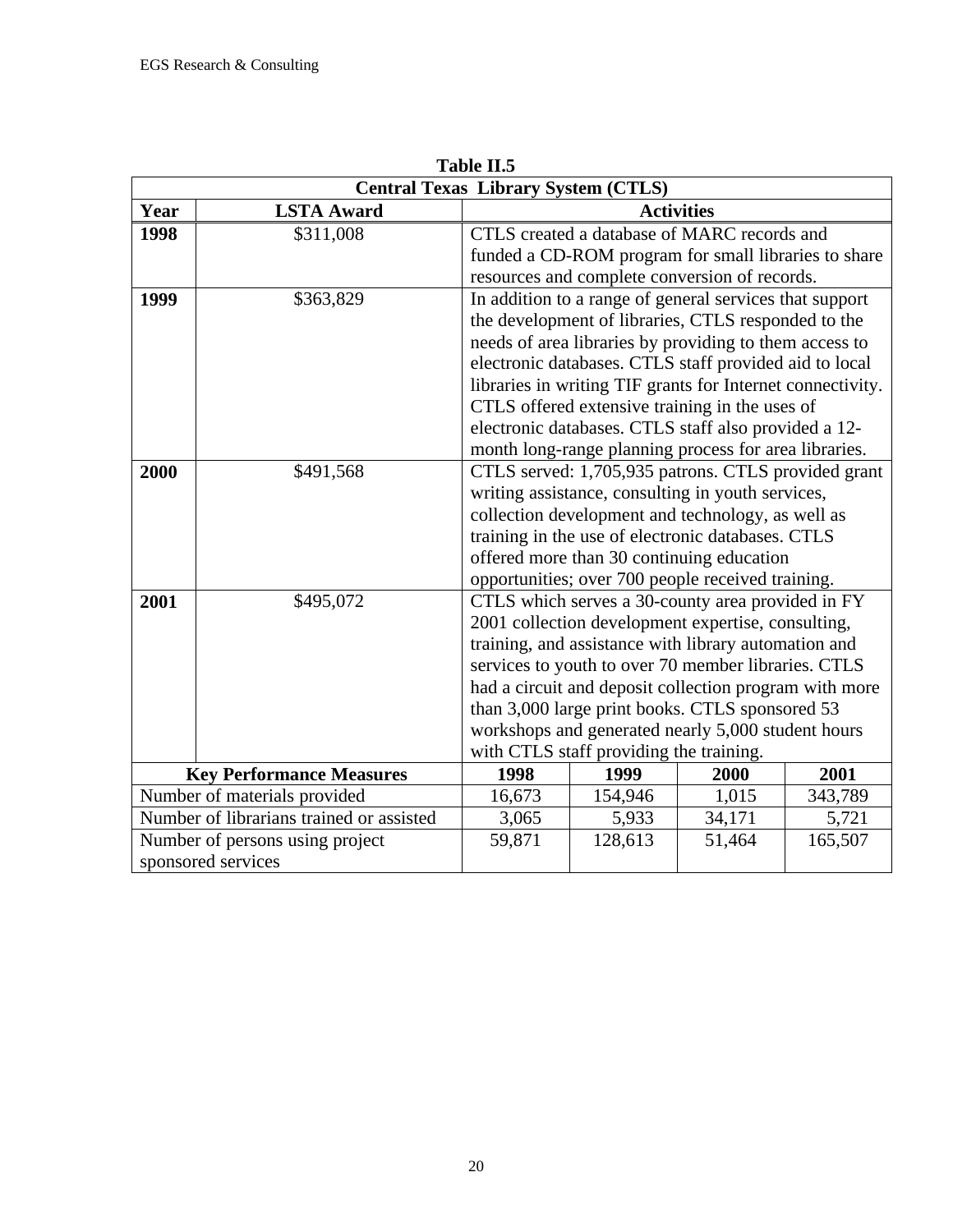|      | 1 avit 11.v<br><b>South Texas Library System (STLS)</b> |                                                                                                                                                                                                                                                                                                                                                                                                                                                                             |                                                                                                            |                   |        |  |  |  |
|------|---------------------------------------------------------|-----------------------------------------------------------------------------------------------------------------------------------------------------------------------------------------------------------------------------------------------------------------------------------------------------------------------------------------------------------------------------------------------------------------------------------------------------------------------------|------------------------------------------------------------------------------------------------------------|-------------------|--------|--|--|--|
| Year | <b>LSTA Award</b>                                       |                                                                                                                                                                                                                                                                                                                                                                                                                                                                             |                                                                                                            | <b>Activities</b> |        |  |  |  |
| 1998 | \$105,642                                               | ESL programs.                                                                                                                                                                                                                                                                                                                                                                                                                                                               | STLS provided Internet access for member libraries<br>and served more than 30,000 people with literacy and |                   |        |  |  |  |
| 1999 | \$332,823                                               | In addition to a range of general services that support<br>the development of libraries, STLS continued to<br>provide Internet access to member libraries and helped<br>the libraries write TIF grants to connect the libraries to<br>electronic resources. STLS continued to provide<br>funding for ESL and Literacy projects to meet the<br>needs of the large number of area libraries on the<br>border with Mexico. These projects served a total of<br>49,232 persons. |                                                                                                            |                   |        |  |  |  |
| 2000 | \$449,416                                               | STLS served 1,734,947 patrons. STLS provided<br>Internet access to member libraries and helped<br>libraries in TIF grant writing to connect libraries to<br>electronic resources. STLS funded ESL and Literacy<br>projects for area libraries because over 50 percent of<br>area residents over age 25 have not completed high<br>school.                                                                                                                                   |                                                                                                            |                   |        |  |  |  |
| 2001 | \$450,522                                               | STLS offered funding to member libraries for English<br>as a Second Language (ESL) and Literacy projects;<br>94,150 adults attended these sessions.                                                                                                                                                                                                                                                                                                                         |                                                                                                            |                   |        |  |  |  |
|      | <b>Key Performance Measures</b>                         | 1998                                                                                                                                                                                                                                                                                                                                                                                                                                                                        | 1999                                                                                                       | 2000              | 2001   |  |  |  |
|      | Number of materials provided                            | 4,381                                                                                                                                                                                                                                                                                                                                                                                                                                                                       | 19,873                                                                                                     | 12,586            | 17,424 |  |  |  |
|      | Number of librarians trained or assisted                | 650                                                                                                                                                                                                                                                                                                                                                                                                                                                                         | 966                                                                                                        | 1,326             | 1,316  |  |  |  |
|      | Number of persons using project<br>sponsored services   | 25,198                                                                                                                                                                                                                                                                                                                                                                                                                                                                      | 56,702                                                                                                     | 57,800            | 51,635 |  |  |  |

**Table II.6**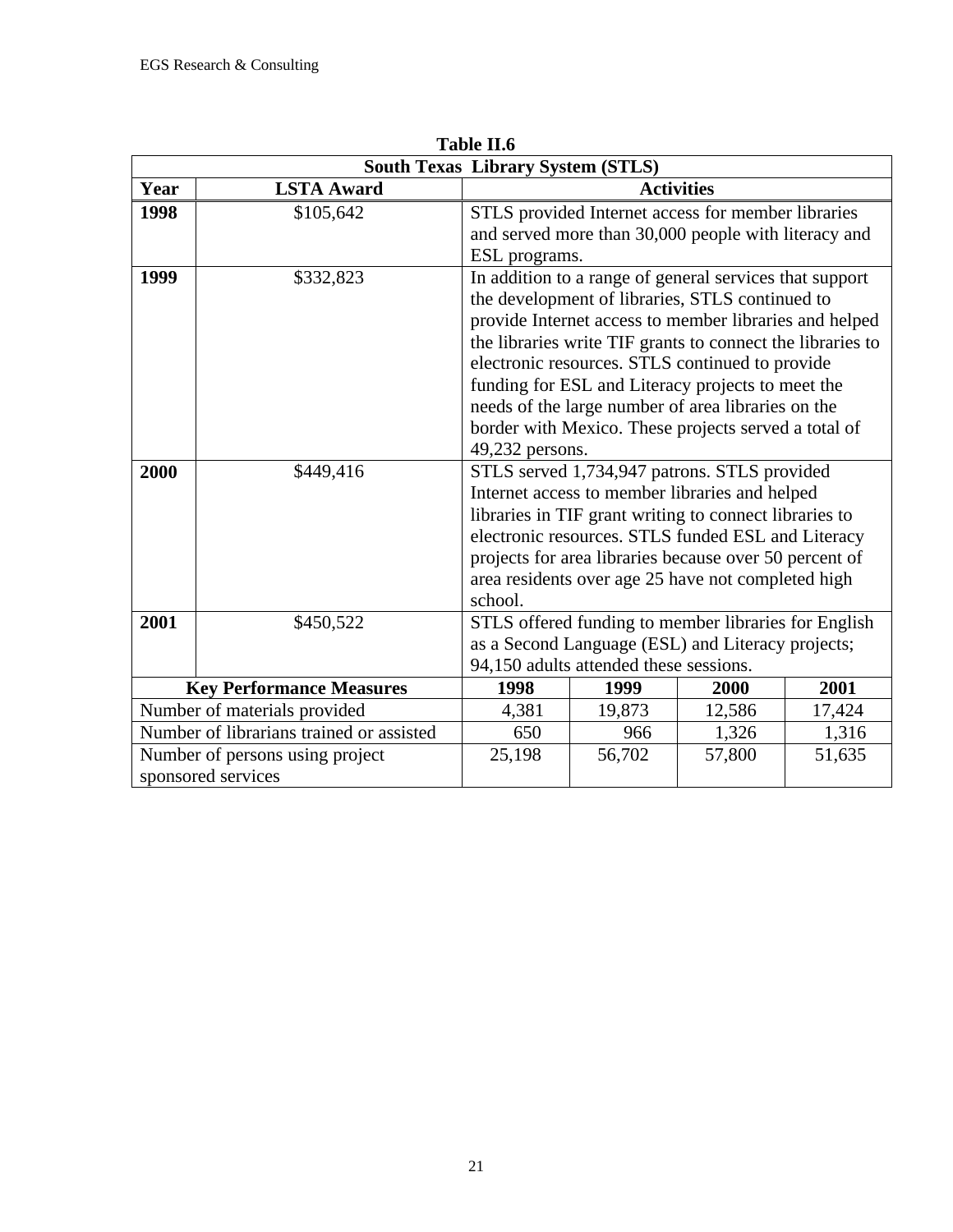|      | <b>Texas Trans-Pecos Library System (TTPLS)</b> |                                              |                                                                                                               |                                                           |        |  |  |  |
|------|-------------------------------------------------|----------------------------------------------|---------------------------------------------------------------------------------------------------------------|-----------------------------------------------------------|--------|--|--|--|
| Year | <b>LSTA Award</b>                               |                                              |                                                                                                               | <b>Activities</b>                                         |        |  |  |  |
| 1998 | \$173,588                                       |                                              |                                                                                                               | TTPLS purchased teleconferencing equipment for            |        |  |  |  |
|      |                                                 |                                              |                                                                                                               | three member libraries and supported collection           |        |  |  |  |
|      |                                                 | development.                                 |                                                                                                               |                                                           |        |  |  |  |
| 1999 | \$188,440                                       |                                              | TTPLS increased its membership by one area library,                                                           |                                                           |        |  |  |  |
|      |                                                 |                                              | to 14 libraries in addition to the El Paso Public<br>Library. In addition to a range of general services that |                                                           |        |  |  |  |
|      |                                                 |                                              |                                                                                                               |                                                           |        |  |  |  |
|      |                                                 |                                              |                                                                                                               | support the development of libraries, TTPLS               |        |  |  |  |
|      |                                                 |                                              |                                                                                                               | continued to provide collection development funds to      |        |  |  |  |
|      |                                                 |                                              |                                                                                                               | area libraries and to help smaller libraries with         |        |  |  |  |
|      |                                                 |                                              | automation projects and Internet connectivity projects.                                                       |                                                           |        |  |  |  |
| 2000 | \$254,902                                       | TTPLS served 759,760 patrons. TTPLS provided |                                                                                                               |                                                           |        |  |  |  |
|      |                                                 |                                              |                                                                                                               | collection development funds as well as continuing        |        |  |  |  |
|      |                                                 | education training.                          |                                                                                                               |                                                           |        |  |  |  |
| 2001 | \$254,057                                       |                                              |                                                                                                               | TTPLS provided collection development funds and           |        |  |  |  |
|      |                                                 |                                              |                                                                                                               | continuing education services to member libraries.        |        |  |  |  |
|      |                                                 |                                              |                                                                                                               | TTPLS provided more than 11,000 materials to              |        |  |  |  |
|      |                                                 |                                              |                                                                                                               | member libraries and hired a part-time grant writer to    |        |  |  |  |
|      |                                                 |                                              |                                                                                                               | assist libraries in locating and applying for alternative |        |  |  |  |
|      |                                                 | sources of funds                             |                                                                                                               |                                                           |        |  |  |  |
|      | <b>Key Performance Measures</b>                 | 1998                                         | 1999                                                                                                          | 2000                                                      | 2001   |  |  |  |
|      | Number of materials provided                    | 103                                          | 13,823                                                                                                        | 5,013                                                     | 16,296 |  |  |  |
|      | Number of librarians trained or assisted        | 650                                          | 988                                                                                                           | 409                                                       | 1,406  |  |  |  |
|      | Number of persons using project                 | 338                                          | 2,705                                                                                                         | 3,640                                                     | 13,495 |  |  |  |
|      | sponsored services                              |                                              |                                                                                                               |                                                           |        |  |  |  |

**Table II.7**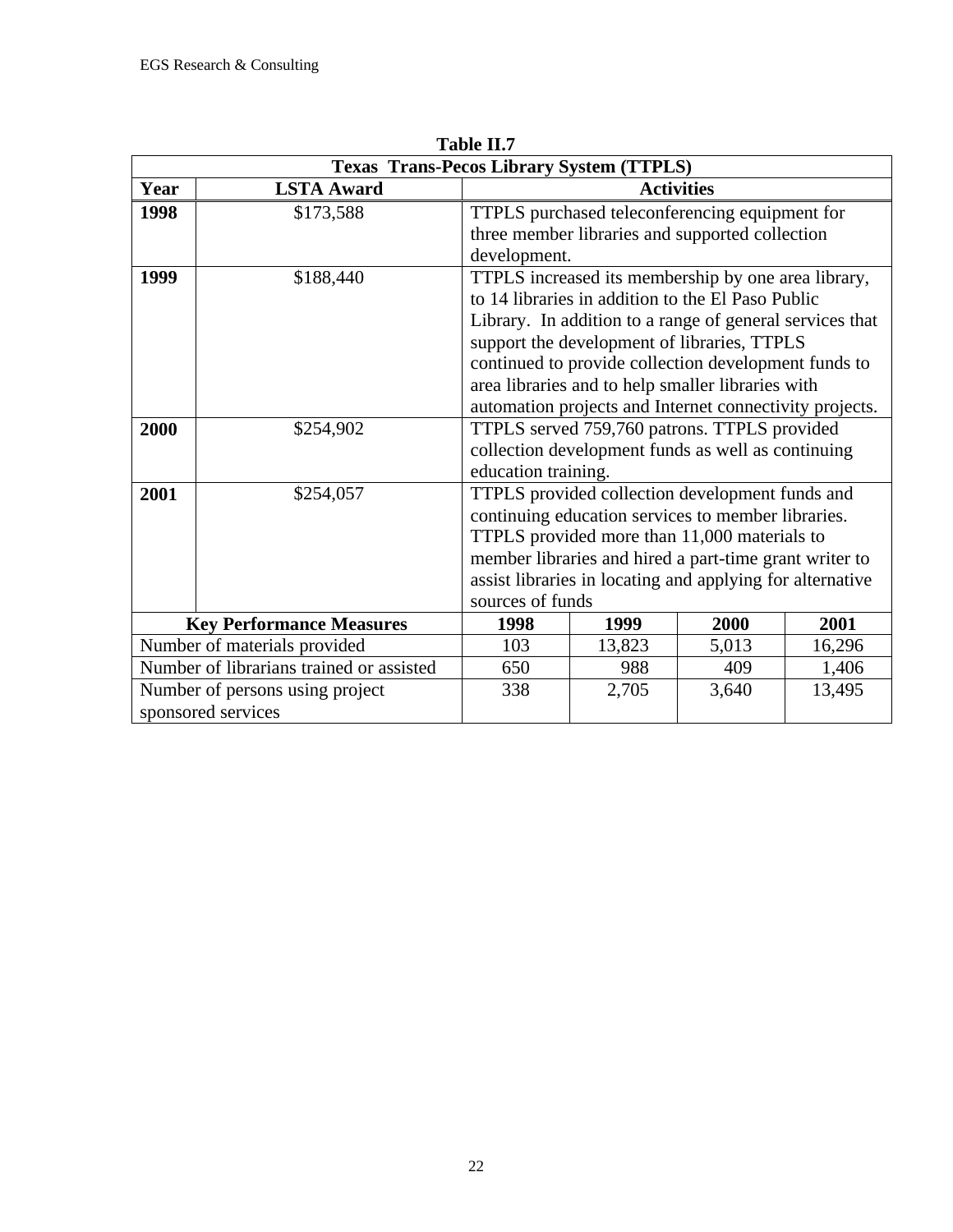| <b>North Texas Regional Library System (NTRLS)</b> |                                                       |                                                                                                                                                                                                                                                                                                                                                                                                                                                                         |                                                                                                                                                                                                                                                                                                                                                                                                                                                        |        |         |  |
|----------------------------------------------------|-------------------------------------------------------|-------------------------------------------------------------------------------------------------------------------------------------------------------------------------------------------------------------------------------------------------------------------------------------------------------------------------------------------------------------------------------------------------------------------------------------------------------------------------|--------------------------------------------------------------------------------------------------------------------------------------------------------------------------------------------------------------------------------------------------------------------------------------------------------------------------------------------------------------------------------------------------------------------------------------------------------|--------|---------|--|
| Year                                               | <b>LSTA Award</b>                                     |                                                                                                                                                                                                                                                                                                                                                                                                                                                                         | <b>Activities</b>                                                                                                                                                                                                                                                                                                                                                                                                                                      |        |         |  |
| 1998                                               | \$386,004                                             |                                                                                                                                                                                                                                                                                                                                                                                                                                                                         | NTRLS helped libraries located in remote areas<br>purchase equipment for electronic resources.                                                                                                                                                                                                                                                                                                                                                         |        |         |  |
| 1999                                               | \$386,575                                             | connectivity.                                                                                                                                                                                                                                                                                                                                                                                                                                                           | In addition to a range of general services that support<br>the development of libraries, NTRLS developed a new<br>Youth Services project to help libraries serve the youth<br>in urban areas and in remote rural areas. NTRLS<br>continued to provide assist libraries in applying for<br>TIF grants; for those libraries that could not participate<br>in the TIF program, NTRLS helped provide Internet                                              |        |         |  |
| 2000                                               | \$523,560                                             |                                                                                                                                                                                                                                                                                                                                                                                                                                                                         | NTRLS served 2,010,827 patrons. NTRLS continued<br>the Youth Services project designed to help libraries<br>serve both urban and rural youth. NTRLS also hired a<br>grant writer to assist member libraries with TIF grant<br>applications and with other privately funded grant<br>applications. NTRLS provided training to 393 people,<br>supporting the continuing education needs of its<br>libraries, 60 percent of which do not have an American |        |         |  |
| 2001                                               | \$529,842                                             | Library Association accredited librarian on staff.<br>NTRLS provided independent consultants to libraries<br>with limited resources through its Helpful Energetic<br>Library Planners (HELP) program to assist libraries in<br>different long-term projects. These consultants helped<br>with building plans, marketing and technology.<br>NTRLS also provided training to 508 library staff;<br>only 41 percent of the member libraries have<br>accredited librarians. |                                                                                                                                                                                                                                                                                                                                                                                                                                                        |        |         |  |
|                                                    | <b>Key Performance Measures</b>                       | 1998                                                                                                                                                                                                                                                                                                                                                                                                                                                                    | 1999                                                                                                                                                                                                                                                                                                                                                                                                                                                   | 2000   | 2001    |  |
|                                                    | Number of materials provided                          | 15,779                                                                                                                                                                                                                                                                                                                                                                                                                                                                  | 16,893                                                                                                                                                                                                                                                                                                                                                                                                                                                 | 9,226  | 118,453 |  |
|                                                    | Number of librarians trained or assisted              | 5,911                                                                                                                                                                                                                                                                                                                                                                                                                                                                   | 20,123                                                                                                                                                                                                                                                                                                                                                                                                                                                 | 79,623 | 5,324   |  |
|                                                    | Number of persons using project<br>sponsored services | 28,390                                                                                                                                                                                                                                                                                                                                                                                                                                                                  | 68,308                                                                                                                                                                                                                                                                                                                                                                                                                                                 | 63,790 | 67,656  |  |

**Table II.8**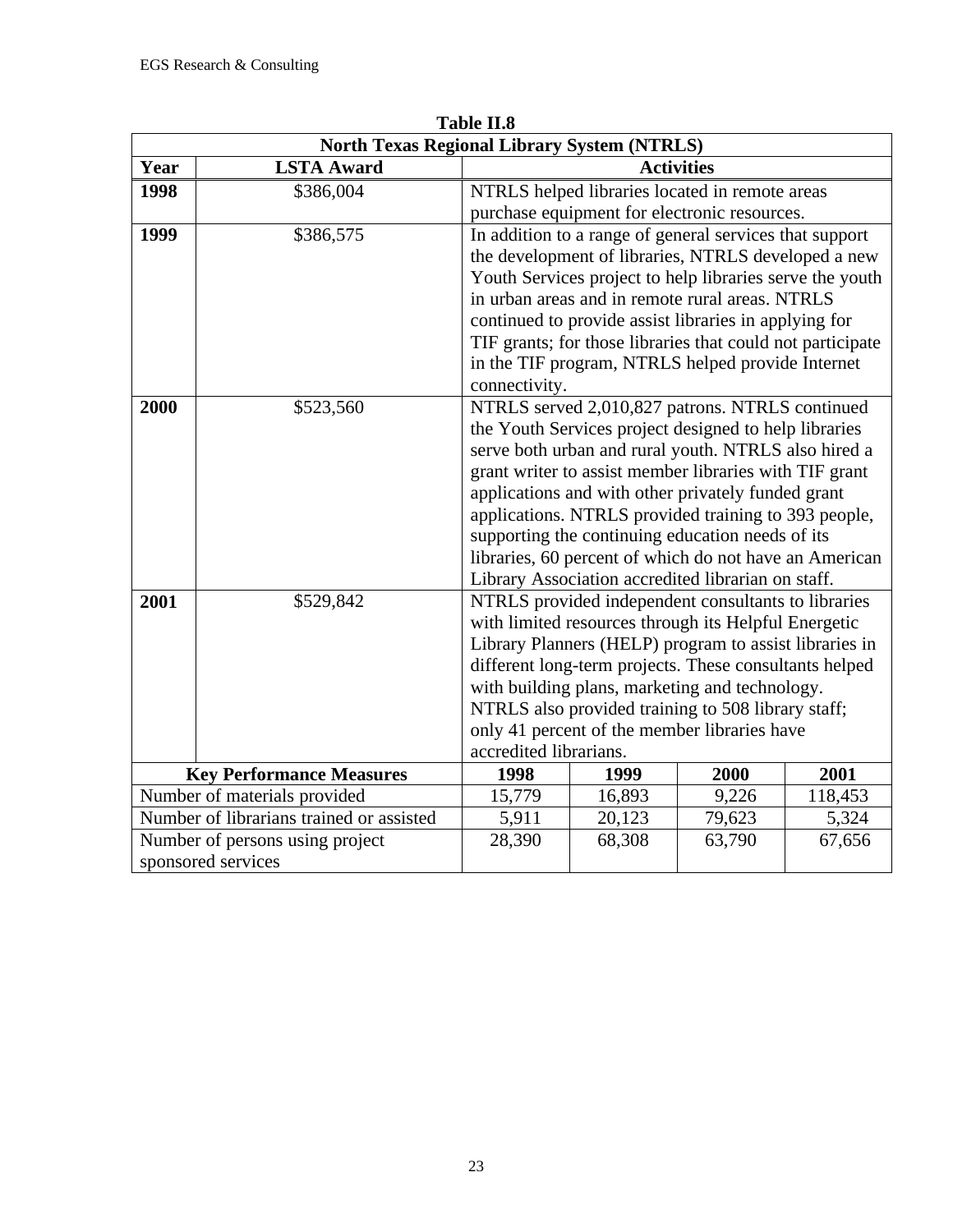|      | <b>Northeast Texas Library System (NETLS)</b>         |                                                                                                                                                                                                                                                                              |         |                                                                                                                                                                                                                                                                                                                                                                                                                                                                                                 |         |  |
|------|-------------------------------------------------------|------------------------------------------------------------------------------------------------------------------------------------------------------------------------------------------------------------------------------------------------------------------------------|---------|-------------------------------------------------------------------------------------------------------------------------------------------------------------------------------------------------------------------------------------------------------------------------------------------------------------------------------------------------------------------------------------------------------------------------------------------------------------------------------------------------|---------|--|
| Year | <b>LSTA Award</b>                                     |                                                                                                                                                                                                                                                                              |         | <b>Activities</b>                                                                                                                                                                                                                                                                                                                                                                                                                                                                               |         |  |
| 1998 | \$680,464                                             | electronic resources.                                                                                                                                                                                                                                                        |         | NETLS offered collection development support and<br>special services to disadvantaged populations, and<br>continued to help its 92 member libraries to upgrade                                                                                                                                                                                                                                                                                                                                  |         |  |
| 1999 | \$605,617                                             |                                                                                                                                                                                                                                                                              |         | NETLS added four member libraries for a total of 96<br>members. In addition to a range of services that<br>supported the development of libraries, NETLS<br>completed a planning process targeted at better serving<br>the increasing number of member libraries and<br>deciding which services NETLS should emphasize for<br>the next four years. NETLS also spent much time and<br>funding on training librarians in the preparation of<br>TIF grants and in the use of electronic resources. |         |  |
| 2000 | \$817,583                                             |                                                                                                                                                                                                                                                                              |         | NETLS served 3,663,667 patrons. NETLS funded the<br>purchase of two microcomputers for libraries without a<br>computer. NETLS began planning and development of<br>distance learning videoconferencing facilities. NETLS<br>has the largest number of member libraries (98) of the<br>Texas systems and provides a full range of consulting,<br>continuing education, collection development and                                                                                                |         |  |
| 2001 | \$823,022                                             | technology assistance to its membership.<br>NETLS provided consulting, continuing education,<br>collection development and technology assistance to<br>its member libraries. NETLS provided 28 training<br>workshops and assisted or trained 29,007 library staff<br>members |         |                                                                                                                                                                                                                                                                                                                                                                                                                                                                                                 |         |  |
|      | <b>Key Performance Measures</b>                       | 1998                                                                                                                                                                                                                                                                         | 1999    | 2000                                                                                                                                                                                                                                                                                                                                                                                                                                                                                            | 2001    |  |
|      | Number of materials provided                          | 16,312<br>273,510<br>36,758                                                                                                                                                                                                                                                  |         |                                                                                                                                                                                                                                                                                                                                                                                                                                                                                                 | 693,455 |  |
|      | Number of librarians trained or assisted              | 1,702                                                                                                                                                                                                                                                                        | 3,979   | 23,012                                                                                                                                                                                                                                                                                                                                                                                                                                                                                          | 19,445  |  |
|      | Number of persons using project<br>sponsored services | 119,951                                                                                                                                                                                                                                                                      | 231,341 | 222,063                                                                                                                                                                                                                                                                                                                                                                                                                                                                                         | 243,051 |  |

**Table II.9**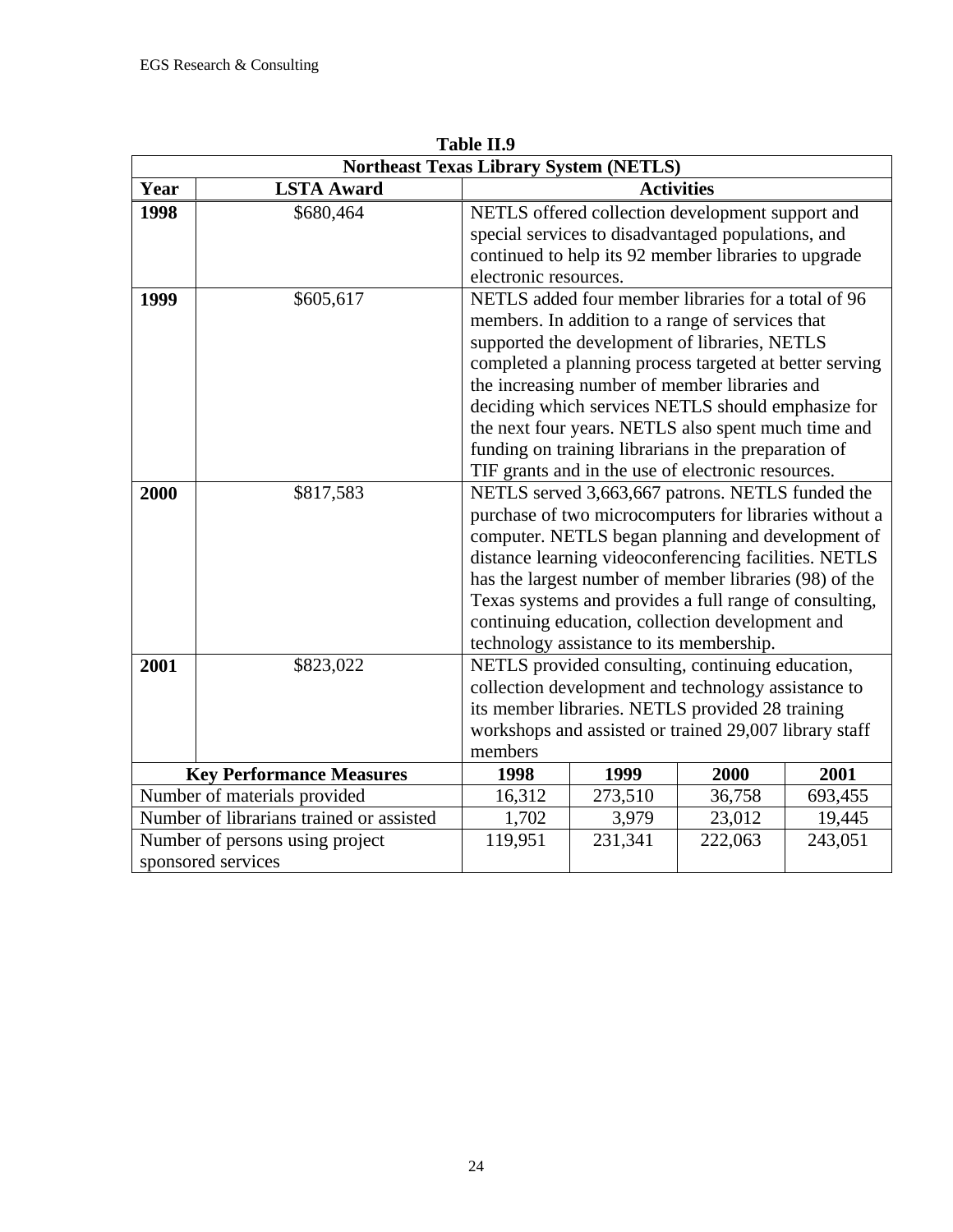|      |                                          | 1 AMC 11.1V<br><b>Houston Area Library System (HALS)</b>                                                                                                                                                                                                                                                                                                                                                                                                                                                                                                                                                                                         |                                                                                                                                                                                                                                                                                                                                                                                                                                                                                          |            |            |  |
|------|------------------------------------------|--------------------------------------------------------------------------------------------------------------------------------------------------------------------------------------------------------------------------------------------------------------------------------------------------------------------------------------------------------------------------------------------------------------------------------------------------------------------------------------------------------------------------------------------------------------------------------------------------------------------------------------------------|------------------------------------------------------------------------------------------------------------------------------------------------------------------------------------------------------------------------------------------------------------------------------------------------------------------------------------------------------------------------------------------------------------------------------------------------------------------------------------------|------------|------------|--|
| Year | <b>LSTA Award</b>                        |                                                                                                                                                                                                                                                                                                                                                                                                                                                                                                                                                                                                                                                  | <b>Activities</b>                                                                                                                                                                                                                                                                                                                                                                                                                                                                        |            |            |  |
| 1998 | \$697,140                                | HALS upgraded its automation and circulation<br>programs, Internet programs, literacy programs and<br>ESL programs, and supported area wide electronic<br>database collections.                                                                                                                                                                                                                                                                                                                                                                                                                                                                  |                                                                                                                                                                                                                                                                                                                                                                                                                                                                                          |            |            |  |
| 1999 | \$789,243                                |                                                                                                                                                                                                                                                                                                                                                                                                                                                                                                                                                                                                                                                  | In addition to a range of general services that support<br>the development of libraries, HALS added to the<br>funding of Houston Public Library projects and<br>electronic databases for the main library and branches.<br>HALS also provided funding for automation,<br>electronic resources, upgrades for hardware and<br>software, and consulting on TIF grants applications to<br>member libraries. HALS funded Literacy, ESL, and<br>Older Adult projects for all member libraries. |            |            |  |
| 2000 | \$1,061,279                              | HALS served 5,042,603 patrons. HALS provided<br>funding for automation, electronic resources, upgrades<br>for hardware and software, and consulting for TIF<br>grant applications. HALS funded ESL, Literacy and<br>Older Adults projects for all member libraries. This<br>funding included five grants of \$5,500 each for<br>materials and tutor training for library-based literacy<br>programs, and four grants of \$5,000 each for materials<br>and tutor training for libraries providing ESL                                                                                                                                             |                                                                                                                                                                                                                                                                                                                                                                                                                                                                                          |            |            |  |
| 2001 | \$1,067,850                              | programs.<br>HALS provided funding for automation, electronic<br>resources, hardware and software upgrades, and<br>consulting on TIF grant preparation to member<br>libraries. HALS also funded literacy, ESL, and Older<br>Adults projects for all member libraries. This funding<br>included five \$5,500 grants for materials and tutor<br>training for library-based literacy programs and four<br>\$5,000 grants for materials and tutor training in<br>member libraries with ESL projects. In FY 2001<br>HALS sponsored literacy and ESL classes attended by<br>22,726 individuals and funded the purchase of 35,000<br>library materials. |                                                                                                                                                                                                                                                                                                                                                                                                                                                                                          |            |            |  |
|      | <b>Key Performance Measures</b>          | 1998                                                                                                                                                                                                                                                                                                                                                                                                                                                                                                                                                                                                                                             | 1999                                                                                                                                                                                                                                                                                                                                                                                                                                                                                     | 2000       | 2001       |  |
|      | Number of materials provided             | 27,624                                                                                                                                                                                                                                                                                                                                                                                                                                                                                                                                                                                                                                           | 245,532                                                                                                                                                                                                                                                                                                                                                                                                                                                                                  | 42,060     | 33,573,593 |  |
|      | Number of librarians trained or assisted | 699                                                                                                                                                                                                                                                                                                                                                                                                                                                                                                                                                                                                                                              | 29,091                                                                                                                                                                                                                                                                                                                                                                                                                                                                                   | 22,444     | 1,552      |  |
|      | Number of persons using project          | 337,432                                                                                                                                                                                                                                                                                                                                                                                                                                                                                                                                                                                                                                          | 838,850                                                                                                                                                                                                                                                                                                                                                                                                                                                                                  | 19,505,134 | 33,998,378 |  |
|      | sponsored services                       |                                                                                                                                                                                                                                                                                                                                                                                                                                                                                                                                                                                                                                                  |                                                                                                                                                                                                                                                                                                                                                                                                                                                                                          |            |            |  |

**Table II.10**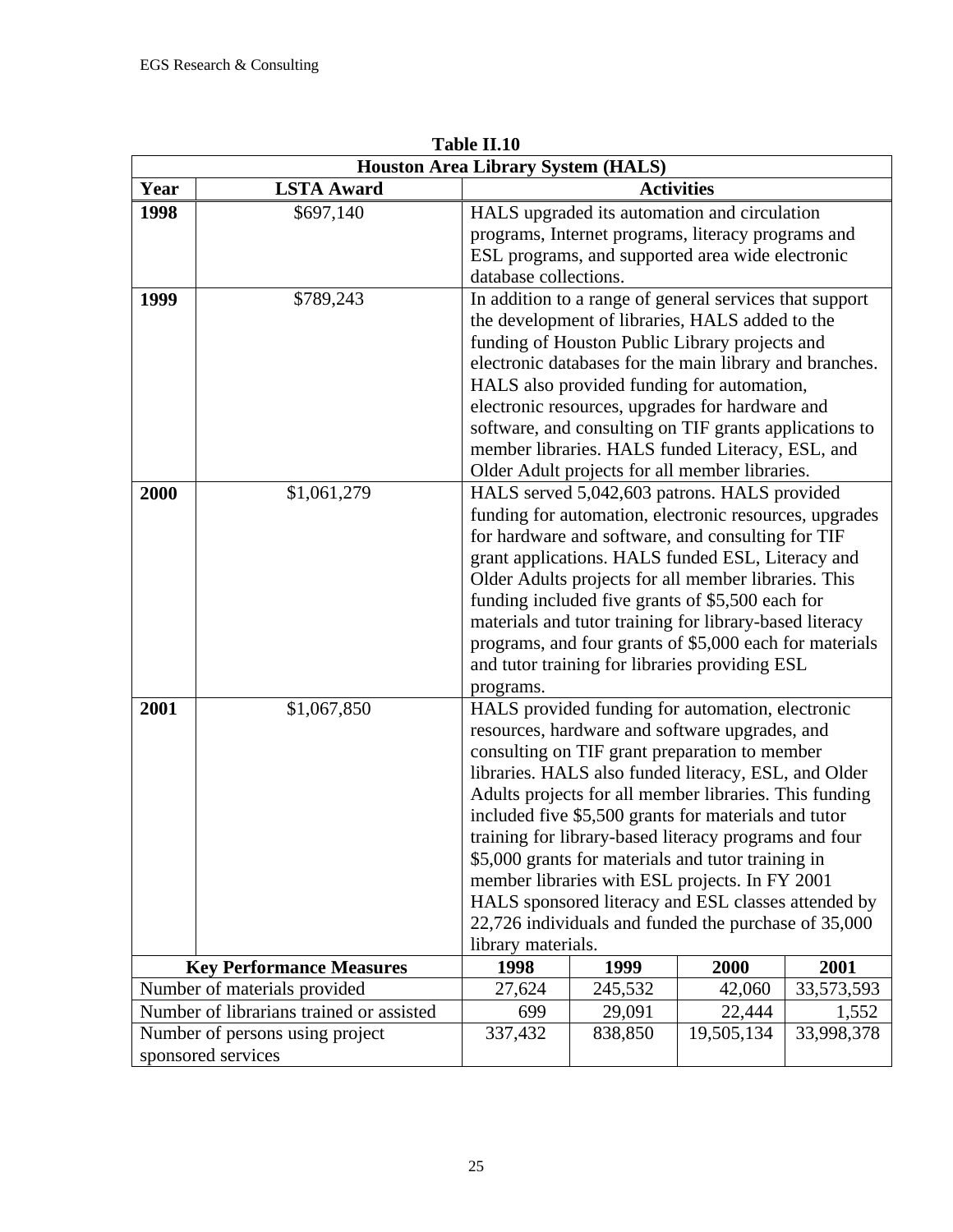| <b>West Texas Library System (WTLS)</b> |                                          |                                            |                                                           |                   |         |  |
|-----------------------------------------|------------------------------------------|--------------------------------------------|-----------------------------------------------------------|-------------------|---------|--|
| Year                                    | <b>LSTA Award</b>                        |                                            |                                                           | <b>Activities</b> |         |  |
| 1998                                    | \$177,661                                |                                            | WTLS provided Internet access, hardware, software,        |                   |         |  |
|                                         |                                          |                                            | and connection costs to member libraries and training     |                   |         |  |
|                                         |                                          | for using new resources.                   |                                                           |                   |         |  |
| 1999                                    | \$185,688                                |                                            | In addition to a range of general services that support   |                   |         |  |
|                                         |                                          |                                            | the development of libraries, WTLS helped 26              |                   |         |  |
|                                         |                                          |                                            | member libraries apply for and receive TIF grants to      |                   |         |  |
|                                         |                                          |                                            | connect the libraries to the Internet and pay for         |                   |         |  |
|                                         |                                          |                                            | hardware and software to do so. WTLS also helped          |                   |         |  |
|                                         |                                          |                                            | train area librarians in the use of electronic resources. |                   |         |  |
|                                         |                                          |                                            | WTLS continued to provide member libraries with           |                   |         |  |
|                                         |                                          |                                            | funding for literacy projects, and even with limited      |                   |         |  |
|                                         |                                          |                                            | funds, was able to provide help to over 13,000 persons.   |                   |         |  |
| 2000                                    | \$248,402                                | WTLS served 718,854 patrons. WTLS provided |                                                           |                   |         |  |
|                                         |                                          |                                            | electronic resources to 5,907 individuals while           |                   |         |  |
|                                         |                                          |                                            | providing training in electronic resources for member     |                   |         |  |
|                                         |                                          |                                            | librarians. WTLS provided funding for literacy            |                   |         |  |
|                                         |                                          |                                            | projects, and was able to provide literacy training for   |                   |         |  |
|                                         |                                          |                                            | almost 12,000 people with limited funds.                  |                   |         |  |
| 2001                                    | \$247,355                                |                                            | WTLS provided literacy training to 16,615 individuals.    |                   |         |  |
|                                         |                                          |                                            | WTLS also offered 12 workshops attended by 181            |                   |         |  |
|                                         |                                          |                                            | individuals. Only five of WTLS 33 member libraries        |                   |         |  |
|                                         |                                          |                                            | have professionally trained librarians. WTLS provided     |                   |         |  |
|                                         |                                          |                                            | training and assistance to more than 11,000               |                   |         |  |
|                                         |                                          | individuals.                               |                                                           |                   |         |  |
|                                         | <b>Key Performance Measures</b>          | 2000<br>1998<br>2001<br>1999               |                                                           |                   |         |  |
|                                         | Number of materials provided             | 12,100<br>10,385<br>14,619<br>10,554       |                                                           |                   |         |  |
|                                         | Number of librarians trained or assisted | 1,095                                      | 5,194                                                     | 6,460             | 2,385   |  |
|                                         | Number of persons using project          | 35,817                                     | 87,559                                                    | 84,760            | 176,048 |  |
|                                         | sponsored services                       |                                            |                                                           |                   |         |  |

**Table II.11**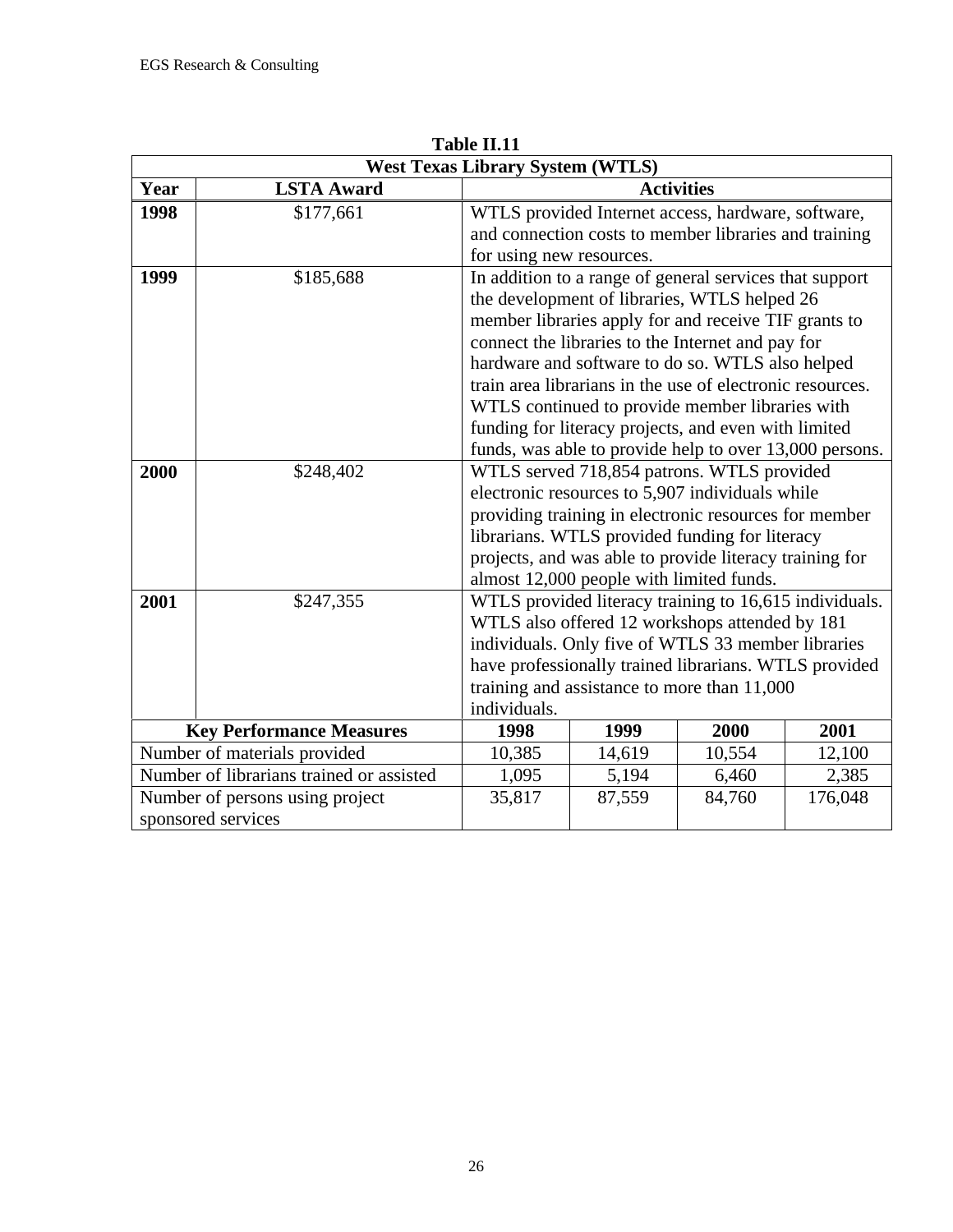|                                                         |                                          | <b>Alamo Area Library System (AALS)</b>                                                               |                                 |                                                                                                             |         |  |  |
|---------------------------------------------------------|------------------------------------------|-------------------------------------------------------------------------------------------------------|---------------------------------|-------------------------------------------------------------------------------------------------------------|---------|--|--|
| Year                                                    | <b>LSTA Award</b>                        | <b>Activities</b>                                                                                     |                                 |                                                                                                             |         |  |  |
| 1998                                                    | \$308,483                                |                                                                                                       |                                 | AALS implemented the first step of a distance learning                                                      |         |  |  |
|                                                         |                                          |                                                                                                       |                                 | and teleconferencing project by providing equipment                                                         |         |  |  |
|                                                         |                                          | for four-system libraries outside the San Antonio                                                     |                                 |                                                                                                             |         |  |  |
|                                                         |                                          |                                                                                                       |                                 | metropolitan area, thereby offering educational and                                                         |         |  |  |
|                                                         |                                          |                                                                                                       |                                 | training opportunities for library staff in these isolated                                                  |         |  |  |
|                                                         |                                          | areas. AALS also initiated an "electronic library                                                     |                                 |                                                                                                             |         |  |  |
|                                                         |                                          |                                                                                                       |                                 | project" that offered electronic resources, connections,                                                    |         |  |  |
|                                                         |                                          |                                                                                                       |                                 | and training in technology for area libraries.                                                              |         |  |  |
| 1999                                                    | \$337,836                                |                                                                                                       |                                 | In addition to a range of general services that support                                                     |         |  |  |
|                                                         |                                          |                                                                                                       |                                 | the development of libraries, AALS used its \$337,836                                                       |         |  |  |
|                                                         |                                          |                                                                                                       |                                 | grant to provide satellite dishes and funded distance                                                       |         |  |  |
|                                                         |                                          |                                                                                                       |                                 | learning projects for area libraries, and continued to                                                      |         |  |  |
|                                                         |                                          |                                                                                                       |                                 | emphasize the advantages of distance learning for                                                           |         |  |  |
|                                                         |                                          |                                                                                                       | those libraries in remote areas |                                                                                                             |         |  |  |
| 2000                                                    | \$775,538                                |                                                                                                       |                                 | AALS served 1,866,942 patrons. AALS developed a                                                             |         |  |  |
|                                                         |                                          |                                                                                                       |                                 | new incentive formula to equalize distribution of                                                           |         |  |  |
|                                                         |                                          |                                                                                                       |                                 | collection development funds throughout the system.                                                         |         |  |  |
|                                                         |                                          |                                                                                                       |                                 | AALS provided consulting services focused on                                                                |         |  |  |
|                                                         |                                          |                                                                                                       |                                 | collection development and management, new library                                                          |         |  |  |
|                                                         |                                          |                                                                                                       |                                 | director training as only 13 of 43 member library                                                           |         |  |  |
|                                                         |                                          |                                                                                                       |                                 | directors have an advanced degree in library sciences.                                                      |         |  |  |
|                                                         |                                          |                                                                                                       |                                 | AALS also provided training in the use of electronic                                                        |         |  |  |
|                                                         |                                          |                                                                                                       |                                 | resources, grant writing and services to disadvantaged                                                      |         |  |  |
|                                                         |                                          | populations.                                                                                          |                                 | AALS staff worked with member libraries to                                                                  |         |  |  |
| 2001                                                    | \$457,303                                |                                                                                                       |                                 |                                                                                                             |         |  |  |
|                                                         |                                          |                                                                                                       |                                 | strengthen and diversify their library collections.<br>AALS required that member libraries spend 20 percent |         |  |  |
|                                                         |                                          |                                                                                                       |                                 | of their collection development funds to purchase                                                           |         |  |  |
|                                                         |                                          |                                                                                                       |                                 |                                                                                                             |         |  |  |
|                                                         |                                          | materials for underserved or rural populations.                                                       |                                 |                                                                                                             |         |  |  |
|                                                         |                                          | Funding was earmarked for children's materials, audio<br>books, large print books or Spanish language |                                 |                                                                                                             |         |  |  |
|                                                         |                                          | materials.                                                                                            |                                 |                                                                                                             |         |  |  |
| 1998<br><b>Key Performance Measures</b><br>1999<br>2000 |                                          |                                                                                                       |                                 |                                                                                                             | 2001    |  |  |
|                                                         | Number of materials provided             | 10,967                                                                                                | 598,095                         | 2,717                                                                                                       | 279,635 |  |  |
|                                                         | Number of librarians trained or assisted | 1,462                                                                                                 | 13,008                          | 12,535                                                                                                      | 361     |  |  |
|                                                         | Number of persons using project          | 250,404                                                                                               | 1,132,983                       | 273,940                                                                                                     | 379,166 |  |  |
|                                                         | sponsored services                       |                                                                                                       |                                 |                                                                                                             |         |  |  |

**Table II.12**

# **5. Performance Measures**

The TSLAC uses several key measures of Library System performance.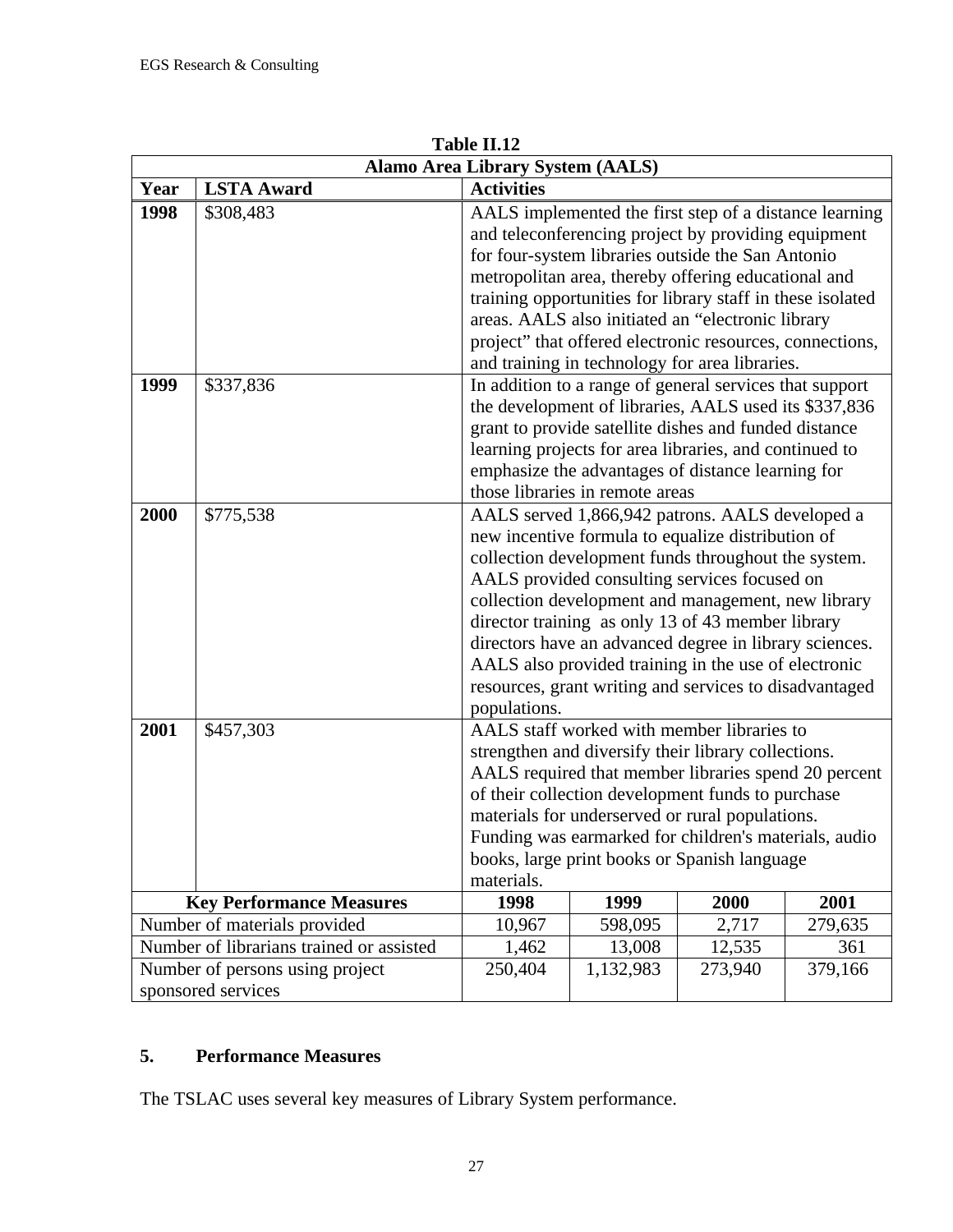- Number of materials provided to libraries.
- Number of persons using project sponsored services.
- Number of librarians trained or assisted.

The following tables show Library Systems performance by year on each of these performance measures.

|                | Table II.13      |               |                  |               |                                        |               |                  |               |
|----------------|------------------|---------------|------------------|---------------|----------------------------------------|---------------|------------------|---------------|
|                |                  |               |                  |               | <b>Materials Provided to Libraries</b> |               |                  |               |
| Library        | 1997-98          |               | 1998-99          |               | 1999-2000                              |               | 2000-01          |               |
| <b>Systems</b> | # of             | $%$ of        | # of             | $%$ of        | # of                                   | $%$ of        | # of             | $%$ of        |
|                | <b>Materials</b> | <b>Target</b> | <b>Materials</b> | <b>Target</b> | <b>Materials</b>                       | <b>Target</b> | <b>Materials</b> | <b>Target</b> |
|                | <b>Provided</b>  |               | <b>Provided</b>  |               | <b>Provided</b>                        |               | <b>Provided</b>  |               |
| <b>AALS</b>    | 10,967           | 41.0%         | 598,096          | 2326.9%       | 2,717                                  | 123.0%        | 279,635          | 368.9%        |
| <b>BCLS</b>    | 4,886            | 68.0%         | 8,943            | 127.6%        | 4,163                                  | 84.0%         | 7,619            | 66.3%         |
| <b>CTLS</b>    | 16,673           | 106.0%        | 154,946          | 1069.7%       | 1,015                                  | 130.8%        | 343,789          | 466.2%        |
| <b>HALS</b>    | 27,624           | 56.0%         | 245,532          | 504.3%        | 42,060                                 | 128.0%        | 33,573,593       | 43408.6%      |
| <b>NETLS</b>   | 16,312           | 44.0%         | 273,510          | 777.5%        | 36,758                                 | 207.0%        | 693,455          | 119.5%        |
| <b>NTRLS</b>   | 15,779           | 99.0%         | 16,893           | 101.8%        | 9,226                                  | 189.0%        | 118,453          | 272.2%        |
| <b>STLS</b>    | 4,381            | 55.0%         | 19,873           | 258.7%        | 12,586                                 | 152.0%        | 17,424           | 108.0%        |
| <b>TPLS</b>    | 4,042            | 71.0%         | 5,519            | 124.7%        | 327                                    | 306.0%        | 9,968            | 196.6%        |
| <b>TTPLS</b>   | 103              | 2.0%          | 13,823           | 272.1%        | 5,013                                  | 97.0%         | 16,296           | 207.1%        |
| <b>WTLS</b>    | 10,385           | 41.0%         | 14,619           | 102.0%        | 10,554                                 | 165.0%        | 12,100           | 42.6%         |

|                | <b>Training and Assistance Provided to Librarians</b> |               |                 |               |                 |               |                 |               |
|----------------|-------------------------------------------------------|---------------|-----------------|---------------|-----------------|---------------|-----------------|---------------|
| Library        | 1997-98                                               |               |                 | 1998-99       |                 | 1999-2000     | 2000-01         |               |
| <b>Systems</b> | #                                                     | $%$ of        | #               | $%$ of        | #               | $%$ of        | #               | $%$ of        |
|                | Trained/                                              | <b>Target</b> | Trained/        | <b>Target</b> | Trained/        | <b>Target</b> | Trained/        | <b>Target</b> |
|                | <b>Assisted</b>                                       |               | <b>Assisted</b> |               | <b>Assisted</b> |               | <b>Assisted</b> |               |
| <b>AALS</b>    | 1,462                                                 | 24.0%         | 7,810           | 128.2%        | 6,299           | 87.0%         | 7,641           | 3.3%          |
| <b>BCLS</b>    | 1,918                                                 | 256.0%        | 13,008          | 1794.2%       | 12,535          | 174.0%        | 361             | $-63.9%$      |
| <b>CTLS</b>    | 3,065                                                 | 82.0%         | 5,933           | 158.0%        | 34,171          | 475.0%        | 5,721           | $-31.9%$      |
| <b>HALS</b>    | 699                                                   | 46.0%         | 29,091          | 1864.8%       | 22,444          | 312.0%        | 1,552           | $-23.2%$      |
| <b>NETLS</b>   | 1,702                                                 | 38.0%         | 3,979           | 89.5%         | 23,012          | 320.0%        | 19,445          | $-27.1%$      |
| <b>NTRLS</b>   | 5,911                                                 | 203.0%        | 20,123          | 690.3%        | 79,623          | 1106.0%       | 5,324           | 308.6%        |
| <b>STLS</b>    | 650                                                   | 57.0%         | 966             | 81.1%         | 1,326           | 18.0%         | 1,316           | 11.9%         |
| <b>TPLS</b>    | 1,375                                                 | 48.0%         | 3,299           | 114.9%        | 9,075           | 126.0%        | 8,022           | 125.1%        |
| <b>TTPLS</b>   | 650                                                   | 9.0%          | 988             | 51.0%         | 409             | 6.0%          | 1,406           | 40.9%         |
| <b>WTLS</b>    | 1,095                                                 | 67.0%         | 5,194           | 318.6%        | 6,460           | 90.0%         | 2,385           | 63.9%         |

### **Table II.14**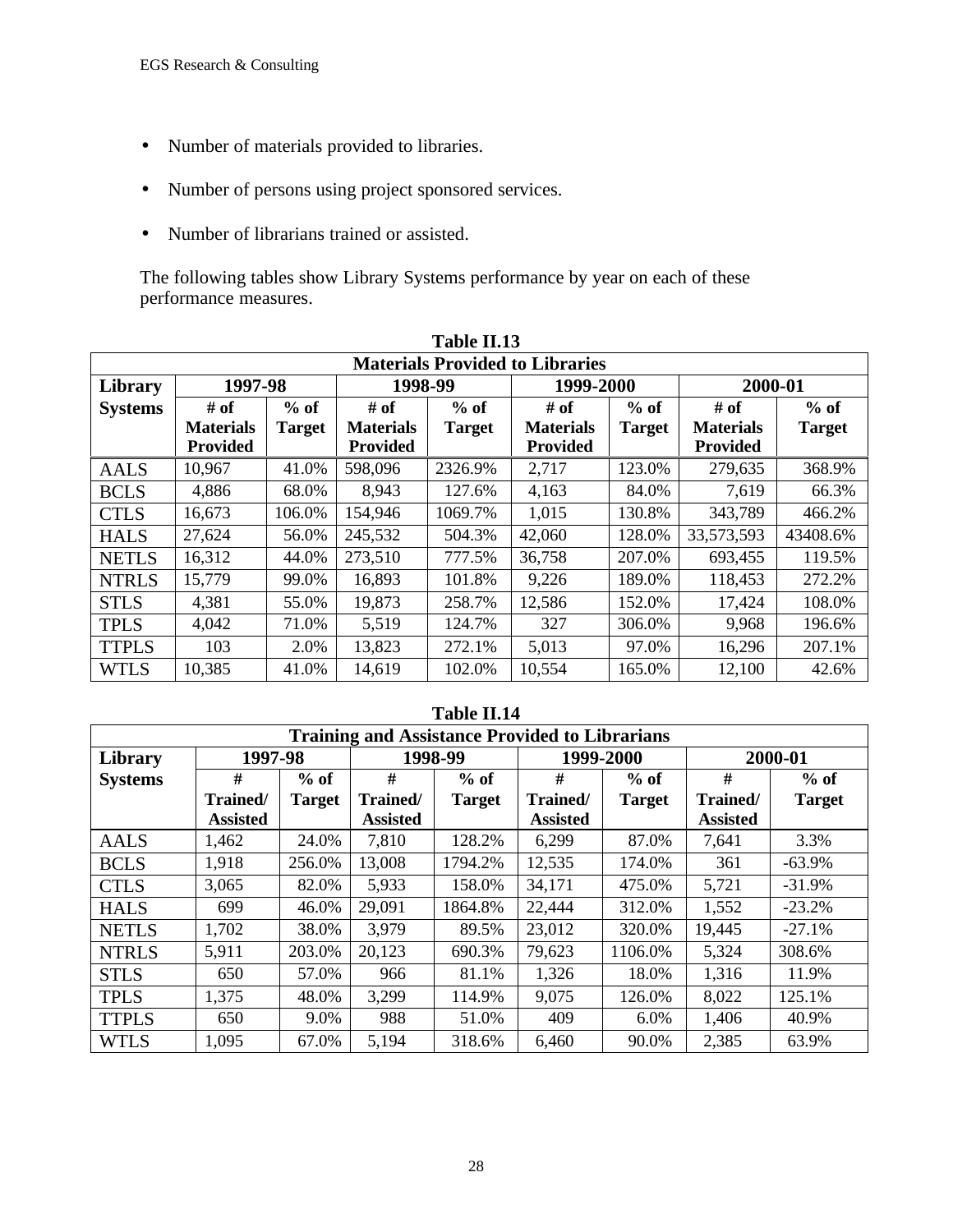|                | ravit 11.19    |        |                |               |                                                 |               |                |               |  |
|----------------|----------------|--------|----------------|---------------|-------------------------------------------------|---------------|----------------|---------------|--|
|                |                |        |                |               | <b>Persons Using Project Sponsored Services</b> |               |                |               |  |
| Library        | 1997-98        |        | 1998-99        |               | 1999-2000                                       |               | 2000-01        |               |  |
| <b>Systems</b> | # of           | $%$ of | # of           | $%$ of        | # of                                            | $%$ of        | # of           | $%$ of        |  |
|                | <b>Persons</b> | Target | <b>Persons</b> | <b>Target</b> | <b>Persons</b>                                  | <b>Target</b> | <b>Persons</b> | <b>Target</b> |  |
| <b>AALS</b>    | 250,404        | 58.0%  | 1,132,983      | 259.0%        | 273,940                                         | 142.7%        | 379,166        | 190.2%        |  |
| <b>BCLS</b>    | 21,223         | 38.0%  | 53,561         | 96.5%         | 42,972                                          | 81.0%         | 23,296         | 43.6%         |  |
| <b>CTLS</b>    | 59,871         | 22.0%  | 128,613        | 46.8%         | 51,464                                          | 122.3%        | 165,507        | 223.7%        |  |
| <b>HALS</b>    | 377,432        | 46.0%  | 838,850        | 104.0%        | 19,505,134                                      | 2185.5%       | 33,998,378     | 3865.4%       |  |
| <b>NETLS</b>   | 119,951        | 36.0%  | 231,341        | 70.1%         | 222,063                                         | 30.3%         | 243,051        | 43.5%         |  |
| <b>NTRLS</b>   | 28,390         | 61.0%  | 68,308         | 146.1%        | 63,790                                          | 107.9%        | 67,656         | 114.5%        |  |
| <b>STLS</b>    | 25,198         | 44.0%  | 56,702         | 100.1%        | 57,800                                          | 109.7%        | 51,635         | 91.9%         |  |
| <b>TPLS</b>    | 24,483         | 58.0%  | 77,980         | 184.9%        | 125,281                                         | 187.3%        | 132,906        | 198.0%        |  |
| <b>TTPLS</b>   | 338            | 4.0%   | 2,705          | 27.4%         | 3,640                                           | 93.0%         | 13,495         | 311.8%        |  |
| <b>WTLS</b>    | 35,817         | 19.0%  | 87,559         | 45.4%         | 84,760                                          | 43.6%         | 176,048        | 93.5%         |  |

**Table II.15**

The longitudinal tables show Library Systems' activity level within a specific year and across the four year spread. The data show that Library Systems provided a large volume of materials, that they trained and assisted a large group of librarians, and that a large number of persons used the services funded through the LSTA grants.

The data, however, does not lend itself to drawing any additional conclusions beyond the demonstration of a high volume of activities on the part of the Library Systems and their member libraries. The data indicate that the level of activity across the years is inconsistent; that is, it does not increase or decrease in any systematic manner for individual Library Systems or for the group as a whole. Similarly, the extent to which Library Systems met their targets within a certain year or across the four-year period is also highly inconsistent. This indicates that setting targets as a tool for measuring performance has not been useful. Finally, the performance measures do not shed any light on the effectiveness of these services or the benefits these services had for library staff and patrons.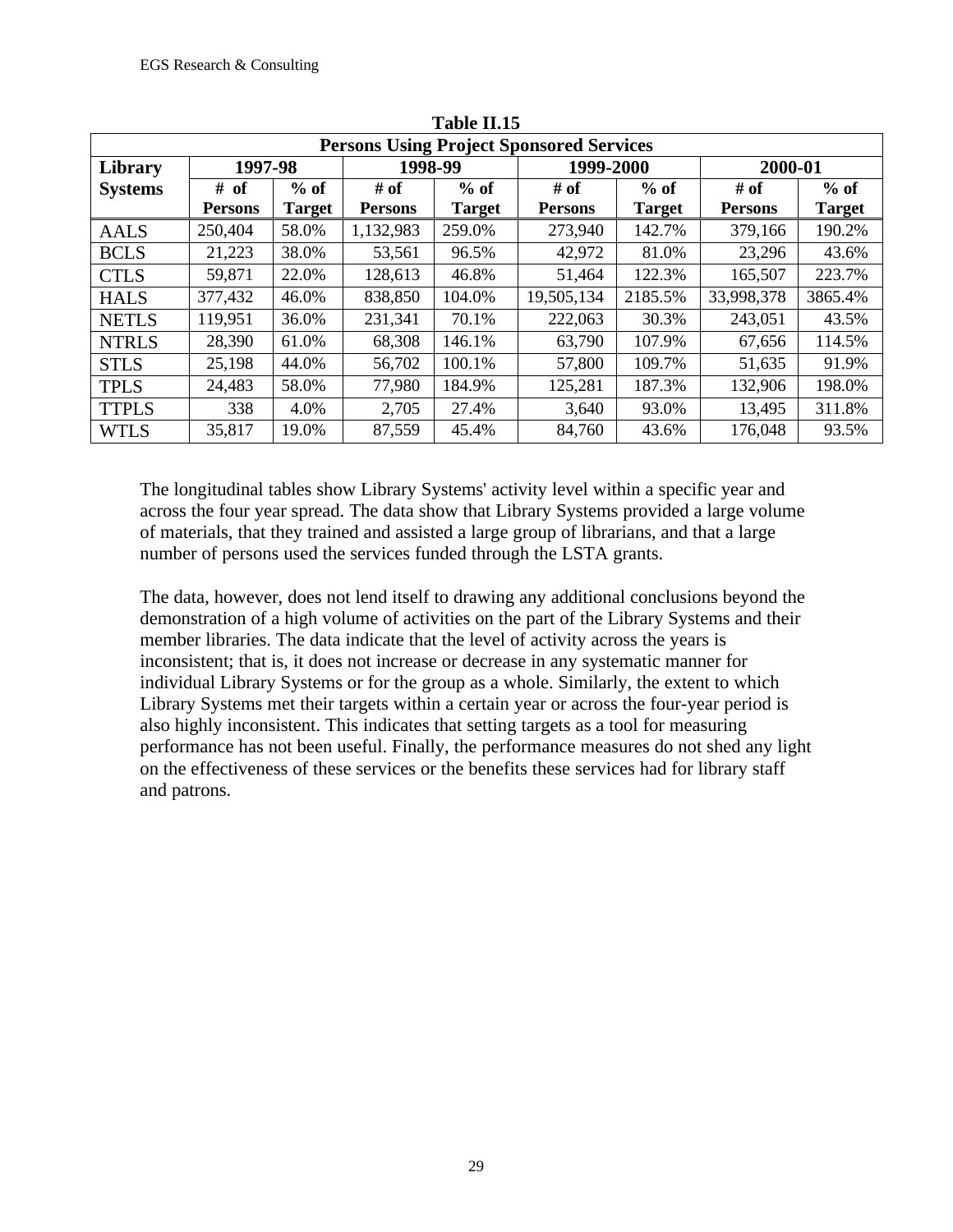# **III. SPECIAL PROJECTS GRANTS**

The objective of the Special Projects Grant program is to extend public library and information services to "people of diverse geographic, cultural, and socioeconomic backgrounds; individuals with disabilities; and to people with limited functional literacy or information skills." This objective is being accomplished through special projects undertaken by contracted libraries. Libraries interested in undertaking such special projects have to apply for this competitive grant. Libraries that receive a grant (i.e. subgrantees) have to meet several reporting requirements such as the preparation of semiannual Project Evaluation Reports showing progress, quarterly Uniform Statistical Reports, and quarterly Financial Status Reports.

Since 1998, TSLAC awarded 17 Special Projects Grants to 15 libraries. The Special Projects Grants awarded ranged from one year to three years.

| <b>Library</b>                                            | <b>Project Objectives</b>                                                                                                                                                                                                                                                                                                                                                                                                                                                                                                                                               | Grant<br>Year(s) |
|-----------------------------------------------------------|-------------------------------------------------------------------------------------------------------------------------------------------------------------------------------------------------------------------------------------------------------------------------------------------------------------------------------------------------------------------------------------------------------------------------------------------------------------------------------------------------------------------------------------------------------------------------|------------------|
| Arlington<br>Public Library                               | Make children's books available to low-income, at-risk,<br>transient children and increase opportunities for literacy<br>activities through group story times.                                                                                                                                                                                                                                                                                                                                                                                                          | 1998             |
| Arlington<br>Public Library<br>(East Arlington<br>Branch) | The East Arlington Branch used major physical<br>renovations to make changes to services offered. In<br>collaboration with leaders of the ethnically and<br>linguistically diverse community, and combining<br>multiple sources of funding, the branch was designed to<br>serve as an information hub, and as an educational and<br>community center. The branch offers a strong<br>multilingual collection, an International Languages<br>computer, computer and Internet classes, ESL and<br>literacy classes, culture events, and a Learning Center<br>for Children. | 2000             |
| Arlington<br>Public Library                               | The "Read it Again!" grant provided outreach library<br>services to childcare providers, the children and their<br>parents.                                                                                                                                                                                                                                                                                                                                                                                                                                             | 2001-02          |
| <b>Azle Public</b><br>Library                             | The "Library-at-Home" program delivered library<br>services to the homebound elderly; added large-print<br>books, books on tape and videos to the collection, and<br>circulated items to homes and nursing facilities.                                                                                                                                                                                                                                                                                                                                                  | 2000-02          |
| Dallas Public<br>Library                                  | The objective of the ESL project was to purchase and<br>circulate Spanish language/ bilingual materials at the<br>branch library, and to double circulation at the end of<br>the first project year.<br>The objective of the program in the second year was to<br>provide bilingual programs for children 5-12, coinciding<br>with ESL classes that parents might have attended.<br>In the third year, the program purchased a video series                                                                                                                             | 1998-2000        |

#### **Table III.1**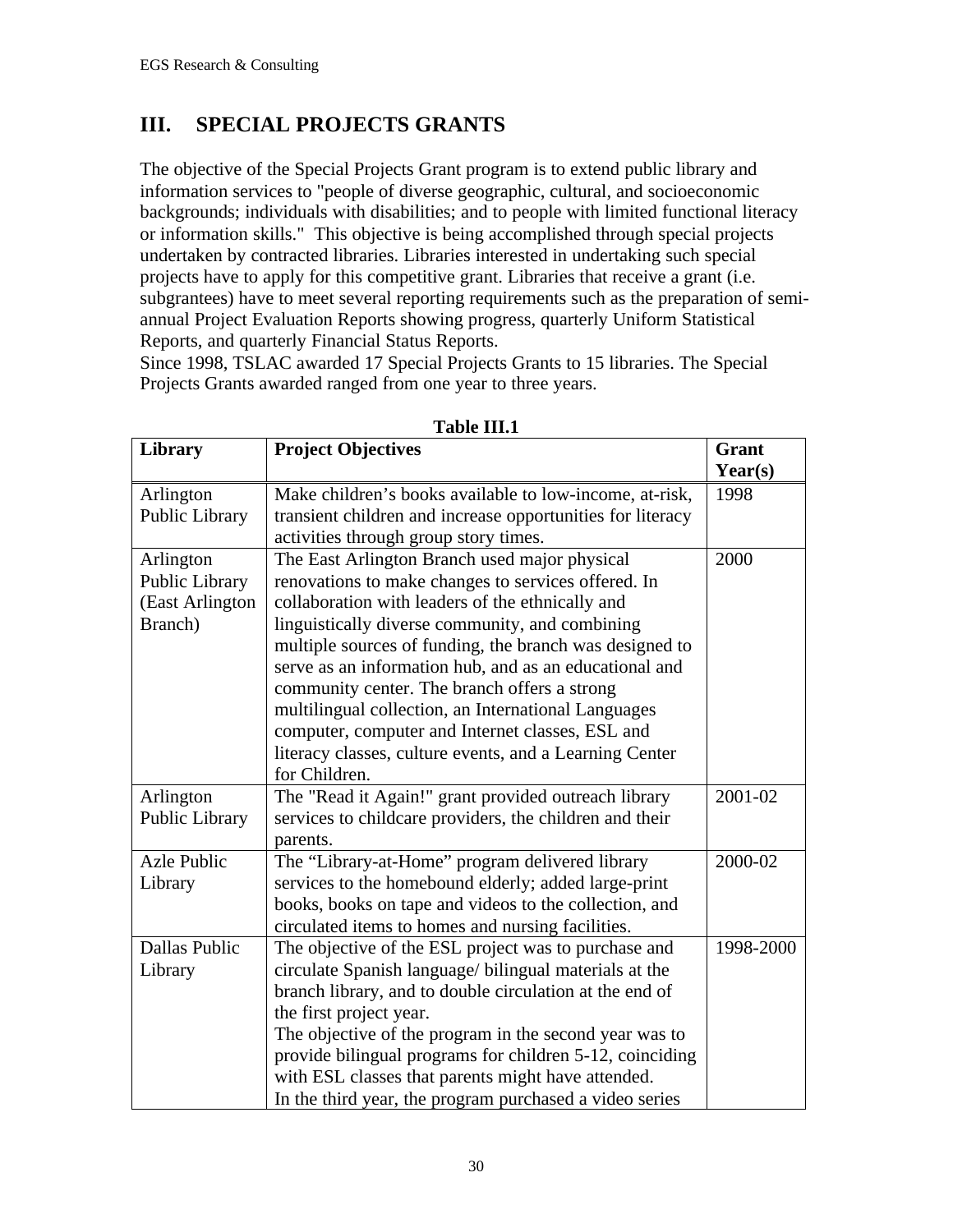|                       | on "Issues of Aging," and other materials relevant to     |         |
|-----------------------|-----------------------------------------------------------|---------|
|                       | older adults. Videos were used in programs with           |         |
|                       | representatives from service agencies to discuss these    |         |
|                       | issues.                                                   |         |
| Denton Public         | The "Books-To-Share" project provided library services    | 2001-02 |
| Library               | to children in day care.                                  |         |
| Dr. Eugene            | LOCK.NET provides a mobile computer lab, computer         | 2000-02 |
| <b>Clark Library</b>  | training, and delivery of library materials to two low-   |         |
|                       | income neighborhoods. The computer lab is set up at       |         |
|                       | regularly scheduled times at five different sites.        |         |
| Ft. Worth             | The objective of the project was to support the BOLD      | 1998    |
| Public Library        | library serving the Butler Place Housing Project. The     |         |
|                       | city has incorporated the project as a part of the city's |         |
|                       | public library system                                     |         |
| <b>Haltom City</b>    | The grant aimed to implement a program to link at-risk    | 1998    |
| Public Library        | students, ages 10-15, with the library.                   |         |
| Harris CPL            | The objective was to provide bilingual job assistance to  | 2000-01 |
| (Aldine and           | Spanish-speaking residents; conduct quarterly series of   |         |
| High                  | programs on job-related topics, provide resource          |         |
| Meadows)              | materials in Spanish and English, and access to           |         |
|                       | computers for job-related use.                            |         |
| Harris CPL            | The objective of the grant was to provide services and    | 2000-01 |
| (Parker               | materials to the Vietnamese community. The program        |         |
| Williams              | conducted weekly story hours (led by a bilingual          |         |
| Branch)               | community services assistant), citizenship classes, and   |         |
|                       | other programs in Vietnamese; purchased Vietnamese-       |         |
|                       | language books for adults and children.                   |         |
| <b>Houston Public</b> | The grant supported the "Born-to-Read" project, a         | 1998    |
| Library               | partnership between Houston Public Library and the        |         |
|                       | Department of Health and Human Services, introducing      |         |
|                       | mothers in at-risk categories to reading.                 |         |
| Killeen Public        | "YA Café" was a monthly program for students age 12-      | 2000    |
| Library               | 19 which featured a planned program, as well as access    |         |
|                       | to computers, games, research materials, and tutoring. It |         |
|                       | also expanded the young-adult collection based on         |         |
|                       | recommendations from project participants.                |         |
| Lubbock City-         | "Read with Me" offered a family literacy program with     | 2000    |
| <b>County Library</b> | equal emphasis on adult and child literacy and library    |         |
|                       | use. The grant was a collaborative project with the       |         |
|                       | Lubbock ISD, the Lubbock Area Coalition for Literacy,     |         |
|                       | the Retired Senior Volunteer Program and KTXT-TV          |         |
|                       | (PBS). Families from Title I schools attended library     |         |
|                       | tours, received packets about services and programs,      |         |
|                       | and were given opportunities to get library cards.        |         |
|                       | Librarians also conducted story-times for children and    |         |
|                       | gave each child a book.                                   |         |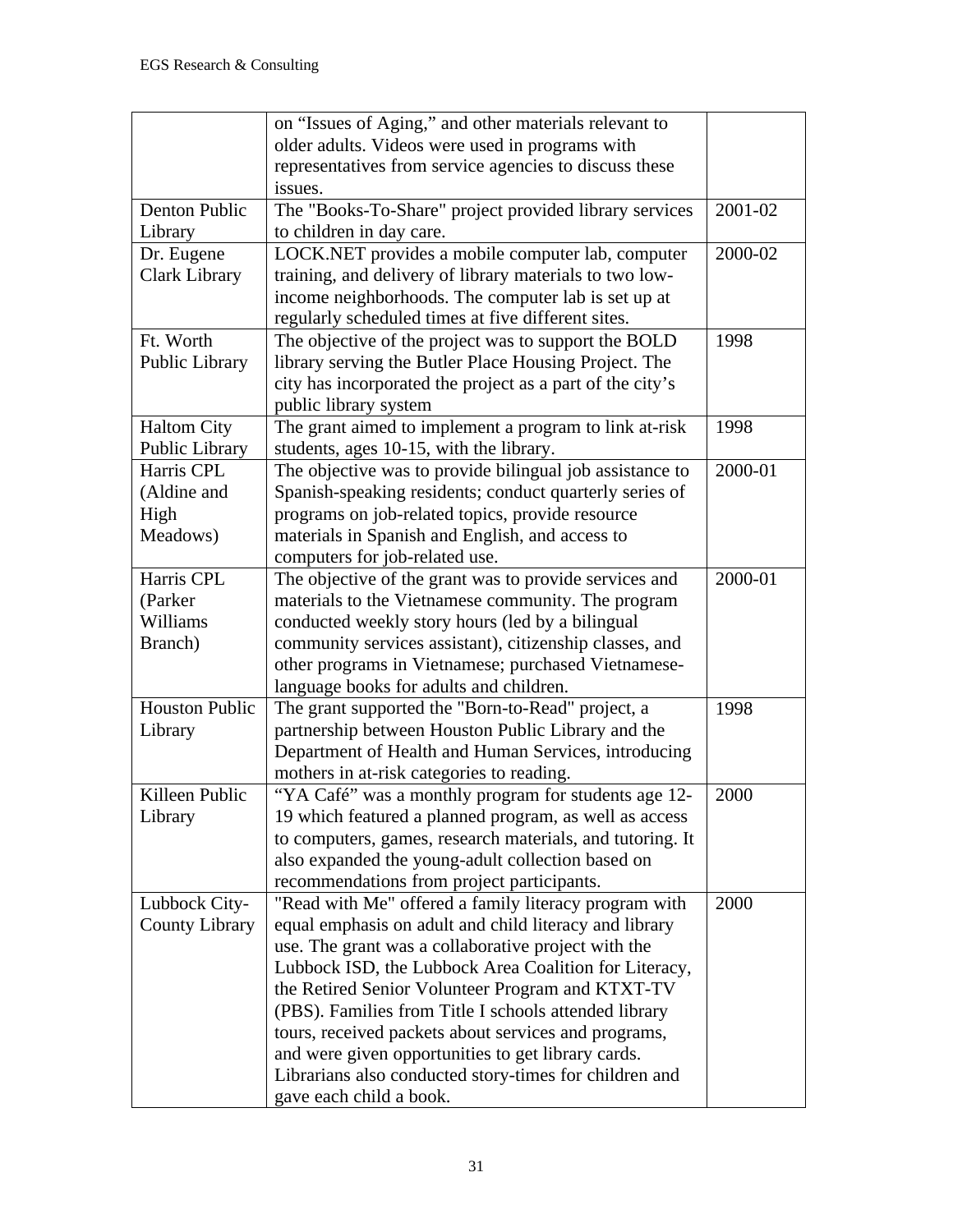| Marshall        | "Raise-A-Reader" project was designed to educate new       | 2000      |
|-----------------|------------------------------------------------------------|-----------|
| Public Library  | mothers in the importance of reading to a newborn. The     |           |
|                 | program distributed a packet containing a free book and    |           |
|                 | library information to the mother of each child born at    |           |
|                 | regional medical center; and offered follow-up programs    |           |
|                 | and activities.                                            |           |
| McKinney        | The grant combined English and Spanish story time and      | 1999-2001 |
| Memorial        | other activities for preschool age children and caregivers |           |
| Library         | to encourage low-income families to use the library and    |           |
|                 | support reading.                                           |           |
|                 |                                                            |           |
|                 | "McKinney Can Read" was an early intervention              |           |
|                 | literacy program for low-income families. It offered       |           |
|                 | library tours for Head Start and bilingual pre-K classes,  |           |
|                 | story hours and family programs, free books for            |           |
|                 | children. In FY 2000 the program added a bilingual         |           |
|                 | literacy instructor and distributed 2,000 books.           |           |
| <b>Sterling</b> | The objective of the grant was to purchase and process     | 1998-2000 |
| Municipal       | 20 thematically based story kits. The kits were created    |           |
| Library         | with child-care providers as the target audience.          |           |
|                 |                                                            |           |
|                 | The grant also aimed in the second year to make library    |           |
|                 | services more accessible to LEP patrons, by establishing   |           |
|                 | a Spanish-language collection and increasing Spanish-      |           |
|                 | language library programs and services.                    |           |
|                 |                                                            |           |
|                 | In the third year, the grant aimed to improve access to    |           |
|                 | library resources and services of LEP patrons, build a     |           |
|                 | Spanish collection; and introduce LEP adults to            |           |
|                 | technology.                                                |           |

Over the past four years TSLAC awarded \$778,221 to Special Projects grants. The TSLAC awarded different amounts annually to fund the Special Projects grants ranging from \$81,549 in FY1999 to \$346,672 in FY2000. Awards are based on funds available, number of eligible applicants, and amounts requested. Individual grant amounts ranged from \$2,956 to the Sterling Municipal Public Library in 1998 to \$56,077 to the Dr. Eugene Clark Public Library in 2001 for the LOCK.NET project. On average, TSLAC awarded \$28,823 to a grant.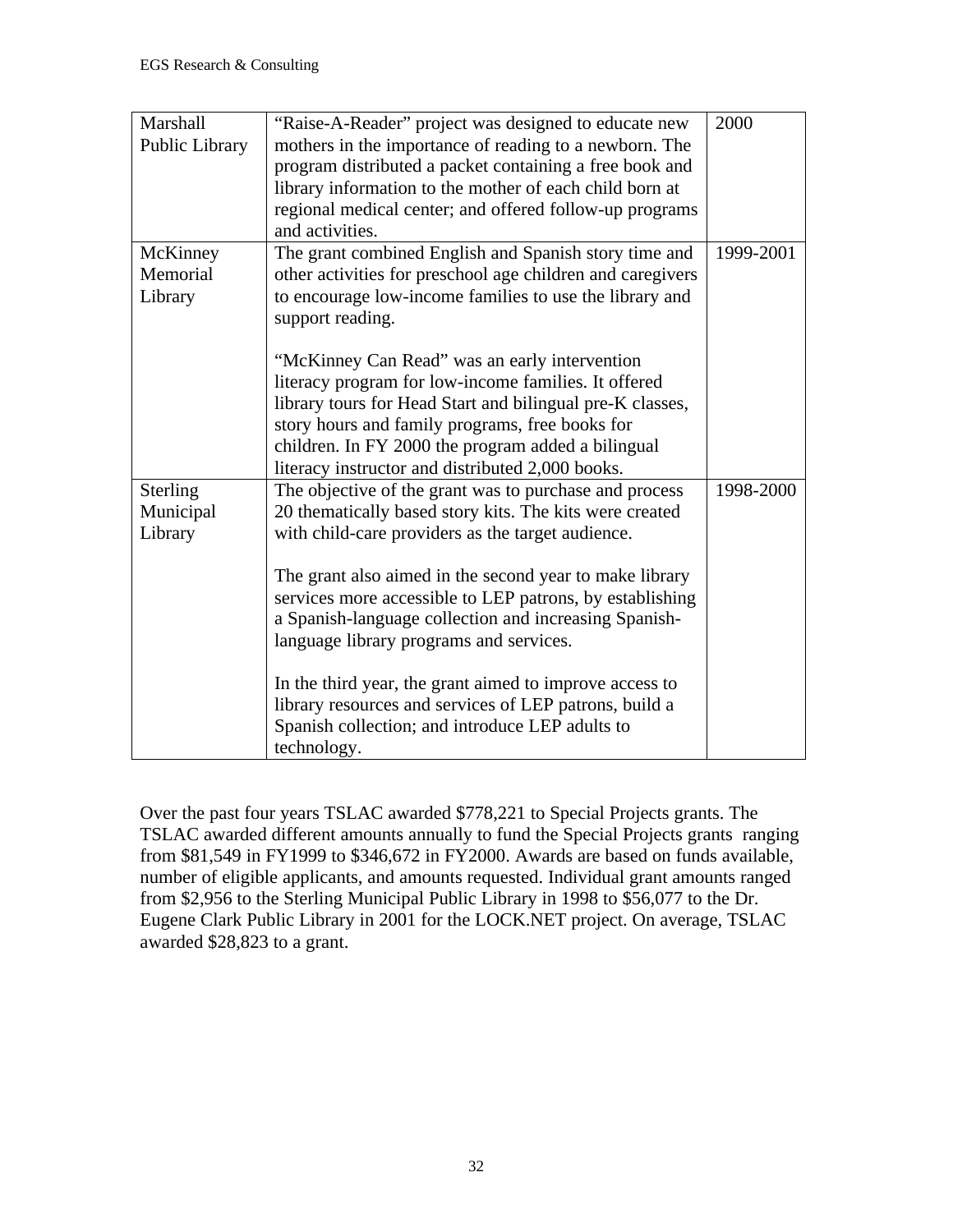| <b>Library</b>       | 1 adie 111.2<br>1998<br>1999<br>2000 |             |         |             | 2001      |             |                  |
|----------------------|--------------------------------------|-------------|---------|-------------|-----------|-------------|------------------|
|                      |                                      | <b>LSTA</b> | Local   | <b>LSTA</b> | Local     | <b>LSTA</b> | Local            |
| Arlington            | \$10,393                             |             |         |             |           |             |                  |
| Public Library       |                                      |             |         |             |           |             |                  |
| Arlington            |                                      |             |         | \$36,700    | --        |             |                  |
| Public Library       |                                      |             |         |             |           |             |                  |
| Arlington            |                                      |             |         |             |           | \$39,955    | $\mathbf{0}$     |
| Public Library       |                                      |             |         |             |           |             |                  |
| <b>Azle Public</b>   |                                      |             |         | \$15,474    | \$8,522   | \$24,580    | \$17,224         |
| Library              |                                      |             |         |             |           |             |                  |
| <b>Dallas Public</b> | \$25,000                             | \$27,989    | $-$     | \$49,446    | \$117,741 |             |                  |
| Library              |                                      |             |         |             |           |             |                  |
| Denton Public        |                                      |             |         |             |           | \$42,394    | \$8,809          |
| Library              |                                      |             |         |             |           |             |                  |
| Dr. Eugene           |                                      |             |         | \$39,242    | $-$       | \$56,077    | $\boldsymbol{0}$ |
| <b>Clark Library</b> |                                      |             |         |             |           |             |                  |
| Ft. Worth            | \$40,000                             |             |         |             |           |             |                  |
| Public Library       |                                      |             |         |             |           |             |                  |
| <b>Haltom City</b>   | \$25,000                             |             |         |             |           |             |                  |
| Public Library       |                                      |             |         |             |           |             |                  |
| Harris CPL           |                                      |             |         | \$17,730    | \$17,034  | \$20,825    | \$17,033         |
| (Aldine and          |                                      |             |         |             |           |             |                  |
| High                 |                                      |             |         |             |           |             |                  |
| Meadows)             |                                      |             |         |             |           |             |                  |
| Harris CPL           |                                      |             |         | \$25,042    | \$14,481  | \$30,390    | \$15,852         |
| (Parker              |                                      |             |         |             |           |             |                  |
| Williams             |                                      |             |         |             |           |             |                  |
| Branch)              |                                      |             |         |             |           |             |                  |
| Houston              | \$9,106                              |             |         |             |           |             |                  |
| Public Library       |                                      |             |         |             |           |             |                  |
| Killeen Public       |                                      |             |         | \$41,330    | \$1,000   |             |                  |
| Library              |                                      |             |         |             |           |             |                  |
| Lubbock City-        |                                      |             |         | \$27,839    | --        |             |                  |
| County               |                                      |             |         |             |           |             |                  |
| Library              |                                      |             |         |             |           |             |                  |
| Marshall             |                                      |             |         | \$14,462    | \$2,200   |             |                  |
| Public Library       |                                      |             |         |             |           |             |                  |
| McKinney             |                                      | \$18,060    | \$5,420 | \$30,418    | \$6,570   | \$35,779    | \$6,950          |
| Memorial             |                                      |             |         |             |           |             |                  |
| Library              |                                      |             |         |             |           |             |                  |
| Sterling             | \$2,956                              | \$35,500    | $-$     | \$49,989    | \$33,130  |             |                  |
| Municipal            |                                      |             |         |             |           |             |                  |
| Library              |                                      |             |         |             |           |             |                  |
| <b>Total</b>         | \$112,455                            | \$81,549    |         | \$347,672   |           | \$250,000   |                  |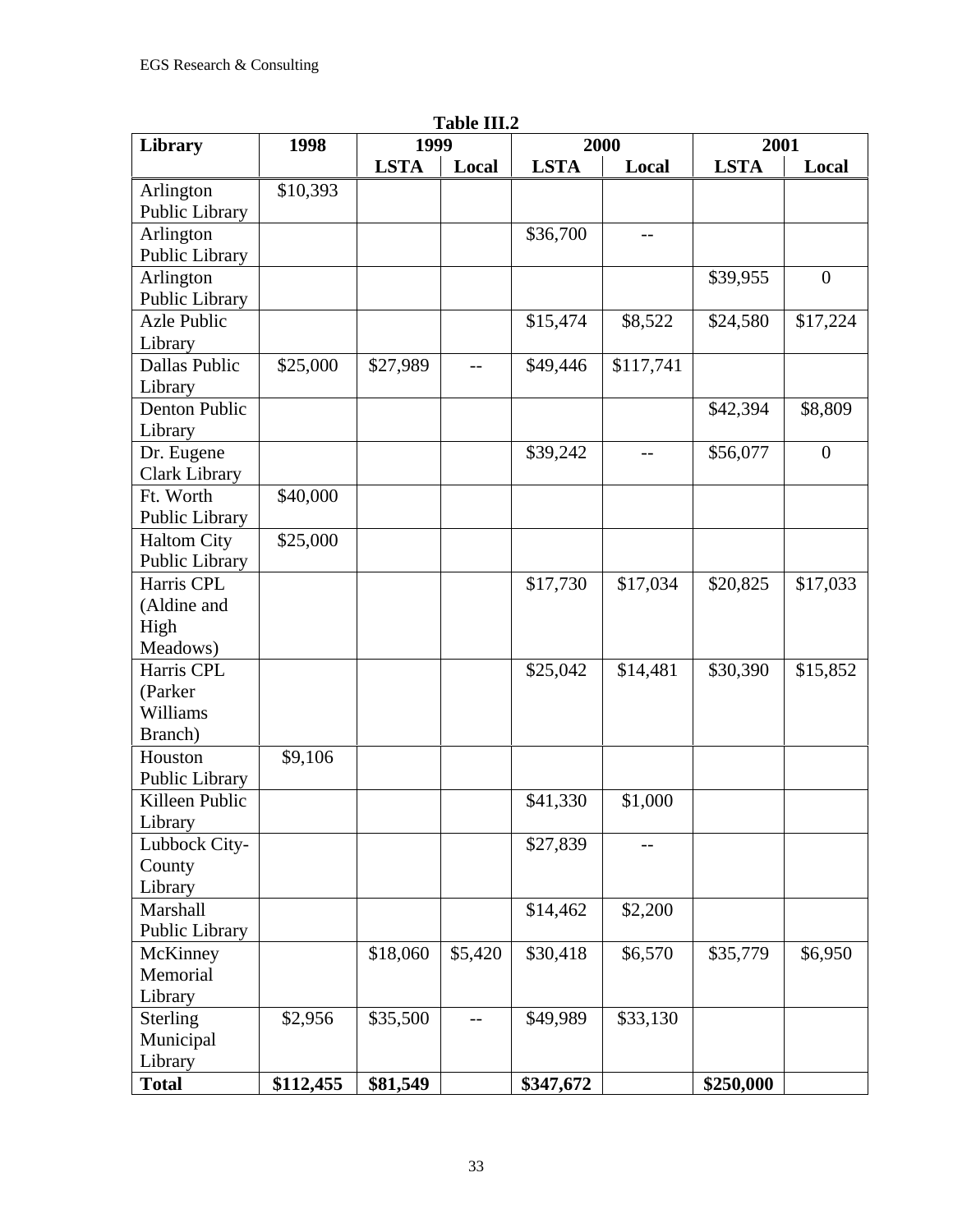During 1998, TSLAC awarded six Special Projects Grants. The activities conducted by these libraries are described in the following table. Libraries varied significantly in the extent to which they have met their targets for the different activities and objectives.

|                                                                | <b>1998 Special Projects Grants</b>                                                                                                             |                         |  |  |  |  |  |
|----------------------------------------------------------------|-------------------------------------------------------------------------------------------------------------------------------------------------|-------------------------|--|--|--|--|--|
| Library                                                        | <b>Project Accomplishments</b>                                                                                                                  | $%$ of<br><b>Target</b> |  |  |  |  |  |
| Arlington<br>Public Library                                    | Purchased/Used 3,674 children's books.                                                                                                          | 459.2%                  |  |  |  |  |  |
|                                                                | Assembled/Distributed 12 thematic program kits.                                                                                                 | 100.0%                  |  |  |  |  |  |
|                                                                | Added shelving/resource materials to sites.                                                                                                     | 100.0%                  |  |  |  |  |  |
|                                                                | 2,800 children participated in programs.                                                                                                        | 933.3%                  |  |  |  |  |  |
|                                                                | Provided two programming magazines to staff at four grant<br>sites. Provided three magazines to staff at six sites.                             | 100.0%                  |  |  |  |  |  |
| <b>Sterling</b><br>Municipal<br>Library<br>(Baytown)           | Received 20 responses on kit subjects from day cares (14<br>written responses, six phone responses).                                            | 83.3%                   |  |  |  |  |  |
|                                                                | Ordered, received, and processed 196 books, 11 videos and<br>20 props.                                                                          | 100.4%                  |  |  |  |  |  |
|                                                                | 18 of 24 area daycare centers sent staff to workshops.<br>Conducted five workshops, 75 participants, 32 new library<br>cards were issued.       | 75.0%                   |  |  |  |  |  |
|                                                                | Circulated 54, 88 and 42 kits.                                                                                                                  | 460.0%                  |  |  |  |  |  |
|                                                                | Eight daycare centers with no previous contact with the<br>library checked out kits.                                                            | 160.0%                  |  |  |  |  |  |
|                                                                | Distributed 1,030 workshop and story kit flyers.                                                                                                | 103.0%                  |  |  |  |  |  |
| Dallas Public<br>Library -<br>North Oak<br><b>Cliff Branch</b> | Circulated 2,080 bilingual, Spanish language and ESL titles<br>per month.                                                                       | 94.5%                   |  |  |  |  |  |
|                                                                | The Latino CD collection- Musica Para Todos- was used by<br>16-20 people per day.                                                               | 180.0%                  |  |  |  |  |  |
|                                                                | Increased use of bilingual software by Spanish speaking users<br>to more than 10 per week in June.                                              | 100.0%                  |  |  |  |  |  |
|                                                                | Conducted special bilingual programs, but waiting for<br>additional funding to begin extensive, weekly program<br>coordinated with ESL parents. | 0.0%                    |  |  |  |  |  |

**Table III.3**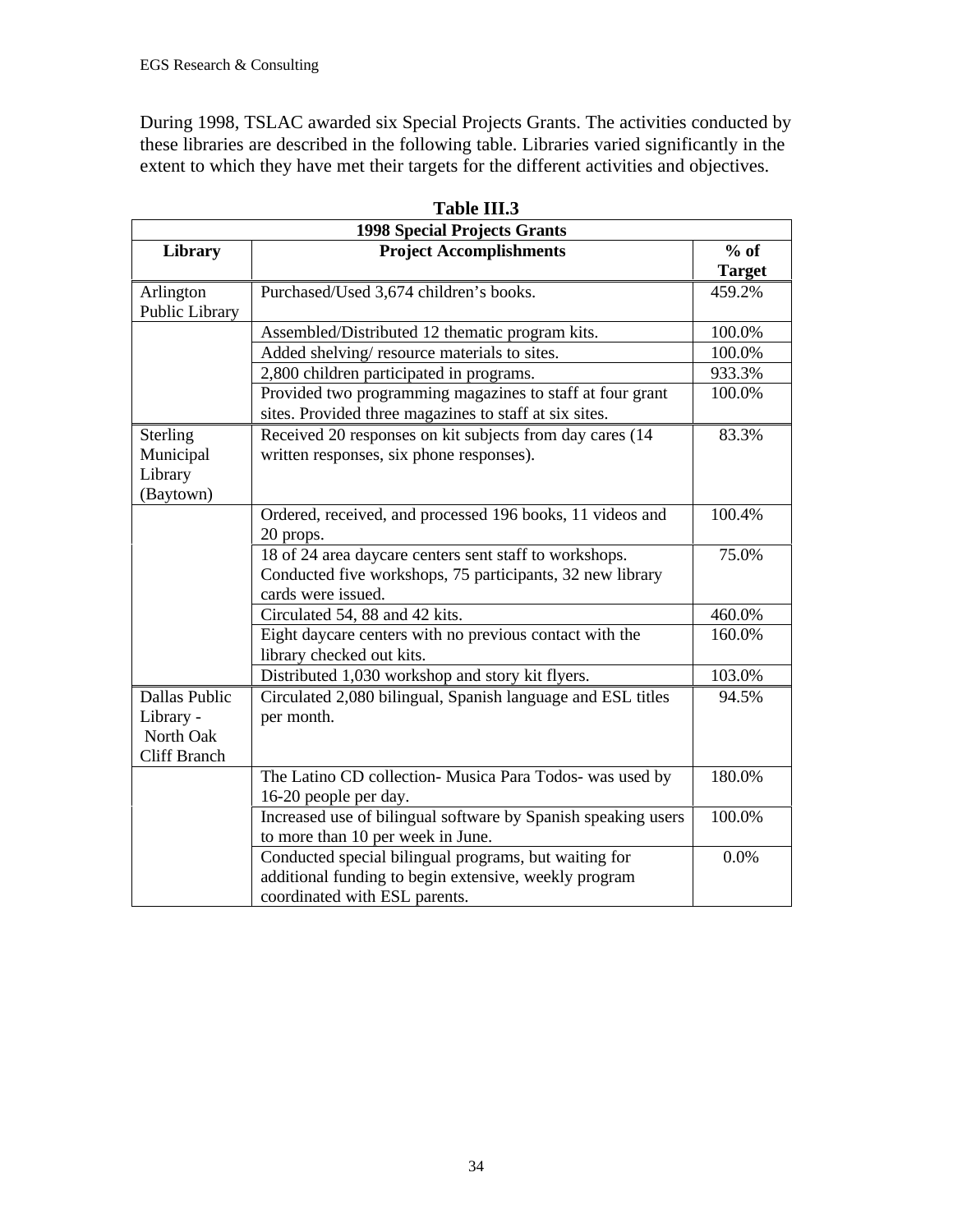|                     | <b>1998 Special Projects Grants</b>                          |               |  |  |  |  |
|---------------------|--------------------------------------------------------------|---------------|--|--|--|--|
| Library             | <b>Project Accomplishments</b>                               | $%$ of        |  |  |  |  |
|                     |                                                              | <b>Target</b> |  |  |  |  |
| Ft. Worth           | BOLD library operated 30 hours a week.                       | 100.0%        |  |  |  |  |
| <b>BOLD Library</b> |                                                              |               |  |  |  |  |
| at Butler Place     |                                                              |               |  |  |  |  |
| Housing             |                                                              |               |  |  |  |  |
| Community           |                                                              |               |  |  |  |  |
|                     | Expanded collection by 715 books and 24 CD-ROMs in           | 100.0%        |  |  |  |  |
|                     | response to Butler resident input.                           |               |  |  |  |  |
|                     | BOLD library participated in Children's Summer Reading       | 100.0%        |  |  |  |  |
|                     | Program, worked with Resident's Association, and increased   |               |  |  |  |  |
|                     | Butler residents' awareness of BOLD.                         |               |  |  |  |  |
|                     | Recruited and trained 30 volunteers.                         | 100.0%        |  |  |  |  |
|                     | Issued 49 new library cards.                                 | $\star$       |  |  |  |  |
|                     | Circulation increased by 401 percent from 1,195 in 1997 to   | 406.7%        |  |  |  |  |
|                     | 4,788 in 1998.                                               |               |  |  |  |  |
|                     |                                                              |               |  |  |  |  |
|                     | Contacted all on-site service providers at Butler housing    | 100.0%        |  |  |  |  |
|                     | project.                                                     |               |  |  |  |  |
| <b>Haltom City</b>  | Spent \$8,333.45 on 663 books and videos                     | 199.9%        |  |  |  |  |
| Public Library      |                                                              |               |  |  |  |  |
|                     | Distributed 437 pieces of publicity.                         | 87.4%         |  |  |  |  |
|                     | Volunteers and students completed 251 hours of training.     | 76.1%         |  |  |  |  |
|                     | 7 people attended training sessions.                         | 31.8%         |  |  |  |  |
|                     | Circulated 57 items.                                         | 1.9%          |  |  |  |  |
|                     | 281 people attended special programs.                        | 38.0%         |  |  |  |  |
|                     | Handled 104 reference questions.                             | 3.0%          |  |  |  |  |
|                     | Issued 20 new library cards.                                 | 40.0%         |  |  |  |  |
| Houston             | Conducted five major media reports                           | 100.0%        |  |  |  |  |
| Public Library      |                                                              |               |  |  |  |  |
|                     | Conducted 23 visits to West End clinic, 19 to Sunnyside;     | 84.0%         |  |  |  |  |
|                     | 1,012 attended sessions                                      |               |  |  |  |  |
|                     | Distributed 245 library card applications.                   | $\ast$        |  |  |  |  |
|                     | Unable to track number of new maternity clients reached      | $\ast$        |  |  |  |  |
|                     | Did not use sessions to identify parents for referral to HDL | 0.0%          |  |  |  |  |
|                     | Parent Reading Program or Houston READ Commission            |               |  |  |  |  |

**Table III.4**

\* Target information not available.

The TSLAC set eight variables as performance measures. These included:

- Number of materials acquired (Materials acquisition includes books, videocassettes, microforms, and other materials received and subscriptions purchased.)
- Number of publicity pieces distributed.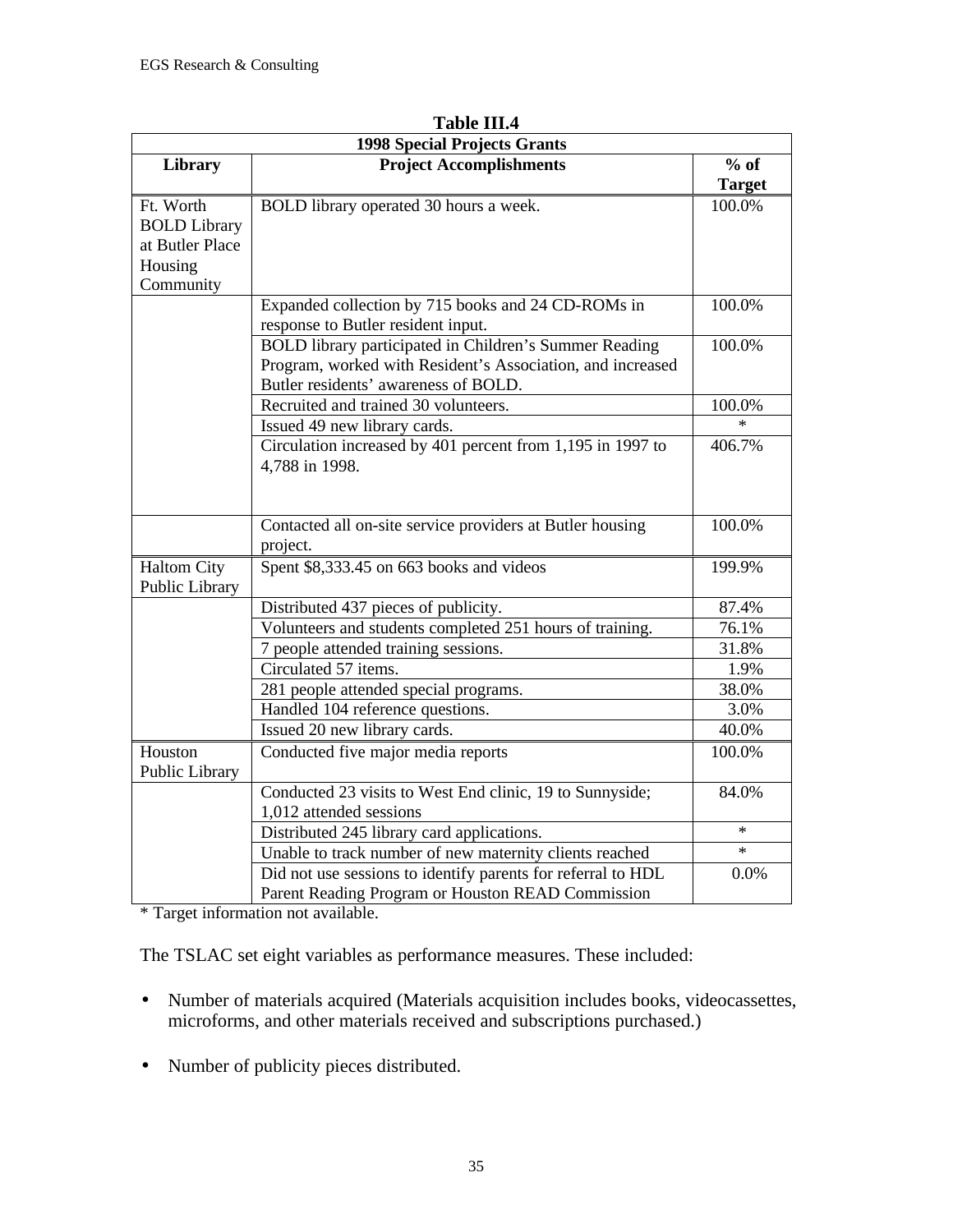- Number of persons attending training sessions.
- Number of persons attending ESL or literacy sessions.
- Number of materials circulated.
- Number of persons attending special programs.
- Number of reference questions answered.
- Number of persons receiving library card for the first time.

The performance of the libraries with Special Projects Grants was measured based on the extent to which the project met its target on each of these variables. The following tables display the performance of the six Special Projects Grants in 1998. As seen from these tables, libraries' performance varied widely from variable to variable.

| TANIC ITIO                                                               |        |        |  |  |  |  |
|--------------------------------------------------------------------------|--------|--------|--|--|--|--|
| 1998                                                                     |        |        |  |  |  |  |
| <b>Materials Acquisition</b><br>$%$ of<br><b>Target</b><br><b>Actual</b> |        |        |  |  |  |  |
|                                                                          |        |        |  |  |  |  |
| 1,134                                                                    | 3,884  | 343.0% |  |  |  |  |
| 912                                                                      | 886    | 97.0%  |  |  |  |  |
| 170                                                                      | 753    | 443.0% |  |  |  |  |
| 273                                                                      | 663    | 242.0% |  |  |  |  |
| 300                                                                      | $\ast$ | $\ast$ |  |  |  |  |
| 226                                                                      | 227    | 100.4% |  |  |  |  |
|                                                                          |        |        |  |  |  |  |

**Table III.5**

\* No information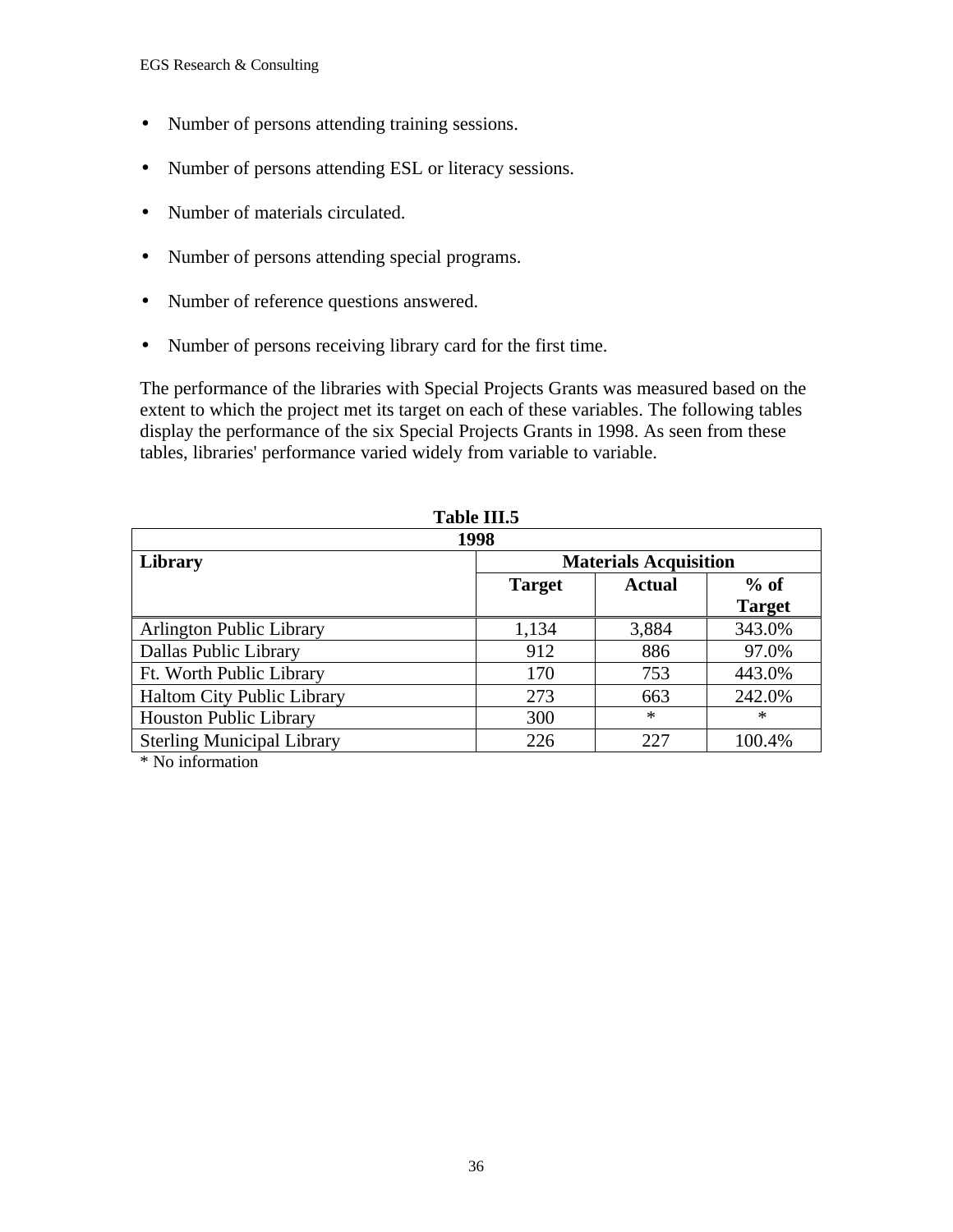| 1 adie 111.0                            |               |                                     |                         |                                                      |                |                         |  |  |  |
|-----------------------------------------|---------------|-------------------------------------|-------------------------|------------------------------------------------------|----------------|-------------------------|--|--|--|
| Library                                 |               | <b>Publicity Pieces Distributed</b> | 1998                    | <b>Persons Attending Training</b><br><b>Sessions</b> |                |                         |  |  |  |
|                                         | <b>Target</b> | <b>Actual</b>                       | $%$ of<br><b>Target</b> | <b>Target</b>                                        | <b>Actual</b>  | $%$ of<br><b>Target</b> |  |  |  |
| Arlington<br>Public<br>Library          | 1,500         | 2,000                               | 133.0%                  | N/A                                                  | N/A            | N/A                     |  |  |  |
| Dallas<br>Public<br>Library             | 5,000         | 5,000                               | 100.0%                  | 30                                                   | 45             | 150.0%                  |  |  |  |
| Ft. Worth<br>Public<br>Library          | 3,000         | 13,016                              | 434.0%                  | N/A                                                  | N/A            | N/A                     |  |  |  |
| Haltom<br>City<br>Public<br>Library     | 500           | 437                                 | 87.0%                   | 22                                                   | $\overline{7}$ | 32.0%                   |  |  |  |
| Houston<br>Public<br>Library            | 7,500         | $\ast$                              | $\ast$                  | N/A                                                  | N/A            | N/A                     |  |  |  |
| <b>Sterling</b><br>Municipal<br>Library | 1,000         | 1,030                               | 103.0%                  | N/A                                                  | N/A            | N/A                     |  |  |  |

\* No information

## **Table III.7**

| 1998                              |                                                             |               |                         |  |  |  |
|-----------------------------------|-------------------------------------------------------------|---------------|-------------------------|--|--|--|
| <b>Library</b>                    | <b>Persons Attending Literacy or ESL</b><br><b>Sessions</b> |               |                         |  |  |  |
|                                   | <b>Target</b>                                               | <b>Actual</b> | $%$ of<br><b>Target</b> |  |  |  |
| <b>Arlington Public Library</b>   | $N/A^*$                                                     | N/A           | N/A                     |  |  |  |
| Dallas Public Library             | 50                                                          | 40            | 80.0%                   |  |  |  |
| Ft. Worth Public Library          | N/A                                                         | N/A           | N/A                     |  |  |  |
| <b>Haltom City Public Library</b> | N/A                                                         | N/A           | N/A                     |  |  |  |
| <b>Houston Public Library</b>     | N/A                                                         | N/A           | N/A                     |  |  |  |
| <b>Sterling Municipal Library</b> | N/A                                                         | N/A           | N/A                     |  |  |  |

\* Only the Dallas Public Library reported literacy/ESL sessions.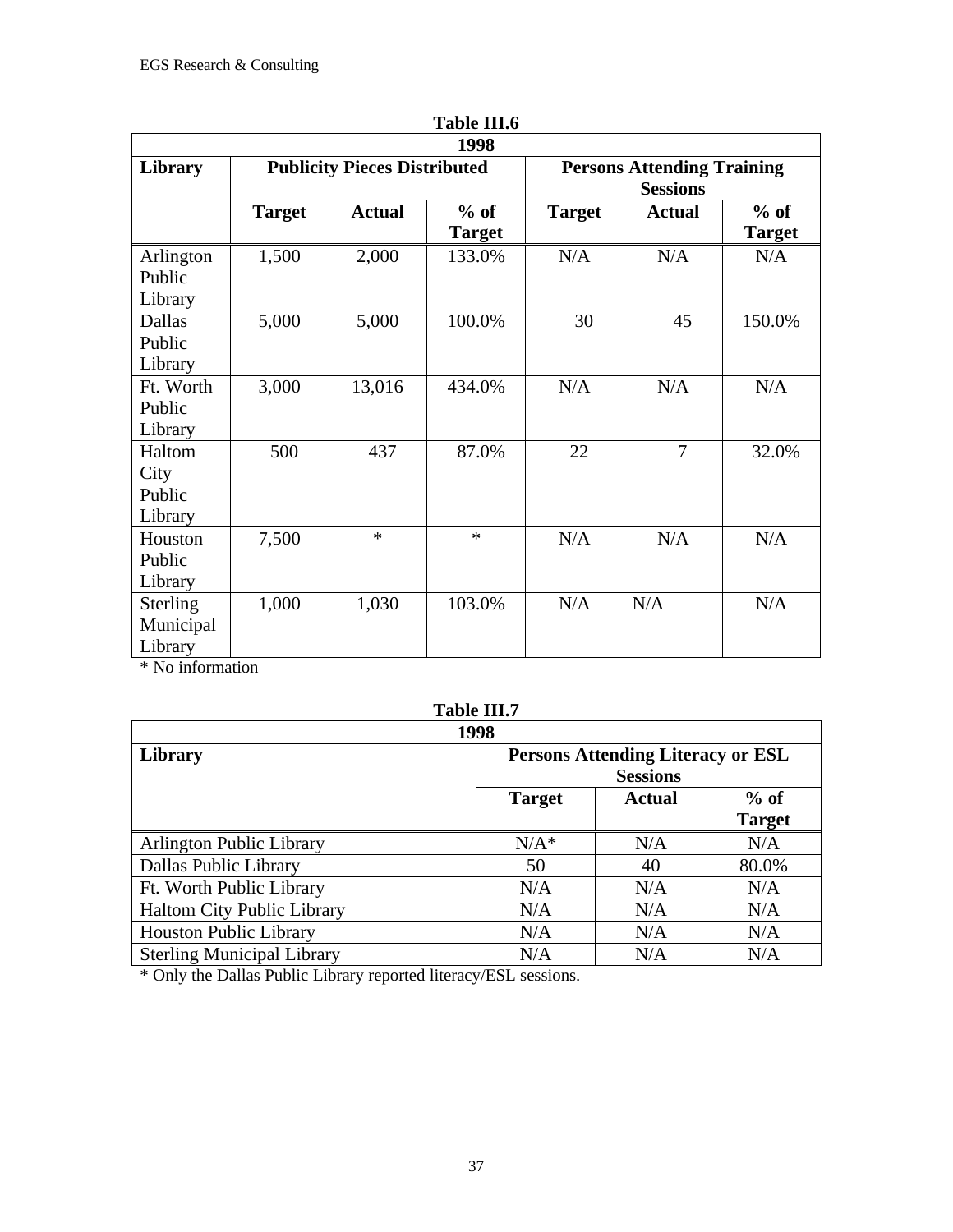| <b>Table III.8</b>                   |                             |               |                         |                                                     |               |                         |  |  |
|--------------------------------------|-----------------------------|---------------|-------------------------|-----------------------------------------------------|---------------|-------------------------|--|--|
| 1998 - Program Services              |                             |               |                         |                                                     |               |                         |  |  |
| Library                              | <b>Materials Circulated</b> |               |                         | <b>Persons Attending Special</b><br><b>Programs</b> |               |                         |  |  |
|                                      | <b>Target</b>               | <b>Actual</b> | $%$ of<br><b>Target</b> | <b>Target</b>                                       | <b>Actual</b> | $%$ of<br><b>Target</b> |  |  |
| <b>Arlington Public</b><br>Library   | N/A                         | N/A           | N/A                     | 3,000                                               | 2,872         | 96.0%                   |  |  |
| <b>Dallas Public</b><br>Library      | 9,000                       | 17,553        | 195.0%                  | 2,000                                               | 1,979         | 98.0%                   |  |  |
| Ft. Worth Public<br>Library          | 1,315                       | 4,788         | 364.0%                  | 800                                                 | 2,556         | 320.0%                  |  |  |
| <b>Haltom City Public</b><br>Library | 3,000                       | 57            | 2.0%                    | 740                                                 | 281           | 38.0%                   |  |  |
| <b>Houston Public</b><br>Library     | 900                         | $\ast$        | $\ast$                  | 600                                                 | $\ast$        | $\ast$                  |  |  |
| <b>Sterling Municipal</b><br>Library | 30                          | 184           | 613.0%                  | 24                                                  | 76            | 316.7%                  |  |  |

\* No information.

#### **Table III.9**

| 1998 - Program Services              |                                     |               |               |                                                                            |               |               |  |
|--------------------------------------|-------------------------------------|---------------|---------------|----------------------------------------------------------------------------|---------------|---------------|--|
| Library                              | <b>Reference Questions Answered</b> |               |               | <b>Persons Receiving a</b><br><b>Library Card for First</b><br><b>Time</b> |               |               |  |
|                                      | <b>Target</b>                       | <b>Actual</b> | $%$ of        | <b>Target</b>                                                              | <b>Actual</b> | $%$ of        |  |
|                                      |                                     |               | <b>Target</b> |                                                                            |               | <b>Target</b> |  |
| <b>Arlington Public</b><br>Library   | N/A                                 | N/A           | N/A           | 35                                                                         | $\theta$      | $0.0\%$       |  |
| <b>Dallas Public</b><br>Library      | 500                                 | 939           | 186.0%        | 150                                                                        | 152           | 101.0%        |  |
| Ft. Worth Public<br>Library          | 1,500                               | 5,885         | 392.0%        | 129                                                                        | 49            | 38.0%         |  |
| <b>Haltom City Public</b><br>Library | 3,500                               | 104           | 3.0%          | 50                                                                         | 20            | 40.0%         |  |
| <b>Houston Public</b><br>Library     | 900                                 | $\ast$        | $\ast$        | 300                                                                        | $\ast$        | $\ast$        |  |
| <b>Sterling Municipal</b><br>Library | N/A                                 | N/A           | N/A           | 24                                                                         | 32            | 133.0%        |  |

\* No information.

In 1999, TSLAC awarded only three Special Projects Grants. Two of these were second year continuations from 1998. As in 1998, the projects varied significantly across and within in the extent to which they met their targets.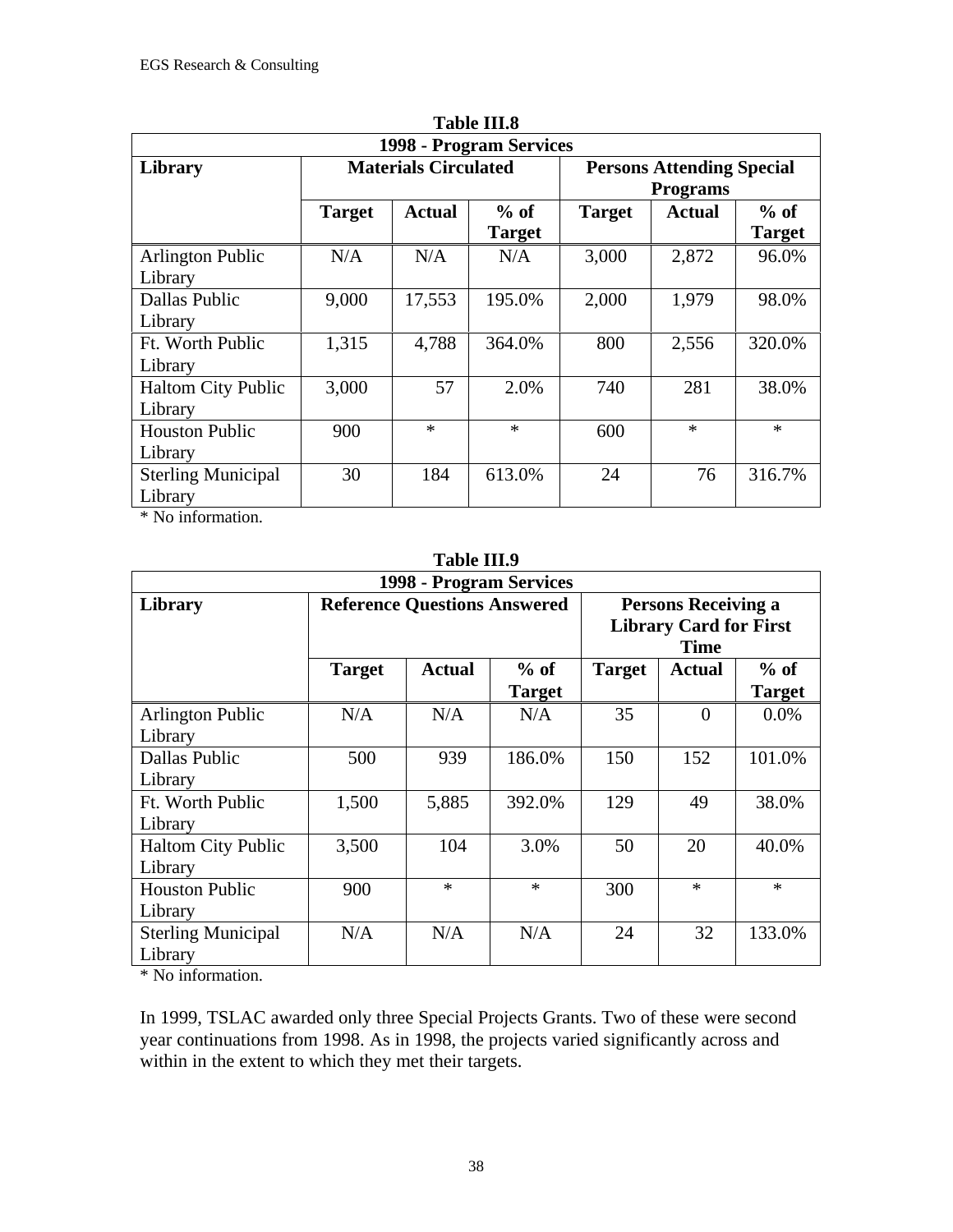| <b>1999 Special Projects Grants</b>               |                                                                                                                |             |  |  |  |  |
|---------------------------------------------------|----------------------------------------------------------------------------------------------------------------|-------------|--|--|--|--|
| <b>Libraries</b>                                  | <b>Project Accomplishments</b>                                                                                 | % of Target |  |  |  |  |
| Dallas Public Library - North<br>Oak Cliff Branch | Conducted 86 cultural enrichment programs.                                                                     | 69.3%       |  |  |  |  |
|                                                   | Offered 19 special programs.                                                                                   | 237.5%      |  |  |  |  |
|                                                   | Displayed children's projects every month<br>starting in January.                                              | 75.0%       |  |  |  |  |
|                                                   | ESL attendance did not increase.                                                                               | 0.0%        |  |  |  |  |
|                                                   | Produced a mural and drama at end of summer<br>programming.                                                    | 100.0%      |  |  |  |  |
|                                                   | Produced a manual of Children's Enrichment<br>Curriculum.                                                      | 100.0%      |  |  |  |  |
| McKinney Memorial Public                          | Ordered and distributed 1,980 books to low-                                                                    | 247.5%      |  |  |  |  |
| Library                                           | income families.                                                                                               |             |  |  |  |  |
|                                                   | Distributed 3,006 pieces of publicity.                                                                         | 143.1%      |  |  |  |  |
|                                                   | Issued 131 new library cards.                                                                                  | 99.2%       |  |  |  |  |
| <b>Sterling Municipal Library</b><br>(Baytown)    | Circulated 12,192 materials.                                                                                   | 244.0%      |  |  |  |  |
|                                                   | Purchased 7 Spanish-language periodicals.                                                                      | 233.3%      |  |  |  |  |
|                                                   | Conducted three library programs in Spanish:<br>low turnout-17 and 27 attended $2^{nd} \& 3^{rd}$<br>programs. | 100.0%      |  |  |  |  |
|                                                   | Expanded ESL/LEP collections.                                                                                  | 100.0%      |  |  |  |  |
|                                                   | Registered 384 new Spanish speaking patrons<br>by Extension Services.                                          | 384.0%      |  |  |  |  |
|                                                   | Provided advisory and reference services for<br>LEP adults and their families.                                 | 100.0%      |  |  |  |  |

**Table III.10**

| 1999                                        |                              |               |               |  |  |  |
|---------------------------------------------|------------------------------|---------------|---------------|--|--|--|
| Library                                     | <b>Materials Acquisition</b> |               |               |  |  |  |
|                                             | <b>Target</b>                | <b>Actual</b> | $%$ of        |  |  |  |
|                                             |                              |               | <b>Target</b> |  |  |  |
| Dallas Public Library                       | 360                          | 355           | 98.0%         |  |  |  |
| McKinney Memorial Public Library            | 800                          | 2,241         | 280.1%        |  |  |  |
| <b>Sterling Municipal Library (Baytown)</b> | 1,550                        | 2,346         | 151.0%        |  |  |  |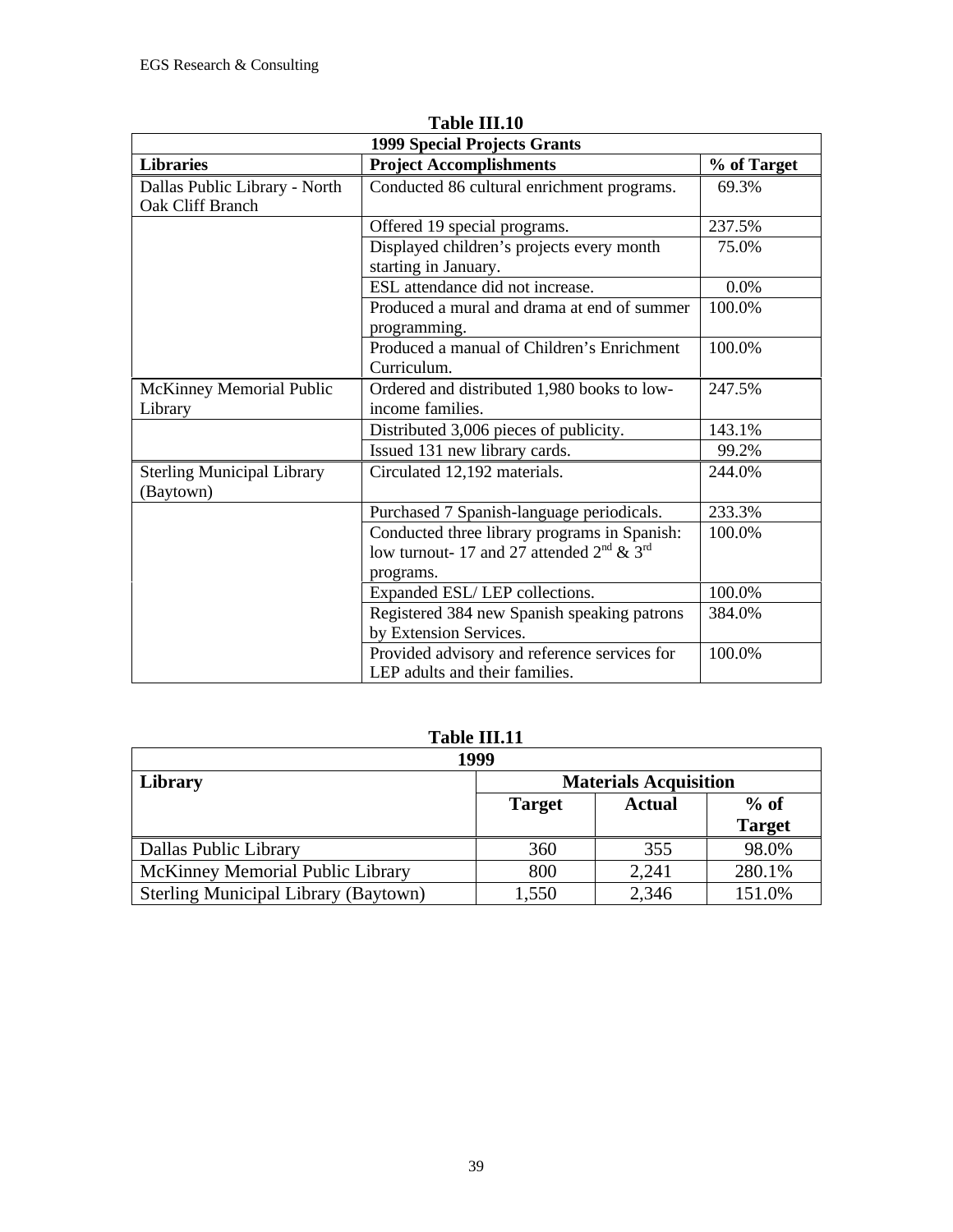| 1999                      |                                     |               |               |               |                                                      |               |  |
|---------------------------|-------------------------------------|---------------|---------------|---------------|------------------------------------------------------|---------------|--|
| Library                   | <b>Publicity Pieces Distributed</b> |               |               |               | <b>Persons Attending</b><br><b>Training Sessions</b> |               |  |
|                           | <b>Target</b>                       | <b>Actual</b> | $%$ of        | <b>Target</b> | <b>Actual</b>                                        | $%$ of        |  |
|                           |                                     |               | <b>Target</b> |               |                                                      | <b>Target</b> |  |
| Dallas Public Library     | 10,000                              | 10,600        | 106.0%        | 2,880         | 990                                                  | 35.0%         |  |
| <b>McKinney Memorial</b>  | 2,100                               | 3,006         | 143.1%        | N/A           | 43                                                   | N/A           |  |
| Public Library            |                                     |               |               |               |                                                      |               |  |
| <b>Sterling Municipal</b> | 9,000                               | 9,042         | 100.0%        | N/A           | N/A                                                  | N/A           |  |
| Library (Baytown)         |                                     |               |               |               |                                                      |               |  |

#### **Table III.13**

| 1999                                        |                                                             |               |                         |  |
|---------------------------------------------|-------------------------------------------------------------|---------------|-------------------------|--|
| Library                                     | <b>Persons Attending Literacy or ESL</b><br><b>Sessions</b> |               |                         |  |
|                                             | <b>Target</b>                                               | <b>Actual</b> | $%$ of<br><b>Target</b> |  |
| Dallas Public Library                       | 1,980                                                       | 2,575         | 130.0%                  |  |
| McKinney Memorial Public Library            | N/A                                                         | 300           | N/A                     |  |
| <b>Sterling Municipal Library (Baytown)</b> | N/A                                                         | N/A           | N/A                     |  |

|                           |                             | 1 AME 111.17            |               |               |                                                     |               |  |
|---------------------------|-----------------------------|-------------------------|---------------|---------------|-----------------------------------------------------|---------------|--|
| 1999 - Program Services   |                             |                         |               |               |                                                     |               |  |
| Library                   | <b>Materials Circulated</b> |                         |               |               | <b>Persons Attending Special</b><br><b>Programs</b> |               |  |
|                           | <b>Target</b>               | $%$ of<br><b>Actual</b> |               | <b>Target</b> | <b>Actual</b>                                       | $%$ of        |  |
|                           |                             |                         | <b>Target</b> |               |                                                     | <b>Target</b> |  |
| Dallas Public Library     | 5,000                       | 7,131                   | 143.0%        | 840           | 968                                                 | 115.0%        |  |
| <b>McKinney Memorial</b>  | N/A                         | N/A                     | N/A           | N/A           | 3,987                                               | N/A           |  |
| Public Library            |                             |                         |               |               |                                                     |               |  |
| <b>Sterling Municipal</b> | 5,000                       | 12,192                  | 244.0%        | 100           | 338                                                 | 338.0%        |  |
| Library (Baytown)         |                             |                         |               |               |                                                     |               |  |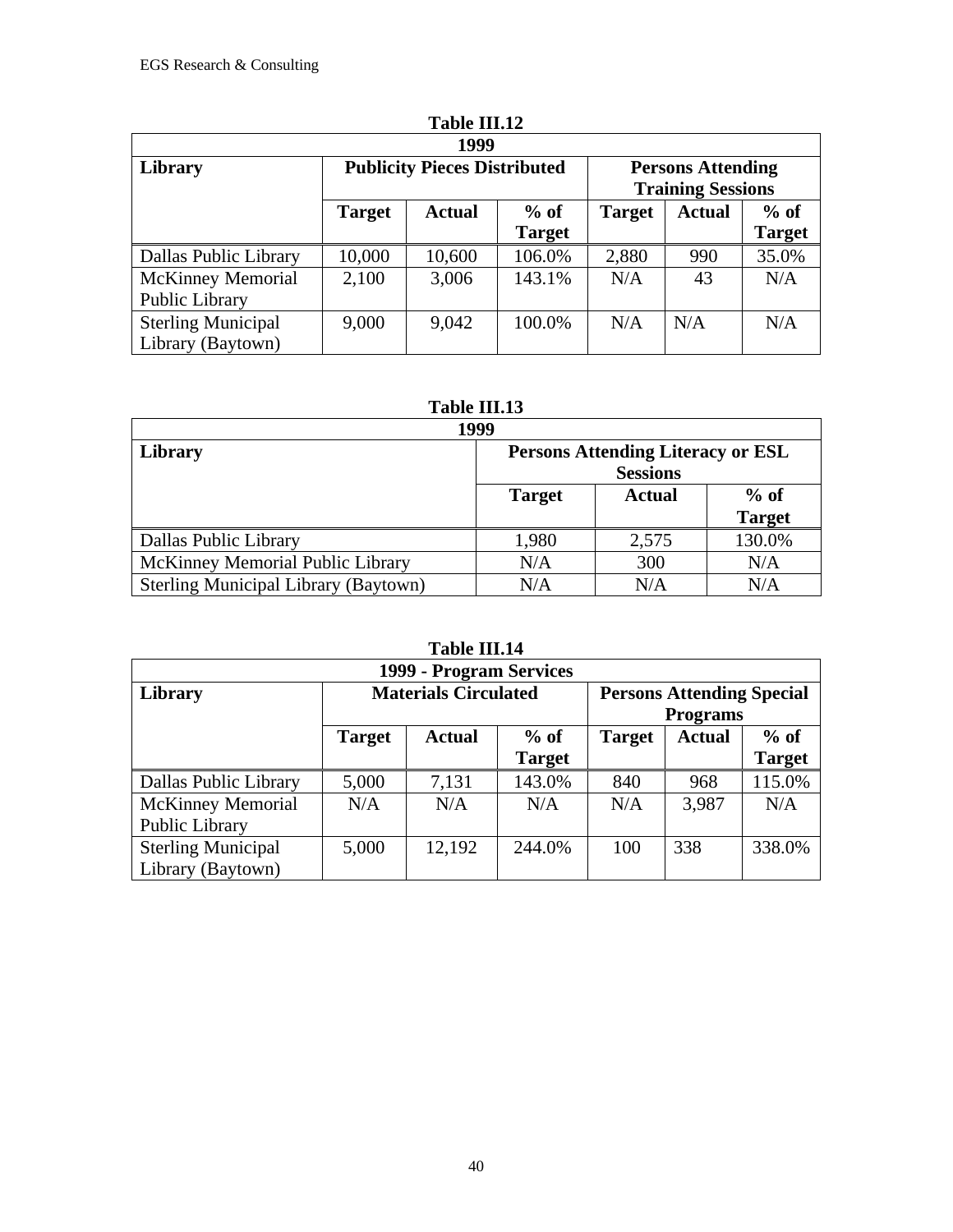|                                                |                                     | 1 adie 111.15 |                         |               |                                                                            |                         |  |
|------------------------------------------------|-------------------------------------|---------------|-------------------------|---------------|----------------------------------------------------------------------------|-------------------------|--|
|                                                | 1999 - Program Services             |               |                         |               |                                                                            |                         |  |
| Library                                        | <b>Reference Questions Answered</b> |               |                         |               | <b>Persons Receiving a</b><br><b>Library Card for First</b><br><b>Time</b> |                         |  |
|                                                | <b>Target</b>                       | <b>Actual</b> | $%$ of<br><b>Target</b> | <b>Target</b> | <b>Actual</b>                                                              | $%$ of<br><b>Target</b> |  |
| Dallas Public Library                          | 2,000                               | 2,098         | 149.0%                  | 100           | 217                                                                        | 217.0%                  |  |
| <b>McKinney Memorial</b><br>Public Library     | $\ast$                              | $\ast$        | $\ast$                  | 132           | 339                                                                        | 256.8%                  |  |
| <b>Sterling Municipal</b><br>Library (Baytown) | 200                                 | 330           | 165.0%                  | 400           | 1,291                                                                      | 323.0%                  |  |

**Table III.15**

\* No information.

In 2000, the TSLAC awarded 11 Special Projects Grants. Three of the grants were continuation grants.

|                         | <b>2000 Special Projects Grants</b>                     |             |  |  |  |  |  |
|-------------------------|---------------------------------------------------------|-------------|--|--|--|--|--|
| Project                 | <b>Project Accomplishments</b>                          | % of Target |  |  |  |  |  |
| <b>Arlington Public</b> | Purchased a computer workstation with CD-ROM (200)      | 100.0%      |  |  |  |  |  |
| Library                 | patrons used International Languages computer).         |             |  |  |  |  |  |
|                         | Purchased 2,017 foreign language items.                 | 97.0%       |  |  |  |  |  |
|                         | Purchased a TV/VCR and cart.                            | 100.0%      |  |  |  |  |  |
|                         | Issued 1,678 new library cards.                         | 124.7%      |  |  |  |  |  |
| Azle Public             | Conducted survey and compiled responses.                | $\ast$      |  |  |  |  |  |
| Library                 |                                                         |             |  |  |  |  |  |
|                         | Hired and retained a representative for Library-at-Home | 100.0%      |  |  |  |  |  |
|                         | program.                                                |             |  |  |  |  |  |
|                         | Distributed 338 brochures to nursing homes.             | 84.5%       |  |  |  |  |  |
|                         | Placed an advertisement in paper; provided four press   | 50.0%       |  |  |  |  |  |
|                         | releases to two papers.                                 |             |  |  |  |  |  |
|                         | Registered 38 patrons for the program.                  | 200.0%      |  |  |  |  |  |
|                         | Enrolled one patron in Talking Books Program.           | 10.0%       |  |  |  |  |  |
|                         | Increased the number of patrons served from 20 to 38.   | 100.0%      |  |  |  |  |  |
|                         | Circulated 1,740 items through program.                 | 136.6%      |  |  |  |  |  |
|                         | Purchased 298 items.                                    | 220.1%      |  |  |  |  |  |

**Table III.16**

\* No information about target.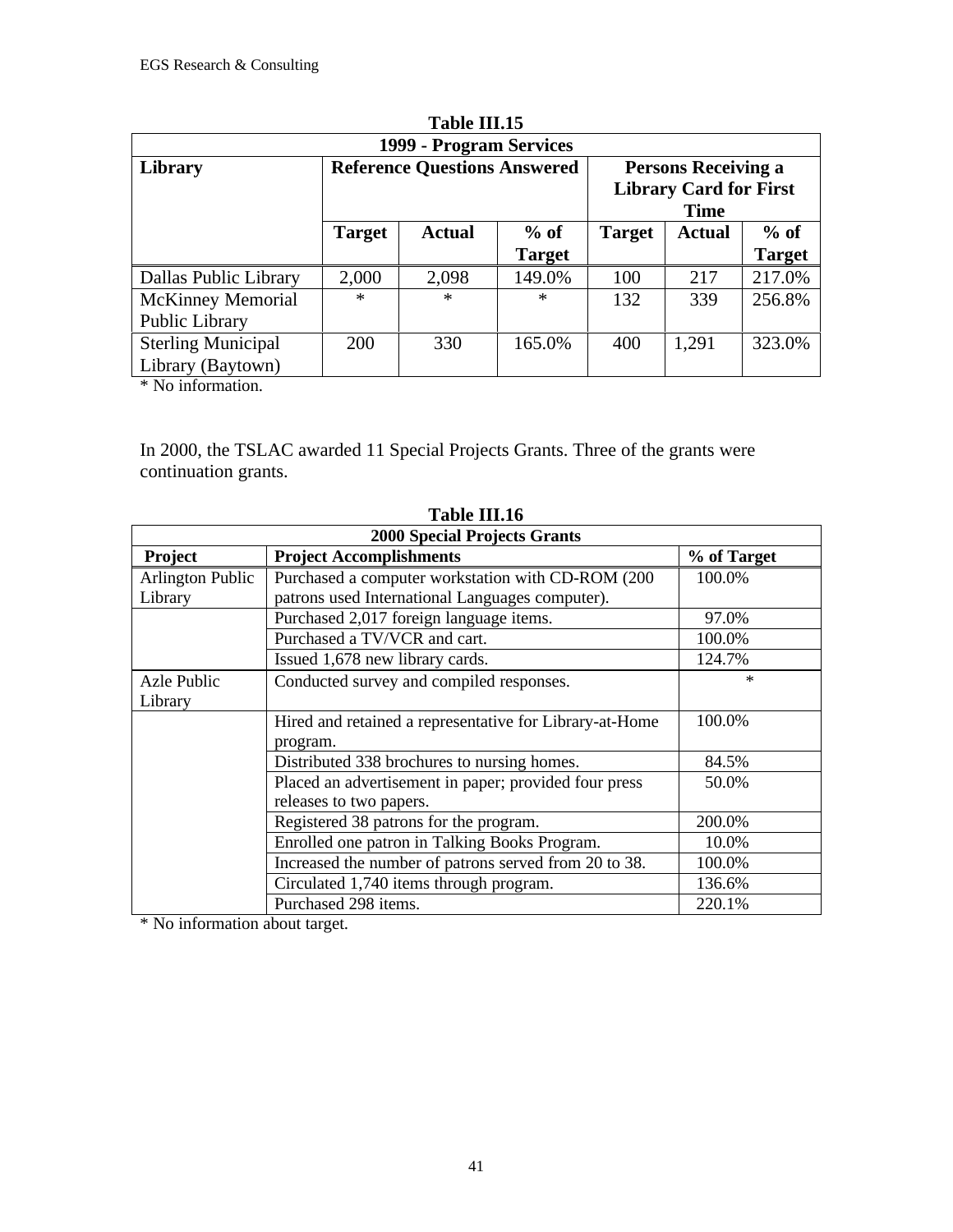| <b>Project Accomplishments</b><br>1,085 adults accessed literacy technology.                                  | % of Target<br>394.0%                                                                                                                                                                                                                                                                                                                                                                                                                                                                                                                                                                                                                                                                                                                                                                                                                                             |
|---------------------------------------------------------------------------------------------------------------|-------------------------------------------------------------------------------------------------------------------------------------------------------------------------------------------------------------------------------------------------------------------------------------------------------------------------------------------------------------------------------------------------------------------------------------------------------------------------------------------------------------------------------------------------------------------------------------------------------------------------------------------------------------------------------------------------------------------------------------------------------------------------------------------------------------------------------------------------------------------|
|                                                                                                               |                                                                                                                                                                                                                                                                                                                                                                                                                                                                                                                                                                                                                                                                                                                                                                                                                                                                   |
|                                                                                                               |                                                                                                                                                                                                                                                                                                                                                                                                                                                                                                                                                                                                                                                                                                                                                                                                                                                                   |
|                                                                                                               |                                                                                                                                                                                                                                                                                                                                                                                                                                                                                                                                                                                                                                                                                                                                                                                                                                                                   |
|                                                                                                               |                                                                                                                                                                                                                                                                                                                                                                                                                                                                                                                                                                                                                                                                                                                                                                                                                                                                   |
|                                                                                                               |                                                                                                                                                                                                                                                                                                                                                                                                                                                                                                                                                                                                                                                                                                                                                                                                                                                                   |
| 8,916 student hours completed with technology.                                                                | 245.0%                                                                                                                                                                                                                                                                                                                                                                                                                                                                                                                                                                                                                                                                                                                                                                                                                                                            |
| Trained 130 LEP parents in school district technology.<br>Introduced 899 LEP adults at Lee College to ESL and | 130.0%<br>899.0%                                                                                                                                                                                                                                                                                                                                                                                                                                                                                                                                                                                                                                                                                                                                                                                                                                                  |
|                                                                                                               |                                                                                                                                                                                                                                                                                                                                                                                                                                                                                                                                                                                                                                                                                                                                                                                                                                                                   |
|                                                                                                               | 165.4%                                                                                                                                                                                                                                                                                                                                                                                                                                                                                                                                                                                                                                                                                                                                                                                                                                                            |
|                                                                                                               |                                                                                                                                                                                                                                                                                                                                                                                                                                                                                                                                                                                                                                                                                                                                                                                                                                                                   |
|                                                                                                               | 326.0%                                                                                                                                                                                                                                                                                                                                                                                                                                                                                                                                                                                                                                                                                                                                                                                                                                                            |
|                                                                                                               |                                                                                                                                                                                                                                                                                                                                                                                                                                                                                                                                                                                                                                                                                                                                                                                                                                                                   |
|                                                                                                               | 197.0%                                                                                                                                                                                                                                                                                                                                                                                                                                                                                                                                                                                                                                                                                                                                                                                                                                                            |
| Answered 98 reference questions.                                                                              | 198.0%                                                                                                                                                                                                                                                                                                                                                                                                                                                                                                                                                                                                                                                                                                                                                                                                                                                            |
| Issued 1,180 library cards to first-time ESL patrons.                                                         | 524.0%                                                                                                                                                                                                                                                                                                                                                                                                                                                                                                                                                                                                                                                                                                                                                                                                                                                            |
| Showed 36 videos, covering issues of interest to older                                                        | $\ast$                                                                                                                                                                                                                                                                                                                                                                                                                                                                                                                                                                                                                                                                                                                                                                                                                                                            |
| patrons.                                                                                                      |                                                                                                                                                                                                                                                                                                                                                                                                                                                                                                                                                                                                                                                                                                                                                                                                                                                                   |
|                                                                                                               |                                                                                                                                                                                                                                                                                                                                                                                                                                                                                                                                                                                                                                                                                                                                                                                                                                                                   |
|                                                                                                               |                                                                                                                                                                                                                                                                                                                                                                                                                                                                                                                                                                                                                                                                                                                                                                                                                                                                   |
|                                                                                                               | 75.0%                                                                                                                                                                                                                                                                                                                                                                                                                                                                                                                                                                                                                                                                                                                                                                                                                                                             |
|                                                                                                               |                                                                                                                                                                                                                                                                                                                                                                                                                                                                                                                                                                                                                                                                                                                                                                                                                                                                   |
|                                                                                                               |                                                                                                                                                                                                                                                                                                                                                                                                                                                                                                                                                                                                                                                                                                                                                                                                                                                                   |
|                                                                                                               |                                                                                                                                                                                                                                                                                                                                                                                                                                                                                                                                                                                                                                                                                                                                                                                                                                                                   |
|                                                                                                               | 291.2%                                                                                                                                                                                                                                                                                                                                                                                                                                                                                                                                                                                                                                                                                                                                                                                                                                                            |
|                                                                                                               | $\ast$                                                                                                                                                                                                                                                                                                                                                                                                                                                                                                                                                                                                                                                                                                                                                                                                                                                            |
|                                                                                                               |                                                                                                                                                                                                                                                                                                                                                                                                                                                                                                                                                                                                                                                                                                                                                                                                                                                                   |
|                                                                                                               | 1,861.6%                                                                                                                                                                                                                                                                                                                                                                                                                                                                                                                                                                                                                                                                                                                                                                                                                                                          |
|                                                                                                               |                                                                                                                                                                                                                                                                                                                                                                                                                                                                                                                                                                                                                                                                                                                                                                                                                                                                   |
|                                                                                                               |                                                                                                                                                                                                                                                                                                                                                                                                                                                                                                                                                                                                                                                                                                                                                                                                                                                                   |
|                                                                                                               |                                                                                                                                                                                                                                                                                                                                                                                                                                                                                                                                                                                                                                                                                                                                                                                                                                                                   |
| Conducted story time in Vietnamese on 25 Saturdays,                                                           | 58.3%                                                                                                                                                                                                                                                                                                                                                                                                                                                                                                                                                                                                                                                                                                                                                                                                                                                             |
| March to August.                                                                                              |                                                                                                                                                                                                                                                                                                                                                                                                                                                                                                                                                                                                                                                                                                                                                                                                                                                                   |
|                                                                                                               |                                                                                                                                                                                                                                                                                                                                                                                                                                                                                                                                                                                                                                                                                                                                                                                                                                                                   |
|                                                                                                               |                                                                                                                                                                                                                                                                                                                                                                                                                                                                                                                                                                                                                                                                                                                                                                                                                                                                   |
|                                                                                                               | $\ast$<br>$\ast$                                                                                                                                                                                                                                                                                                                                                                                                                                                                                                                                                                                                                                                                                                                                                                                                                                                  |
|                                                                                                               |                                                                                                                                                                                                                                                                                                                                                                                                                                                                                                                                                                                                                                                                                                                                                                                                                                                                   |
|                                                                                                               | 135.7%                                                                                                                                                                                                                                                                                                                                                                                                                                                                                                                                                                                                                                                                                                                                                                                                                                                            |
|                                                                                                               | 231.8%                                                                                                                                                                                                                                                                                                                                                                                                                                                                                                                                                                                                                                                                                                                                                                                                                                                            |
|                                                                                                               | $\ast$                                                                                                                                                                                                                                                                                                                                                                                                                                                                                                                                                                                                                                                                                                                                                                                                                                                            |
|                                                                                                               | 97.5%                                                                                                                                                                                                                                                                                                                                                                                                                                                                                                                                                                                                                                                                                                                                                                                                                                                             |
|                                                                                                               |                                                                                                                                                                                                                                                                                                                                                                                                                                                                                                                                                                                                                                                                                                                                                                                                                                                                   |
|                                                                                                               |                                                                                                                                                                                                                                                                                                                                                                                                                                                                                                                                                                                                                                                                                                                                                                                                                                                                   |
|                                                                                                               | 72.0%                                                                                                                                                                                                                                                                                                                                                                                                                                                                                                                                                                                                                                                                                                                                                                                                                                                             |
|                                                                                                               | 102.1%                                                                                                                                                                                                                                                                                                                                                                                                                                                                                                                                                                                                                                                                                                                                                                                                                                                            |
|                                                                                                               |                                                                                                                                                                                                                                                                                                                                                                                                                                                                                                                                                                                                                                                                                                                                                                                                                                                                   |
|                                                                                                               |                                                                                                                                                                                                                                                                                                                                                                                                                                                                                                                                                                                                                                                                                                                                                                                                                                                                   |
|                                                                                                               |                                                                                                                                                                                                                                                                                                                                                                                                                                                                                                                                                                                                                                                                                                                                                                                                                                                                   |
|                                                                                                               | literacy technology.<br>Trained 129 professional and volunteer educators in<br>library literacy technology.<br>815 LEP patrons independently accessed literacy<br>technology.<br>Circulated 2,463 Spanish language materials.<br>Offered four series of bilingual programs on vocational<br>topics; 180 total attendence.<br>Received 2,242 materials.<br>Purchased computer software; but did not use grant<br>funds.<br>Distributed 18,691 pieces of publicity.<br>Issued 121 new library cards; 89 adult, 32 juvenile.<br>889 attended story times; 600 children, 289 parents.<br>95 area residents attended citizenship classes.<br>Purchased 1,159 adult titles for Vietnamese language<br>collection.<br>Circulated 5,608 grant-funded items.<br>Issued 117 new library cards.<br>Circulated 216 materials.<br>Distributed 12,250 promotional pieces.<br>42 |

**Table III.17**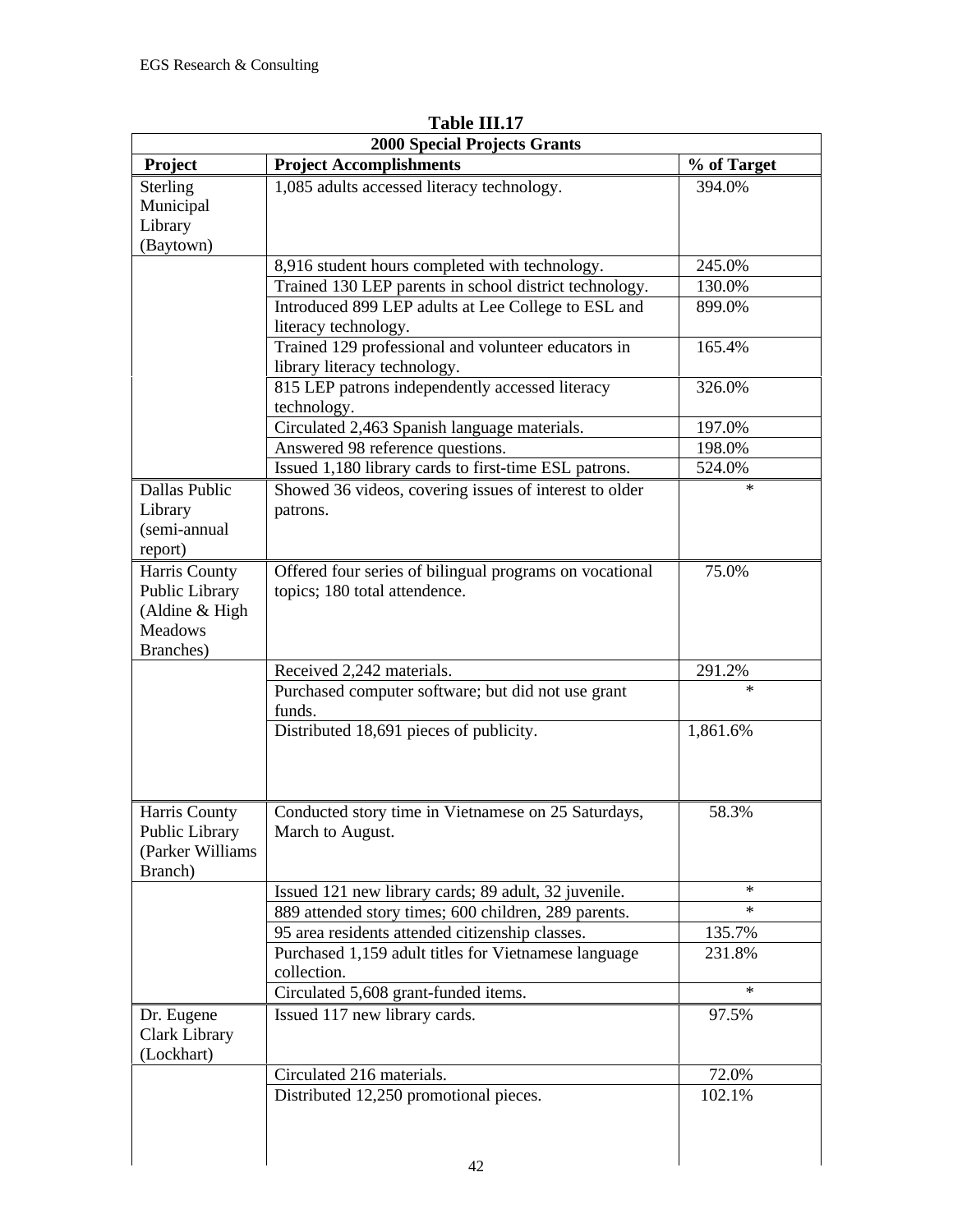| Provided 24 hours of training each week; 150 have<br>attended $-120$ on average per month. |  |
|--------------------------------------------------------------------------------------------|--|
|--------------------------------------------------------------------------------------------|--|

\* No information about Target.

|                        | <b>2000 Special Projects Grants</b>                     |             |
|------------------------|---------------------------------------------------------|-------------|
| <b>Project</b>         | <b>Project Accomplishments</b>                          | % of Target |
| <b>Marshall Public</b> | Distributed 100 brochures to 25 county health care      | *           |
| Library                | facilities.                                             |             |
|                        | Distributed 215 literacy assistance packets to new      | $*$         |
|                        | mothers.                                                |             |
|                        | Issued 8 new library cards as a result of project.      | $\ast$      |
|                        | Added 31 books and 15 videos to project collection.     | $*$         |
|                        | Received inquiries about project from across the state. | $*$         |
| McKinney               | Distributed 3,994 books to low-income families.         | $\ast$      |
| <b>Memorial Public</b> |                                                         |             |
| Library                |                                                         |             |
|                        | Distributed 8,485 pieces of publicity.                  | $*$         |
|                        | Issued 136 new library cards.                           | $*$         |
|                        | 775 children attended literacy classes while parents    | $\ast$      |
|                        | attended ESL classes.                                   |             |
|                        | 1,592 parents and children in low-income families       | $\ast$      |
|                        | attended special programs.                              |             |
| Lubbock City-          | Issued 233 new library cards.                           | 110.9%      |
| County Library         |                                                         |             |
|                        | Purchased and distributed 1,674 books to kindergartners | 149.5%      |
|                        | at Title I schools.                                     |             |
|                        | 70 adults attended literacy sessions.                   | $\ast$      |
|                        | Met or exceeded goals in number of publicity materials  | $\ast$      |
|                        | distributed, persons attending training sessions,       |             |
|                        | circulation, and persons attending special programs.    |             |

## **Table III.18**

\* No information about targets.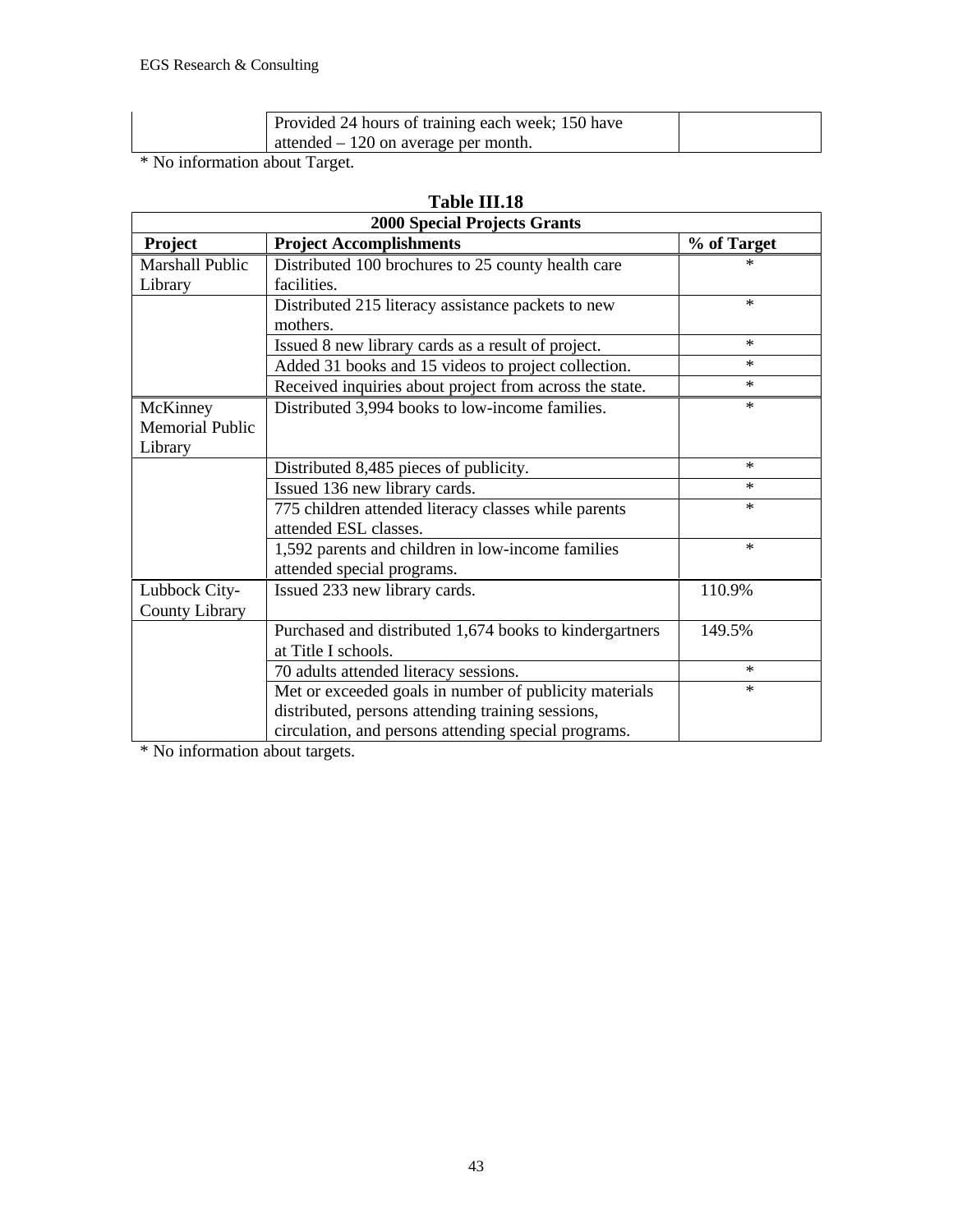| 2000                                        |                              |               |               |  |  |  |  |
|---------------------------------------------|------------------------------|---------------|---------------|--|--|--|--|
| Library                                     | <b>Materials Acquisition</b> |               |               |  |  |  |  |
|                                             | <b>Target</b>                | <b>Actual</b> | $%$ of        |  |  |  |  |
|                                             |                              |               | <b>Target</b> |  |  |  |  |
| <b>Arlington Public Library</b>             | 2,140                        | 2,017         | 94.2%         |  |  |  |  |
| Azle Public Library                         | 135                          | 298           | 220.0%        |  |  |  |  |
| Dallas Public Library                       | 744                          | 774           | 100.0%        |  |  |  |  |
| Harris County (Aldine & High Meadows)       | 773                          | 2,316         | 301.0%        |  |  |  |  |
| Public Library                              |                              |               |               |  |  |  |  |
| Harris County (Parker Williams) Public      | 600                          | 1,159         | 193.0%        |  |  |  |  |
| Library                                     |                              |               |               |  |  |  |  |
| Killeen Public Library                      | 2,000                        | 0             | 0.0%          |  |  |  |  |
| Dr. Eugene Clark Library (Lockhart)         | N/A                          | N/A           | N/A           |  |  |  |  |
| <b>Marshall Public Library</b>              | 2,060                        | 1,880         | 91.0%         |  |  |  |  |
| McKinney Memorial Public Library            | 2,400                        | 4,488         | 187.0%        |  |  |  |  |
| <b>Sterling Municipal Library (Baytown)</b> | 813                          | 1,150         | 126.0%        |  |  |  |  |

| 2000                                           |                                     |               |                         |               |                                                      |                         |
|------------------------------------------------|-------------------------------------|---------------|-------------------------|---------------|------------------------------------------------------|-------------------------|
| <b>Library</b>                                 | <b>Publicity Pieces Distributed</b> |               |                         |               | <b>Persons Attending</b><br><b>Training Sessions</b> |                         |
|                                                | <b>Target</b>                       | <b>Actual</b> | $%$ of<br><b>Target</b> | <b>Target</b> | <b>Actual</b>                                        | $%$ of<br><b>Target</b> |
| <b>Arlington Public</b><br>Library             | 40                                  | 42            | 105.0%                  | N/A           | N/A                                                  | N/A                     |
| Azle Public Library                            | 400                                 | 338           | 85.0%                   | N/A           | N/A                                                  | N/A                     |
| Dallas Public Library                          | 30,000                              | N/A           | N/A                     | N/A           | N/A                                                  | N/A                     |
| Denton Public Library                          | N/A                                 | N/A           | N/A                     | N/A           | N/A                                                  | N/A                     |
| Harris County (Aldine<br>& High Meadows)       | 10,000                              | 18,691        | 187.0%                  | N/A           | N/A                                                  | N/A                     |
| Harris County (Parker<br>Williams)             | N/A                                 | N/A           | N/A                     | N/A           | N/A                                                  | N/A                     |
| Killeen Public Library                         | 25,000                              | 18,000        | 72.0%                   | N/A           | N/A                                                  | N/A                     |
| Dr. Eugene Clark<br>Library (Lockhart)         | 12,000                              | 12,250        | 102.0%                  | N/A           | N/A                                                  | N/A                     |
| Killeen Public Library                         | N/A                                 | N/A           | N/A                     | N/A           | N/A                                                  | N/A                     |
| <b>Marshall Public</b><br>Library              | 7,000                               | 4,059         | 58.0%                   | N/A           | N/A                                                  | N/A                     |
| <b>McKinney Memorial</b><br>Public Library     | 2,800                               | 8,485         | 303.0%                  | N/A           | N/A                                                  | N/A                     |
| <b>Sterling Municipal</b><br>Library (Baytown) | 3,000                               | 4,506         | 150.0%                  | 78            | 129                                                  | 165.0%                  |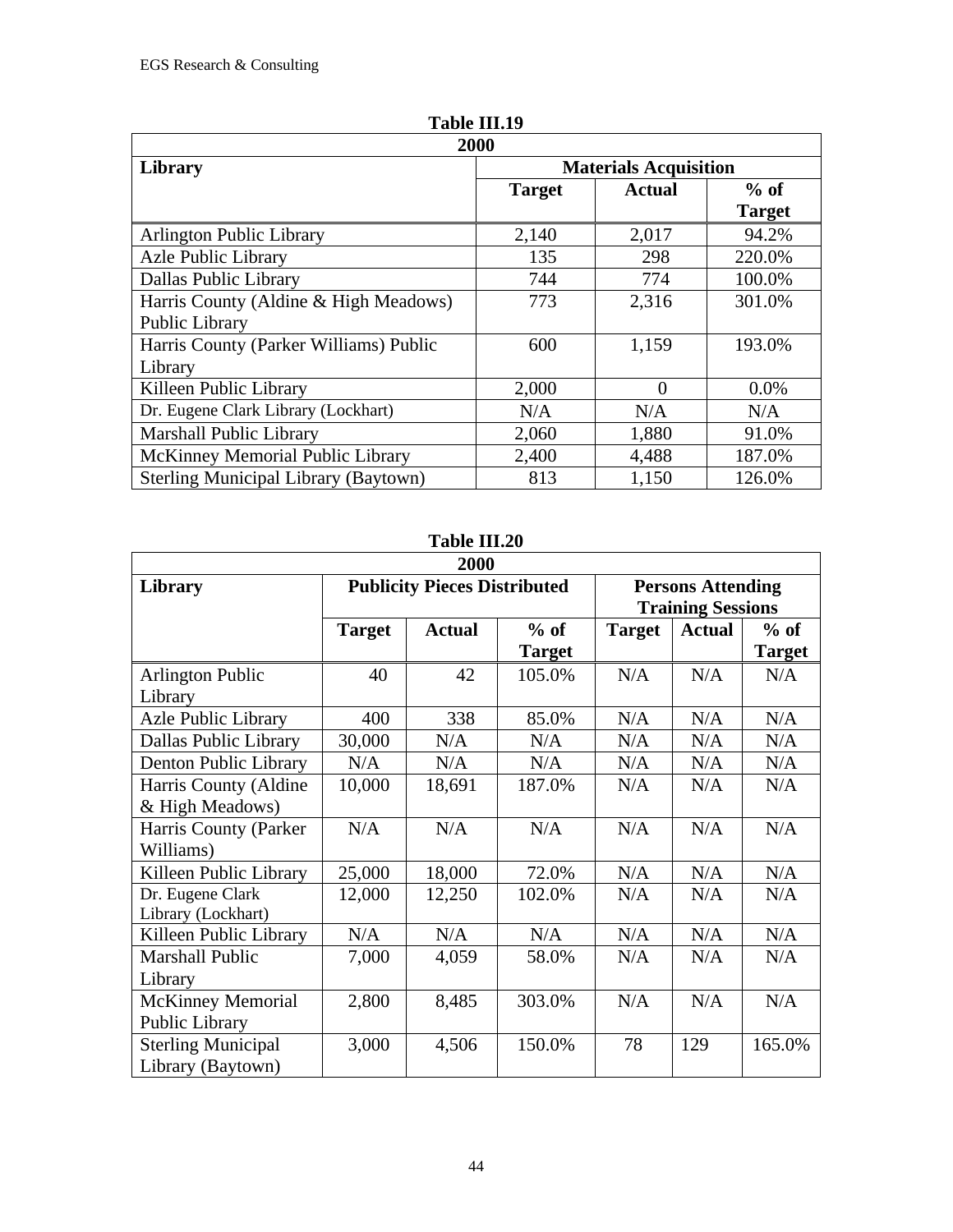| 2000                                  |                                          |               |               |  |  |
|---------------------------------------|------------------------------------------|---------------|---------------|--|--|
| Library                               | <b>Persons Attending Literacy or ESL</b> |               |               |  |  |
|                                       | <b>Sessions</b>                          |               |               |  |  |
|                                       | <b>Target</b>                            | <b>Actual</b> | $%$ of        |  |  |
|                                       |                                          |               | <b>Target</b> |  |  |
| <b>Arlington Public Library</b>       | N/A                                      | N/A           | N/A           |  |  |
| <b>Azle Public Library</b>            | N/A                                      | N/A           | N/A           |  |  |
| Dallas Public Library                 | N/A                                      | N/A           | N/A           |  |  |
| Harris County (Aldine & High Meadows) | N/A                                      | N/A           | N/A           |  |  |
| Harris County (Parker Williams)       | N/A                                      | N/A           | N/A           |  |  |
| Killeen Public Library                | N/A                                      | N/A           | N/A           |  |  |
| Dr. Eugene Clark Library (Lockhart)   | N/A                                      | N/A           | N/A           |  |  |
| <b>Marshall Public Library</b>        | N/A                                      | N/A           | N/A           |  |  |
| McKinney Memorial Public Library      | 90                                       | 775           | 861.0%        |  |  |
| Sterling Municipal Library (Baytown)  | 275                                      | 1,085         | 395.0%        |  |  |

**Table III.21**

**Table III.22**

| 2000 - Program Services                        |               |                             |                         |                                                     |               |                         |  |
|------------------------------------------------|---------------|-----------------------------|-------------------------|-----------------------------------------------------|---------------|-------------------------|--|
| <b>Library</b>                                 |               | <b>Materials Circulated</b> |                         | <b>Persons Attending Special</b><br><b>Programs</b> |               |                         |  |
|                                                | <b>Target</b> | <b>Actual</b>               | $%$ of<br><b>Target</b> | <b>Target</b>                                       | <b>Actual</b> | $%$ of<br><b>Target</b> |  |
| <b>Arlington Public</b><br>Library             | 3,625         | 8,788                       | 242.4%                  | N/A                                                 | N/A           | N/A                     |  |
| Azle Public Library                            | 1,274         | 1,740                       | 137.0%                  | N/A                                                 | N/A           | N/A                     |  |
| Dallas Public Library                          | 7,440         | 575                         | 7.0%                    | 2,700                                               | 2,692         | 99.9%                   |  |
| Harris County                                  | 2,000         | 512                         | 26.0%                   | 300                                                 | 180           | 60.0%                   |  |
| (Aldine $& High$                               |               |                             |                         |                                                     |               |                         |  |
| Meadows)                                       |               |                             |                         |                                                     |               |                         |  |
| Harris County (Parker                          | 1,800         | 5,837                       | 324.0%                  | 660                                                 | 1,536         | 232.0%                  |  |
| Williams)                                      |               |                             |                         |                                                     |               |                         |  |
| Killeen Public                                 | 5,100         | 890                         | 17.0%                   | 700                                                 | 272           | 39.0%                   |  |
| Library                                        |               |                             |                         |                                                     |               |                         |  |
| Dr. Eugene Clark<br>Library (Lockhart)         | 300           | 216                         | 72.0%                   | 550                                                 | 883           | 160.0%                  |  |
| <b>Marshall Public</b><br>Library              | 1,200         | 1,225                       | 102.0%                  | 1,500                                               | 1,717         | 114.0%                  |  |
| <b>McKinney Memorial</b>                       | N/A           | N/A                         | N/A                     | 1,000                                               | 1,592         | 159.0%                  |  |
| Public Library                                 |               |                             |                         |                                                     |               |                         |  |
| <b>Sterling Municipal</b><br>Library (Baytown) | 1,250         | 2,463                       | 197.0%                  | N/A                                                 | N/A           | N/A                     |  |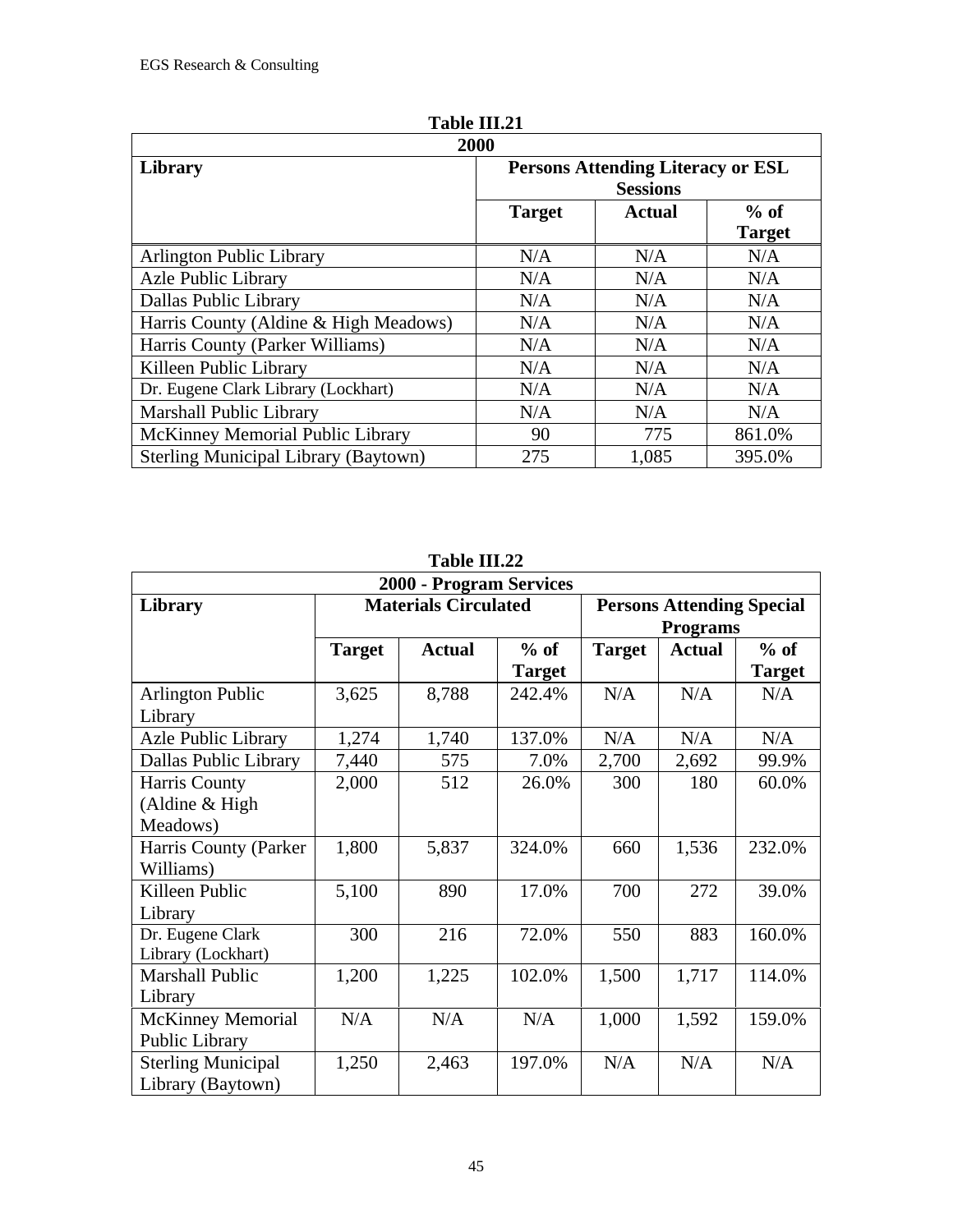| 1 avit 111, <i>43</i>      |                                     |               |               |                               |                |               |  |
|----------------------------|-------------------------------------|---------------|---------------|-------------------------------|----------------|---------------|--|
| 2000 - Program Services    |                                     |               |               |                               |                |               |  |
| Library                    | <b>Reference Questions Answered</b> |               |               | <b>Persons Receiving a</b>    |                |               |  |
|                            |                                     |               |               | <b>Library Card for First</b> |                |               |  |
|                            |                                     |               |               |                               | <b>Time</b>    |               |  |
|                            | <b>Target</b>                       | <b>Actual</b> | $%$ of        | <b>Target</b>                 | <b>Actual</b>  | $%$ of        |  |
|                            |                                     |               | <b>Target</b> |                               |                | <b>Target</b> |  |
| <b>Arlington Public</b>    | N/A                                 | N/A           | N/A           | 1,346                         | 1,678          | 124.7%        |  |
| Library                    |                                     |               |               |                               |                |               |  |
| <b>Azle Public Library</b> | N/A                                 | N/A           | N/A           | 20                            | 33             | 165.0%        |  |
| Dallas Public Library      | 4,200                               | 110           | 0.0%          | 600                           | 240            | 40.0%         |  |
| Harris County              | N/A                                 | N/A           | N/A           | 120                           | 25             | 21.0%         |  |
| (Aldine $& High$           |                                     |               |               |                               |                |               |  |
| Meadows)                   |                                     |               |               |                               |                |               |  |
| Harris County (Parker      | N/A                                 | N/A           | N/A           | 90                            | 279            | 310.0%        |  |
| Williams)                  |                                     |               |               |                               |                |               |  |
| Killeen Public             | 250                                 | 30            | 12.0%         | 200                           | $\overline{4}$ | 2.0%          |  |
| Library                    |                                     |               |               |                               |                |               |  |
| Dr. Eugene Clark           | 150                                 | 148           | 98.0%         | 120                           | 117            | 98.0%         |  |
| Library (Lockhart)         |                                     |               |               |                               |                |               |  |
| <b>Marshall Public</b>     | 500                                 | 130           | 26.0%         | 500                           | 35             | 7.0%          |  |
| Library                    |                                     |               |               |                               |                |               |  |
| <b>McKinney Memorial</b>   | N/A                                 | N/A           | N/A           | 132                           | 136            | 103.0%        |  |
| Public Library             |                                     |               |               |                               |                |               |  |
| <b>Sterling Municipal</b>  | 50                                  | 99            | 198.0%        | 225                           | 1,180          | 524.0%        |  |
| Library (Baytown)          |                                     |               |               |                               |                |               |  |

**Table III.23**

TSLAC awarded seven Special Projects Grants in 2001. Five were continuation grants. The activities, accomplishments, and performance of each of these projects are presented in the following series of tables. As in previous years, the extent to which projects met their targets varied greatly within projects by performance measure as well as across projects.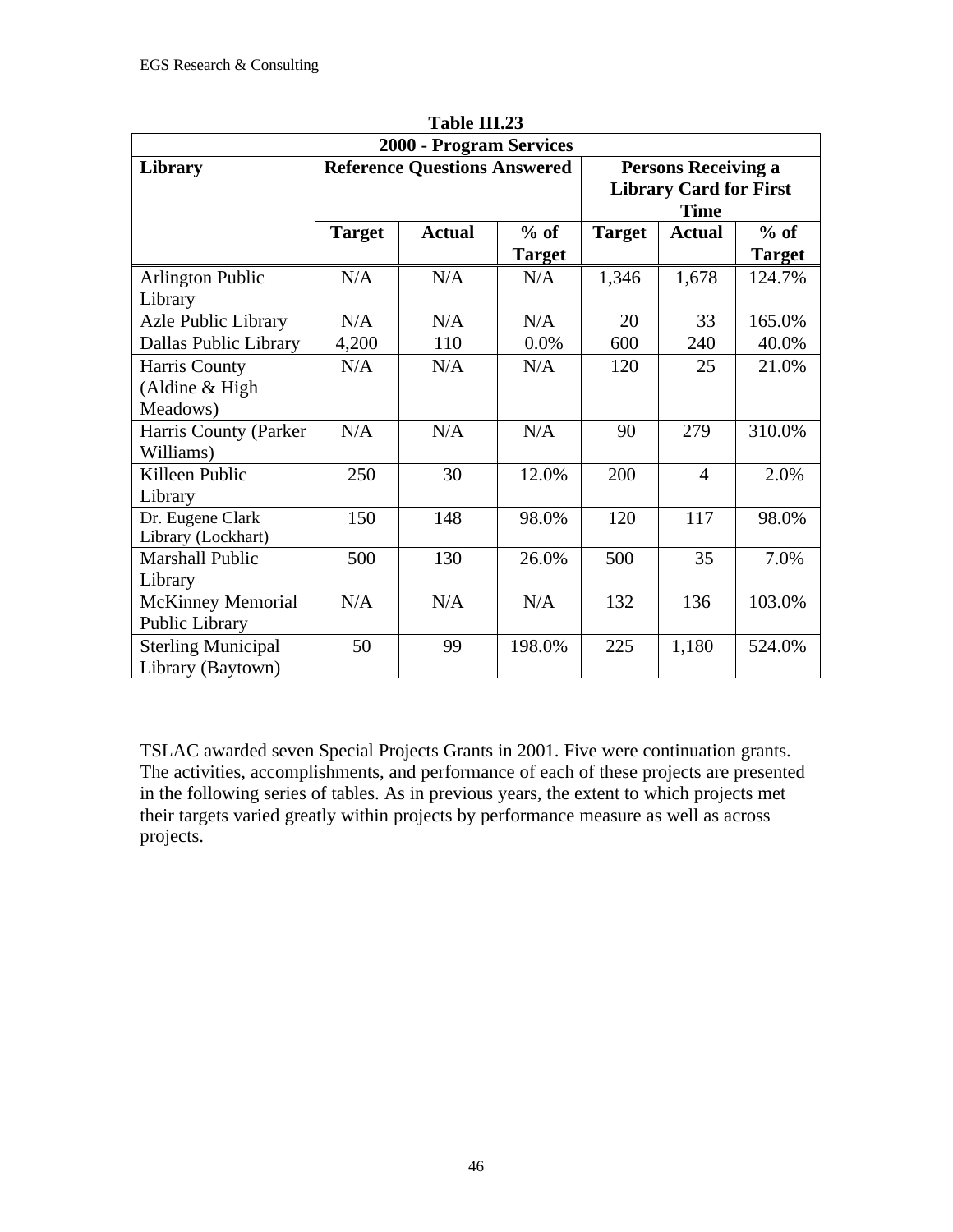| Table III.24 |
|--------------|
|--------------|

| <b>2001 Special Projects Grants</b> |                                                                                                                                                        |               |  |  |
|-------------------------------------|--------------------------------------------------------------------------------------------------------------------------------------------------------|---------------|--|--|
| Project                             | <b>Project Accomplishments</b>                                                                                                                         | $%$ of        |  |  |
|                                     |                                                                                                                                                        | <b>Target</b> |  |  |
| Arlington<br>Public Library         | Conducted workshops in 42 out of 46 licensed child care centers.                                                                                       | 91.3%         |  |  |
| Read It Again!<br>Outreach          | Conducted follow-up visits to childcare centers that received<br>initial workshop.                                                                     | 83.8%         |  |  |
| library services                    | Issued 20 new corporate library cards.                                                                                                                 | 117.6%        |  |  |
| to child care                       | Increased corporate card circulation by 14 percent.                                                                                                    | $\ast$        |  |  |
| providers, the                      | Increased the knowledge of childcare providers about methods of                                                                                        | $\ast$        |  |  |
| children and<br>their parents       | reading to children, as demonstrated through pre/post tests. Scores<br>increased 8.9 percent.                                                          |               |  |  |
|                                     | Increased contacts between branch libraries and child care<br>facilities by 25 percent.                                                                | 100.0%        |  |  |
|                                     | Increased satisfaction of child care providers with workshops. 99.8<br>percent of providers were either very satisfied or satisfied with<br>workshops. | $\ast$        |  |  |
| <b>Azle Public</b>                  | Delivered 98 brochures to home bound seniors via home nursing                                                                                          | 49.0%         |  |  |
| Library                             | services, Meals on Wheels, and to nursing home residents                                                                                               |               |  |  |
| Deliver library                     | Publicized the program through articles in local newspapers.                                                                                           | $\ast$        |  |  |
| materials to                        | Enrolled 44 "at home" patrons in the program.                                                                                                          | 98.0%         |  |  |
| older adults<br>who can not         | Increased number of at home patrons that are served by the<br>Library-At-Home and Talking Books programs to 42 from 40.                                | $\ast$        |  |  |
| get to the                          | Delivered 2,082 items to the Library-At-Home patrons from                                                                                              | 66.7%         |  |  |
| library (at                         | September 2000 to August 2001.<br>Increased collection of Library-At-Home by purchasing 635 items                                                      | $\ast$        |  |  |
| home patrons)                       | (378 books, 132 videos, and 125 books on tape).                                                                                                        |               |  |  |
|                                     | Achieved a 93 percent satisfaction rate in a patron survey.<br>Objective was a 70 or better percent.                                                   | $\ast$        |  |  |
| Denton Public                       | Provided four story time programs at 23 childcare centers.                                                                                             | $\ast$        |  |  |
| Library                             | Presented 427 programs to 4,937 children.                                                                                                              |               |  |  |
| Books-To-                           | Purchased and made available 154 kits (4 at each center), 74                                                                                           | $\ast$        |  |  |
| Share project                       | circulation kits, 22 kits for 4-5 year olds, 27 kits for 2-3 year olds,                                                                                |               |  |  |
| to provide                          | and 25 kits for infants. Purchased 1,726 items for the story time                                                                                      |               |  |  |
| library services                    | kits.                                                                                                                                                  | $\ast$        |  |  |
| to children in                      | Presented three teacher workshops to a total of 65 teachers.                                                                                           | $\ast$        |  |  |
| day care                            | Provided family literacy activities that encouraged families with<br>children in childcare centers to use the library. Distributed 4,500               |               |  |  |
|                                     | brochures to parents.                                                                                                                                  |               |  |  |

\* Target not specified.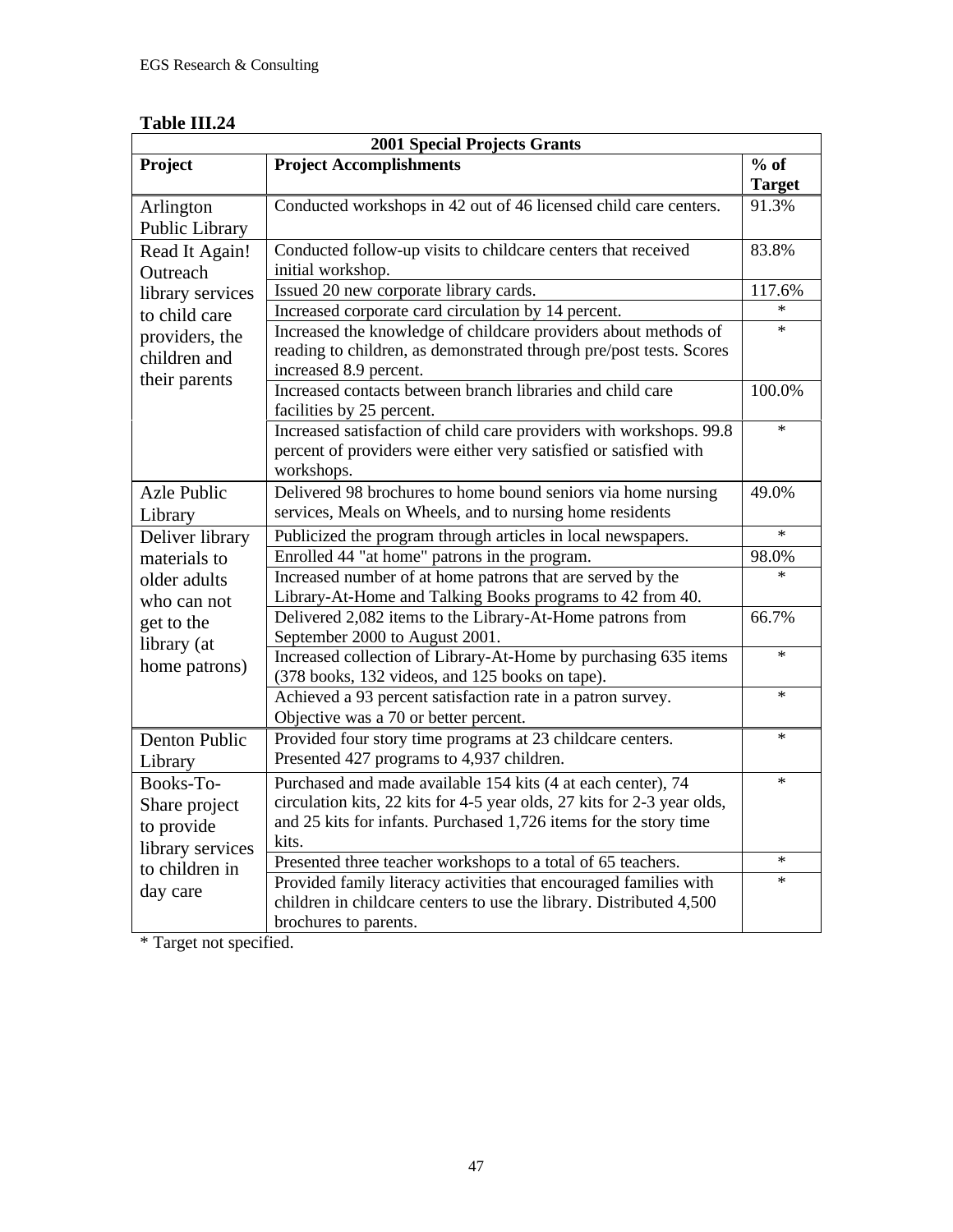| $%$ of<br>Project<br><b>Project Accomplishments</b><br><b>Target</b><br>Offered four series of bilingual programs to 109 Spanish-speaking<br>182.0%<br>Harris County<br>adults with limited English proficiency on vocational topics.<br>(Aldine $&$<br>High<br>Meadows)<br>Purchased 2,316 books including consumables and English and<br>$\ast$<br>Provide two<br>Spanish language vocational materials, 9 audiocassettes and 40<br>"one-stop" job<br>videocassettes.<br>bilingual<br>Both branches used press releases and flyers to promote the<br>150.0%<br>assistance<br>program.<br>centers<br>$\ast$<br>Provided 24 story/learning times programs from March through<br>Harris County<br>August 2001 to 558 children; 23 attended each program on<br>(Parker<br>average; 239 parents attended (10 on average at each program); 46<br>Williams)<br>children received library cards for the first time.<br>Services in<br>Offered the Mother Goose Asks Why? Program on Saturdays in<br>$\ast$<br>July and August: 21 parents and 26 children attended on average.<br>Vietnamese to<br>area residents<br>Distributed kits and books to participants.<br>with limited<br>Provided two citizenship classes in Vietnamese. On average, 33<br>$\ast$<br>English<br>people participated in the two classes. 160 adults received library<br>proficiency<br>cards for the first time.<br>Offered two TIPS classes on Saturdays in March, July and August.<br>$\ast$<br>Purchased 684 books: 534 adult books and 150 juvenile books in<br>$\ast$<br>January 2001; purchased 178 books in August 2001 for a total of<br>862. Recorded 4,443 circulations for the materials.<br>Dr. Eugene<br>LOCK.NET offered 24 hours of training a week to Lockhart<br>$\ast$<br>residents. The project offered four day classes with 8-12 people<br><b>Clark Library</b><br>attending and four night classes with four to six people attending.<br>(Lockhart)<br>$\ast$<br><b>LOCK.NET</b><br>Promoted library services through presentations in community<br>neighborhoods, published articles in local newspaper, provided<br>computer and | <b>2001 Special Projects Grants</b> |                                                            |  |  |  |
|------------------------------------------------------------------------------------------------------------------------------------------------------------------------------------------------------------------------------------------------------------------------------------------------------------------------------------------------------------------------------------------------------------------------------------------------------------------------------------------------------------------------------------------------------------------------------------------------------------------------------------------------------------------------------------------------------------------------------------------------------------------------------------------------------------------------------------------------------------------------------------------------------------------------------------------------------------------------------------------------------------------------------------------------------------------------------------------------------------------------------------------------------------------------------------------------------------------------------------------------------------------------------------------------------------------------------------------------------------------------------------------------------------------------------------------------------------------------------------------------------------------------------------------------------------------------------------------------------------------------------------------------------------------------------------------------------------------------------------------------------------------------------------------------------------------------------------------------------------------------------------------------------------------------------------------------------------------------------------------------------------------------------------------------------------------------------------------------------------------------------|-------------------------------------|------------------------------------------------------------|--|--|--|
|                                                                                                                                                                                                                                                                                                                                                                                                                                                                                                                                                                                                                                                                                                                                                                                                                                                                                                                                                                                                                                                                                                                                                                                                                                                                                                                                                                                                                                                                                                                                                                                                                                                                                                                                                                                                                                                                                                                                                                                                                                                                                                                              |                                     |                                                            |  |  |  |
|                                                                                                                                                                                                                                                                                                                                                                                                                                                                                                                                                                                                                                                                                                                                                                                                                                                                                                                                                                                                                                                                                                                                                                                                                                                                                                                                                                                                                                                                                                                                                                                                                                                                                                                                                                                                                                                                                                                                                                                                                                                                                                                              |                                     |                                                            |  |  |  |
|                                                                                                                                                                                                                                                                                                                                                                                                                                                                                                                                                                                                                                                                                                                                                                                                                                                                                                                                                                                                                                                                                                                                                                                                                                                                                                                                                                                                                                                                                                                                                                                                                                                                                                                                                                                                                                                                                                                                                                                                                                                                                                                              |                                     |                                                            |  |  |  |
|                                                                                                                                                                                                                                                                                                                                                                                                                                                                                                                                                                                                                                                                                                                                                                                                                                                                                                                                                                                                                                                                                                                                                                                                                                                                                                                                                                                                                                                                                                                                                                                                                                                                                                                                                                                                                                                                                                                                                                                                                                                                                                                              |                                     |                                                            |  |  |  |
|                                                                                                                                                                                                                                                                                                                                                                                                                                                                                                                                                                                                                                                                                                                                                                                                                                                                                                                                                                                                                                                                                                                                                                                                                                                                                                                                                                                                                                                                                                                                                                                                                                                                                                                                                                                                                                                                                                                                                                                                                                                                                                                              |                                     |                                                            |  |  |  |
|                                                                                                                                                                                                                                                                                                                                                                                                                                                                                                                                                                                                                                                                                                                                                                                                                                                                                                                                                                                                                                                                                                                                                                                                                                                                                                                                                                                                                                                                                                                                                                                                                                                                                                                                                                                                                                                                                                                                                                                                                                                                                                                              |                                     |                                                            |  |  |  |
|                                                                                                                                                                                                                                                                                                                                                                                                                                                                                                                                                                                                                                                                                                                                                                                                                                                                                                                                                                                                                                                                                                                                                                                                                                                                                                                                                                                                                                                                                                                                                                                                                                                                                                                                                                                                                                                                                                                                                                                                                                                                                                                              |                                     |                                                            |  |  |  |
|                                                                                                                                                                                                                                                                                                                                                                                                                                                                                                                                                                                                                                                                                                                                                                                                                                                                                                                                                                                                                                                                                                                                                                                                                                                                                                                                                                                                                                                                                                                                                                                                                                                                                                                                                                                                                                                                                                                                                                                                                                                                                                                              |                                     |                                                            |  |  |  |
|                                                                                                                                                                                                                                                                                                                                                                                                                                                                                                                                                                                                                                                                                                                                                                                                                                                                                                                                                                                                                                                                                                                                                                                                                                                                                                                                                                                                                                                                                                                                                                                                                                                                                                                                                                                                                                                                                                                                                                                                                                                                                                                              |                                     |                                                            |  |  |  |
|                                                                                                                                                                                                                                                                                                                                                                                                                                                                                                                                                                                                                                                                                                                                                                                                                                                                                                                                                                                                                                                                                                                                                                                                                                                                                                                                                                                                                                                                                                                                                                                                                                                                                                                                                                                                                                                                                                                                                                                                                                                                                                                              |                                     |                                                            |  |  |  |
|                                                                                                                                                                                                                                                                                                                                                                                                                                                                                                                                                                                                                                                                                                                                                                                                                                                                                                                                                                                                                                                                                                                                                                                                                                                                                                                                                                                                                                                                                                                                                                                                                                                                                                                                                                                                                                                                                                                                                                                                                                                                                                                              |                                     |                                                            |  |  |  |
|                                                                                                                                                                                                                                                                                                                                                                                                                                                                                                                                                                                                                                                                                                                                                                                                                                                                                                                                                                                                                                                                                                                                                                                                                                                                                                                                                                                                                                                                                                                                                                                                                                                                                                                                                                                                                                                                                                                                                                                                                                                                                                                              |                                     |                                                            |  |  |  |
|                                                                                                                                                                                                                                                                                                                                                                                                                                                                                                                                                                                                                                                                                                                                                                                                                                                                                                                                                                                                                                                                                                                                                                                                                                                                                                                                                                                                                                                                                                                                                                                                                                                                                                                                                                                                                                                                                                                                                                                                                                                                                                                              |                                     |                                                            |  |  |  |
|                                                                                                                                                                                                                                                                                                                                                                                                                                                                                                                                                                                                                                                                                                                                                                                                                                                                                                                                                                                                                                                                                                                                                                                                                                                                                                                                                                                                                                                                                                                                                                                                                                                                                                                                                                                                                                                                                                                                                                                                                                                                                                                              |                                     |                                                            |  |  |  |
|                                                                                                                                                                                                                                                                                                                                                                                                                                                                                                                                                                                                                                                                                                                                                                                                                                                                                                                                                                                                                                                                                                                                                                                                                                                                                                                                                                                                                                                                                                                                                                                                                                                                                                                                                                                                                                                                                                                                                                                                                                                                                                                              |                                     |                                                            |  |  |  |
|                                                                                                                                                                                                                                                                                                                                                                                                                                                                                                                                                                                                                                                                                                                                                                                                                                                                                                                                                                                                                                                                                                                                                                                                                                                                                                                                                                                                                                                                                                                                                                                                                                                                                                                                                                                                                                                                                                                                                                                                                                                                                                                              |                                     |                                                            |  |  |  |
|                                                                                                                                                                                                                                                                                                                                                                                                                                                                                                                                                                                                                                                                                                                                                                                                                                                                                                                                                                                                                                                                                                                                                                                                                                                                                                                                                                                                                                                                                                                                                                                                                                                                                                                                                                                                                                                                                                                                                                                                                                                                                                                              |                                     |                                                            |  |  |  |
|                                                                                                                                                                                                                                                                                                                                                                                                                                                                                                                                                                                                                                                                                                                                                                                                                                                                                                                                                                                                                                                                                                                                                                                                                                                                                                                                                                                                                                                                                                                                                                                                                                                                                                                                                                                                                                                                                                                                                                                                                                                                                                                              |                                     |                                                            |  |  |  |
|                                                                                                                                                                                                                                                                                                                                                                                                                                                                                                                                                                                                                                                                                                                                                                                                                                                                                                                                                                                                                                                                                                                                                                                                                                                                                                                                                                                                                                                                                                                                                                                                                                                                                                                                                                                                                                                                                                                                                                                                                                                                                                                              |                                     |                                                            |  |  |  |
|                                                                                                                                                                                                                                                                                                                                                                                                                                                                                                                                                                                                                                                                                                                                                                                                                                                                                                                                                                                                                                                                                                                                                                                                                                                                                                                                                                                                                                                                                                                                                                                                                                                                                                                                                                                                                                                                                                                                                                                                                                                                                                                              |                                     |                                                            |  |  |  |
|                                                                                                                                                                                                                                                                                                                                                                                                                                                                                                                                                                                                                                                                                                                                                                                                                                                                                                                                                                                                                                                                                                                                                                                                                                                                                                                                                                                                                                                                                                                                                                                                                                                                                                                                                                                                                                                                                                                                                                                                                                                                                                                              |                                     |                                                            |  |  |  |
|                                                                                                                                                                                                                                                                                                                                                                                                                                                                                                                                                                                                                                                                                                                                                                                                                                                                                                                                                                                                                                                                                                                                                                                                                                                                                                                                                                                                                                                                                                                                                                                                                                                                                                                                                                                                                                                                                                                                                                                                                                                                                                                              |                                     |                                                            |  |  |  |
|                                                                                                                                                                                                                                                                                                                                                                                                                                                                                                                                                                                                                                                                                                                                                                                                                                                                                                                                                                                                                                                                                                                                                                                                                                                                                                                                                                                                                                                                                                                                                                                                                                                                                                                                                                                                                                                                                                                                                                                                                                                                                                                              |                                     |                                                            |  |  |  |
|                                                                                                                                                                                                                                                                                                                                                                                                                                                                                                                                                                                                                                                                                                                                                                                                                                                                                                                                                                                                                                                                                                                                                                                                                                                                                                                                                                                                                                                                                                                                                                                                                                                                                                                                                                                                                                                                                                                                                                                                                                                                                                                              |                                     |                                                            |  |  |  |
|                                                                                                                                                                                                                                                                                                                                                                                                                                                                                                                                                                                                                                                                                                                                                                                                                                                                                                                                                                                                                                                                                                                                                                                                                                                                                                                                                                                                                                                                                                                                                                                                                                                                                                                                                                                                                                                                                                                                                                                                                                                                                                                              |                                     |                                                            |  |  |  |
|                                                                                                                                                                                                                                                                                                                                                                                                                                                                                                                                                                                                                                                                                                                                                                                                                                                                                                                                                                                                                                                                                                                                                                                                                                                                                                                                                                                                                                                                                                                                                                                                                                                                                                                                                                                                                                                                                                                                                                                                                                                                                                                              |                                     |                                                            |  |  |  |
|                                                                                                                                                                                                                                                                                                                                                                                                                                                                                                                                                                                                                                                                                                                                                                                                                                                                                                                                                                                                                                                                                                                                                                                                                                                                                                                                                                                                                                                                                                                                                                                                                                                                                                                                                                                                                                                                                                                                                                                                                                                                                                                              |                                     |                                                            |  |  |  |
|                                                                                                                                                                                                                                                                                                                                                                                                                                                                                                                                                                                                                                                                                                                                                                                                                                                                                                                                                                                                                                                                                                                                                                                                                                                                                                                                                                                                                                                                                                                                                                                                                                                                                                                                                                                                                                                                                                                                                                                                                                                                                                                              |                                     |                                                            |  |  |  |
|                                                                                                                                                                                                                                                                                                                                                                                                                                                                                                                                                                                                                                                                                                                                                                                                                                                                                                                                                                                                                                                                                                                                                                                                                                                                                                                                                                                                                                                                                                                                                                                                                                                                                                                                                                                                                                                                                                                                                                                                                                                                                                                              |                                     |                                                            |  |  |  |
|                                                                                                                                                                                                                                                                                                                                                                                                                                                                                                                                                                                                                                                                                                                                                                                                                                                                                                                                                                                                                                                                                                                                                                                                                                                                                                                                                                                                                                                                                                                                                                                                                                                                                                                                                                                                                                                                                                                                                                                                                                                                                                                              | Internet                            | information on city cable channel and in church bulletins. |  |  |  |
| Distributed 12,000 flyers throughout the school district.<br>training to                                                                                                                                                                                                                                                                                                                                                                                                                                                                                                                                                                                                                                                                                                                                                                                                                                                                                                                                                                                                                                                                                                                                                                                                                                                                                                                                                                                                                                                                                                                                                                                                                                                                                                                                                                                                                                                                                                                                                                                                                                                     |                                     |                                                            |  |  |  |
| Met with neighborhood residents and leaders of church, civic, and<br>$\ast$<br>disadvantaged                                                                                                                                                                                                                                                                                                                                                                                                                                                                                                                                                                                                                                                                                                                                                                                                                                                                                                                                                                                                                                                                                                                                                                                                                                                                                                                                                                                                                                                                                                                                                                                                                                                                                                                                                                                                                                                                                                                                                                                                                                 |                                     |                                                            |  |  |  |
| educational organizations to promote the project through<br>members of                                                                                                                                                                                                                                                                                                                                                                                                                                                                                                                                                                                                                                                                                                                                                                                                                                                                                                                                                                                                                                                                                                                                                                                                                                                                                                                                                                                                                                                                                                                                                                                                                                                                                                                                                                                                                                                                                                                                                                                                                                                       |                                     |                                                            |  |  |  |
| presentations.<br>community                                                                                                                                                                                                                                                                                                                                                                                                                                                                                                                                                                                                                                                                                                                                                                                                                                                                                                                                                                                                                                                                                                                                                                                                                                                                                                                                                                                                                                                                                                                                                                                                                                                                                                                                                                                                                                                                                                                                                                                                                                                                                                  |                                     |                                                            |  |  |  |

**Table III.25**

\* Target not specified.

| <b>2001 Special Projects Grants</b> |                                                                 |               |  |  |
|-------------------------------------|-----------------------------------------------------------------|---------------|--|--|
| <b>FY00 Project</b>                 | <b>Project Accomplishments</b>                                  | $%$ of        |  |  |
|                                     |                                                                 | <b>Target</b> |  |  |
| McKinney                            | Purchased 4,284 books to encourage low-income families to read. |               |  |  |
| Memorial                            | Books were distributed through HeadStart, Library partnerships, |               |  |  |
| Public Library                      | the Health Department, Summer Reading Programs, and Special     |               |  |  |
|                                     | Holiday Programs.                                               |               |  |  |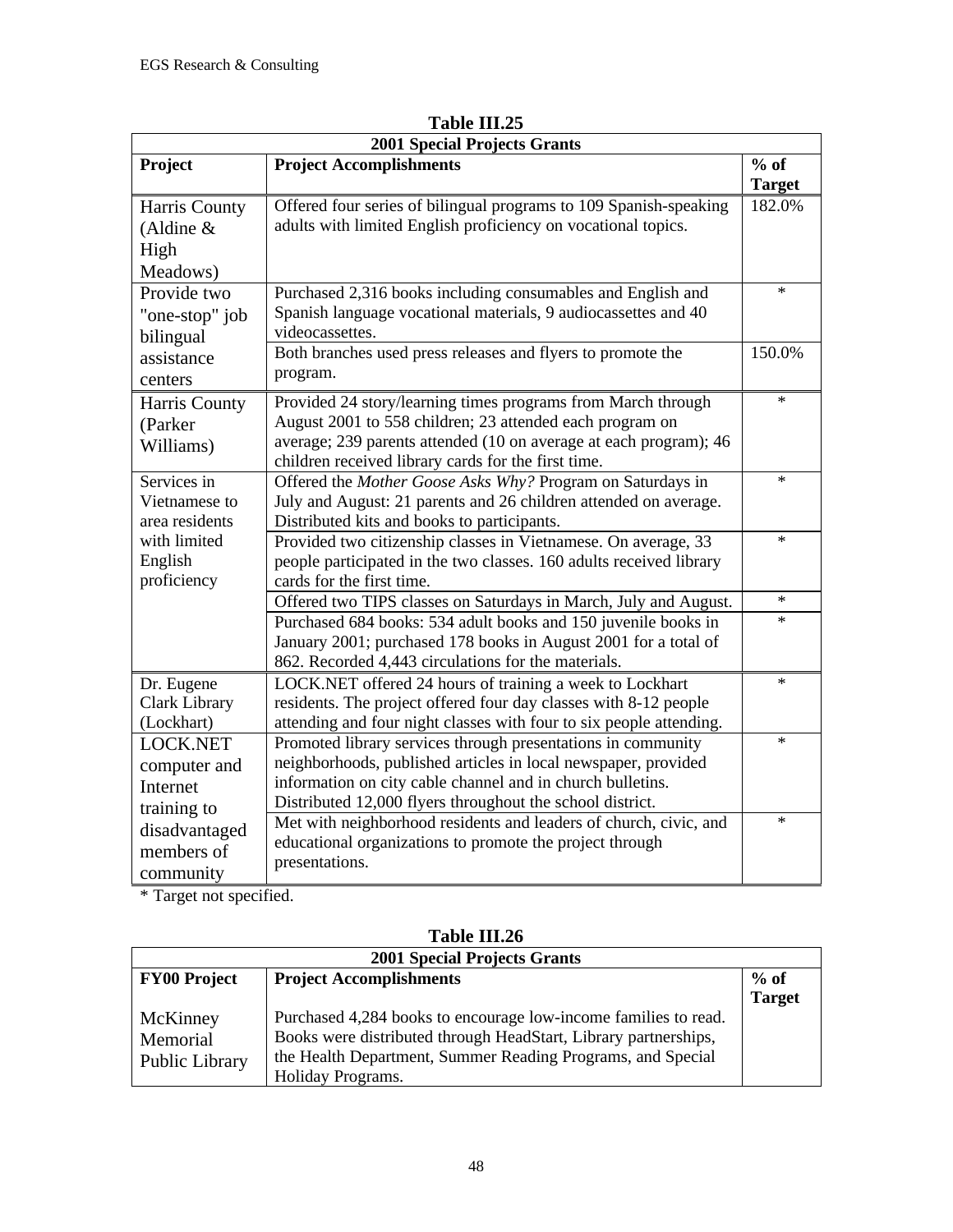| Reading and     | Distributed 3,721 publicity pieces targeting this population.      | $\ast$ |
|-----------------|--------------------------------------------------------------------|--------|
| ESL services to | Distribution targeted Family Reading Night, Story Time, Holiday    |        |
| low-income      | Events, and Special Story Programs.                                |        |
| families        | Recruited 25 volunteers to assist with literacy and ESL classes.   | $\ast$ |
|                 | Offered three story times a week; these were typically attended by | $\ast$ |
|                 | 15 to 30 students. Offered adult ESL classes.                      |        |
|                 | Developed partnerships with the county and the school district and | $\ast$ |
|                 | with the HeadStart program. These partnerships helped publicize    |        |
|                 | the classes.                                                       |        |
|                 | Issued 130 library cards.                                          | $\ast$ |

\* Target not specified.

| 2001                                   |                              |               |               |  |  |  |  |
|----------------------------------------|------------------------------|---------------|---------------|--|--|--|--|
| Library                                | <b>Materials Acquisition</b> |               |               |  |  |  |  |
|                                        | <b>Target</b>                | <b>Actual</b> | $%$ of        |  |  |  |  |
|                                        |                              |               | <b>Target</b> |  |  |  |  |
| <b>Arlington Public Library</b>        | 1,160                        | 1,323         | 114.0%        |  |  |  |  |
| <b>Azle Public Library</b>             | 350                          | 635           | 180.0%        |  |  |  |  |
| Denton Public Library                  | 1,316                        | 1,726         | 131.0%        |  |  |  |  |
| Harris County Public Library (Aldine & | 870                          | 2,365         | 272.0%        |  |  |  |  |
| High Meadows)                          |                              |               |               |  |  |  |  |
| Harris County Public Library (Parker   | 860                          | 862           | 100.0%        |  |  |  |  |
| Williams)                              |                              |               |               |  |  |  |  |
| Dr. Eugene Clark Library (Lockhart)    | N/A                          | N/A           | N/A           |  |  |  |  |
| McKinney Memorial Public Library       | 4,000                        | 4,284         | 107.0%        |  |  |  |  |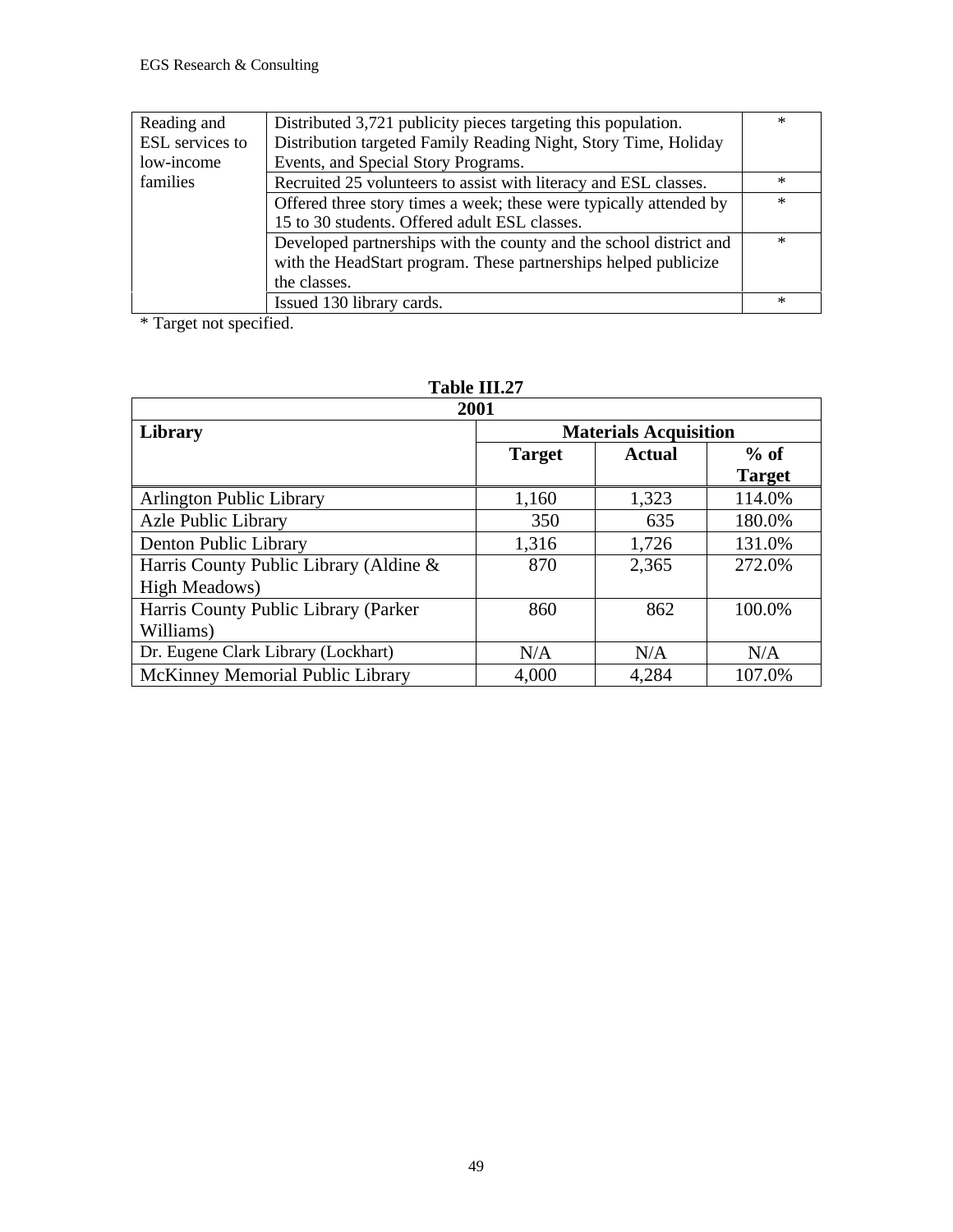| 1 adie 111. <i>2</i> 8<br>2001             |               |                                     |                         |                                                      |               |                         |  |  |
|--------------------------------------------|---------------|-------------------------------------|-------------------------|------------------------------------------------------|---------------|-------------------------|--|--|
| Library                                    |               | <b>Publicity Pieces Distributed</b> |                         | <b>Persons Attending</b><br><b>Training Sessions</b> |               |                         |  |  |
|                                            | <b>Target</b> | <b>Actual</b>                       | $%$ of<br><b>Target</b> | <b>Target</b>                                        | <b>Actual</b> | $%$ of<br><b>Target</b> |  |  |
| <b>Arlington Public</b><br>Library         | 37,560        | 44,974                              | 119.7%                  | N/A                                                  | N/A           | N/A                     |  |  |
| <b>Azle Public Library</b>                 | 200           | 97                                  | 49.0%                   | 11                                                   | 11            | 100.0%                  |  |  |
| Denton Public Library                      | 36,027        | 26,788                              | 74.0%                   | N/A                                                  | N/A           | N/A                     |  |  |
| Harris County (Aldine<br>& High Meadows)   | 10,000        | 15,000                              | 150.0%                  | N/A                                                  | N/A           | N/A                     |  |  |
| Harris County (Parker<br>Williams)         | 1,100         | 2,200                               | 200.0%                  | N/A                                                  | N/A           | N/A                     |  |  |
| Dr. Eugene Clark<br>Library (Lockhart)     | 12,000        | 12,354                              | 103.0%                  | $\overline{2}$                                       | 1             | 50.0%                   |  |  |
| <b>McKinney Memorial</b><br>Public Library | 3,200         | 3,721                               | 116.0%                  | 3,208                                                | 3,721         | 116.0%                  |  |  |

| 2001                                  |                                                             |               |                         |  |  |  |  |
|---------------------------------------|-------------------------------------------------------------|---------------|-------------------------|--|--|--|--|
| Library                               | <b>Persons Attending Literacy or ESL</b><br><b>Sessions</b> |               |                         |  |  |  |  |
|                                       | <b>Target</b>                                               | <b>Actual</b> | $%$ of<br><b>Target</b> |  |  |  |  |
| <b>Arlington Public Library</b>       | N/A                                                         | N/A           | N/A                     |  |  |  |  |
| <b>Azle Public Library</b>            | N/A                                                         | N/A           | N/A                     |  |  |  |  |
| Denton Public Library                 | N/A                                                         | N/A           | N/A                     |  |  |  |  |
| Harris County (Aldine & High Meadows) | N/A                                                         | N/A           | N/A                     |  |  |  |  |
| Harris County (Parker Williams)       | N/A                                                         | N/A           | N/A                     |  |  |  |  |
| Dr. Eugene Clark Library (Lockhart)   | N/A                                                         | N/A           | N/A                     |  |  |  |  |
| McKinney Memorial Public Library      | 832                                                         | 880           | 105.0%                  |  |  |  |  |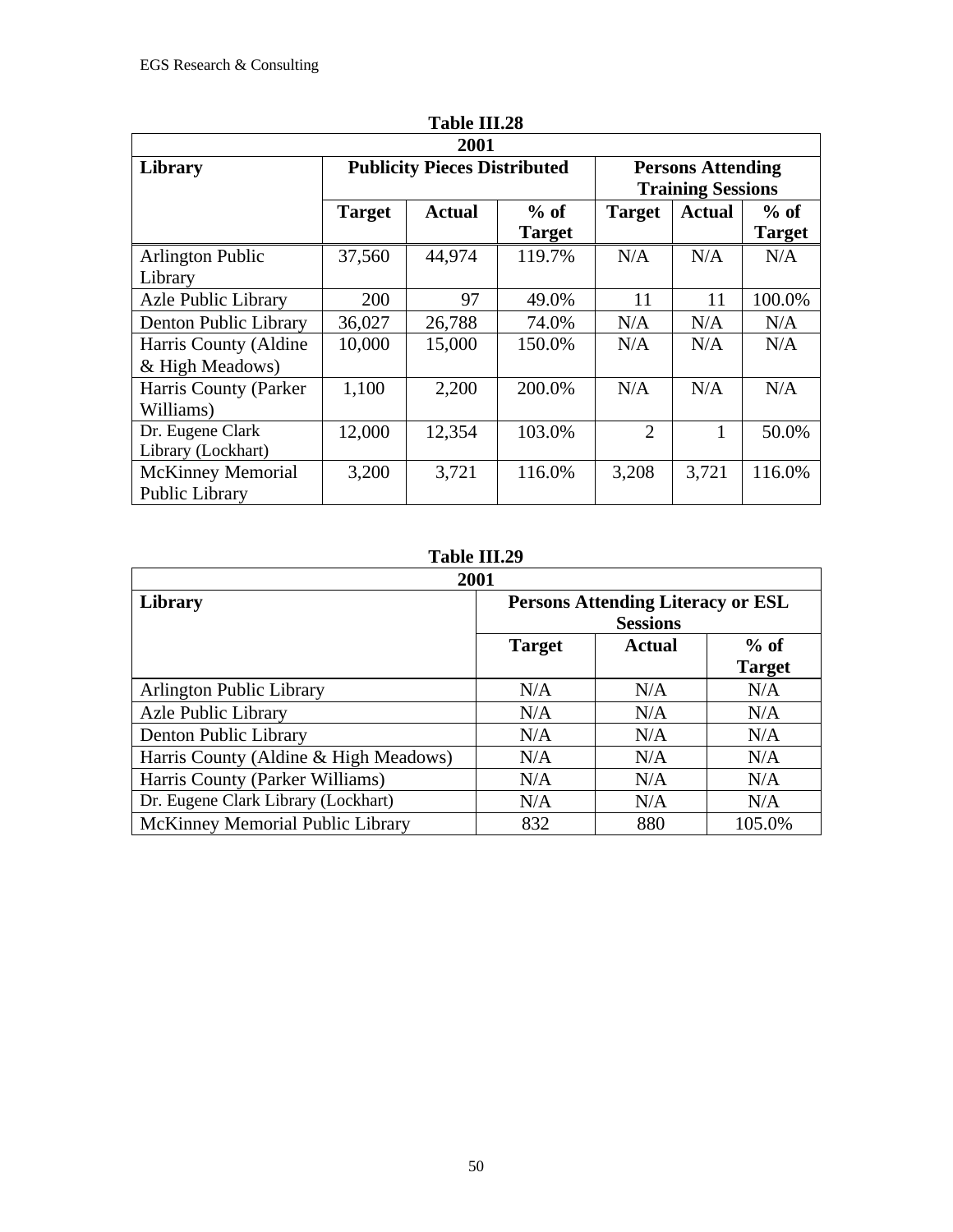| 2001 - Program Services    |                                                                 |               |               |               |                 |               |  |
|----------------------------|-----------------------------------------------------------------|---------------|---------------|---------------|-----------------|---------------|--|
| Library                    | <b>Materials Circulated</b><br><b>Persons Attending Special</b> |               |               |               |                 |               |  |
|                            |                                                                 |               |               |               | <b>Programs</b> |               |  |
|                            | <b>Target</b>                                                   | <b>Actual</b> | $%$ of        | <b>Target</b> | <b>Actual</b>   | $%$ of        |  |
|                            |                                                                 |               | <b>Target</b> |               |                 | <b>Target</b> |  |
| <b>Arlington Public</b>    | 4,950                                                           | 2,196         | 44.4%         | 3,195         | 910             | 28.5%         |  |
| Library                    |                                                                 |               |               |               |                 |               |  |
| <b>Azle Public Library</b> | 3,874                                                           | 2,082         | 54.0%         | N/A           | N/A             | N/A           |  |
| Denton Public              | 1,052                                                           | 181           | 17.0%         | 6,776         | 5,002           | 73.0%         |  |
| Library                    |                                                                 |               |               |               |                 |               |  |
| Harris County              | 2,010                                                           | 1,931         | 96.0%         | 120           | 109             | 91.0%         |  |
| (Aldine $& High$           |                                                                 |               |               |               |                 |               |  |
| Meadows)                   |                                                                 |               |               |               |                 |               |  |
| Harris County (Parker)     | 1,000                                                           | 9,336         | 933.0%        | 1,150         | 2,223           | 193.0%        |  |
| Williams)                  |                                                                 |               |               |               |                 |               |  |
| Dr. Eugene Clark           | 200                                                             | 164           | 82.0%         | 1,800         | 1,680           | 94.0%         |  |
| Library (Lockhart)         |                                                                 |               |               |               |                 |               |  |
| <b>McKinney Memorial</b>   | N/A                                                             | N/A           | N/A           | 1,200         | 1,290           | 106.0%        |  |
| Public Library             |                                                                 |               |               |               |                 |               |  |

| Table III.30 |  |
|--------------|--|
|              |  |

| 2001 - Program Services                       |                                                                                                    |               |                         |               |               |                         |  |
|-----------------------------------------------|----------------------------------------------------------------------------------------------------|---------------|-------------------------|---------------|---------------|-------------------------|--|
| Library                                       | <b>Reference Questions Answered</b><br><b>Persons Receiving a</b><br><b>Library Card for First</b> |               |                         | <b>Time</b>   |               |                         |  |
|                                               | <b>Target</b>                                                                                      | <b>Actual</b> | $%$ of<br><b>Target</b> | <b>Target</b> | <b>Actual</b> | $%$ of<br><b>Target</b> |  |
| <b>Arlington Public</b><br>Library            | N/A                                                                                                | N/A           | N/A                     | 100           | 20            | 20.0%                   |  |
| <b>Azle Public Library</b>                    | 24                                                                                                 | 27            | 113.0%                  | 10            | 11            | 110.0%                  |  |
| Denton Public<br>Library                      | 500                                                                                                | 73            | 14.0%                   | 398           | 8             | 2.0%                    |  |
| Harris County<br>(Aldine $& High$<br>Meadows) | N/A                                                                                                | N/A           | N/A                     | 32            | 7             | 22.0%                   |  |
| Harris County (Parker<br>Williams)            | N/A                                                                                                | N/A           | N/A                     | 100           | 380           | 380.0%                  |  |
| Dr. Eugene Clark<br>Library (Lockhart)        | 180                                                                                                | 173           | 96.0%                   | 144           | 144           | 100.0%                  |  |
| <b>McKinney Memorial</b><br>Public Library    | N/A                                                                                                | N/A           | N/A                     | 130           | 131           | 100.0%                  |  |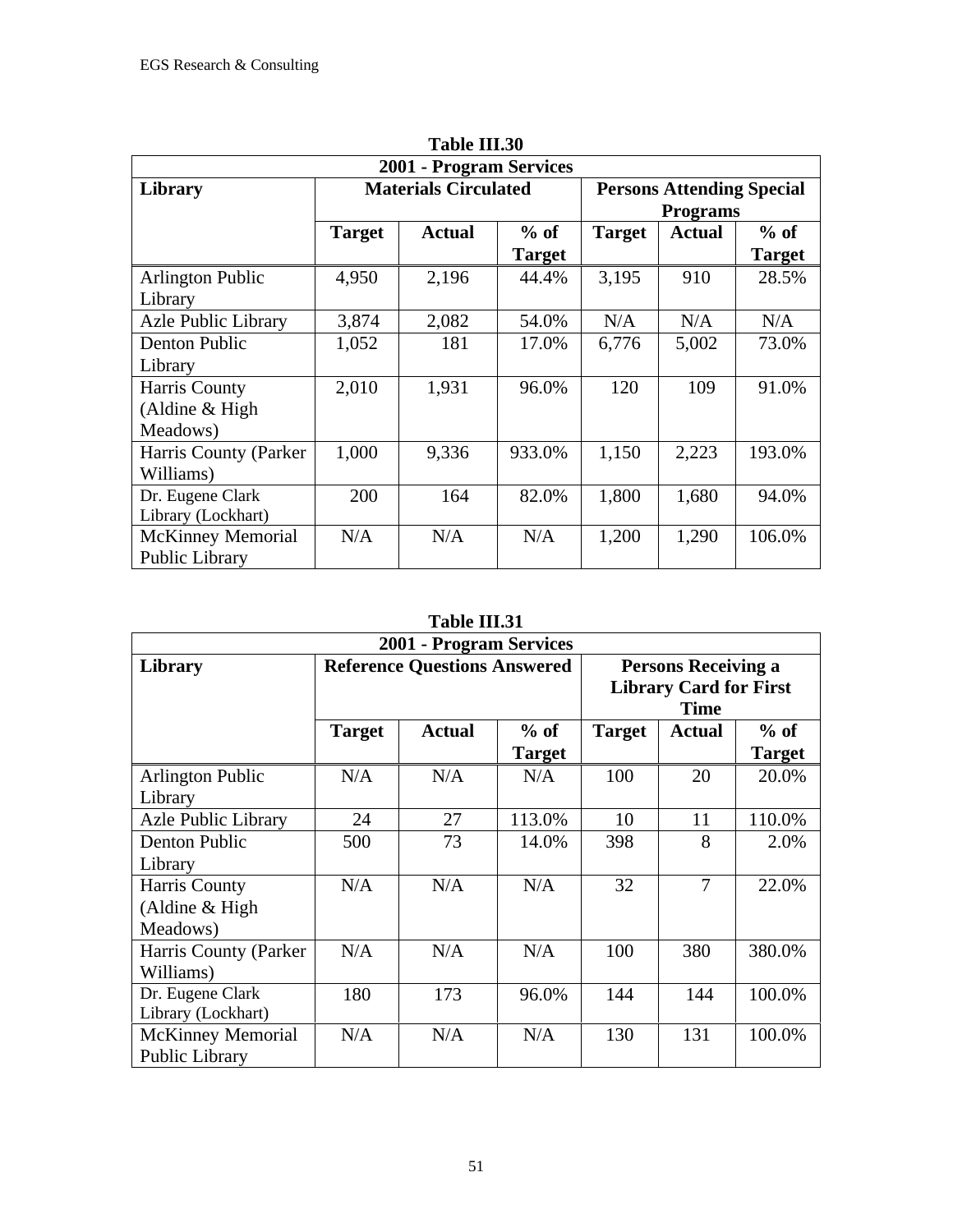## **IV. TECHNICAL ASSISTANCE NEGOTIATED GRANTS**

The Technical Assistance Negotiated Grants (TANG) program was begun in FY 1999 to enable library staff to make better use of technology in their libraries. TANG funds were provided to the individual library systems ranging from \$12,719 (TTPLS) to \$99,999 (NETLS). Total funding ranged from \$500,839 in FY1999to \$618,988 in FY 2000 and \$596,274 in FY 2001. Average funding in FY 1999 was \$50,000; it increased to nearly \$62,000 in FY 2000, and decreased to about \$60,000 in FY 2001. Funding to individual Library Systems was based on amount requested and negotiated. TANG funding increased during the three years for six of the Library Systems, was uneven for two of the Library Systems, and actually decreased for two of the Library Systems.

| 1491 - 17                                   |                        |                          |              |  |  |  |  |  |  |  |  |
|---------------------------------------------|------------------------|--------------------------|--------------|--|--|--|--|--|--|--|--|
| <b>Library Systems</b>                      | 1999                   | 2000                     | 2001         |  |  |  |  |  |  |  |  |
| Big Country Library System (BCLS)           | 48,038<br>S.           | \$52,112                 | \$53,873     |  |  |  |  |  |  |  |  |
| Texas Panhandle Library System (TPLS)       | 43,469<br>\$           | \$36,450                 | \$27,511     |  |  |  |  |  |  |  |  |
| Central Texas Library System (CTLS)         | 75,289<br>\$           | 84,397<br>\$             | \$73,000     |  |  |  |  |  |  |  |  |
| South Texas library System (STLS)           | \$25,515               | \$55,000                 | \$61,385     |  |  |  |  |  |  |  |  |
| Texas Trans-Pecos Library System (TTPLS)    | 12,719<br>$\mathbb{S}$ | \$52,012                 | \$52,041     |  |  |  |  |  |  |  |  |
| North Texas Regional Library System (NTRLS) | 63,646<br>\$           | 69,000<br>$\mathbb{S}^-$ | \$75,000     |  |  |  |  |  |  |  |  |
| Northeast Texas Library System (NETLS)      | 99,999<br>\$           | \$71,934                 | \$54,031     |  |  |  |  |  |  |  |  |
| Houston Area Library System (HALS)          | \$22,100               | 60,000<br>$\mathbb{S}^-$ | 60,000<br>\$ |  |  |  |  |  |  |  |  |
| West Texas Library System (WTLS)            | \$54,378               | \$74,997                 | \$74,452     |  |  |  |  |  |  |  |  |
| Alamo Area Library System (AALS)            | \$55,686               | 63,086<br>\$             | \$64,981     |  |  |  |  |  |  |  |  |
| Mean TANG funding                           | \$50,008               | \$61,899                 | \$59,627     |  |  |  |  |  |  |  |  |
| <b>Total Funding</b>                        | \$500,839              | \$618,988                | \$596,274    |  |  |  |  |  |  |  |  |

**Table IV.1**

#### **1. Use of TANG Funds**

All 10 regional Texas Library Systems participated in the grant. Library Systems used TANG funds to provide technological aid to their member public libraries. Grant funds were used for personnel, equipment, supplies, telecommunications, travel, and professional services. Most Systems chose to hire a technical support staff person to provide consultations, training and needs assessment.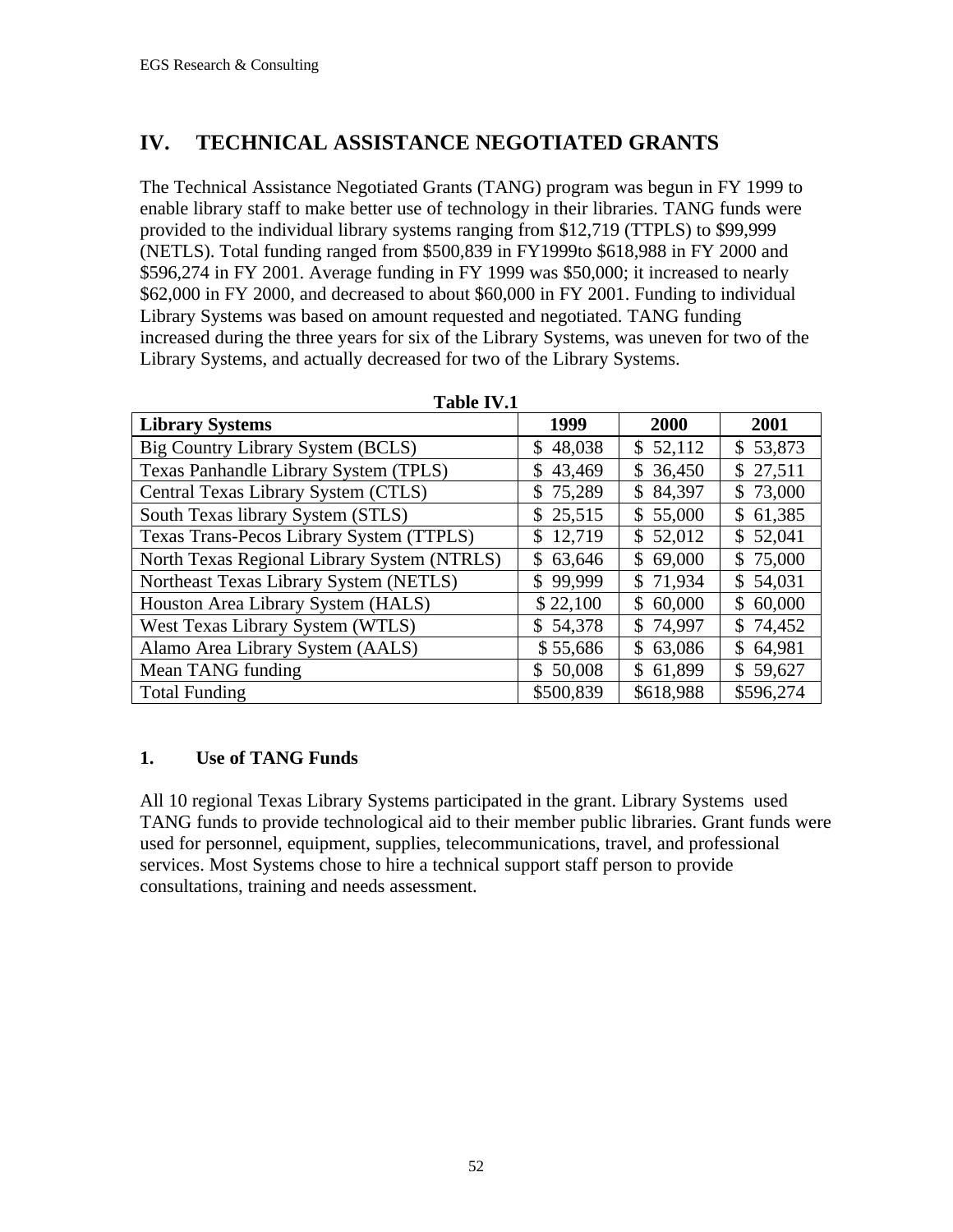|                |                                | 1 adie 1 v .2              |                                 |
|----------------|--------------------------------|----------------------------|---------------------------------|
| Library        | 1999                           | 2000                       | 2001                            |
| <b>Systems</b> |                                |                            |                                 |
| <b>BCLS</b>    | Hire a technician              | Hire a technician          | Train and assist member         |
|                | Purchase equipment             | Travel to libraries        | library staff.                  |
|                | Training materials             |                            | Technician's salary.            |
|                | Travel to libraries            |                            |                                 |
| <b>TPLS</b>    | Hire a technician              | Train library staff        | Provide technical training      |
|                | <b>Travel to libraries</b>     | in troubleshooting         | workshops, instructional        |
|                | Training                       | and computer               | materials, security software    |
|                |                                | maintenance                | updates.                        |
|                |                                | Funds for                  |                                 |
|                |                                | emergency                  |                                 |
|                |                                | technical assistance       |                                 |
|                |                                |                            |                                 |
| <b>CTLS</b>    | Hire a technician              | Train library staff        | Train and assist member         |
|                | Purchase equipment             | <b>Travel to libraries</b> | libraries.                      |
|                | Travel to libraries            | Supplies for               | Technician's salary.            |
|                | Training                       | training                   |                                 |
| <b>STLS</b>    | Technical training             | Hire a technician          | Train and assist member         |
|                | materials                      | Travel to libraries        | libraries.                      |
|                |                                | Supplies for               | Technician's salary.            |
|                |                                | training                   |                                 |
|                |                                | Funds for                  |                                 |
|                |                                |                            |                                 |
|                |                                | specialists<br>Funds for   |                                 |
|                |                                |                            |                                 |
|                |                                | emergency                  |                                 |
|                |                                | technical                  |                                 |
|                |                                | assistance                 |                                 |
| <b>TTPLS</b>   | Provide computer tool          | Hire a technician          | Train and assist member         |
|                | kits and cleaning kits to      | Travel to libraries        | libraries.                      |
|                | libraries.                     | Supplies for               | Technician's salary.            |
|                | Office and equipment for       | training                   |                                 |
|                | technician                     | Equipment for              |                                 |
|                |                                | technician                 |                                 |
| <b>NTRLS</b>   | Hire a technician              | Technician salary          | Train and assist member         |
|                | Contract for additional        | Travel to libraries        | libraries.                      |
|                | expertise for large            | Funds for                  | Fund contractual technical      |
|                | libraries                      | specialists                | assistance for larger libraries |
|                |                                | Training                   | and more complex projects.      |
| <b>NETLS</b>   | Intensive PC training          | Training                   | Train and assist member         |
|                | and materials for staff        |                            | libraries.                      |
|                |                                |                            | Technician's salary.            |
| <b>HALS</b>    | Technical training             | Training                   | Fund contractual technical      |
|                | <b>Instructional materials</b> |                            | assistance.                     |
|                |                                |                            | Fund development of a           |

Table IV.2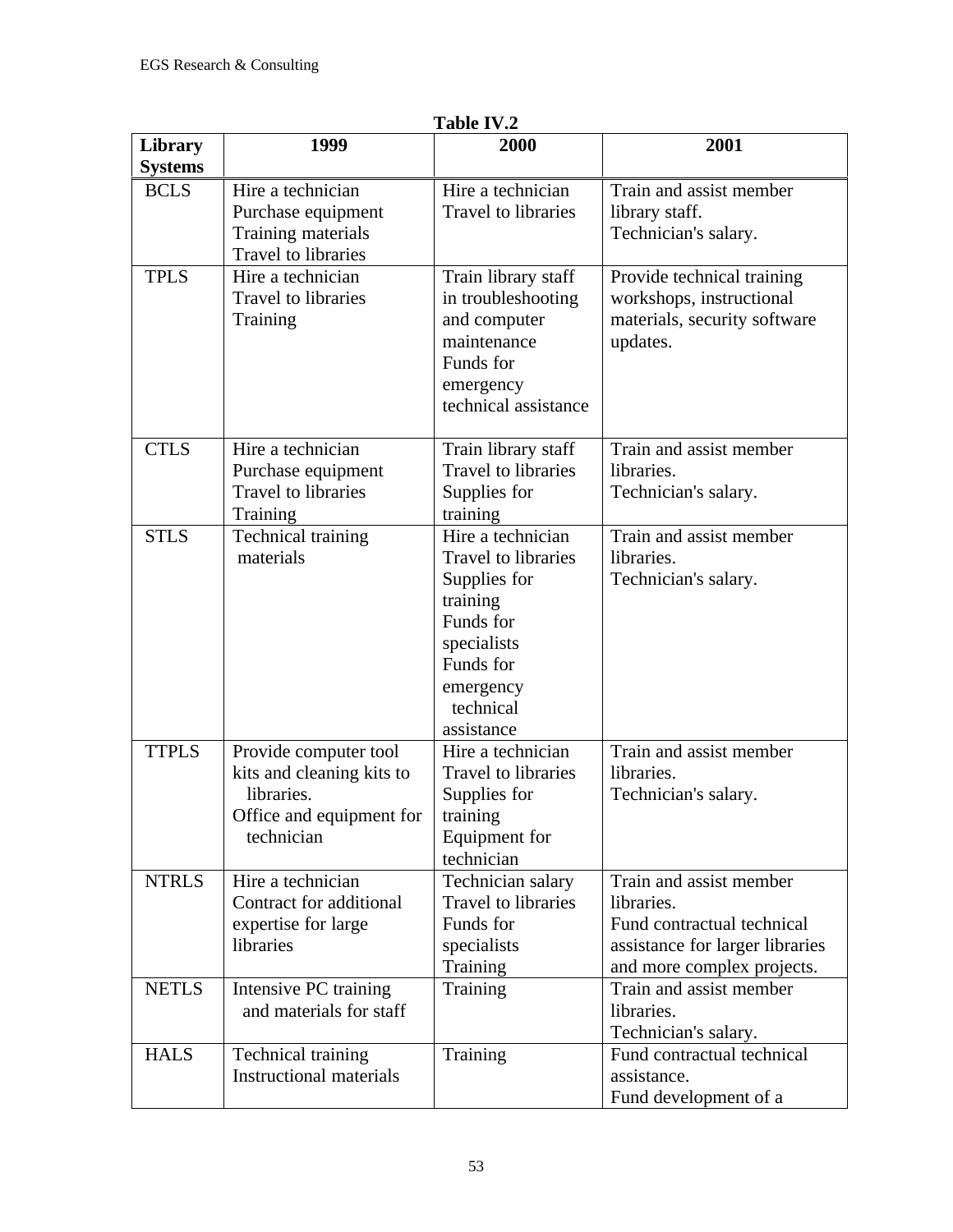|             |                    |                     | comprehensive training plan      |
|-------------|--------------------|---------------------|----------------------------------|
|             |                    |                     | and materials to be              |
|             |                    |                     | implemented system-wide.         |
|             |                    |                     | Fund contractual technical       |
|             |                    |                     | consultants for larger projects. |
| <b>WTLS</b> | Hire a technician  | Technician salary   | Train and assist member          |
|             | Purchase equipment | Travel to libraries | libraries.                       |
|             |                    |                     | Technician's salary.             |
| <b>AALS</b> | Technical training | Training            | Train and assist member          |
|             | Materials          | Technical           | libraries.                       |
|             |                    | assistance          | Technician's salary.             |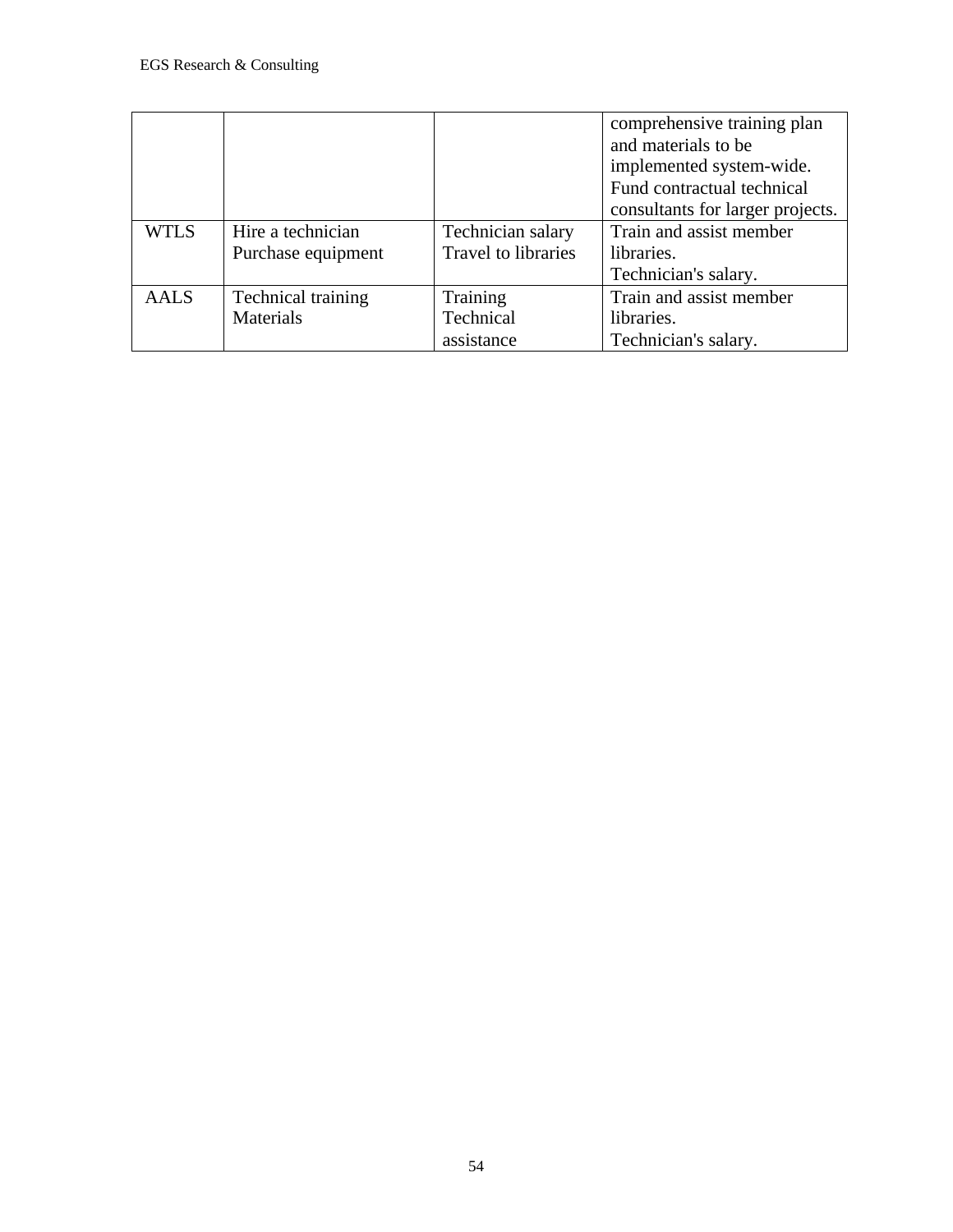#### **2. TANG Activities**

TANG uses three performance measures:

- Number of library staff assisted, including professional staff, technical staff, volunteers, and community members who help provide technical services to the library.
- Number of library staff trained, including professional staff, technical staff, volunteers, and community members who help provide technical services to the library.
- Number of instructional materials provided, including all materials purchased for libraries or for the System office, and substantive materials provided to libraries and library staff such as manuals or workshop packets.

The setting of targets by Library Systems was inconsistent from year to year in the three performance measurement areas. The extent to which Library Systems met, failed to meet, or exceeded their targets was also inconsistent throughout the three years, as shown in the following tables. Some Library Systems experienced difficulty in hiring or retaining qualified technicians. This affected their ability to provide technology-related training and assistance to their member libraries.

|                | <b>FY1999</b>                            |                               |               |               |                              |               |                                |                 |               |  |  |  |  |
|----------------|------------------------------------------|-------------------------------|---------------|---------------|------------------------------|---------------|--------------------------------|-----------------|---------------|--|--|--|--|
| Library        |                                          | <b>Library Staff Assisted</b> |               |               | <b>Library Staff Trained</b> |               | <b>Instructional Materials</b> |                 |               |  |  |  |  |
| <b>Systems</b> |                                          |                               |               |               |                              |               |                                | <b>Provided</b> |               |  |  |  |  |
|                | $%$ of<br><b>Actual</b><br><b>Target</b> |                               | <b>Target</b> | <b>Actual</b> | $%$ of                       | <b>Target</b> | <b>Actual</b>                  | $%$ of          |               |  |  |  |  |
|                |                                          |                               | <b>Target</b> |               |                              | <b>Target</b> |                                |                 | <b>Target</b> |  |  |  |  |
| <b>BCLS</b>    | 240                                      | 68                            | 28.3%         | 60            | $\overline{4}$               | 6.7%          | 600                            | 526             | 87.7%         |  |  |  |  |
| <b>TPLS</b>    | 551                                      | $\overline{0}$                | $0.0\%$       | 335           | $\theta$                     | 0.0%          | 120                            | $\Omega$        | 0.0%          |  |  |  |  |
| <b>CTLS</b>    | 400                                      | 838                           | 209.5%        | 200           | 158                          | 79.0%         | 200                            | 232             | 116.0%        |  |  |  |  |
| <b>STLS</b>    | 244                                      | 244                           | 100.0%        |               |                              |               | 100                            | 100             | 100.0%        |  |  |  |  |
| <b>TTPLS</b>   | 252                                      | $\Omega$                      | $0.0\%$       | 8             | $\Omega$                     | 0.0%          | 262                            | $\Omega$        | 0.0%          |  |  |  |  |
| <b>NTRLS</b>   | 420                                      | 134                           | 32.0%         | 70            | 17                           | 24.0%         | 800                            | $\Omega$        | 0.0%          |  |  |  |  |
| <b>NETLS</b>   | 50                                       | 94                            | 188.0%        | 65            | 94                           | 145.0%        | 200                            | 282             | 141.0%        |  |  |  |  |
| <b>HALS</b>    | 750                                      | $\theta$                      | $0.0\%$       | 14            | 17                           | 121.0%        | 150                            | 585             | 390.0%        |  |  |  |  |
| <b>WTLS</b>    | 150                                      | $\overline{0}$                | $0.0\%$       | 150           | $\theta$                     | $0.0\%$       | 165                            | $\Omega$        | 0.0%          |  |  |  |  |
| <b>AALS</b>    | 419                                      | 419                           | 100.0%        |               |                              |               | 419                            | 419             | 100.0%        |  |  |  |  |

**Table IV.3**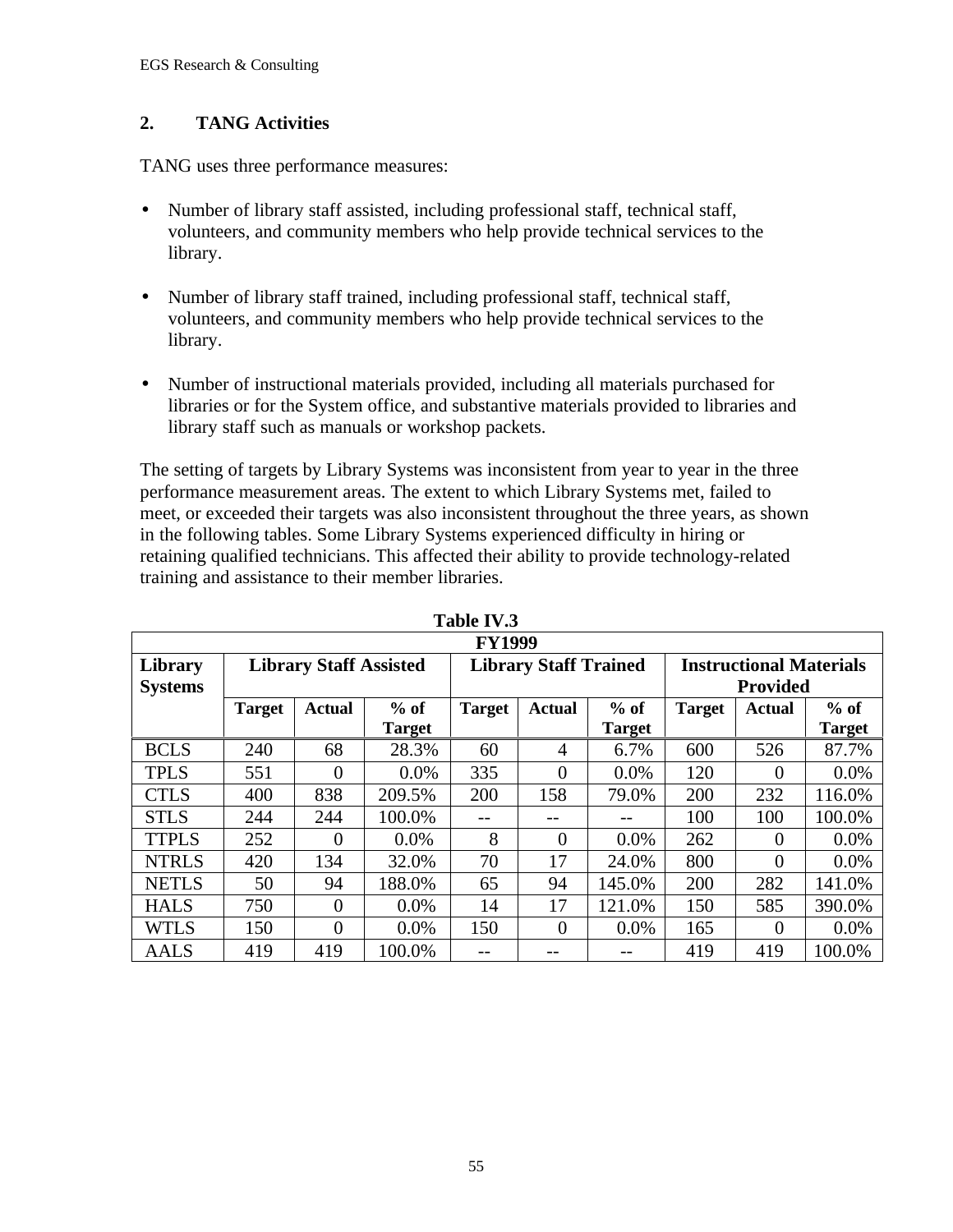|                           |               |                               |                         | <b>FY2000</b> |                              |                         |                                                   |                |                         |  |
|---------------------------|---------------|-------------------------------|-------------------------|---------------|------------------------------|-------------------------|---------------------------------------------------|----------------|-------------------------|--|
| Library<br><b>Systems</b> |               | <b>Library Staff Assisted</b> |                         |               | <b>Library Staff Trained</b> |                         | <b>Instructional Materials</b><br><b>Provided</b> |                |                         |  |
|                           | <b>Target</b> | Actual                        | $%$ of<br><b>Target</b> | <b>Target</b> | <b>Actual</b>                | $%$ of<br><b>Target</b> | <b>Target</b>                                     | Actual         | $%$ of<br><b>Target</b> |  |
| <b>BCLS</b>               | 420           | 48                            | 11.4%                   | 60            | $\Omega$                     | 0.0%                    | 600                                               | 21             | 3.5%                    |  |
| <b>TPLS</b>               | 311           | 697                           | 224.0%                  | 181           | 160                          | 88.0%                   | 311                                               | 440            | 141.0%                  |  |
| <b>CTLS</b>               | 600           | 2137                          | 356.0%                  | 80            | 73                           | 91.0%                   | 100                                               | 117            | 117.0%                  |  |
| <b>STLS</b>               | 180           | $\theta$                      | $0.0\%$                 | 140           | $\theta$                     | 0.0%                    | 61                                                | $\overline{0}$ | $0.0\%$                 |  |
| <b>TTPLS</b>              | 252           | $\Omega$                      | $0.0\%$                 | 8             | $\theta$                     | 0.0%                    | 262                                               | $\theta$       | $0.0\%$                 |  |
| <b>NTRLS</b>              | 2030          | 1906                          | 93.9%                   | 470           | 352                          | 74.9%                   | 1080                                              | 1951           | 180.6%                  |  |
| <b>NETLS</b>              | $\Omega$      | $\theta$                      | 0.0%                    | 134           | 123                          | 92.0%                   | 134                                               | 123            | 92.0%                   |  |
| <b>HALS</b>               | 400           | $\Omega$                      | $0.0\%$                 | 40            | 76                           | 190.0%                  | 50                                                | 380.5          | 761.0%                  |  |
| <b>WTLS</b>               | 300           | 607                           | 202.0%                  | 300           | 24                           | 8.0%                    | 330                                               | $\theta$       | $0.0\%$                 |  |
| <b>AALS</b>               | 419           | 419                           | 100.0%                  |               |                              |                         | 419                                               | 419            | 100.0%                  |  |

| -anie -<br>ı |  |
|--------------|--|
|              |  |

|                | 1. Ladie 1 v. 5                   |                               |               |               |                              |               |        |                                |               |  |  |  |  |
|----------------|-----------------------------------|-------------------------------|---------------|---------------|------------------------------|---------------|--------|--------------------------------|---------------|--|--|--|--|
|                |                                   |                               |               | <b>FY2001</b> |                              |               |        |                                |               |  |  |  |  |
| <b>Library</b> |                                   | <b>Library Staff Assisted</b> |               |               | <b>Library Staff Trained</b> |               |        | <b>Instructional Materials</b> |               |  |  |  |  |
| <b>Systems</b> |                                   |                               |               |               |                              |               |        | <b>Provided</b>                |               |  |  |  |  |
|                | $%$ of<br><b>Target</b><br>Actual |                               | <b>Target</b> | <b>Actual</b> | $%$ of                       | <b>Target</b> | Actual | $%$ of                         |               |  |  |  |  |
|                |                                   |                               | <b>Target</b> |               |                              | <b>Target</b> |        |                                | <b>Target</b> |  |  |  |  |
| <b>BCLS</b>    | 210                               | 418                           | 199.0%        | 60            | 93                           | 155.0%        | 300    | 402                            | 134.0%        |  |  |  |  |
| <b>TPLS</b>    | 240                               | 490                           | 204.0%        | 240           | 278                          | 116.0%        | 840    | 1183                           | 141.0%        |  |  |  |  |
| <b>CTLS</b>    | 800                               | 946                           | 118.0%        | 80            | 102                          | 128.0%        | 400    | 589                            | 147.0%        |  |  |  |  |
| <b>STLS</b>    | 260                               | 702                           | 270.0%        | 108           | 8                            | 7.4%          | 432    | 28                             | 6.5%          |  |  |  |  |
| <b>TTPLS</b>   | 270                               | 401                           | 148.5%        | 8             | 55                           | 687.5%        | 274    | 138                            | 50.4%         |  |  |  |  |
| <b>NTRLS</b>   | 2336                              | 2091                          | 90.0%         | 108           | 295                          | 273.0%        | 1860   | 1648                           | 89.0%         |  |  |  |  |
| <b>NETLS</b>   | 500                               | 334                           | 67.0%         | 500           | 107                          | 21.0%         | 225    | 499                            | 222.0%        |  |  |  |  |
| <b>HALS</b>    |                                   |                               |               | 40            | 82                           | 205.0%        | 100    | 84                             | 84.0%         |  |  |  |  |
| <b>WTLS</b>    | 625                               | 786                           | 126.0%        | 68            | 177                          | 260.0%        | 680    | 175                            | 26.0%         |  |  |  |  |
| <b>AALS</b>    | 769                               | 280                           | 36.0%         | 106           | 72                           | 67.0%         | 194    | 305                            | 156.0%        |  |  |  |  |

 $T_{\text{L}}$ **LI.** IV<sub> $\tau$ </sub>

It is unclear from the analysis of the data reported by Library Systems over the 1999- 2001 period, how Library Systems set targets in any of the measurement areas and why they failed to achieve or exceeded their targets. It is also unclear how they used data on their performance in Year 1 of the TANG grant in setting targets in the following years. For example, some Systems held the target constant over the three years while others increased the targets significantly in Year 3 from the Year 1 target and yet other Systems decreased the targets or varied the targets up and down. Some of the variation in targets set from one year to the next may be associated with variations in the use of TANG funds between years.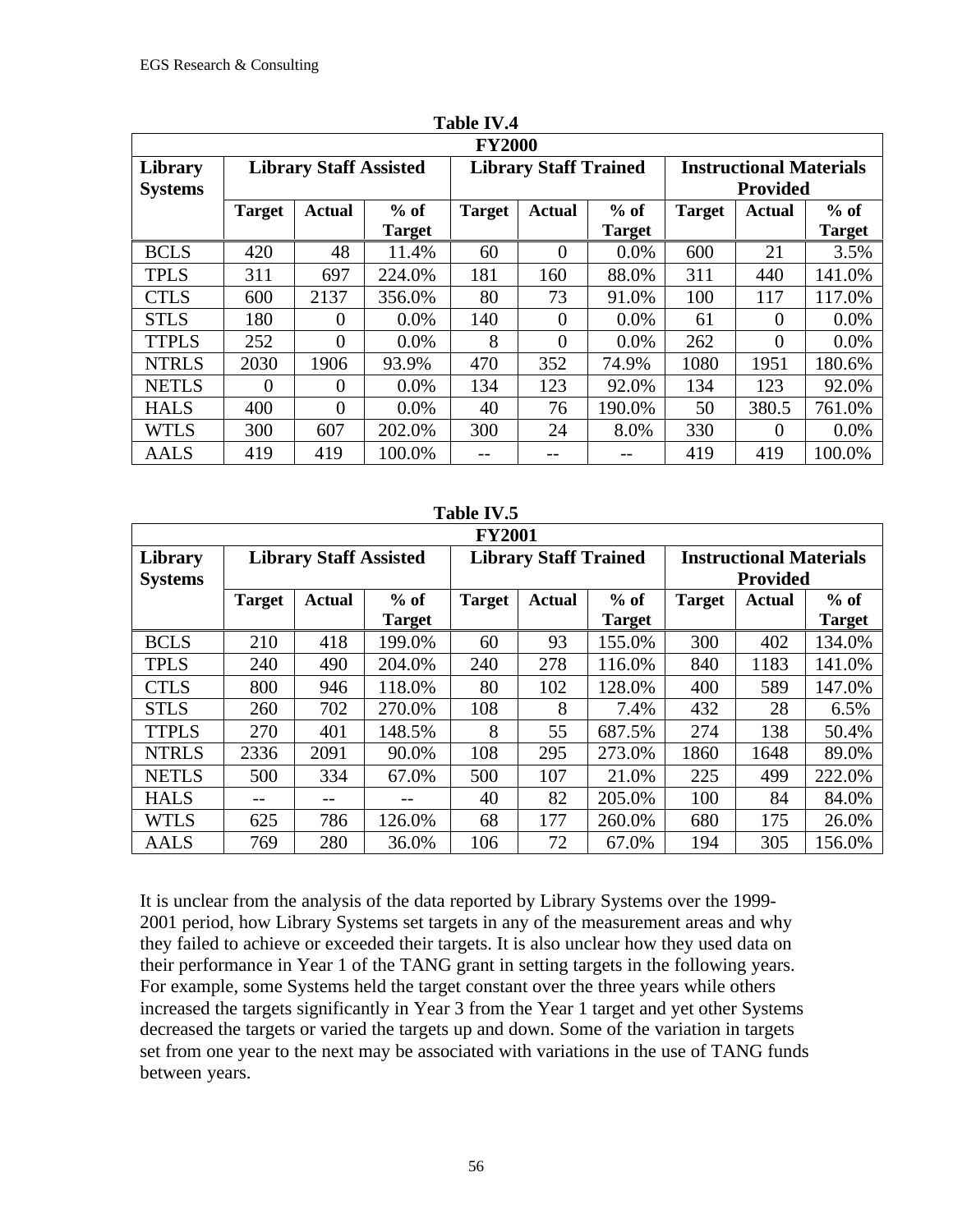|                           | 1 apie 1 v .o<br><b>FY1999-2001 Targets</b> |                              |                       |                       |                              |                       |                                                   |                              |                       |  |  |  |  |
|---------------------------|---------------------------------------------|------------------------------|-----------------------|-----------------------|------------------------------|-----------------------|---------------------------------------------------|------------------------------|-----------------------|--|--|--|--|
| Library<br><b>Systems</b> | <b>Library Staff Assisted</b>               |                              |                       |                       | <b>Library Staff Trained</b> |                       | <b>Instructional Materials</b><br><b>Provided</b> |                              |                       |  |  |  |  |
|                           | <b>Target</b><br>1999                       | <b>Target</b><br><b>2000</b> | <b>Target</b><br>2001 | <b>Target</b><br>1999 | <b>Target</b><br><b>2000</b> | <b>Target</b><br>2001 | <b>Target</b><br>1999                             | <b>Target</b><br><b>2000</b> | <b>Target</b><br>2001 |  |  |  |  |
| <b>BCLS</b>               | 240                                         | 420                          | 210                   | 60                    | 60                           | 60                    | 600                                               | 600                          | 300                   |  |  |  |  |
| <b>TPLS</b>               | 551                                         | 311                          | 240                   | 335                   | 181                          | 240                   | 120                                               | 311                          | 840                   |  |  |  |  |
| <b>CTLS</b>               | 400                                         | 600                          | 800                   | 200                   | 80                           | 80                    | 200                                               | 100                          | 400                   |  |  |  |  |
| <b>STLS</b>               | 244                                         | 180                          | 260                   | --                    | 140                          | 108                   | 100                                               | 61                           | 432                   |  |  |  |  |
| <b>TTPLS</b>              | 252                                         | 252                          | 270                   | 8                     | 8                            | 8                     | 262                                               | 262                          | 274                   |  |  |  |  |
| <b>NTRLS</b>              | 420                                         |                              | 2336                  | 70                    |                              | 108                   | 800                                               |                              | 1860                  |  |  |  |  |
| <b>NETLS</b>              | 50                                          | $\Omega$                     | 500                   | 65                    | 134                          | 500                   | 200                                               | 134                          | 225                   |  |  |  |  |
| <b>HALS</b>               | 750                                         | 400                          |                       | 14                    | 40                           | 40                    | 150                                               | 50                           | 100                   |  |  |  |  |
| <b>WTLS</b>               | 150                                         | 300                          | 625                   | 150                   | 300                          | 68                    | 165                                               | 330                          | 680                   |  |  |  |  |
| <b>AALS</b>               | 419                                         | 419                          | 769                   |                       |                              | 106                   | 419                                               | 419                          | 194                   |  |  |  |  |

| Table IV.6   |  |
|--------------|--|
| ------------ |  |

Setting targets also appeared to be unrelated to the extent to which Library Systems managed to meet their target during each of the three years under review. As seen in the table below, percent of targets achieved varied greatly from year to year within the three areas of performance, but the variance was not consistent and did not follow any patterns.

|                           | FY1999-2001: Percent of Target Met     |                                               |                                        |                                        |                                               |                                        |                                                   |                                               |                                        |  |  |  |  |
|---------------------------|----------------------------------------|-----------------------------------------------|----------------------------------------|----------------------------------------|-----------------------------------------------|----------------------------------------|---------------------------------------------------|-----------------------------------------------|----------------------------------------|--|--|--|--|
| Library<br><b>Systems</b> |                                        | <b>Library Staff Assisted</b>                 |                                        |                                        | <b>Library Staff Trained</b>                  |                                        | <b>Instructional Materials</b><br><b>Provided</b> |                                               |                                        |  |  |  |  |
|                           | $%$ of<br><b>Target</b><br>Met<br>1999 | $%$ of<br><b>Target</b><br>Met<br><b>2000</b> | $%$ of<br><b>Target</b><br>Met<br>2001 | $%$ of<br><b>Target</b><br>Met<br>1999 | $%$ of<br><b>Target</b><br>Met<br><b>2000</b> | $%$ of<br><b>Target</b><br>Met<br>2001 | $%$ of<br><b>Target</b><br>Met<br>1999            | $%$ of<br><b>Target</b><br>Met<br><b>2000</b> | $%$ of<br><b>Target</b><br>Met<br>2001 |  |  |  |  |
| <b>BCLS</b>               | 28.3%                                  | 11.4%                                         | 199.0%                                 | 6.7%                                   | 0.0%                                          | 155.0%                                 | 87.7%                                             | 3.5%                                          | 134.0%                                 |  |  |  |  |
| <b>TPLS</b>               | 0.0%                                   | 224.0%                                        | 204.0%                                 | $0.0\%$                                | 88.0%                                         | 116.0%                                 | 0.0%                                              | 141.0%                                        | 141.0%                                 |  |  |  |  |
| <b>CTLS</b>               | 209.5%                                 | 356.0%                                        | 118.0%                                 | 79.0%                                  | 91.0%                                         | 128.0%                                 | 116.0%                                            | 117.0%                                        | 147.0%                                 |  |  |  |  |
| <b>STLS</b>               | 100.0%                                 | 0.0%                                          | 270.0%                                 |                                        | 0.0%                                          | 7.4%                                   | 100.0%                                            | 0.0%                                          | 6.5%                                   |  |  |  |  |
| <b>TTPLS</b>              | $0.0\%$                                | 0.0%                                          | 148.5%                                 | $0.0\%$                                | 0.0%                                          | 687.5%                                 | $0.0\%$                                           | 0.0%                                          | 50.4%                                  |  |  |  |  |
| <b>NTRLS</b>              | 32.0%                                  |                                               | 90.0%                                  | 24.0%                                  |                                               | 273.0%                                 | $0.0\%$                                           |                                               | 89.0%                                  |  |  |  |  |
| <b>NETLS</b>              | 188.0%                                 | 0.0%                                          | 67.0%                                  | 145.0%                                 | 92.0%                                         | 21.0%                                  | 141.0%                                            | 92.0%                                         | 222.0%                                 |  |  |  |  |
| <b>HALS</b>               | $0.0\%$                                | $0.0\%$                                       | $- -$                                  | 121.0%                                 | 190.0%                                        | 205.0%                                 | 390.0%                                            | 761.0%                                        | 84.0%                                  |  |  |  |  |
| <b>WTLS</b>               | 0.0%                                   | 202.0%                                        | 126.0%                                 | 0.0%                                   | 8.0%                                          | 260.0%                                 | $0.0\%$                                           | 0.0%                                          | 26.0%                                  |  |  |  |  |
| <b>AALS</b>               | 100.0%                                 | 100.0%                                        | 36.0%                                  |                                        |                                               | 67.0%                                  | 100.0%                                            | 100.0%                                        | 156.0%                                 |  |  |  |  |

**Table IV.7**

Similarly, Library Systems did not appear to have taken into consideration the target they set and their actual performance in one year in setting targets for the following year. The data analysis indicates that target setting was done independently from year to year with little consideration to actual performance.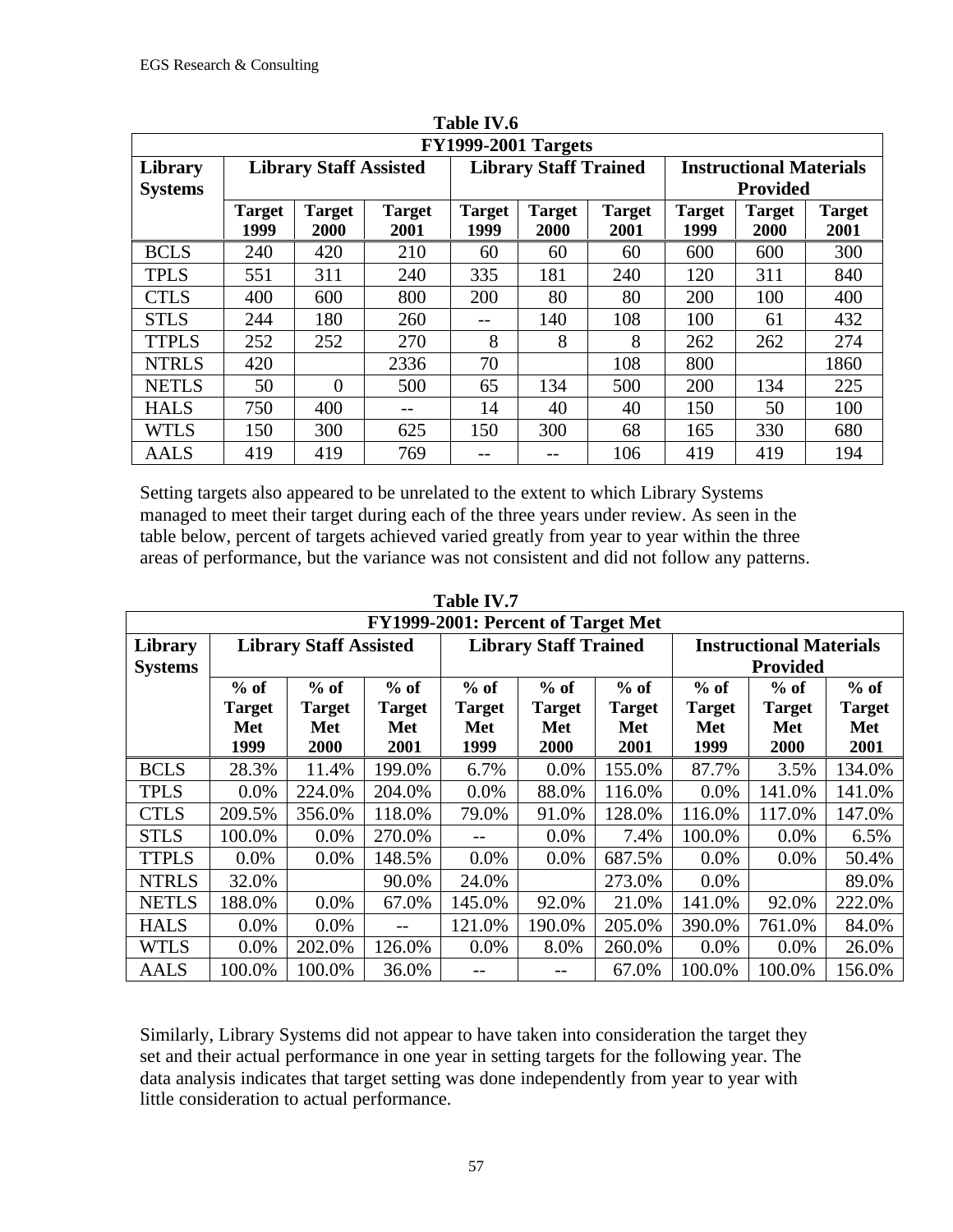|                           | FY1999-2001 Performance |                                      |                         |               |                                      |                         |                                      |        |                         |  |  |  |
|---------------------------|-------------------------|--------------------------------------|-------------------------|---------------|--------------------------------------|-------------------------|--------------------------------------|--------|-------------------------|--|--|--|
| Library<br><b>Systems</b> |                         | <b>Library Staff Trained</b><br>1999 |                         |               | <b>Library Staff Trained</b><br>2000 |                         | <b>Library Staff Trained</b><br>2001 |        |                         |  |  |  |
|                           | <b>Target</b>           | Actual                               | $%$ of<br><b>Target</b> | <b>Target</b> | <b>Actual</b>                        | $%$ of<br><b>Target</b> | <b>Target</b>                        | Actual | $%$ of<br><b>Target</b> |  |  |  |
| <b>BCLS</b>               | 60                      | $\overline{4}$                       | 6.7%                    | 60            | $\Omega$                             | 0.0%                    | 60                                   | 93     | 155.0%                  |  |  |  |
| <b>TPLS</b>               | 335                     | $\overline{0}$                       | $0.0\%$                 | 181           | 160                                  | 88.0%                   | 240                                  | 278    | 116.0%                  |  |  |  |
| <b>CTLS</b>               | 200                     | 158                                  | 79.0%                   | 80            | 73                                   | 91.0%                   | 80                                   | 102    | 128.0%                  |  |  |  |
| <b>STLS</b>               |                         |                                      |                         | 140           | 0                                    | 0.0%                    | 108                                  | 8      | 7.4%                    |  |  |  |
| <b>TTPLS</b>              | 8                       | $\theta$                             | $0.0\%$                 | 8             | $\Omega$                             | $0.0\%$                 | 8                                    | 55     | 687.5%                  |  |  |  |
| <b>NTRLS</b>              | 70                      | 17                                   | 24.0%                   |               |                                      |                         | 108                                  | 295    | 273.0%                  |  |  |  |
| <b>NETLS</b>              | 65                      | 94                                   | 145.0%                  | 134           | 123                                  | 92.0%                   | 500                                  | 107    | 21.0%                   |  |  |  |
| <b>HALS</b>               | 14                      | 17                                   | 121.0%                  | 40            | 76                                   | 190.0%                  | 40                                   | 82     | 205.0%                  |  |  |  |
| <b>WTLS</b>               | 150                     | $\overline{0}$                       | $0.0\%$                 | 300           | 24                                   | 8.0%                    | 68                                   | 177    | 260.0%                  |  |  |  |
| <b>AALS</b>               |                         |                                      | --                      |               |                                      |                         | 106                                  | 72     | 67.0%                   |  |  |  |

**TR. 1.1. TV7.0** 

The data that Library Systems reported to TSLAC with regard to number of trained staff do not indicate how many people have actually been trained or the specific levels of training they received. These data also do not identify the number and percent of member libraries which have staff who received "basic" and "advanced" training. Hence, these data do not help TSLAC determine the percent of the member libraries that have inhouse staff with specific levels of technology-related skills.

Finally, the data that Library Systems provided to TSLAC on the TANG funding did not have any impact measures. Impact measures for this grant may include:

- Unduplicative number and percent of member libraries whose staff received "basic" training.
- Unduplicative number and percent of member libraries whose staff received "advanced training.
- Reduction in number of calls to the Library System for assistance with "basic" technology problems.
- Number of calls to Library System on more advanced issues.
- Number of member library staff receiving more advanced technology training.
- Extent to which member libraries are able to trouble-shoot.
- Extent to which member libraries have become more self-sufficient.
- Patron use of technology.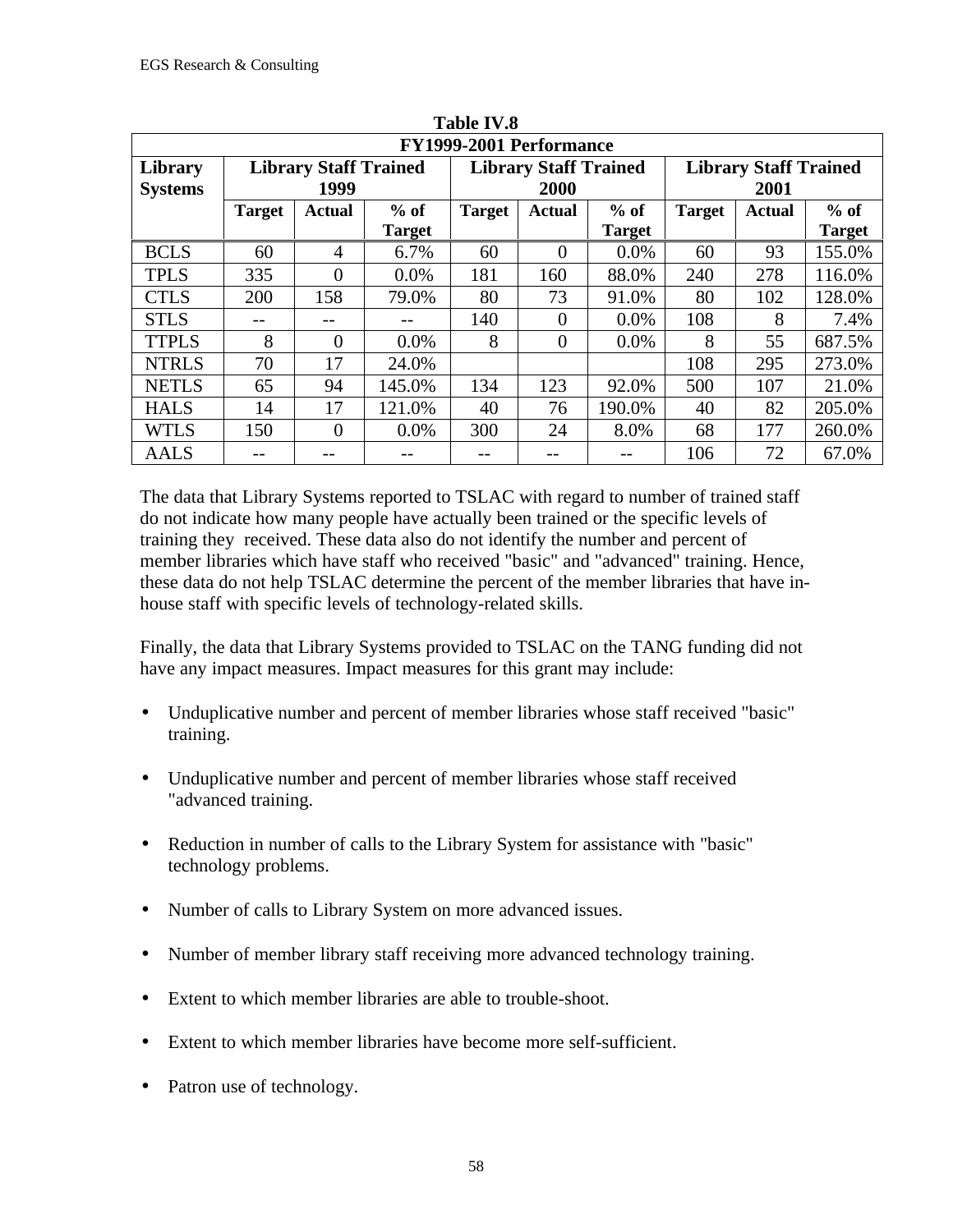## **V. LIBRARY ESTABLISHMENT GRANTS**

According to *Beyond 2000: Books, Bytes and Beginnings*; the Texas State Library and Archives Commission's Strategic Plan for 2001-2005, 1.4 million people in Texas are without library services. Consistent with the LSTA goal to target services to underserved urban and rural communities, TSLAC created the Establishment Grants program whose purpose is to establish libraries in unserved communities.

The Establishment Grants award \$30,000 a year for up to three years to establish public library service to an area not served by a public library. The library receiving the grant is obligated to achieve all requirements for membership in the Texas Library System by the end of the third year. It is obligated to make appropriate progress towards meeting those requirements during each grant year in order to receive the grant for the following year. Requirements for system membership include quantifiable population-based measures such as collection size, local funding level, number of service hours, staffing levels, and staff qualifications. Indeed, all libraries that participated in this grant program have become full system members at the end of the three-year period. The percent of population served in these areas has increased.

The TSLAC sends out announcements about the grants to appropriate officials and library supporters in cities and counties that are without public library service. The state and regional systems provide assistance with the preparation of the grant application as well as assistance in establishing and operating libraries, and in technical areas during the grant period.

Approximately 48,000 people in six communities who did not previously have public library service how have a public library through the Establishment grant. Two of the counties that established public library service with the assistance of this grant previously had no public libraries in the county.

TSLAC awarded 14 grants, each for \$30,000, from FY 1999 through FY 2001. These included:

- Three Establishment Grants in FY 1999
- Five Establishment Grants in FY 2000
- Six Establishment Grants in FY 2001

The 14 grants were awarded to six legal entities for the establishment of libraries.

- Mills County (Jennie Trent Dew Library in Goldthwaite)
- Naples, City of (Naples Public Library)
- Throckmorton County (The Depot Public Library)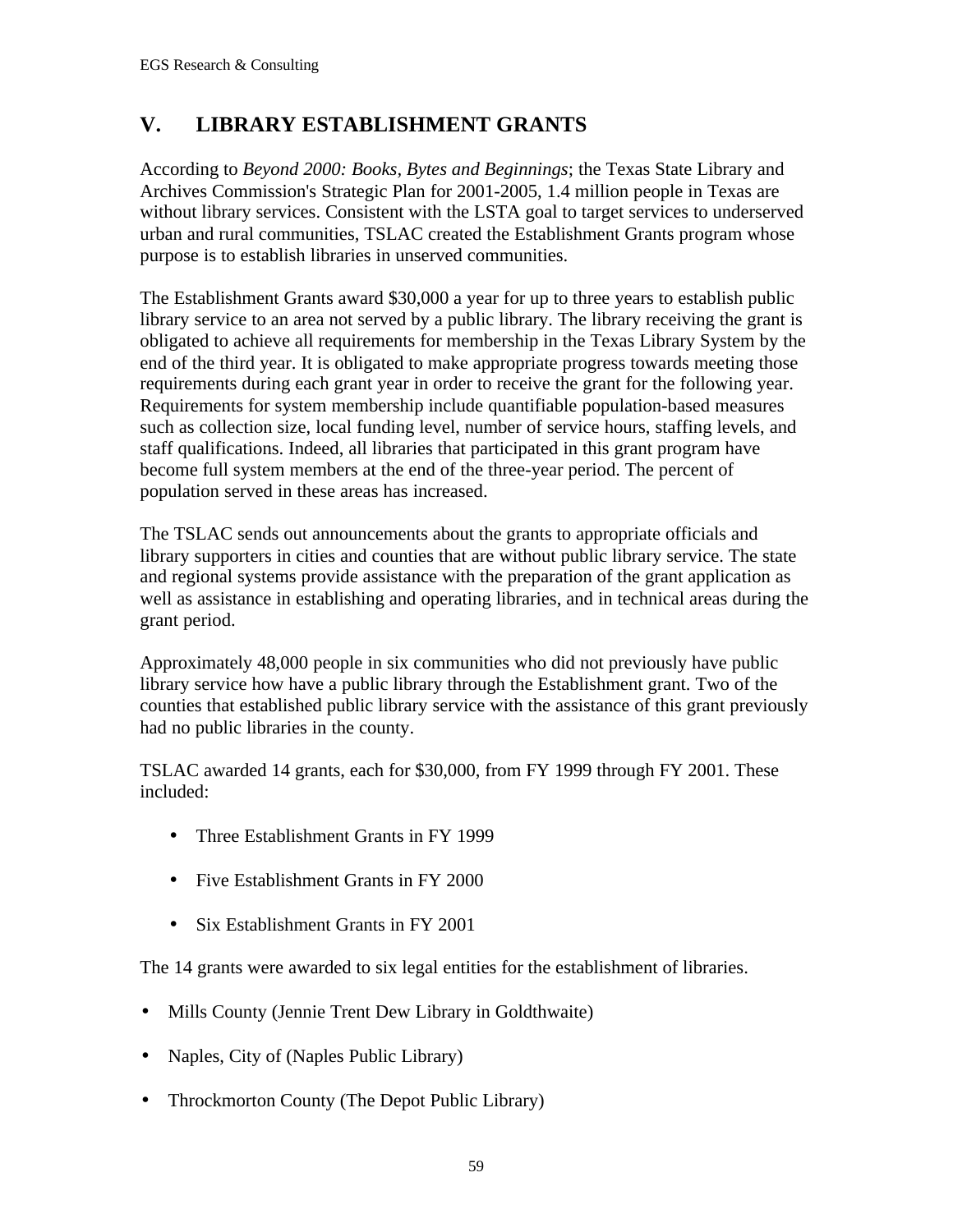- Benbrook Library District (Benbrook Public Library)
- Randall County/Canyon Public Library
- Clifton, City of (Nellie Pederson Civic Library)

Typically, these organizations received three-year grants.

In FY1999, LSTA awarded:

\$30,000 to Mills County (Jennie Trent Dew Library in Goldthwaite) \$30,000 to Naples, City of (Naples Public Library) \$30,000 to Throckmorton County (The Depot Public Library)

In FY 2000 LSTA awarded:

\$30,000 to Benbrook Library District (Benbrook Public Library) \$30,000 to Mills County (Jennie Trent Dew) \$30,000 to Naples, City of (Naples Public Library) \$30,000 to Randall County (Canyon Public Library) \$30,000 to Throckmorton County (Depot Public Library)

In FY 2001 LSTA awarded:

\$30,000 to Benbrook Library District (Benbrook Public Library) \$30,000 to Clifton, City of (Nellie Pederson Civic Library) \$30,000 to Mills County (Jennie Trent Dew) \$30,000 to Naples, City of (Naples Public Library) \$30,000 to Randall County (Canyon Public Library) \$30,000 to Throckmorton County (Depot Public Library)

#### **Throckmorton County - Depot Public Library**

Volunteers opened the Depot Public Library in Throckmorton, Texas, in 1996 as a privately run library with a donated collection. The library received a \$30,000 Establishment Grant in 1999, along with initial local government funds of \$5,000. These funds allowed the library to expand its collection, hours of service,and programming; hire a certified county librarian; provide equipment and furnishings; and achieve full membership in the Texas Library System. The library serves a county population of 1,880, circulated 2,834 items in FY 1999, and has maintained active and enthusiastic participation from the community. Because the federal and local funds accredit the library with the state, the library has been able to obtain additional state funds for computers and private grants for more books. The library served 8,169 in 1999.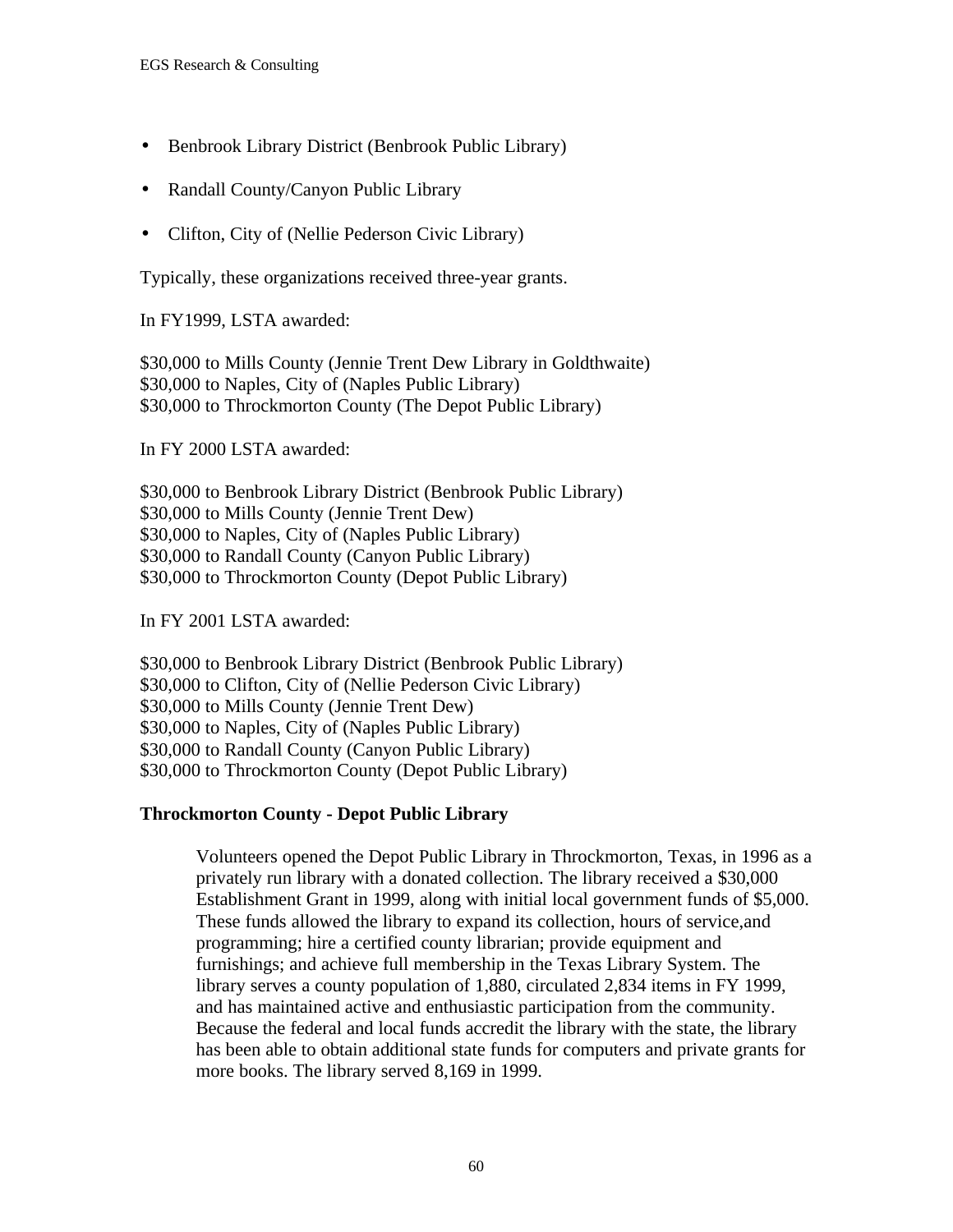The library attained all but one of the requirements for full membership in the Texas Library System in the first year of grant funding, and was expected to meet or exceed all criteria by the end of the three-year grant eligibility period. The library circulated 1,868 items and served 1,848 visitors in the first year of funding.

In the second year, Throckmorton County used the \$30,000 grant to purchase furnishings, equipment and materials. The library anticipated circulating 2,500 items to a population of 1,800. The Depot Public Library also received \$5,000 in local funding in FY 2000.

#### **Jennie Trent Dew Library - Goldthwaite, Mills County:**

The library, which serves a rural county with four school districts and fewer than 5,000 people, was established via trust funds from a private donor. The Establishment Grant of \$30,000 allowed the library to hire a certified librarian and assistant, expand and update the collection and expand library hours and services. The funding also allowed the library to provide Internet access (in conjunction with other funding sources), to provide training opportunities for the librarian, and to receive local funding, qualifying the library for membership in the state system and all the benefits that membership entails. Circulation and usage increased greatly with grant-funded changes.

The second-year grant of \$30,000 to the Jennie Trent Dew Library in Goldthwaite was for purchasing additional materials and equipment and continuing to expand services to a population of 5,000. The library exceeded their projections for circulation, new library card issuance, and program participation in the first year of funding, achieving well over 100 percent of their annual goals in these areas. This success was due in part to the extended hours of operation made possible by grant funds. Jennie Trent Dew Library also received \$6,730 in local funds in FY 2000.

#### **Naples Public Library**

The \$30,000 grant allowed the establishment of a new library in a previously unserved rural community of 1,508. The grant covered salary and training for a certified librarian, computers, books and other materials, furnishings, and other expenses. The library enjoys significant community involvement and support.

The second-year grant of \$30,000 to Naples Public Library was for use in purchasing an additional 550 items for the collection, to bring the total collection size to 8,000. First year funding helped the library issue 200 new library cards and circulate almost 1,000 items during the first six months. Staff were working to provide Internet access and increase the number of public-access computers during FY 2000. Naples Public Library also received \$16,990 in local funds in FY 2000.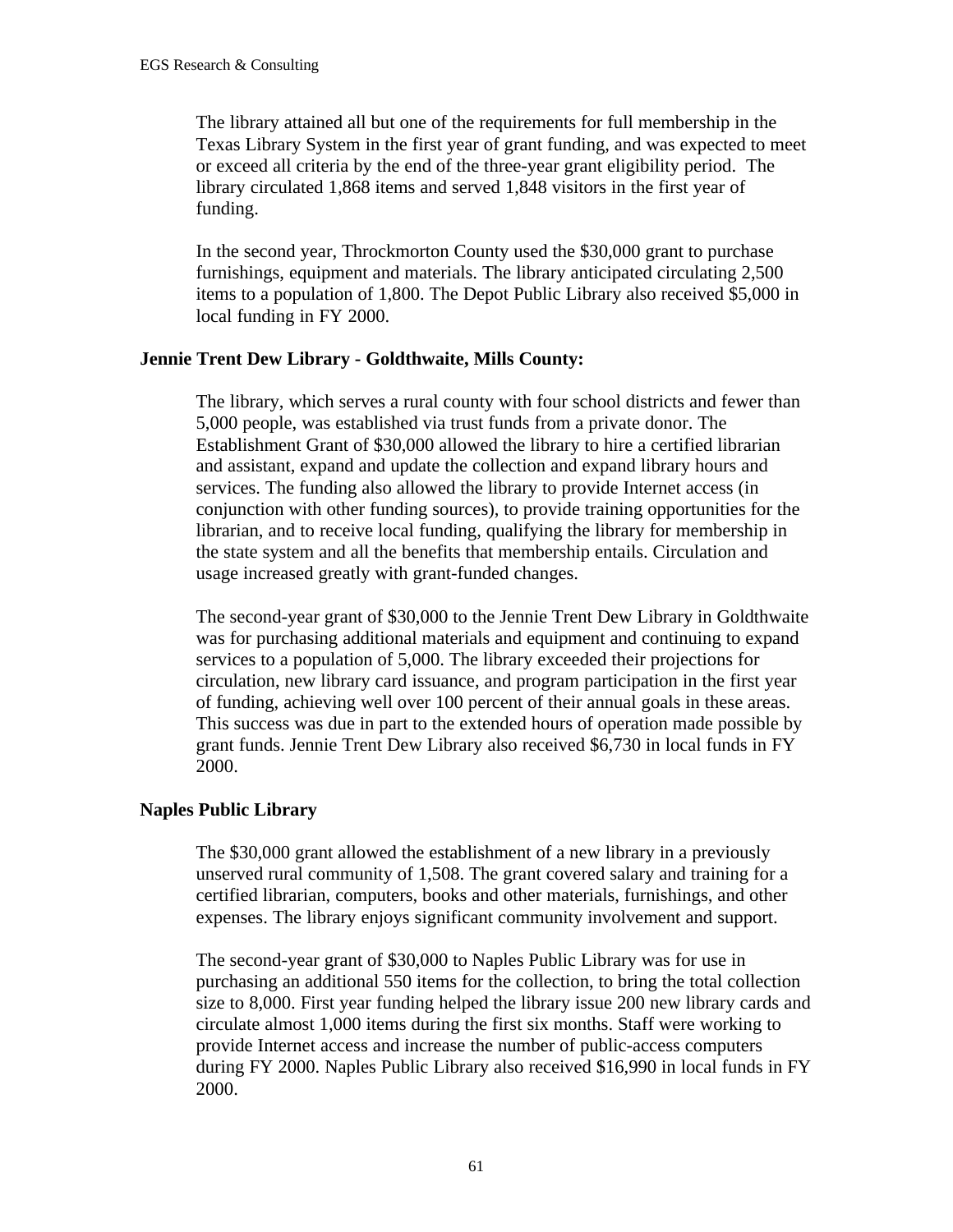#### **Randall County/Canyon Public Library**

The \$30,000 grant helped Randall County to expand library services to all residents of the county through a contract with the City of Canyon. Grant funds were used to purchase 800 books, subscriptions and other library materials. Due to this grant, 13,125 county residents have access to public library services; a circulation of 15,000 items is expected. Randall County also received \$126,615 in local funds in FY 2000.

#### **Benbrook/ Benbrook Public Library**

The \$30,000 grant helped the Benbrook Library District establish a library for a population of 21,139. Grant funds allowed the library to purchase 204 books during the first year of service. The library anticipates serving 1,000 patrons and issuing 250 library cards in the first year. Benbrook Public Library received \$450,000 in local funding in FY 2000.

#### **1. Key Performance Measures FY 1998-2000**

TSLAC set several performance measures for the Library Establishment Grants. These included:

- The decrease in the number of previously unserved persons.
- An increase in the number of Texans served by the state library system.
- An increase in the number of communities appropriating funds for Texas libraries.

TSLAC set 24 variables in five areas to report Library Establishment Grant activities. The 24 variables address different aspects of library collection and its use by patrons. The performance variables included:

- Materials Acquisition:
- Number of books received.
- Number of microforms received.
- Number of audio materials received.
- Number of films received.
- Number of video materials received.
- Number of machine-readable materials received.
- Number of other materials received.
- Library Services:
- Total circulation.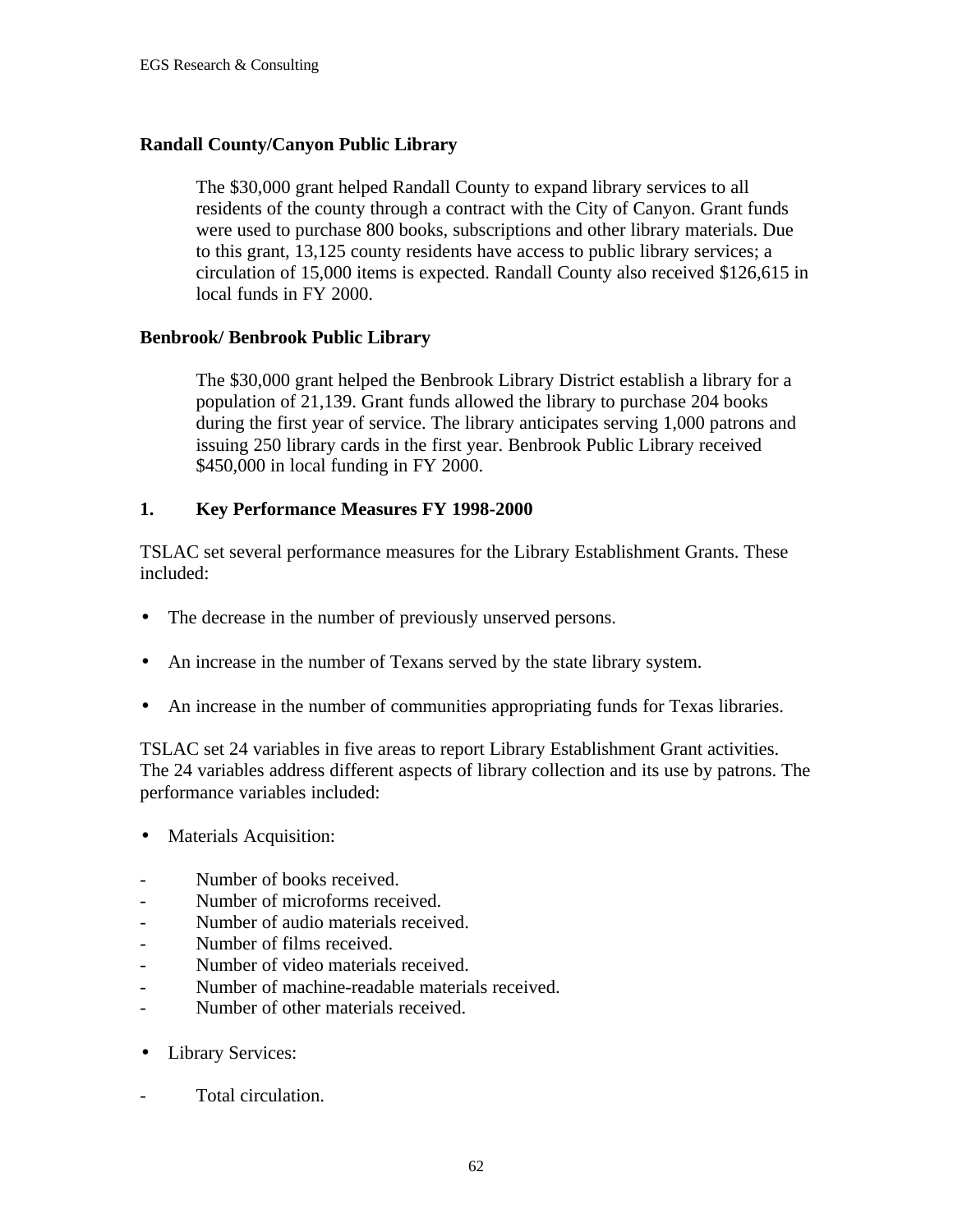- Reciprocal borrowing.
- ILL activity.
- Reference transactions.
- Materials used in-house.
- Persons attending programs, presentations.
- Gate count (persons entering library)
- New library cards issued.
- Children's Services:
- Circulation of juvenile materials
- Juvenile program attendance.
- ABE, GED, ESL, Literacy Programs:
- Persons attending
- Student hours.
- Administration:
- Total collection size.
- Titles cataloged.
- Percent of collection cataloged.
- Uncataloged paperbacks; not part of regular collection.

Similarly to other grant programs, the methodology that the TSLAC used to measure performance vis-à-vis these variables consisted of "percent of target" achieved. As shown in the following tables, the libraries funded through the Establishment Grants demonstrated a high level of activity (output) on the different performance measures. The performance of these libraries varied greatly through the three years. There was little relationship between the targets they set and their performance. While libraries generally increased their targets based on achievements in the previous year, they did not appear to set more accurate target levels.

|                              | <b>Table V.1</b> |               |               |               |               |               |               |               |               |  |  |
|------------------------------|------------------|---------------|---------------|---------------|---------------|---------------|---------------|---------------|---------------|--|--|
| <b>Materials Acquisition</b> |                  |               |               |               |               |               |               |               |               |  |  |
| <b>Establishment</b>         |                  | Year 1        |               |               | Year 2        |               |               | Year 3        |               |  |  |
| Grant                        |                  |               |               |               |               |               |               |               |               |  |  |
|                              | <b>Target</b>    | <b>Actual</b> | $%$ of        | <b>Target</b> | <b>Actual</b> | $%$ of        | <b>Target</b> | <b>Actual</b> | $%$ of        |  |  |
|                              |                  |               | <b>Target</b> |               |               | <b>Target</b> |               |               | <b>Target</b> |  |  |
| <b>Mills County</b>          | 400              | 294           | 72.5%         | 488           | 331           | 68.0%         | 450           | 804           | 179.0%        |  |  |
| City of Naples               | 950              | 488           | 51.4%         | 555           | 643           | 116.0%        | 460           | 396           | 86.0%         |  |  |
| Throckmorton                 | 129              | 120           | 93.0%         | 140           | 140           | 100.0%        | 432           | 432           | 100.0%        |  |  |
| County                       |                  |               |               |               |               |               |               |               |               |  |  |
| <b>Benbrook</b>              | 204              | 213           | 104.0%        | 300           | 827           | 276.0%        |               |               |               |  |  |
| <b>Randall County</b>        | 855              | 1,778         | 208.0%        | 1,156         | 1,135         | 98.0%         |               |               |               |  |  |
| Clifton                      | 374              | 831           | 222.0%        |               |               |               |               |               |               |  |  |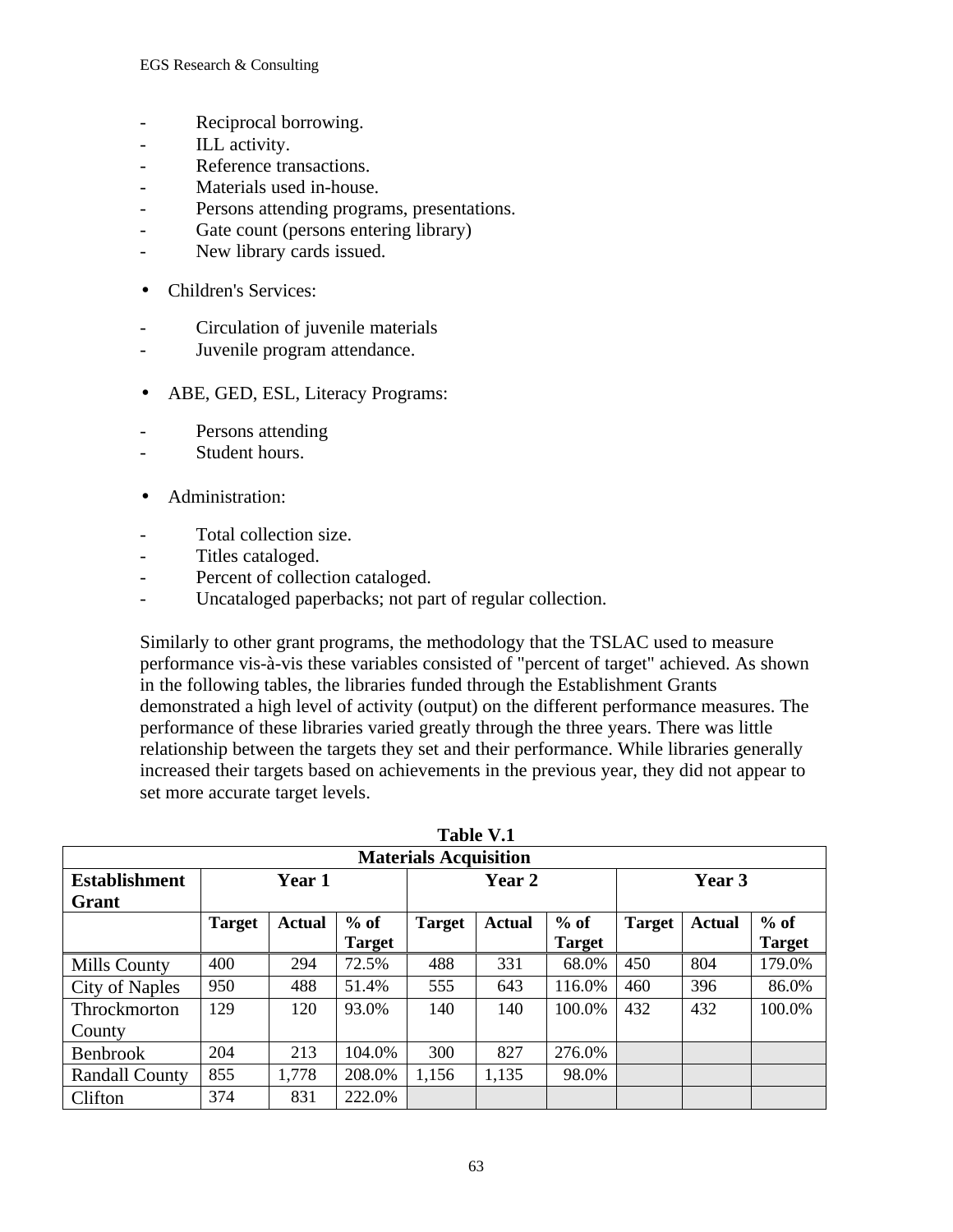|                                             |               |               |               | Table V.2     |        |               |               |               |               |  |
|---------------------------------------------|---------------|---------------|---------------|---------------|--------|---------------|---------------|---------------|---------------|--|
| <b>Library Services - Total Circulation</b> |               |               |               |               |        |               |               |               |               |  |
| <b>Establishment</b>                        | Year 1        |               |               |               | Year 2 |               |               | Year 3        |               |  |
| Grant                                       | <b>Target</b> | <b>Actual</b> | $%$ of        | <b>Target</b> | Actual | $%$ of        | <b>Target</b> | <b>Actual</b> | $%$ of        |  |
|                                             |               |               | <b>Target</b> |               |        | <b>Target</b> |               |               | <b>Target</b> |  |
| Mills County                                | 3,500         | 12,756        | 364.0%        | 15,000        | 6,693  | 64.0%         | 15,000        | 11,723        | 78.0%         |  |
| City of Naples                              | 2,400         | 3,524         | 146.8%        | 3,000         | 4,205  | 140.0%        | 3,300         | 4,294         | 130.0%        |  |
| Throckmorton                                | 3,000         | 2,834         | 95.0%         | 2,500         | 3,070  | 129.0%        | 3,000         | 3,189         | 106.0%        |  |
| County                                      |               |               |               |               |        |               |               |               |               |  |
| <b>Benbrook</b>                             | 550           | 12,236        | 2,236%        | 11,000        | 19,123 | 174.0%        |               |               |               |  |
| Randall                                     | 15,000        | 11,581        | 77.2%         | 48,000        | 76,064 | 158.0%        |               |               |               |  |
| County                                      |               |               |               |               |        |               |               |               |               |  |
| Clifton                                     | 8,800         | 8,652         | 98.0%         |               |        |               |               |               |               |  |

**Table V.2**

| l'able |  |
|--------|--|
|--------|--|

|                      | <b>Library Services - Reference Transactions</b> |               |               |               |        |               |               |               |               |  |  |
|----------------------|--------------------------------------------------|---------------|---------------|---------------|--------|---------------|---------------|---------------|---------------|--|--|
| <b>Establishment</b> | Year 1                                           |               |               |               | Year 2 |               | Year 3        |               |               |  |  |
| Grant                | <b>Target</b>                                    | <b>Actual</b> | $%$ of        | <b>Target</b> | Actual | $%$ of        | <b>Target</b> | <b>Actual</b> | $%$ of        |  |  |
|                      |                                                  |               | <b>Target</b> |               |        | <b>Target</b> |               |               | <b>Target</b> |  |  |
| Mills County         | 100                                              | 110           | 110.0%        | 40            | 173    | 433.0%        | 250           | 260           | 104.0%        |  |  |
| City of Naples       | 1,000                                            | 1,633         | 163.0%        | 1,000         | 1,329  | 133.0%        | 1,100         | 1,315         | 119.0%        |  |  |
| Throckmorton         | 100                                              | 100           | 100.0%        | 100           | 100    | 100.0%        | 100           | 100           | 100.0%        |  |  |
| County               |                                                  |               |               |               |        |               |               |               |               |  |  |
| Benbrook             | 100                                              | 449           | 449.0%        | 500           | 802    | 160.0%        |               |               |               |  |  |
| Randall              | 200                                              | 126           | 63.0%         | 800           | 623    | 78.0%         |               |               |               |  |  |
| County               |                                                  |               |               |               |        |               |               |               |               |  |  |
| Clifton              | 300                                              | 267           | 89.0%         |               |        |               |               |               |               |  |  |

|                                                      |               |               |               |               | Table V.4 |               |               |               |               |  |
|------------------------------------------------------|---------------|---------------|---------------|---------------|-----------|---------------|---------------|---------------|---------------|--|
| <b>Library Services - Persons Attending Programs</b> |               |               |               |               |           |               |               |               |               |  |
| <b>Establishment</b>                                 |               | Year 1        |               |               | Year 2    |               |               | Year 3        |               |  |
| Grant                                                | <b>Target</b> | <b>Actual</b> | $%$ of        | <b>Target</b> | Actual    | $%$ of        | <b>Target</b> | <b>Actual</b> | $%$ of        |  |
|                                                      |               |               | <b>Target</b> |               |           | <b>Target</b> |               |               | <b>Target</b> |  |
| Mills County                                         | 100           | 196           | 196.0%        | 150           | 159       | 106.0%        | 120           | 190           | 158.0%        |  |
| City of Naples                                       | 250           | 296           | 113.8%        | 260           | 703       | 270.0%        | 320           | 472           | 147.0%        |  |
| Throckmorton                                         | 1,275         | 743           | 58.0%         | 500           | 353       | 71.0%         | 800           | 915           | 114.0%        |  |
| County                                               |               |               |               |               |           |               |               |               |               |  |
| <b>Benbrook</b>                                      | N/A           | N/A           | N/A           | N/A           | N/A       | N/A           |               |               |               |  |
| Randall                                              | 500           | 557           | 111.4%        | 1,500         | 1,165     | 78.0%         |               |               |               |  |
| County                                               |               |               |               |               |           |               |               |               |               |  |
| Clifton                                              | 200           | 387           | 193.5%        |               |           |               |               |               |               |  |

**Table V.4**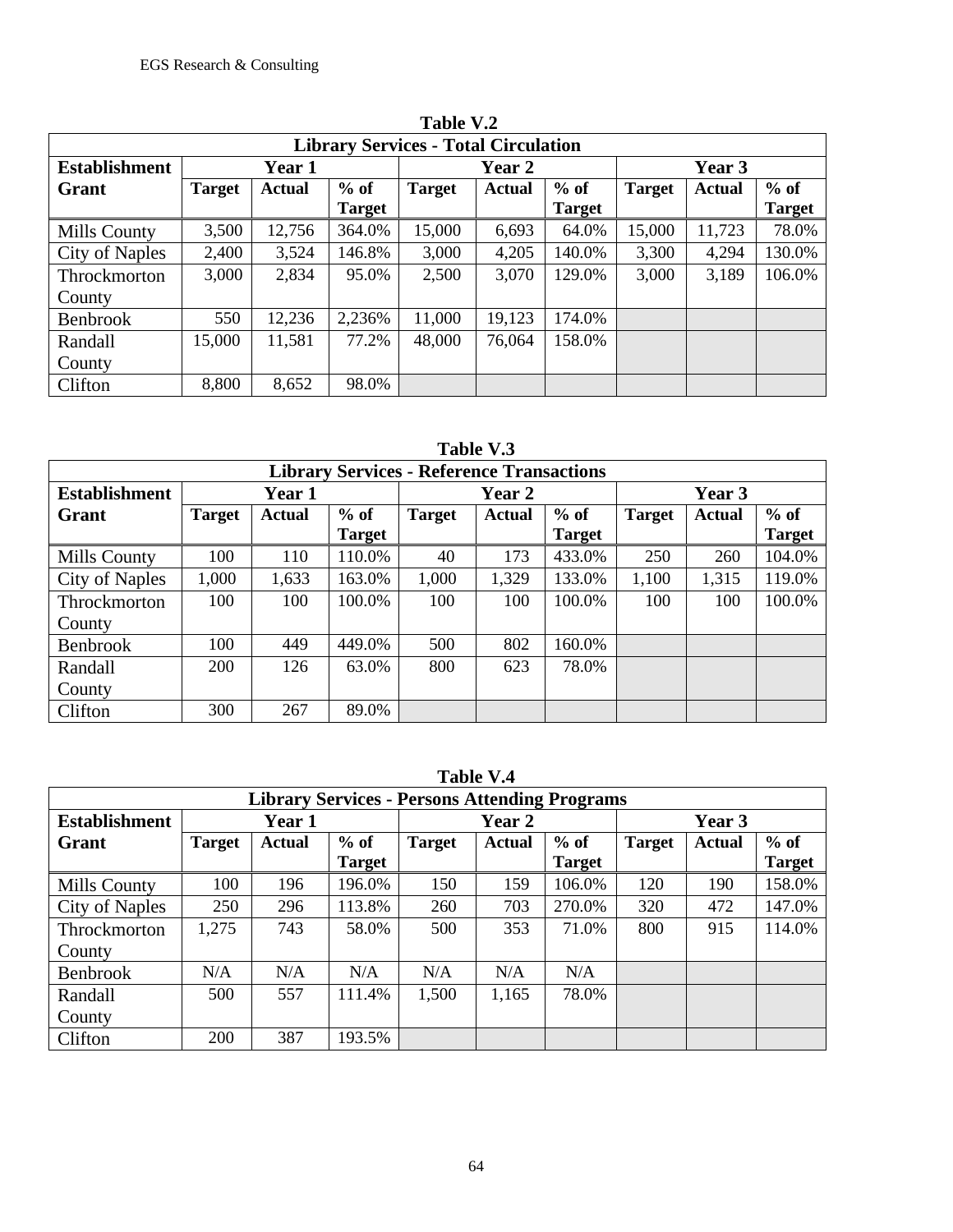|                                      |               |               |                         |               | Table V.5 |                         |               |               |                         |  |  |
|--------------------------------------|---------------|---------------|-------------------------|---------------|-----------|-------------------------|---------------|---------------|-------------------------|--|--|
| <b>Library Services - Gate Count</b> |               |               |                         |               |           |                         |               |               |                         |  |  |
| <b>Establishment</b>                 |               | Year 1        |                         | Year 2        |           |                         | Year 3        |               |                         |  |  |
| Grant                                | <b>Target</b> | <b>Actual</b> | $%$ of<br><b>Target</b> | <b>Target</b> | Actual    | $%$ of<br><b>Target</b> | <b>Target</b> | <b>Actual</b> | $%$ of<br><b>Target</b> |  |  |
| <b>Mills County</b>                  | 5,000         | 4,725         | 94.0%                   | 5,500         | 4,458     | 81.0%                   | 6,500         | 6,451         | 117.0%                  |  |  |
| City of Naples                       | 2,000         | 2,607         | 130.0%                  | 2,000         | 4,477     | 224.0%                  | 2,200         | 4,926         | 223.0%                  |  |  |
| <b>Throckmorton</b>                  | 4,000         | 2,524         | 63.0%                   | 2,500         | 3,200     | 128.0%                  | 2,800         | 3,040         | 108.0%                  |  |  |
| County                               |               |               |                         |               |           |                         |               |               |                         |  |  |
| Benbrook                             | 1,000         | 6,297         | 629.7%                  | 4,000         | 11,592    | 290.0%                  |               |               |                         |  |  |
| Randall                              | 7,000         | 4,637         | 77.2%                   | 25,000        | 24,905    | 99.7%                   |               |               |                         |  |  |
| County                               |               |               |                         |               |           |                         |               |               |                         |  |  |
| Clifton                              | 2,200         | 4,337         | 197.0%                  |               |           |                         |               |               |                         |  |  |

**Table V.6 Library Services - New Library Cards Issued Establishment Year 1 Year 2 Year 3**  $G$ **rant Target Target Actual % of Target**  $\sqrt{ }$  of **Target**<br>10.0% Mills County | 50 | 133 | 266.0% | 75 | 219 | 292.0% | 120 | 132 | 110.0% City of Naples | 400 | 557 | 139.0% | 200 | 344 | 172.0% | 220 | 286 | 130.0% Throck County<br>Benbro 25 | 25 | 100.0% | 25 | 88 | 140.0% | 50 | 84 | 168.0% Benbrook 250 243 97.0% 200 814 407.0% Randall County 500 462 92.4% 600 717 120.0% Clifton

|               |               |               |                         | Library Dervices - I vew Library Carus Issued |               |                         |               |               |                    |
|---------------|---------------|---------------|-------------------------|-----------------------------------------------|---------------|-------------------------|---------------|---------------|--------------------|
| ishment       |               | Year 1        |                         |                                               | Year 2        |                         |               | Year 3        |                    |
|               | <b>Target</b> | <b>Actual</b> | $%$ of<br><b>Target</b> | <b>Target</b>                                 | <b>Actual</b> | $%$ of<br><b>Target</b> | <b>Target</b> | <b>Actual</b> | $\mathbf{O}/$<br>Т |
| ounty!        | 50            | 133           | 266.0%                  | 75                                            | 219           | 292.0%                  | 120           | 132           | $1^{\circ}$        |
| <b>Naples</b> | 400           | 557           | 139.0%                  | <b>200</b>                                    | 344           | 172.0%                  | 220           | 286           | $1^{\prime}$       |
| morton        | 25            | 25            | 100.0%                  | 25                                            | 88            | 140.0%                  | 50            | 84            | $\mathbf{1}$       |
| ok            | 250           | 243           | 97.0%                   | 200                                           | 814           | 407.0%                  |               |               |                    |
|               | 500           | 462           | 92.4%                   | 600                                           | 717           | 120.0%                  |               |               |                    |
|               | 100           | 394           | 394.0%                  |                                               |               |                         |               |               |                    |
|               |               |               |                         |                                               |               |                         |               |               |                    |

**Table V.7**

|                      | <b>Children's Services - Circulation of Juvenile Materials</b> |               |               |               |               |               |               |               |               |  |  |
|----------------------|----------------------------------------------------------------|---------------|---------------|---------------|---------------|---------------|---------------|---------------|---------------|--|--|
| <b>Establishment</b> |                                                                | Year 1        |               |               | Year 2        |               | Year 3        |               |               |  |  |
| Grant                | <b>Target</b>                                                  | <b>Actual</b> | $%$ of        | <b>Target</b> | <b>Actual</b> | $%$ of        | <b>Target</b> | <b>Actual</b> | $%$ of        |  |  |
|                      |                                                                |               | <b>Target</b> |               |               | <b>Target</b> |               |               | <b>Target</b> |  |  |
| Mills County         | 2,000                                                          | 1,960         | 98.0%         | 2,000         | 1,231         | 62.0%         | 2,400         | 2,625         | 109.0%        |  |  |
| City of Naples       | 2,000                                                          | 1,581         | 79.0%         | 2,000         | 2,772         | 139.0%        | 2,200         | 1,537         | 69.0%         |  |  |
| <b>Throckmorton</b>  | 1,055                                                          | 1,125         | 107.0%        | 600           | 1,444         | 240.0%        | 1,250         | 2,123         | 170.0%        |  |  |
| County               |                                                                |               |               |               |               |               |               |               |               |  |  |
| Benbrook             | 275                                                            | 5,566         | 2024%         | 2,000         | 8,262         | 413.0%        |               |               |               |  |  |
| Randall              | 9,500                                                          | 7,594         | 79.9%         | 37,000        | 21,866        | 59.0%         |               |               |               |  |  |
| County               |                                                                |               |               |               |               |               |               |               |               |  |  |
| Clifton              | 2,900                                                          | 2,000         | 69.0%         |               |               |               |               |               |               |  |  |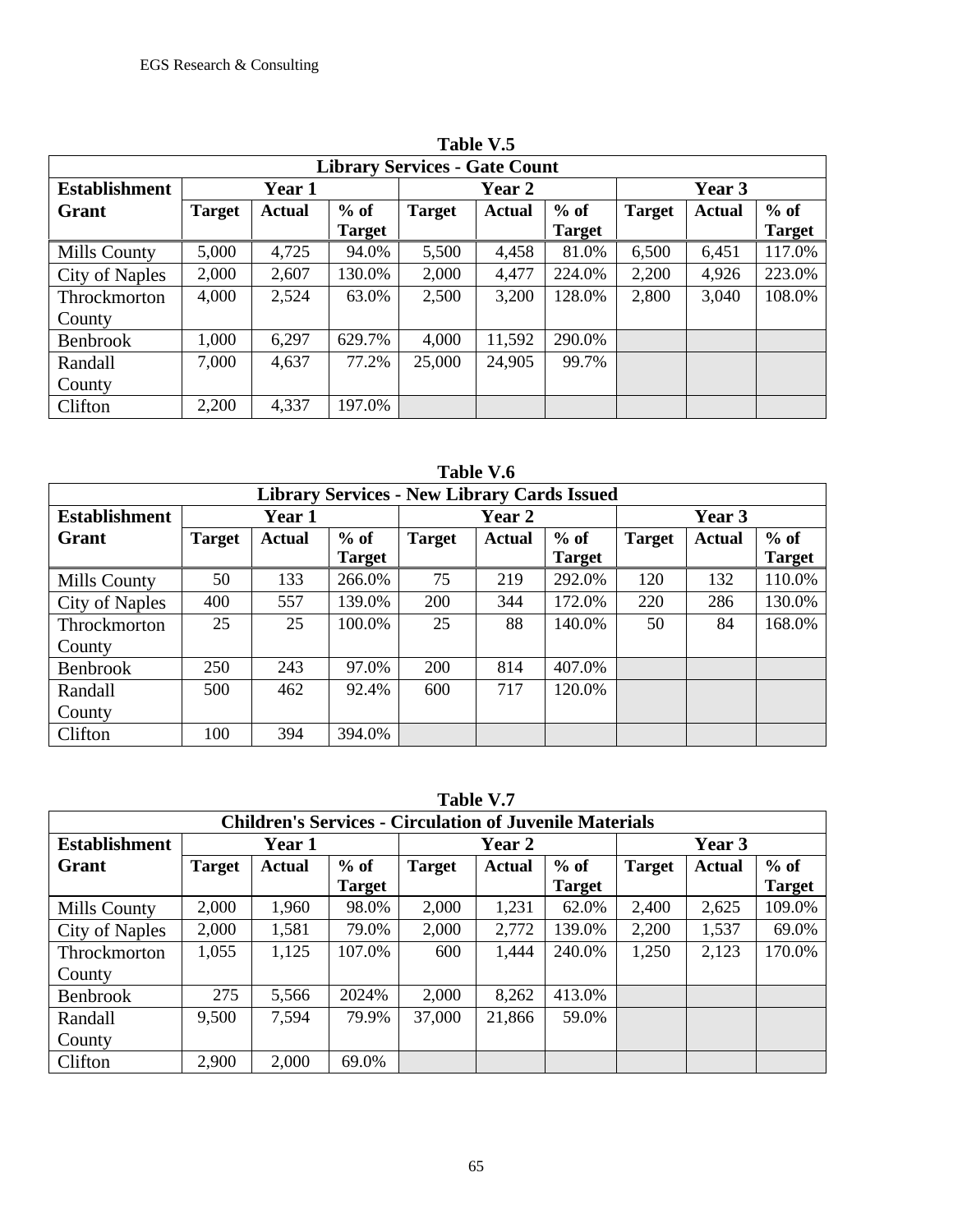.

|                                                          |               |               |               |               | 1able V.8 |               |               |               |               |  |
|----------------------------------------------------------|---------------|---------------|---------------|---------------|-----------|---------------|---------------|---------------|---------------|--|
| <b>Children's Services - Juvenile Program Attendance</b> |               |               |               |               |           |               |               |               |               |  |
| <b>Establishment</b>                                     |               | Year 1        |               |               | Year 2    |               |               | Year 3        |               |  |
| Grant                                                    | <b>Target</b> | <b>Actual</b> | $%$ of        | <b>Target</b> | Actual    | $%$ of        | <b>Target</b> | <b>Actual</b> | $%$ of        |  |
|                                                          |               |               | <b>Target</b> |               |           | <b>Target</b> |               |               | <b>Target</b> |  |
| Mills County                                             | 100           | 132           | 132.0%        | 125           | $\Omega$  | 0.0%          | 100           | 54            | 54.0%         |  |
| City of Naples                                           | 60            | 276           | 460.0%        | 60            | 566       | 943.0%        | 100           | 252           | 252.0%        |  |
| Throckmorton                                             | 165           | 313           | 190.0%        | 165           | 151       | 92.0%         | 425           | 803           | 189.0%        |  |
| County                                                   |               |               |               |               |           |               |               |               |               |  |
| <b>Benbrook</b>                                          | N/A           | N/A           | N/A           | N/A           | N/A       | N/A           |               |               |               |  |
| Randall                                                  | 450           | 524           | 116.4%        | 1,400         | 1,127     | 81.0%         |               |               |               |  |
| County                                                   |               |               |               |               |           |               |               |               |               |  |
| Clifton                                                  | 150           | 235           | 157.0%        |               |           |               |               |               |               |  |

**Table V.8**

| l'able : |  |
|----------|--|
|----------|--|

|                      | <b>Literacy Programs - Persons Attending</b> |               |               |               |               |               |               |               |               |  |  |
|----------------------|----------------------------------------------|---------------|---------------|---------------|---------------|---------------|---------------|---------------|---------------|--|--|
| <b>Establishment</b> |                                              | Year 1        |               |               | <b>Year 2</b> |               | <b>Year 3</b> |               |               |  |  |
| Grant                | <b>Target</b>                                | <b>Actual</b> | $%$ of        | <b>Target</b> | <b>Actual</b> | $%$ of        | <b>Target</b> | <b>Actual</b> | $%$ of        |  |  |
|                      |                                              |               | <b>Target</b> |               |               | <b>Target</b> |               |               | <b>Target</b> |  |  |
| Mills County         | N/AN/                                        | N/AN/A        | N/A           | N/A           | N/A           | N/A           | N/A           | N/A           | N/A           |  |  |
|                      | A                                            |               |               |               |               |               |               |               |               |  |  |
| City of Naples       | 60                                           | 276           | 460.0%        | N/A           | N/A           | N/A           | N/A           | N/A           | N/A           |  |  |
| Throckmorton         | N/A                                          | N/A           | N/A           | N/A           | N/A           | N/A           | N/A           | N/A           | N/A           |  |  |
| County               |                                              |               |               |               |               |               |               |               |               |  |  |
| <b>Benbrook</b>      | N/A                                          | N/A           | N/A           | N/A           | N/A           | N/A           |               |               |               |  |  |
| Randall              | N/A                                          | N/A           | N/A           | N/A           | N/A           | N/A           |               |               |               |  |  |
| County               |                                              |               |               |               |               |               |               |               |               |  |  |
| Clifton              | N/A                                          | N/A           | N/A           |               |               |               |               |               |               |  |  |

|                                               |               |               |               |               | Table V.IU    |               |               |               |               |  |
|-----------------------------------------------|---------------|---------------|---------------|---------------|---------------|---------------|---------------|---------------|---------------|--|
| <b>Administration - Total Collection Size</b> |               |               |               |               |               |               |               |               |               |  |
| <b>Establishment</b>                          |               | Year 1        |               | Year 2        |               |               | Year 3        |               |               |  |
| Grant                                         | <b>Target</b> | <b>Actual</b> | $%$ of        | <b>Target</b> | <b>Actual</b> | $%$ of        | <b>Target</b> | <b>Actual</b> | $%$ of        |  |
|                                               |               |               | <b>Target</b> |               |               | <b>Target</b> |               |               | <b>Target</b> |  |
| Mills County                                  | 11,300        | 8,982         | 79.5%         | 10,000        | 9,049         | 90.0%         | 8,000         | 8,000         | 100.0%        |  |
| City of Naples                                | 7,500         | 7,540         | 100.5%        | 8,000         | 10,073        | 126.0%        | 6,500         | 10,343        | 121.0%        |  |
| Throckmorton                                  | 9,500         | 5,228         | 55.0%         | 9,800         | 5,940         | 61.0%         | 10,500        | 10,627        | 101.0%        |  |
| County                                        |               |               |               |               |               |               |               |               |               |  |
| <b>Benbrook</b>                               | 204           | 20,804        | 10198%        | 24,000        | 23,434        | 98.0%         |               |               |               |  |
| Randall                                       | 36,000        | 34,720        | 96.4%         | 39,500        | 37,309        | 94.0%         |               |               |               |  |
| County                                        |               |               |               |               |               |               |               |               |               |  |
| Clifton                                       | 7,500         | 6,720         | 90.0%         |               |               |               |               |               |               |  |

**Table V.10**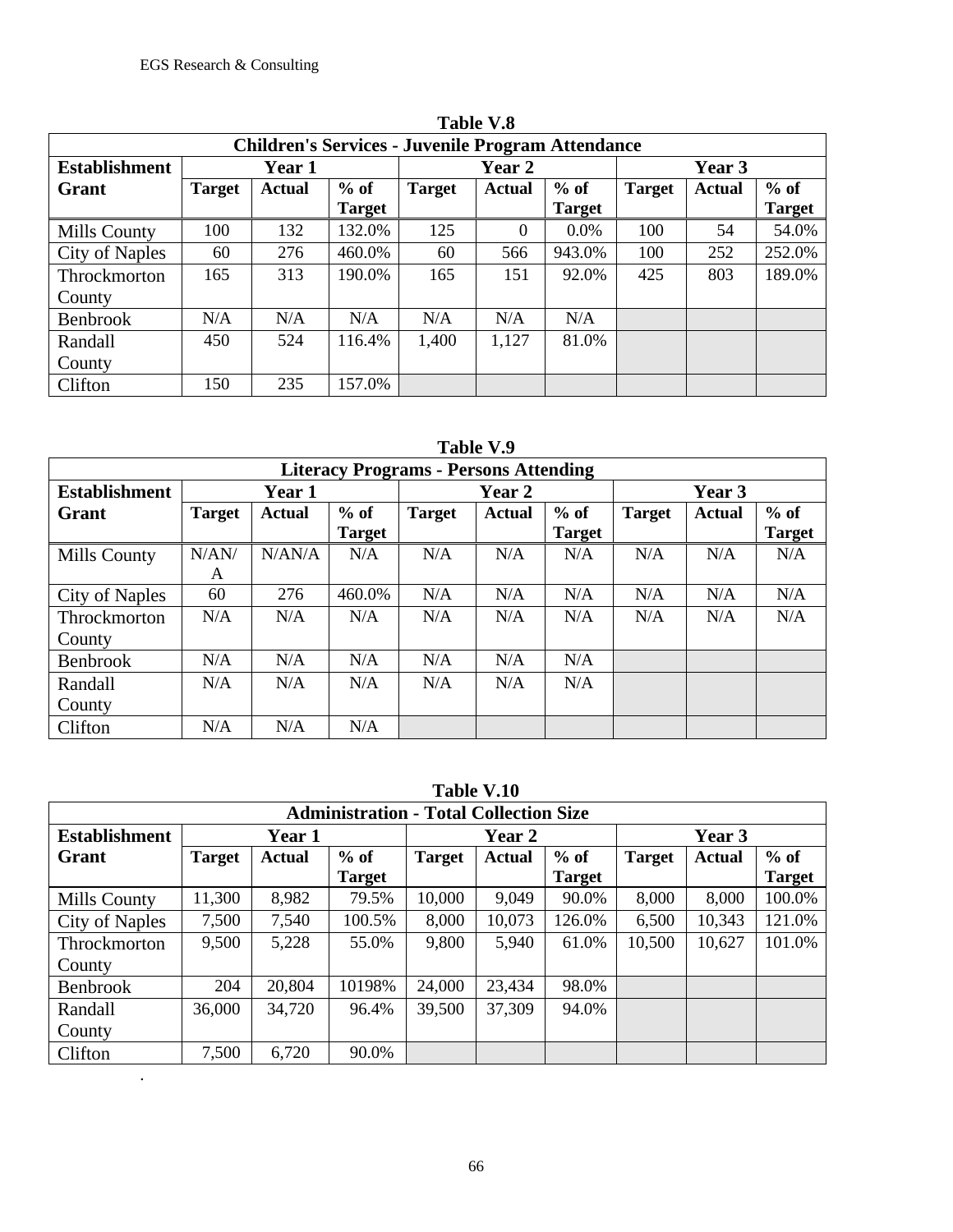# **VI. LIBRARY COOPERATION GRANTS**

Three of the LSTA goals address cooperation among libraries:

- Establish and enhance linkages among and between libraries.
- Encourage libraries in different areas or of different kinds to establish consortia and share resources.
- Link libraries electronically with educational, social, and informational networks.

The Texas State Library and Archives Commission (TSLAC) awarded six Library Cooperation Grants in 1999 and 2001 for these purposes. Four of the grants deal with cooperation among public libraries. One grant addresses cooperation between a public library and a community college. One grant addresses cooperation between three public libraries and literacy providers.

| Table VI.I                        |                          |           |  |  |  |  |
|-----------------------------------|--------------------------|-----------|--|--|--|--|
| <b>Library Cooperation Grants</b> |                          |           |  |  |  |  |
| Number of Grants Awarded          | 4 in 1999                |           |  |  |  |  |
|                                   | 2 in 2001                |           |  |  |  |  |
| <b>Total Amount of Grants:</b>    |                          |           |  |  |  |  |
| 1999                              | \$343,597                |           |  |  |  |  |
| 2001                              | \$123,861                |           |  |  |  |  |
| <b>Grants Awarded:</b>            |                          |           |  |  |  |  |
| 1999                              | <b>Haltom City</b>       | \$129,000 |  |  |  |  |
|                                   | <b>Hidalgo County</b>    | \$111,550 |  |  |  |  |
|                                   | City of Los Fresnos      | \$28,322  |  |  |  |  |
|                                   | <b>Montgomery County</b> | \$74,725  |  |  |  |  |
| 2001                              | City of Uvalde           | \$63,866  |  |  |  |  |
|                                   | City of Weslaco          | \$59,995  |  |  |  |  |
|                                   |                          |           |  |  |  |  |

**Table VI.1**

The Cooperation Grant Projects engaged in a large number of activities, and generally met their objectives.

### **Haltom City Cooperation Grant**

The objectives of the Haltom City Cooperation project were to link the libraries in four smaller cities to the Ft. Worth Public Library's online catalogue, increase Internet access, expand resource sharing through a common library card and regular courier service, and share technology training and support. The consortium serves a population of 592,211. Patrons of the libraries gained access to greatly increased collection resources (over two million items).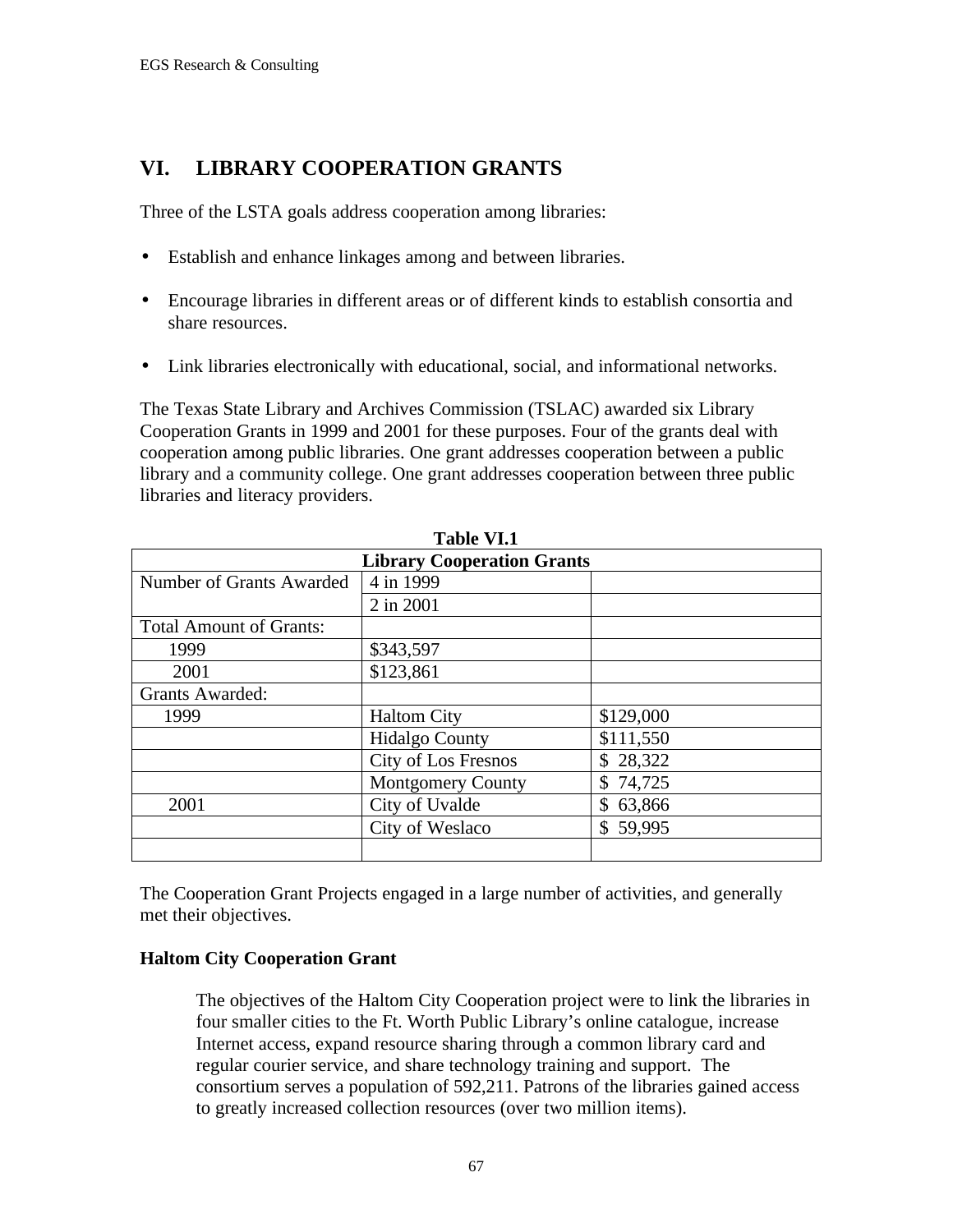The consortium used an LSTA grant of \$129,000 and a local match of \$54,000.

The cooperation grant project served 55,678 people; provided reference assistance to approximately 50,000 patrons; attendance at training and other programs approximated 1,000; and over 5,000 new library cards were issued during the grant year.

#### **Hidalgo County Cooperation Grant**

The \$111,550 grant was awarded to help fund the purchase, installation, and training for implementation of an online integrated library system to serve the 12 libraries of the Hidalgo County Library System.

#### **City of Los Fresnos Cooperation Grant**

The \$28,322 grant was awarded to help fund a joint integrated library system at Ethel Whipple Memorial Library and Brownsville Public Library. The joint project was part of a larger initiative to link the automation systems of all 17 libraries in Cameron and Hidalgo County Library Systems, giving patrons access to the collections of all participating libraries.

#### **Montgomery County Cooperation Grant**

The \$74,725 grant was awarded for hardware, software, training, and publicity related to a cooperation project between Montgomery County Memorial Library System and the North Harris Montgomery Community College District. The cooperation project was designed to provide remote access to a joint catalog, improve on-site use of library resources, and promote increased resource sharing among the 175,855 consortium members.

### **City of Uvalde Cooperation Grant**

The objective of the \$63,866 grant was to increase resources available to Uvalde County residents by creating a unified automation system for the three county libraries. At the end of FY 2001, Sabinal and Utopia's libraries were connected to the server in Uvalde. Utopia's library collection had been converted as had twothirds of Sabinal's collection. The Uvalde library staff conducted 19 training sessions in the operation of the automated system for 48 Utopia and Sabinal staff. To increase the patron base, Uvalde library staff visited each school in the county and distributed library cards. As a result of this campaign, 1,265 new patrons were registered.

### **City of Weslaco Cooperation Grant**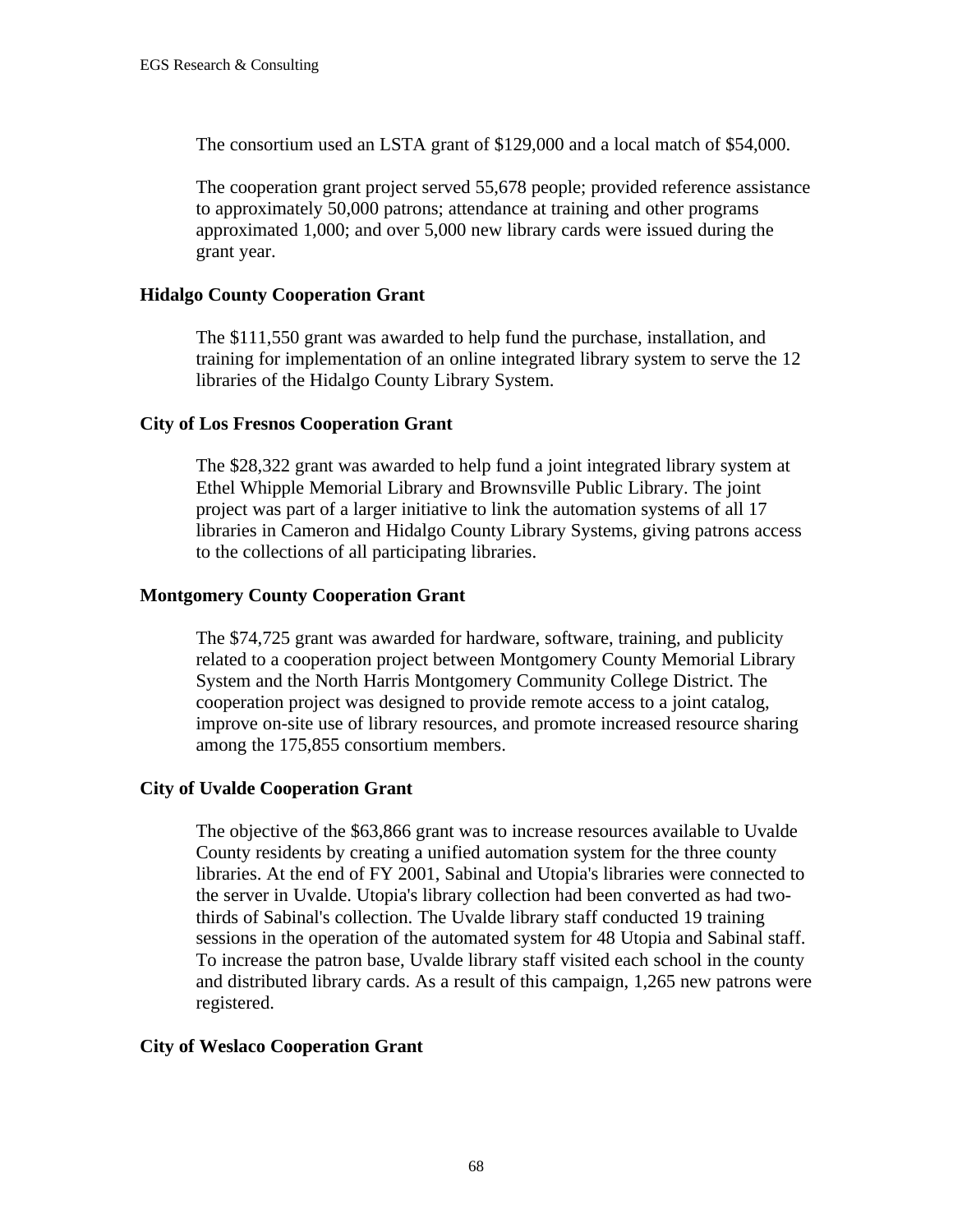The objective of the cooperation grant was to purchase literacy resource materials and support literacy providers in the Rio Grande Valley. The literacy resource collection was housed in three libraries in the Valley--Weslaco, Mission, and San Benito--to ensure easy access. The strategies the project used were to offer a series of workshops for instructors and tutors and a train-the-trainer workshop.

The project obtained 898 books, 248 cassettes, 444 videos, and 12 software programs. The project also set up a demonstration lab with six computers. The project offered six workshops to 147 literacy providers. The project has also distributed a partial bibliography at literacy meetings and workshops. Project staff visited eight literacy centers and made presentations.

Cooperation grant projects performance was documented and evaluated based on the following criteria, as applicable to a particular project:

- Materials Acquisition:
- Number of books received.
- Number of database services acquired.
- Number of major hardware components received.
- Number of other materials received.
- Total number of materials acquired.
- Technical Assistance:
- Number of training sessions.
- Number of persons attending training sessions.
- Pieces of publicity distributed.
- Program Services:
- Number of discrete uses of databases.
- Number of reference questions handled.
- Number of persons attending special programs.
- Number of persons receiving a library card for the first time due to this project.
- Number of shared users.

The performance data provided by grant recipients showed a great level of activity on all variables. The methodology that the TSLAC used in evaluating the performance of these projects is the "percent of target achieved." As shown in the tables below, the extent to which projects met their targets on these variables varied greatly across projects by performance measure and across performance measures by project.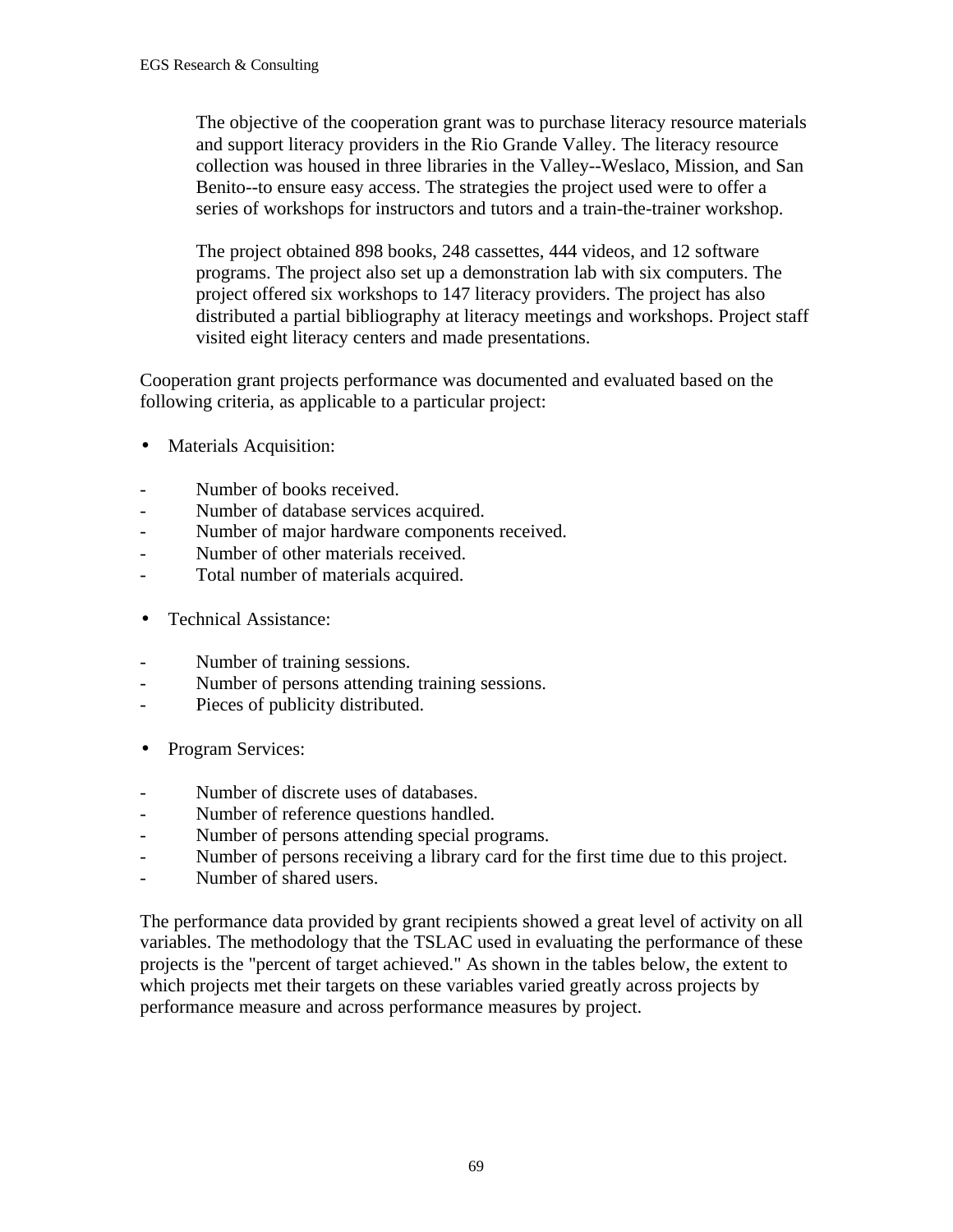| Table VI.2               |                              |               |             |  |  |  |
|--------------------------|------------------------------|---------------|-------------|--|--|--|
|                          | <b>Materials Acquisition</b> |               |             |  |  |  |
| Grant                    | <b>Target</b>                | <b>Actual</b> | % of Target |  |  |  |
| <b>Haltom City</b>       | 44                           | 44            | 100.0%      |  |  |  |
| <b>Hidalgo County</b>    | 14                           |               | 64.3%       |  |  |  |
| City of Los Fresnos      | 19                           | 19            | 100.0%      |  |  |  |
| <b>Montgomery County</b> | 29                           | 32            | 110.0%      |  |  |  |
| City of Uvalde           |                              |               | 100.0%      |  |  |  |
| City of Weslaco          | ,164                         | 1,590         | 137.0%      |  |  |  |

**Table VI.2**

# **Table VI.3**

| <b>Technical Assistance</b> |                        |               |               |               |                                           |               |               |                                                  |               |  |
|-----------------------------|------------------------|---------------|---------------|---------------|-------------------------------------------|---------------|---------------|--------------------------------------------------|---------------|--|
| Grant                       | # of Training Sessions |               |               |               | # of Persons Attending<br><b>Sessions</b> |               |               | <b>Pieces of Publicity</b><br><b>Distributed</b> |               |  |
|                             | <b>Target</b>          | <b>Actual</b> | $%$ of        | <b>Target</b> | <b>Actual</b>                             | $%$ of        | <b>Target</b> | <b>Actual</b>                                    | $%$ of        |  |
|                             |                        |               | <b>Target</b> |               |                                           | <b>Target</b> |               |                                                  | <b>Target</b> |  |
| <b>Haltom City</b>          | 31                     | 290           | 935.0%        | 350           | 470                                       | 134.0%        | 10,500        | 36,600                                           | 348.0%        |  |
| Hidalgo                     | 21                     | 21            | 100.0%        | 60            | 64                                        | 106.7%        | 6,000         | $\overline{4}$                                   | $0.0\%$       |  |
| County                      |                        |               |               |               |                                           |               |               |                                                  |               |  |
| City of Los                 | 10                     | 10            | 100.0%        | 10            | 10                                        | 100.0%        | 500           | 520                                              | 104.0%        |  |
| Fresnos                     |                        |               |               |               |                                           |               |               |                                                  |               |  |
| Montgomery                  | 17                     | 18            | 106.0%        | 80            | 82                                        | 482.0%        | 2,500         | 2,500                                            | 100.0%        |  |
| County                      |                        |               |               |               |                                           |               |               |                                                  |               |  |
| City of Uvalde              | 6                      | 17            | 283.0%        | 18            | 35                                        | 194.0%        | $\tau$        | 7                                                | 100.0%        |  |
| City of                     | 6                      | 8             | 100.0%        | 100           | 124                                       | 124.0%        | 105           | 158                                              | 150.0%        |  |
| Weslaco                     |                        |               |               |               |                                           |               |               |                                                  |               |  |

|                    |                         |                       |               |               | таріс тілт               |               |               |                         |               |  |
|--------------------|-------------------------|-----------------------|---------------|---------------|--------------------------|---------------|---------------|-------------------------|---------------|--|
|                    | <b>Program Services</b> |                       |               |               |                          |               |               |                         |               |  |
| Grant              |                         | # of Discrete uses of |               |               | # of Reference Questions |               |               | # of Persons Attending  |               |  |
|                    |                         | <b>Databases</b>      |               |               | <b>Handled</b>           |               |               | <b>Special Programs</b> |               |  |
|                    | <b>Target</b>           | <b>Actual</b>         | $%$ of        | <b>Target</b> | Actual                   | $%$ of        | <b>Target</b> | <b>Actual</b>           | $%$ of        |  |
|                    |                         |                       | <b>Target</b> |               |                          | <b>Target</b> |               |                         | <b>Target</b> |  |
| <b>Haltom City</b> | N/A                     | N/A                   | N/A           | 42,524        | 49,337                   | 116.0%        | 213           | 493                     | 231.0%        |  |
| Hidalgo            | 1,200,000               | $\theta$              | 0.0%          | 850,000       | $\Omega$                 | $0.0\%$       | 50,000        | $\Omega$                | $0.0\%$       |  |
| County             |                         |                       |               |               |                          |               |               |                         |               |  |
| City of Los        | 470,000                 | 420,000               | 89.0%         | 7,500         | 1,539                    | 20.0%         | 700           | 669                     | 95.0%         |  |
| Fresnos            |                         |                       |               |               |                          |               |               |                         |               |  |
| Montgomer          | N/A                     | N/A                   | N/A           | N/A           | N/A                      | N/A           | 1,056         | 915                     | 87.0%         |  |
| y County           |                         |                       |               |               |                          |               |               |                         |               |  |
| City of            | N/A                     | N/A                   | N/A           | N/A           | N/A                      | N/A           | N/A           | N/A                     | N/A           |  |
| Uvalde             |                         |                       |               |               |                          |               |               |                         |               |  |
| City of            | 1,500                   | 124                   | 8.3%          | N/A           | N/A                      | N/A           | N/A           | N/A                     | N/A           |  |
| Weslaco            |                         |                       |               |               |                          |               |               |                         |               |  |

# **Table VI.4**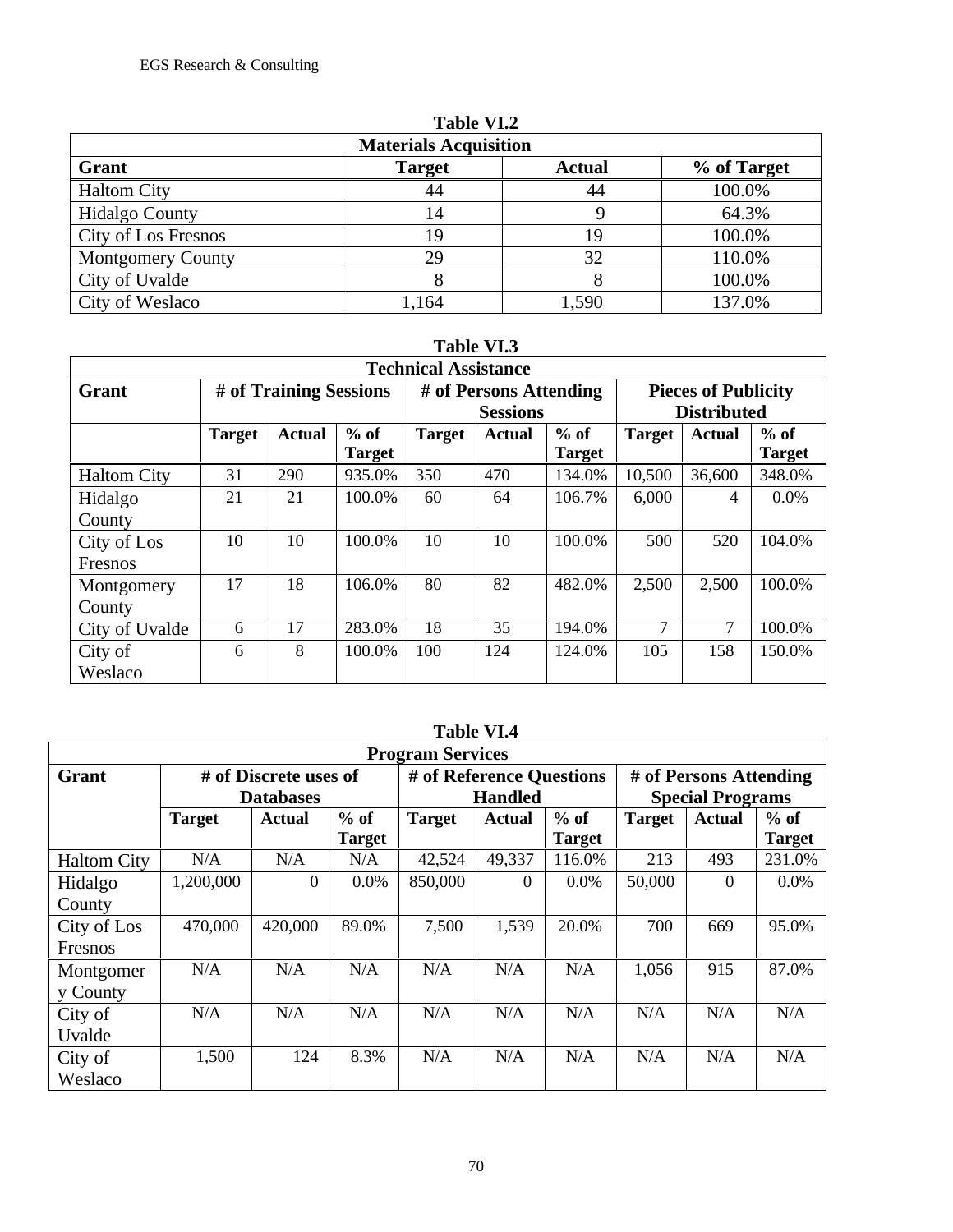| Lable VI.5               |               |                                |               |                   |               |               |  |
|--------------------------|---------------|--------------------------------|---------------|-------------------|---------------|---------------|--|
| <b>Program Services</b>  |               |                                |               |                   |               |               |  |
| Grant                    |               | # of Persons Receiving Library |               | # of Shared Users |               |               |  |
|                          |               | Card                           |               |                   |               |               |  |
|                          | <b>Target</b> | Actual                         | $%$ of        | <b>Target</b>     | <b>Actual</b> | $%$ of        |  |
|                          |               |                                | <b>Target</b> |                   |               | <b>Target</b> |  |
| <b>Haltom City</b>       | 780           | 5,378                          | 689.0%        | 84,926            | 84,926        | 100.0%        |  |
| <b>Hidalgo County</b>    | 16,000        | $\Omega$                       | $0.0\%$       | 1,200,0000        | $\theta$      | $0.0\%$       |  |
| City of Los Fresnos      | 6,500         | $\theta$                       | $0.0\%$       | 44,500            | 54,067        | 124.0%        |  |
| <b>Montgomery County</b> | N/A           | N/A                            | N/A           | 175,000           | 175,855       | 101.0%        |  |
| City of Uvalde           | 200           | 1,265                          | 633.0%        | 14,000            | 14,467        | 103.0%        |  |
| City of Weslaco          | 50            | 25                             | 50.0%         | 95                | N/A           | N/A           |  |

| l'able : | VI. |
|----------|-----|
|----------|-----|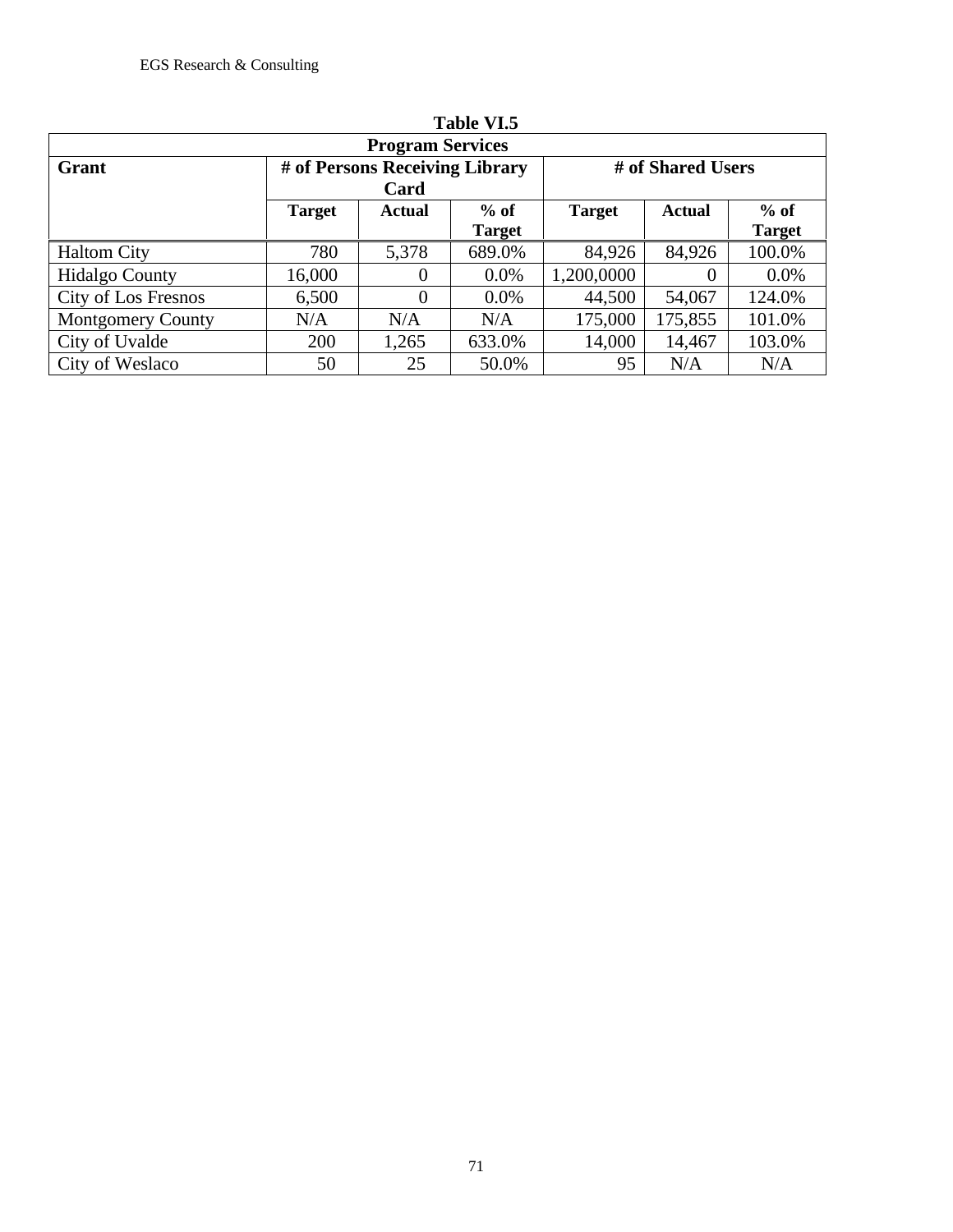# **VII. CONTINUING EDUCATION AND CONSULTING SERVICES**

The Continuing Education and Consulting (CE/C) Department of the Texas State Library and Archives Commission (TSLAC) helps train librarians in the full range of library management topics, including youth services, special projects, and electronic resources. The department provides consulting services in similar areas, including telecommunications, web-based services, integrated library systems, and distance learning technologies. The department also provides, according to the Agency's Strategic Plan, statewide access to library-related satellite videoconferences and is developing web-based training.

**It is important to recognize that LSTA provides a small share of the funding for this program. The project activities described in this section apply to the Continuing Education and Consulting Department as a whole and not to activities performed solely with LSTA funds.**

### **1. Project Activities**

### **FY 1998** (\$41,080 LSTA funds)

Using LSTA and matching state funds, the Continuing Education and Consulting (CE/C) Department hired a Special Services consultant who consulted with library staff on topics such as library management and operations, youth services, services to special populations, grant writing and literacy. The Continuing Education and Consulting Department provided the following services in 1998:.

105 workshops, seminars and training sessions

6,092 people received services

Workshop addressed topics such as:

- $739.50$
- Government Information on the Internet
- Advanced Internet Searching
- Presentation skills
- Formation of library tax districts

### **FY 1999 (**LSTA funds (\$46,909)

.

The Continuing Education and Consulting Department provided the following services in 1999:

88 workshops, seminars and training sessions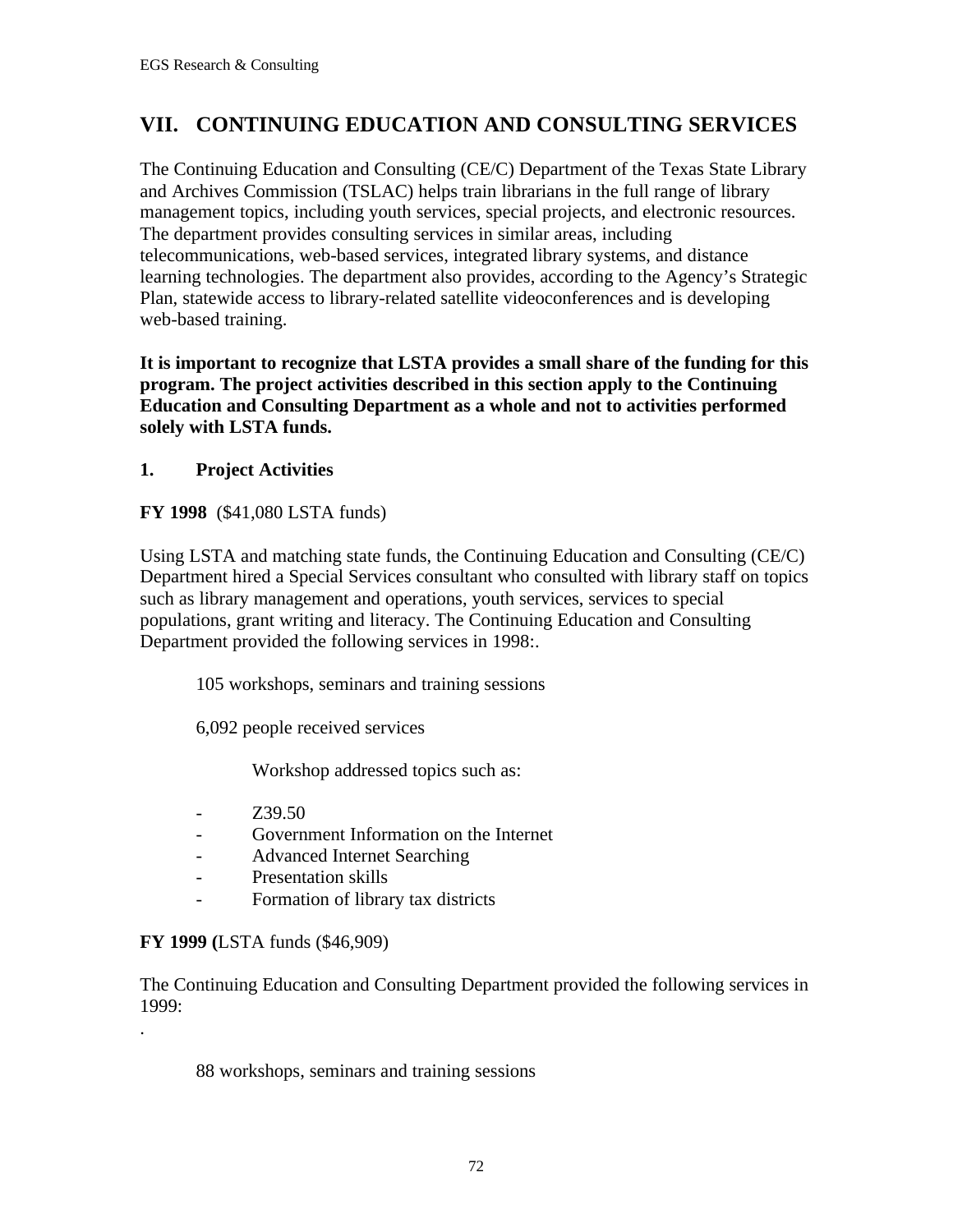3,268 people received services

- 146 library directors completed the five-session training for Samll Library Management and received completion certificates.

Workshop addressed topics such as:

- Government Information on the Internet
- Advanced Internet
- Presentation skills
- Basic grant writing
- Community user analysis

1,655 hours of consultation

34,986 people received consulting

440,026 persons participated in the Texas Reading Club "Open A Book, On With the Show" program.

### **FY 2000** (LSTA funds \$147,776)

The Continuing Education and Consulting Department provided the following services in 2000:

359 workshops, seminars and training sessions

4,004 people received services

1,652 hours of consultation

51,885 people received consulting services

421,100 people participated in the Texas Reading Club "Invent the Future-READ!" program

CE/C developed a distance education program through online tutorials in conjunction with the "Small Library Management Training Program and the provision of videoconferencing opportunities for academic and public libraries statewide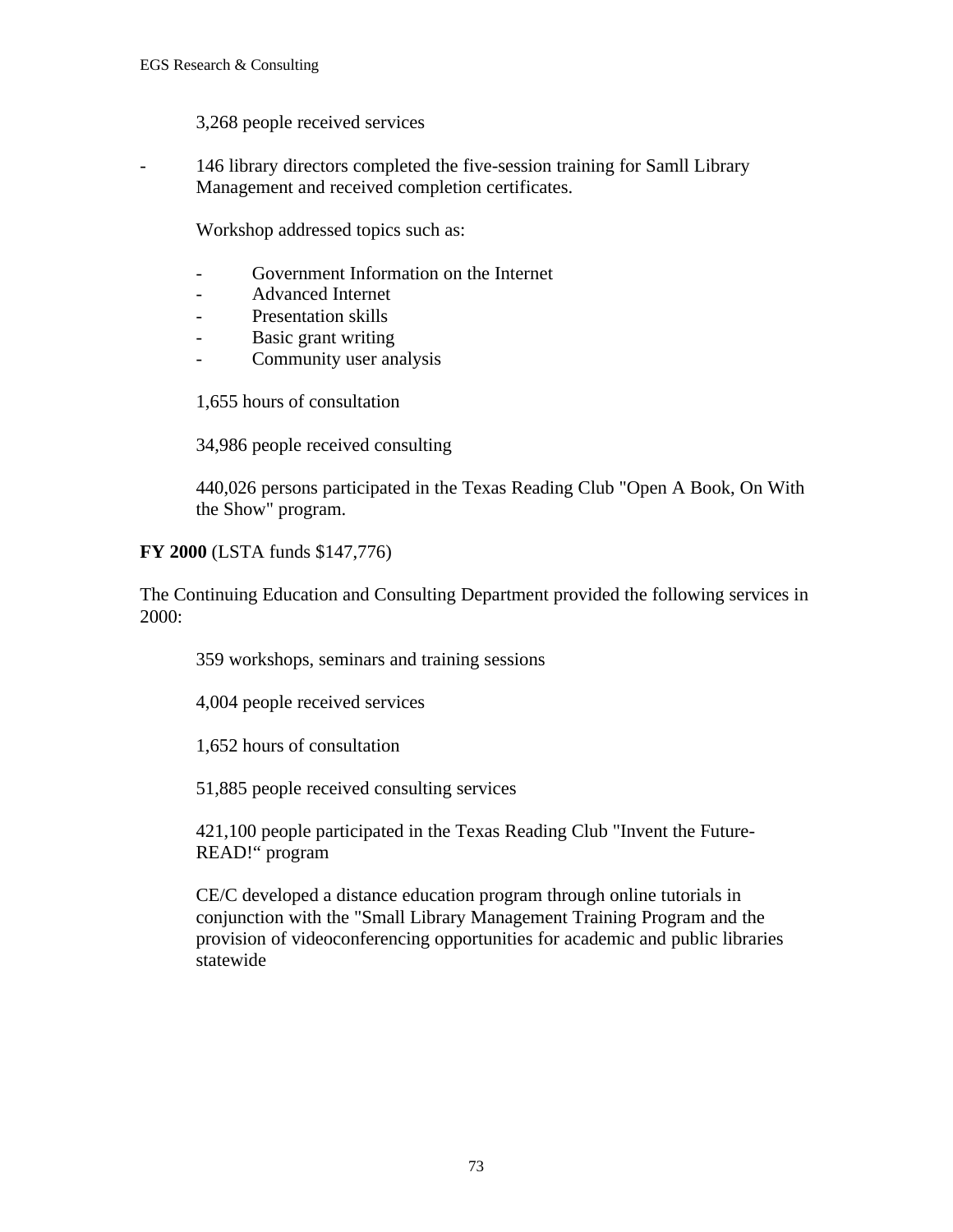### **FY 2001** (LSTA funds \$184,078)

### **2. Project Performance Measures**

The performance of the department is measured on four criteria:

- Number of hours of consultation, technical assistance.
- Number of people receiving consultation.
- Number of workshops.
- Number of people receiving services.

|                                        | таріс у п.і |               |         |               |         |
|----------------------------------------|-------------|---------------|---------|---------------|---------|
| <b>Continuing Education and</b>        | 1998        | 1999-         | 1999    | 2000-         | 2000    |
| Consulting*                            |             | 1998          |         | 1999          |         |
|                                        |             | <b>Change</b> |         | <b>Change</b> |         |
| Number of workshops                    | 105         | $-16.2%$      | 88      | 307.9%        | 359     |
| Number of people receiving             | 6,092       | $-46.3%$      | 3,268   | 22.5%         | 4,004   |
| services                               |             |               |         |               |         |
| Number of library directors who        |             |               | 146     |               |         |
| completed Small Library                |             |               |         |               |         |
| <b>Management Training</b>             |             |               |         |               |         |
| Number of hours of consultation        |             |               | 1,655   | $-0.2%$       | 1,652   |
| Number of people who received          |             |               | 34,986  | 48.2%         | 51,885  |
| consultation                           |             |               |         |               |         |
| <b>Texas Reading Club participants</b> |             |               | 440,026 | $-4.3\%$      | 421,100 |
| Total number served                    | 6,092       | 7,750.1%      | 478,280 | $-0.3%$       | 476,989 |
| Workshop average score                 | 6.6         |               |         |               |         |
|                                        |             |               |         |               |         |

#### **Table VII.1**

\* FY 2001 data not available at time of analysis.

The statistics provided by the Continuing Education and Consulting Department show activities in multiple areas and delivery of services through multiple means such as workshops and one-on-one consulting. The level of activity does not show consistent patterns across the years. For example, in FY 1999, the department delivered 16 percent fewer workshops than in FY 1998. In FY 2000, the department increased the number of workshops by 308 percent over FY 1999. Similarly, the number of people who received services through workshops decreased 46 percent in FY 1999 over FY 1998 and increased 22 percent in FY 2000 over FY 1999. In FY 2000 the department increased the number of people who received consulting services by nearly 50 percent. Staff turnover has been a significant factor in this trend.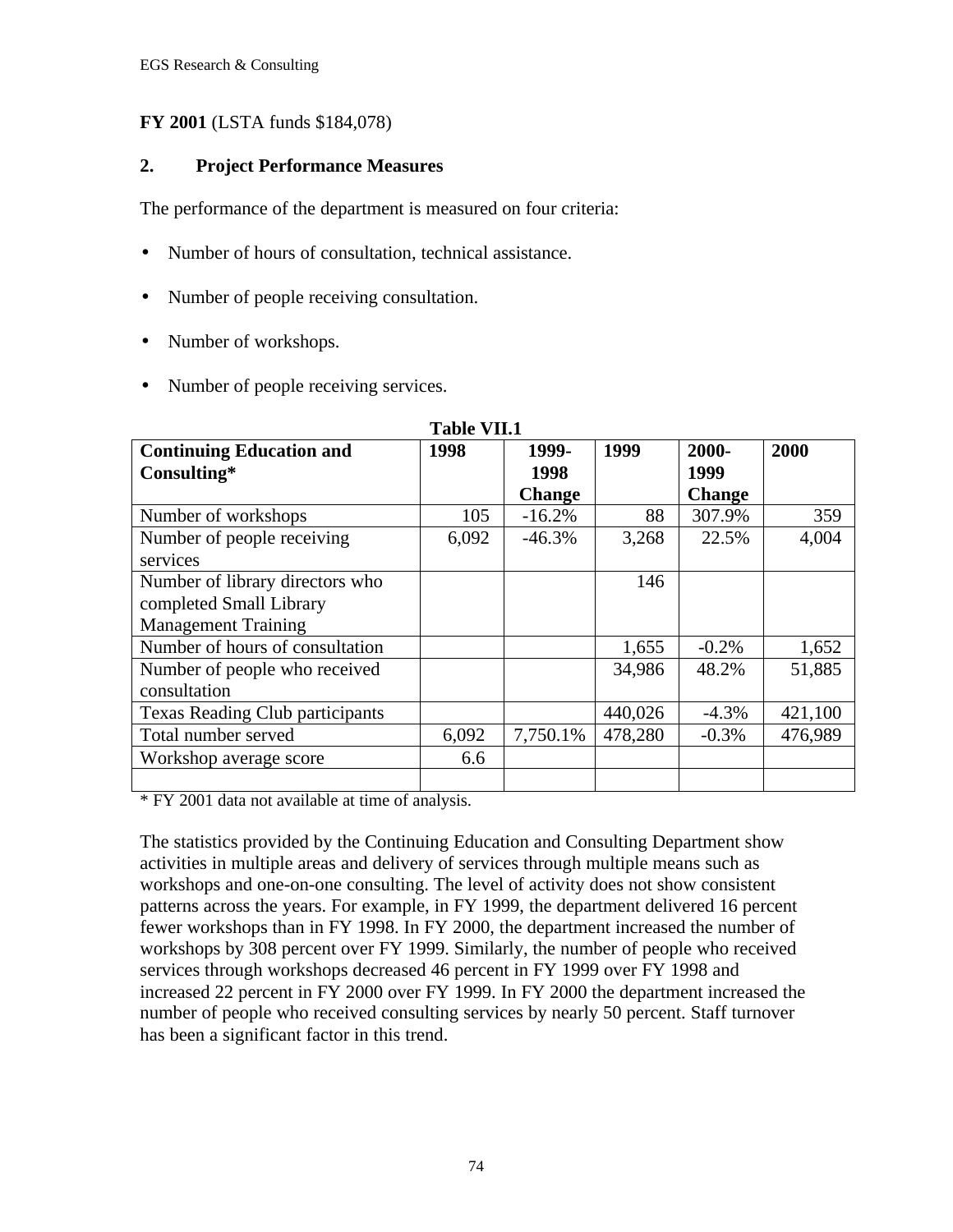# **VIII. TexNet INTERLIBRARY LOAN**

The TexNet Interlibrary Loan (ILL) project has five components:

- TexNet Centers
- TexNet Management
- Texas Union List of Serials (UTXL)
- Texas Group
- Project Loan

## **1. TexNet Funding**

TexNet Funding for the five projects varied from year to year. The funding for the TexNet Centers peaked in 1999 and declined in both 2000 and 2001. The funding for TexNet Management declined in 1999, increased in 2000 and declined in 2001 to the lowest level, due to a position vacancy. The funding for the Texas Group declined in 1999 and 2000 and increased significantly in 2001. The funding for UTXL declined every year since 1998. The funding for Project Loan increased both in 2000 and 2001. Overall funding increased each year.

|                       |               | ****** *****  |               |               |
|-----------------------|---------------|---------------|---------------|---------------|
| <b>TexNet ILL</b>     | 1998          | 1999          | 2000          | 2001          |
| <b>TexNet Centers</b> | \$1,698,392   | \$1,817,695   | \$1,942,329   | \$1,757,176   |
| TexNet<br>Management  | \$<br>52,296  | \$<br>51,704  | \$<br>61,078  | \$<br>31,073  |
| <b>Texas Group</b>    | \$<br>222,100 | \$<br>181,469 | \$<br>164,935 | 382,550<br>\$ |
| <b>UTXL</b>           | \$<br>1,056   | \$<br>1,050   | \$<br>615     | \$<br>650     |
| Project LOAN          | \$<br>127,900 | \$<br>127,500 | 143,000<br>\$ | \$149,400     |
| <b>TOTAL</b>          | \$2,101,744   | \$2,179,418   | \$2,311,957   | \$2,320,199   |

**Table VIII.1**

Between 1998 and 2001, overall funding for the TexNet ILL increased 10 percent. Funding increases over this period were realized by the Texas Group (72 percent), Project Loan (17 percent), and TexNet Centers (four percent).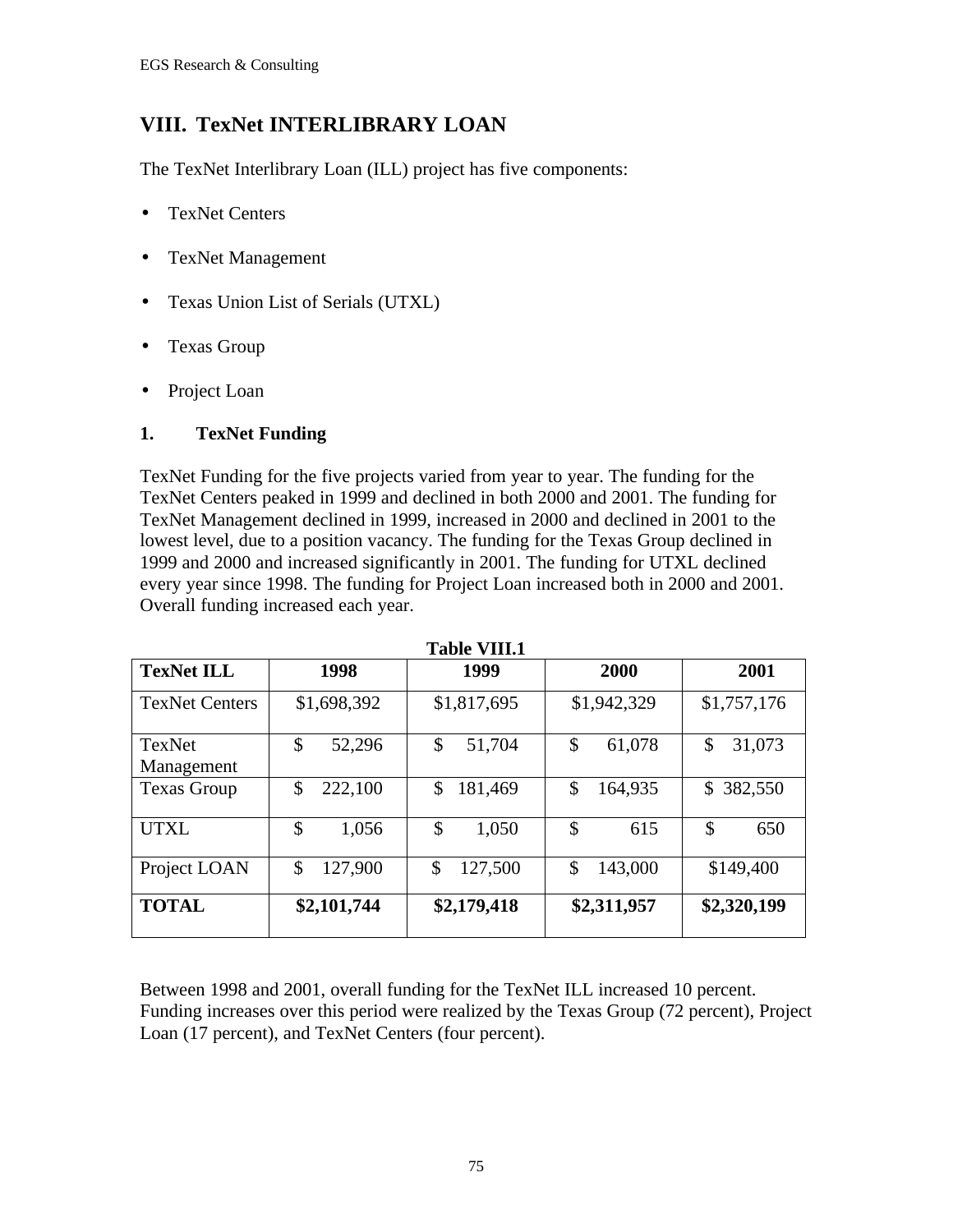| <b>Table VIII.2</b>         |                       |                      |                         |                      |  |  |  |
|-----------------------------|-----------------------|----------------------|-------------------------|----------------------|--|--|--|
| <b>TexNet ILL</b>           | 1999 -<br>1998 Change | 2000-<br>1999 Change | $2001 -$<br>2000 Change | 1998-<br>2001 Change |  |  |  |
| <b>TexNet Centers</b>       | 7.0%                  | 6.8%                 | $-9.5%$                 | 5.9%                 |  |  |  |
| <b>TexNet</b><br>Management | $-1.1%$               | 18.1%                | $-49.1%$                | $-66.0\%$            |  |  |  |
| <b>Texas Group</b>          | $-18.3%$              | $-9.1%$              | 131.9%                  | 72.2%                |  |  |  |
| <b>UTXL</b>                 | $-0.6\%$              | $-41.4%$             | $\ast$                  | $\ast$               |  |  |  |
| Project LOAN                | $-0.3%$               | 12.2%                | 4.5%                    | 16.8%                |  |  |  |
| <b>TOTAL</b>                | 3.7%                  | 6.1%                 | 3.6%                    | 10.4%                |  |  |  |

### **2. TexNet Centers**

TexNet Centers provide interlibrary lending and referral services to smaller libraries within their service regions through 10 TexNet Centers: the Texas State Library and Archives Commission (TSLAC) and the state's 9 largest public libraries.(Note: the El Paso center closed in 1999) These centers received individual grants, as listed below:

| <b>Public</b>    | 1998          | 1999          | 2000         | 2001          |
|------------------|---------------|---------------|--------------|---------------|
| <b>Libraries</b> |               |               |              |               |
| Abilene          | \$            | \$            | \$           | \$            |
|                  | 62,788        | 66,435        | 66,344       | 70,068        |
| Amarillo         | \$            | 106,795       | 115,842      | \$            |
|                  | 120,237       | \$            | \$           | 93,339        |
| Austin           | 178,362       | 219,747       | 226,883      | 250,752       |
|                  | \$            | \$            | \$           | \$            |
| Corpus Christi   | \$            | \$            | \$           | \$            |
|                  | 136,834       | 132,548       | 137,974      | 137,514       |
| Dallas           | 363,615<br>\$ | 380,860<br>\$ | \$387,633    | 314,194<br>\$ |
| El Paso          | \$<br>62,992  | 70,555<br>\$  |              |               |
| Ft. Worth        | \$<br>181,645 | \$<br>195,256 | \$207,606    | \$224,286     |
| Houston          | \$            | \$            | 365,344      | 357,545       |
|                  | 315,959       | 352,452       | \$           | \$            |
| Lubbock          | \$            | 56,820        | \$           | 61,763        |
|                  | 56,581        | \$            | 63,990       | S             |
| San Antonio      | \$            | \$            | \$           | \$            |
|                  | 180,185       | 199,512       | 194,608      | 206,604       |
| <b>TSLAC</b>     |               | \$<br>40,251  | \$<br>39,044 | \$<br>41,111  |
| Total            | \$1,659,188   | \$1,817,695   | \$1,942,329  | \$1,757,176   |

**Table VIII.3**

Funding for the TexNet Centers increased from 1999 to 2000 and decreased in 2001. Funding for each center varied across the four years.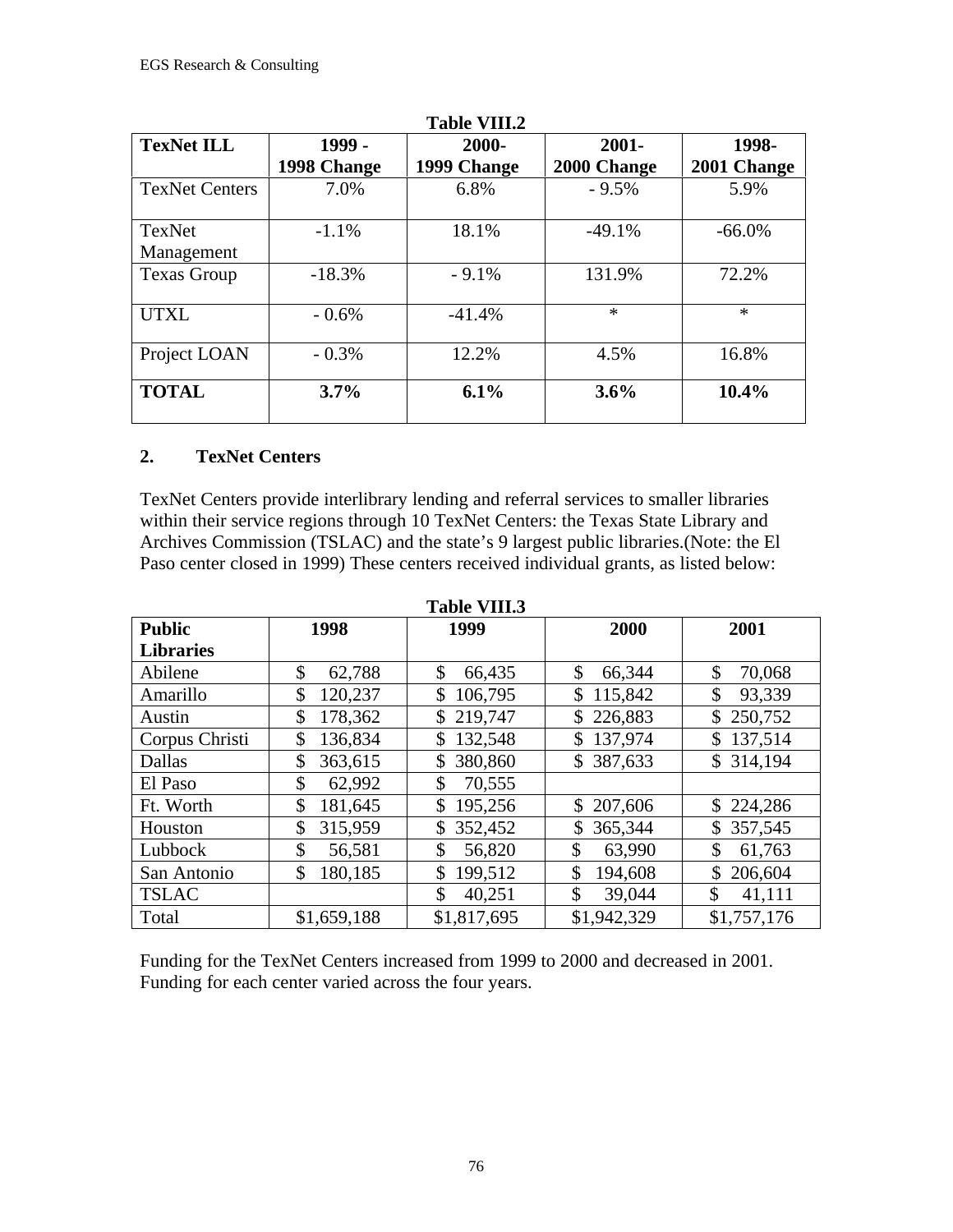## **3. TexNet Management**

TSLAC uses LSTA funds to manage the ILL statewide program. The project covers management of the TexNet Centers' grants, the Texas Group, Project Loan, and the Texas Union List of Serials.

| Table VIII.4    |          |          |          |          |  |  |  |
|-----------------|----------|----------|----------|----------|--|--|--|
| <b>Provider</b> | 1998     | 1999     | 2000     | 2001     |  |  |  |
| <b>TSLAC</b>    | \$91,500 | \$51,704 | \$61,078 | \$31,073 |  |  |  |

**Table VIII.4**

Overall, the TSLAC TexNet Management grant decreased by 66 percent over the fouryear period. The grant was largest in 1998 and smallest in 2001 due to a position vacancy.

## **4. Texas Group**

The Texas Group consists of the TexNet Centers as well as public libraries, academic libraries, and special libraries. The Texas Group enables smaller libraries that are not OCLC members to join with full OCLC members to use the OCLC system to process their interlibrary loans. OCLC costs for the Texas Group member public libraries are funded through a contract with AMIGOS. The Texas Group also allows these libraries to make their collections more available for resource sharing, increase local control, and improve borrowing turnaround time.

The funding for the Texas Group decreased in 1999 and 2000 and increased 132 percent in 2001 from its 2000 level.

| ------<br>.        |           |           |           |           |  |  |  |
|--------------------|-----------|-----------|-----------|-----------|--|--|--|
|                    | 1998      | 1999      | 2000      | 2001      |  |  |  |
| <b>Texas Group</b> | \$222,100 | \$181,469 | \$164,935 | \$382,550 |  |  |  |

**Table VIII.5**

In FY 1998 the Texas Group had 72 public libraries, including the TexNet centers, 78 academic libraries, and 23 special libraries.

In FY 1999 and in FY 2000 the Texas Group consisted of 78 public libraries including the TexNet centers, 82 academic libraries, and 24 special libraries.

In FY 2001 the Texas Group had of 93 public libraries including the TexNet centers, 88 academic libraries, and 25 special libraries.

The number of libraries in the Texas Group grew 19 percent between 1998 and 2001. The greatest growth was in the number of public libraries: it increased 29 percent between 1998 and 2001. The number of academic libraries in the Texas Group increased the least: it increased by about nine percent during this period.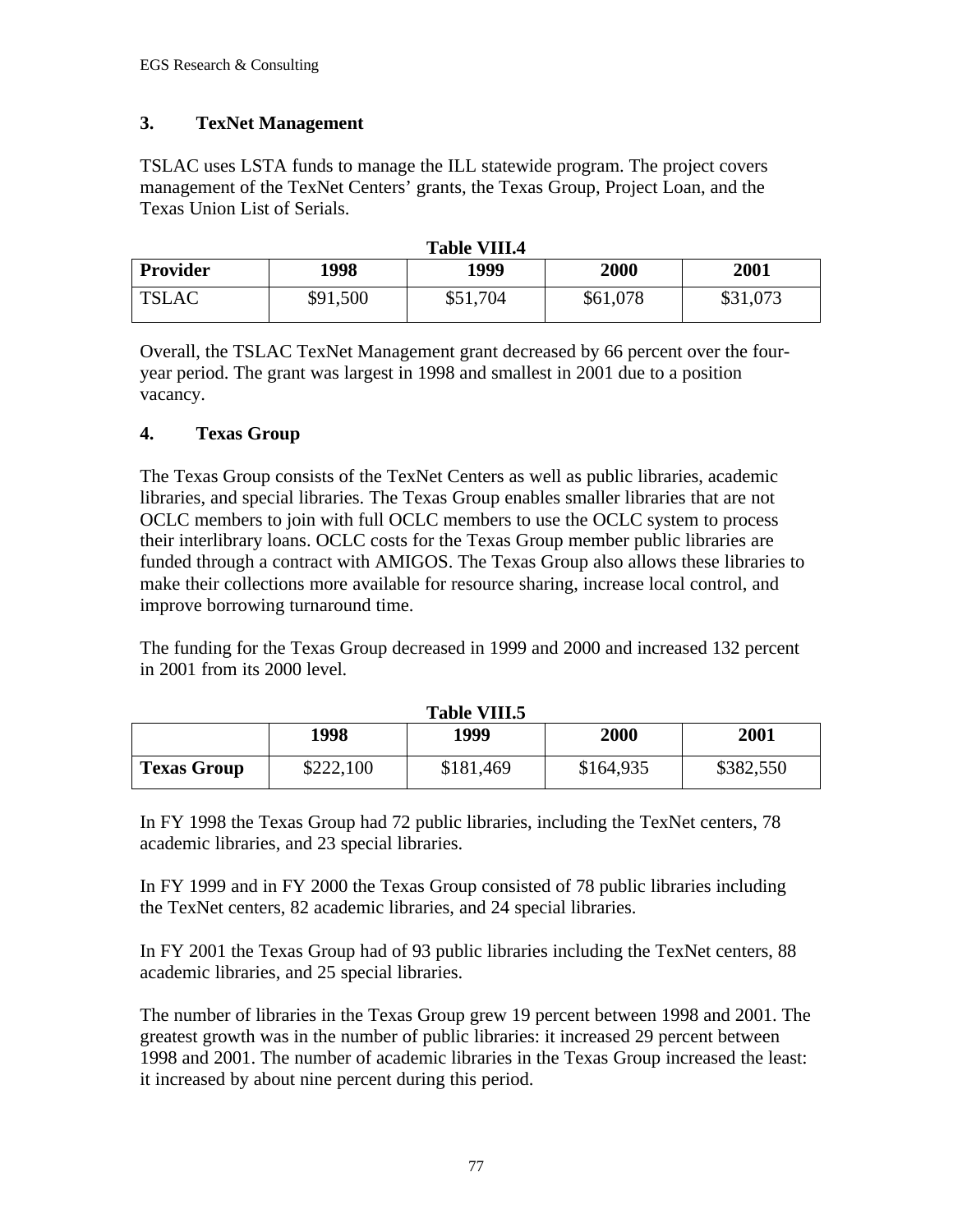| <b>Type of</b><br><b>Libraries</b> | 1998 | <b>Percent</b><br><b>Change</b> | 1999 | <b>Percent</b><br><b>Change</b> | 2000 | Percent<br><b>Change</b> | 2001 | 1998-<br>2001<br>Percent<br><b>Change</b> |
|------------------------------------|------|---------------------------------|------|---------------------------------|------|--------------------------|------|-------------------------------------------|
| Public                             | 72   | 8.3%                            | 78   | 0.0%                            | 78   | 19.2%                    | 93   | 29.2%                                     |
| Academic                           | 78   | 5.1%                            | 82   | 0.0%                            | 82   | 7.3%                     | 88   | 12.8%                                     |
| Special                            | 23   | 4.3%                            | 24   | 0.0%                            | 24   | 4.2%                     | 25   | 8.7%                                      |
| <b>Total</b>                       | 173  | 6.3%                            | 184  | 0.0%                            | 184  | 11.9%                    | 206  | 19.1%                                     |

**Table VIII.6**

# **5. Texas Union List of Serials (UTXL)**

The Texas State Library and Archives Commission sponsors an online union list of serial holdings of many Texas libraries (referred to as UTXL). The database consists of over 115,000 titles and over 662,000 locations. The Texas Union List of serials (UTXL) consists of a database of the serial holdings of 106 Texas libraries, including 77 academic, 12 public, one school district, and 16 special libraries. The OCLC database is used in interlibrary lending. AMIGOS manages and maintains this database.

The funds allocated to the UTXL decreased over the 1998-2001 period, as shown the table below.

**Table VIII.7**

| TADIC VIII.I |         |         |       |       |  |  |  |
|--------------|---------|---------|-------|-------|--|--|--|
|              | 1998    | 1999    | 2000  | 2001  |  |  |  |
| <b>UTXL</b>  | \$1,056 | \$1,050 | \$615 | \$650 |  |  |  |

# **6. Project Loan**

This project reimburses libraries for a portion of their costs for providing loans to Texas public libraries. Through Project LOAN grants, libraries are reimbursed at a fixed rate per net loan for loans made to public libraries.

Funding for Project Loan increased in 2000 and 2001 by 12 and 4.5 percent, respectively.

| <b>Table VIII.8</b> |           |           |           |           |  |  |
|---------------------|-----------|-----------|-----------|-----------|--|--|
|                     | 1998      | 1999      | 2000      | 2001      |  |  |
| <b>Project LOAN</b> | \$127,900 | \$127,500 | \$143,000 | \$149,400 |  |  |

# **7. Performance Measures**

TexNet ILL developed performance measures that represent TexNet centers' and project efficiency. The performance measures include: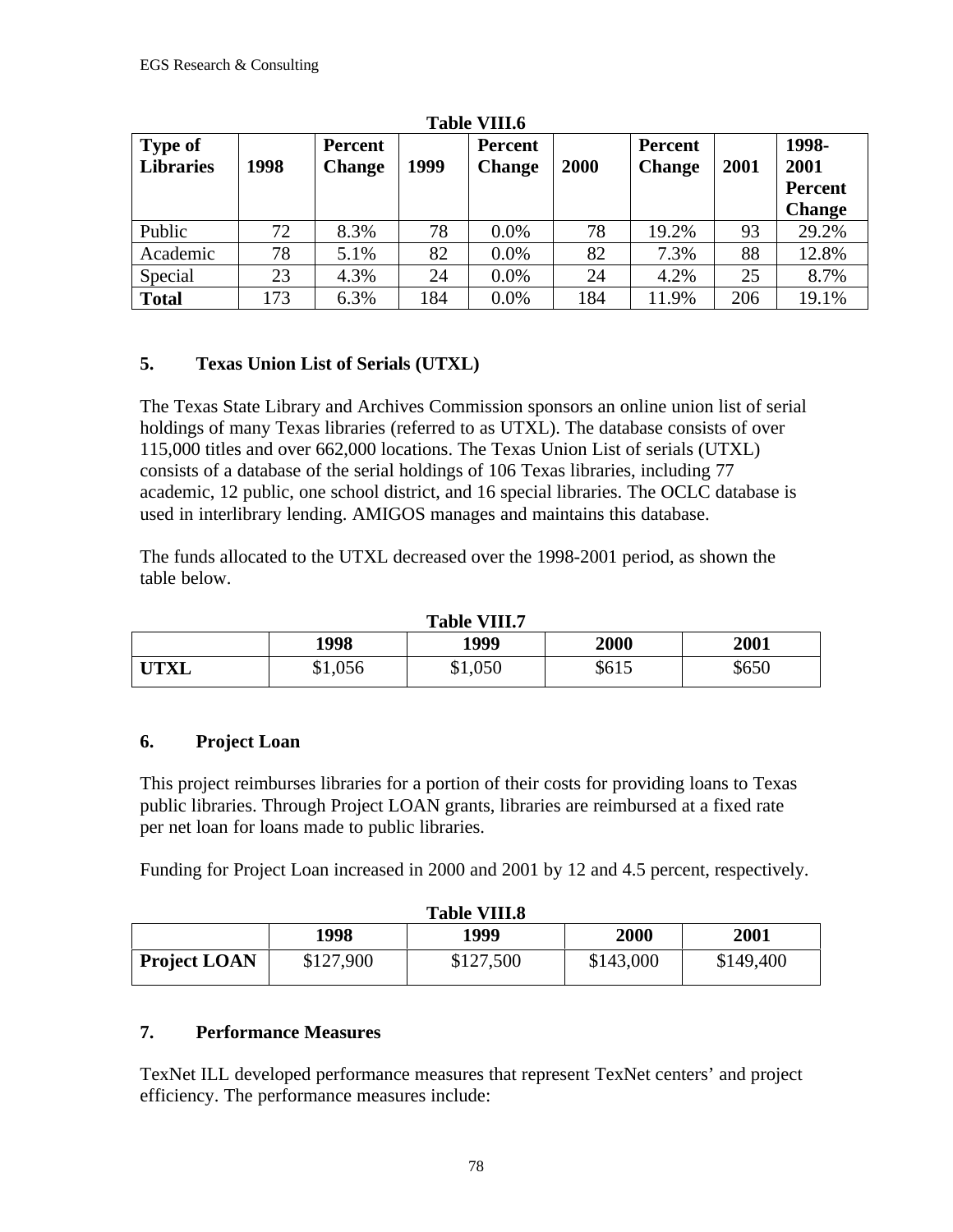- Number of transactions
- Transactions per staff member
- Cost per transaction
- Number of requests
- Cost per request
- Number of fills
- Cost per fill
- Fills from collection
- Cost per fill from collection
- Turnaround time

These performance measures are analyzed by

- Requests from region and requests outside of region
- Requests by type of library (public, academic, special)

The performance data demonstrated clearly which centers were more productive and efficient and which activities required greater resources. For example, cost per transaction increased 7.7 percent in 1999 from 1998 and 20.5 percent from 1999 to 2000. Cost per fill increased 8.1 percent from 1998 to 1999 and 18.2 percent from 1999 to 2000. Cost per request increased 10.6 percent from 1998 to 1999, and cost per fill from collection increased 8.1 percent during that period.

| таріе у пі. у                |         |         |         |         |  |  |  |
|------------------------------|---------|---------|---------|---------|--|--|--|
| <b>Performance Measures</b>  | 1998    | 1999    | 2000    | 2001    |  |  |  |
| <b>Cost per Transaction</b>  | \$4.79  | \$5.16  | \$6.22  | \$5.91  |  |  |  |
| Cost per Fill                | \$8.59  | \$9.29  | \$10.98 | \$10.55 |  |  |  |
| <b>Cost per Request</b>      | \$5.47  | \$6.05  | \$7.04  | \$6.64  |  |  |  |
| Cost per Fill per Collection | \$12.75 | \$13.78 | \$16.39 | \$15.65 |  |  |  |

**Table VIII.9**

A comparison of in region and out of region percent requests filled in 1998 and 1999 showed the following: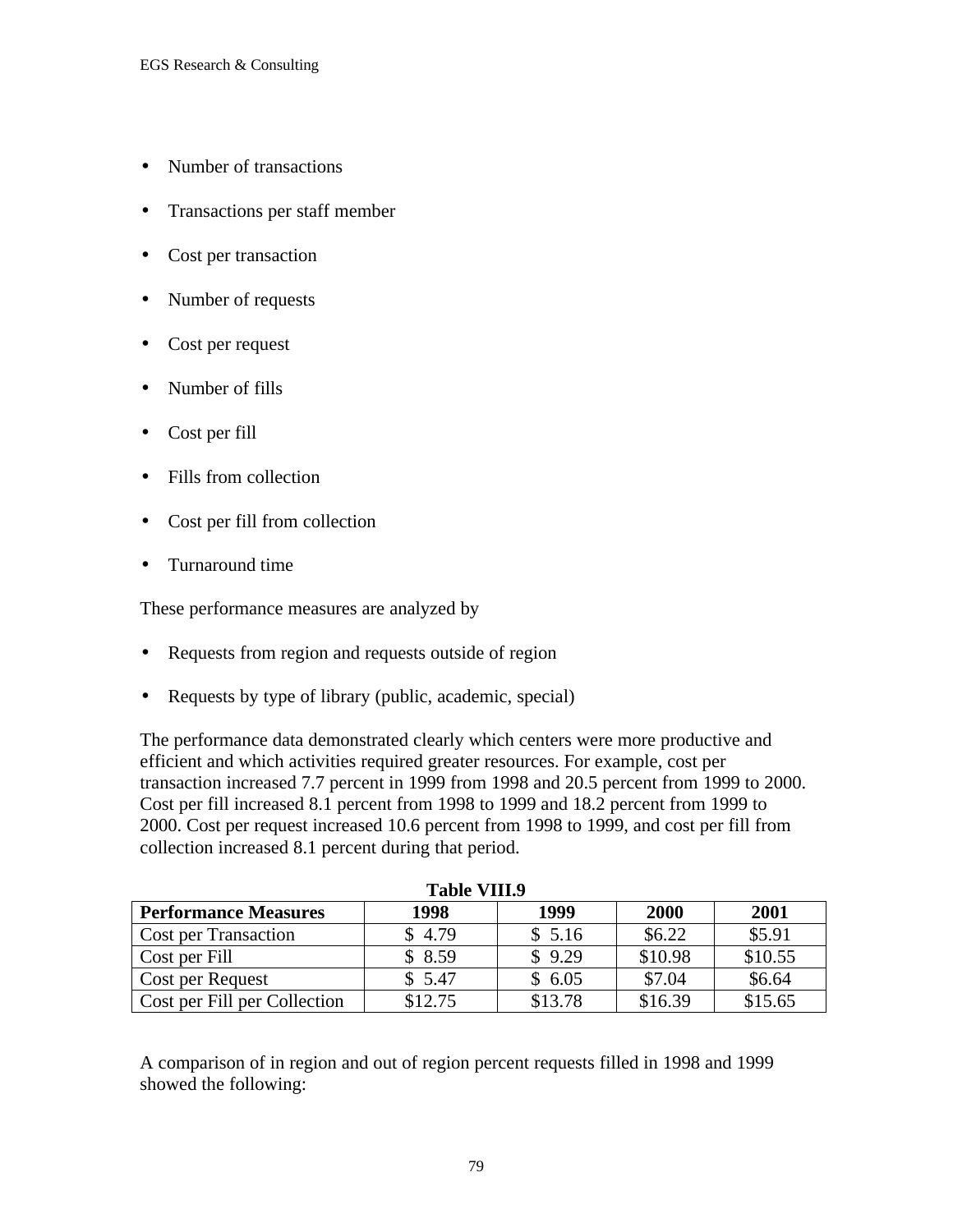In 1998, San Antonio had the highest percent of ICL requests filled and Lubbock had the lowest. San Antonio and Amarillo had the highest percent of total requests filled; Fort Worth had the lowest. Lubbock had the highest percent of requests from out of region libraries filled and Houston had the lowest.

In 1999, San Antonio had the highest percent of ICL in region requests filled and Lubbock had the lowest. Amarillo had the highest percent of total requests filled. El Paso and Austin had the lowest. Lubbock had the highest out of region requests from libraries filled. Abilene had the lowest.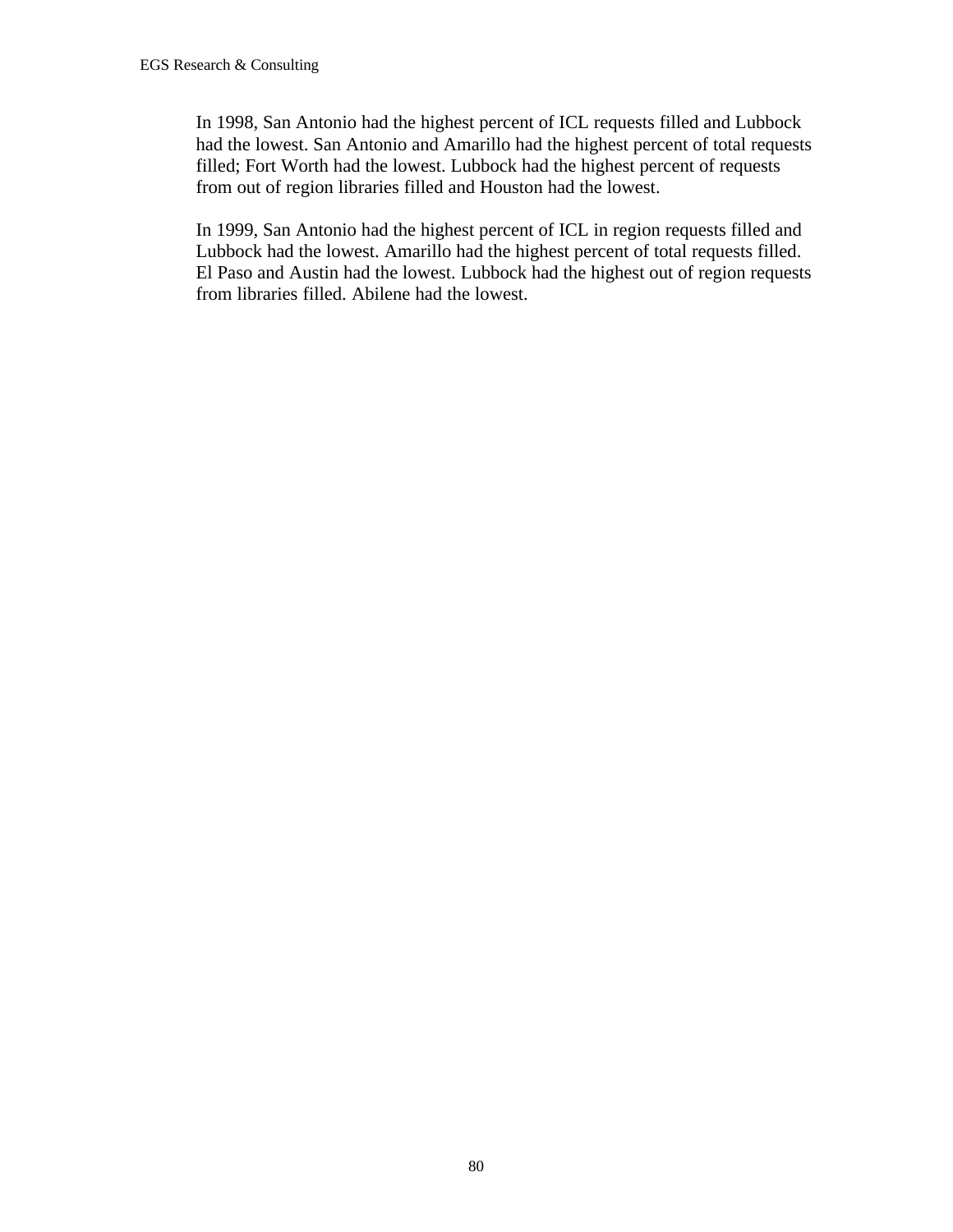|                             |      |                      |                           |                                                                     |      | Table VIII.IV |                                                           |      |               |      |      |               |
|-----------------------------|------|----------------------|---------------------------|---------------------------------------------------------------------|------|---------------|-----------------------------------------------------------|------|---------------|------|------|---------------|
| <b>Requests From Region</b> |      |                      |                           |                                                                     |      |               | <b>Requests from Outside of</b><br><b>Region</b>          |      |               |      |      |               |
| <b>Libraries</b>            |      | <b>Filled by ICL</b> | % Area Libraries Requests | % of Total Requests Filled<br>% ILC Users Requests<br><b>Filled</b> |      |               | % of Total Requests from<br><b>Other Libraries Filled</b> |      |               |      |      |               |
|                             | 1998 | 1999                 | 1999-                     | 1998                                                                | 1999 | 1999-         | 1998                                                      | 1999 | 1999-         | 1998 | 1999 | 1999-         |
|                             |      |                      | 98                        |                                                                     |      | 98            |                                                           |      | 98            |      |      | 98            |
|                             |      |                      | <b>Change</b>             |                                                                     |      | <b>Change</b> |                                                           |      | <b>Change</b> |      |      | <b>Change</b> |
| Abilene                     | 35%  | 34%                  | $-1\%$                    | 79%                                                                 | 82%  | 3%            | 84%                                                       | 84%  | 0%            | 42%  | 36%  | $-6\%$        |
| Amarillo                    | 51%  | 51%                  | 0%                        | 85%                                                                 | 84%  | $-1\%$        | 89%                                                       | 88%  | $-1\%$        | 54%  | 56%  | 2%            |
| Austin                      | 43%  | 41%                  | $-2\%$                    | 71%                                                                 | 70%  | $-1%$         | 78%                                                       | 78%  | 0%            | 42%  | 41%  | $-1\%$        |
| Corpus                      | 43%  | 44%                  | 1%                        | 73%                                                                 | 72%  | $-1\%$        | 82%                                                       | 83%  | 1%            | 57%  | 57%  | 0%            |
| Christi                     |      |                      |                           |                                                                     |      |               |                                                           |      |               |      |      |               |
| Dallas                      | 44%  | 45%                  | 1%                        | 58%                                                                 | 68%  | 10%           | 75%                                                       | 80%  | 5%            | 40%  | 44%  | 4%            |
| El Paso                     | 46%  | 41%                  | $-5%$                     | 77%                                                                 | 76%  | $-1\%$        | 81%                                                       | 78%  | $-3%$         | 28%  | 38%  | 10%           |
| Ft. Worth                   | 37%  | 37%                  | 0%                        | 72%                                                                 | 67%  | $-5%$         | 75%                                                       | 80%  | 5%            | 41%  | 45%  | 4%            |
| Houston                     | 49%  | 52%                  | 3%                        | 73%                                                                 | 74%  | 1%            | 84%                                                       | 85%  | 1%            | 37%  | 35%  | $-2\%$        |
| Lubbock                     | 23%  | 21%                  | $-2\%$                    | 79%                                                                 | 83%  | 4%            | 76%                                                       | 79%  | 3%            | 70%  | 73%  | 3%            |
| San                         | 66%  | 69%                  | 3%                        | 77%                                                                 | 77%  | 0%            | 85%                                                       | 84%  | $-1\%$        | 48%  | 56%  | 8%            |
| Antonio                     |      |                      |                           |                                                                     |      |               |                                                           |      |               |      |      |               |
| <b>TSLAC</b>                | 0.0% | 0.0%                 | 0%                        | 65%                                                                 | 72%  | 7%            | 72%                                                       | 82%  | 10%           | 40%  | 40%  | 0%            |
| <b>TOTAL</b>                | 44%  | 45%                  | $1\%$                     | 74%                                                                 | 75%  | $1\%$         | 81%                                                       | 82%  | $1\%$         | 44%  | 46%  | 2%            |

**Table VIII.10**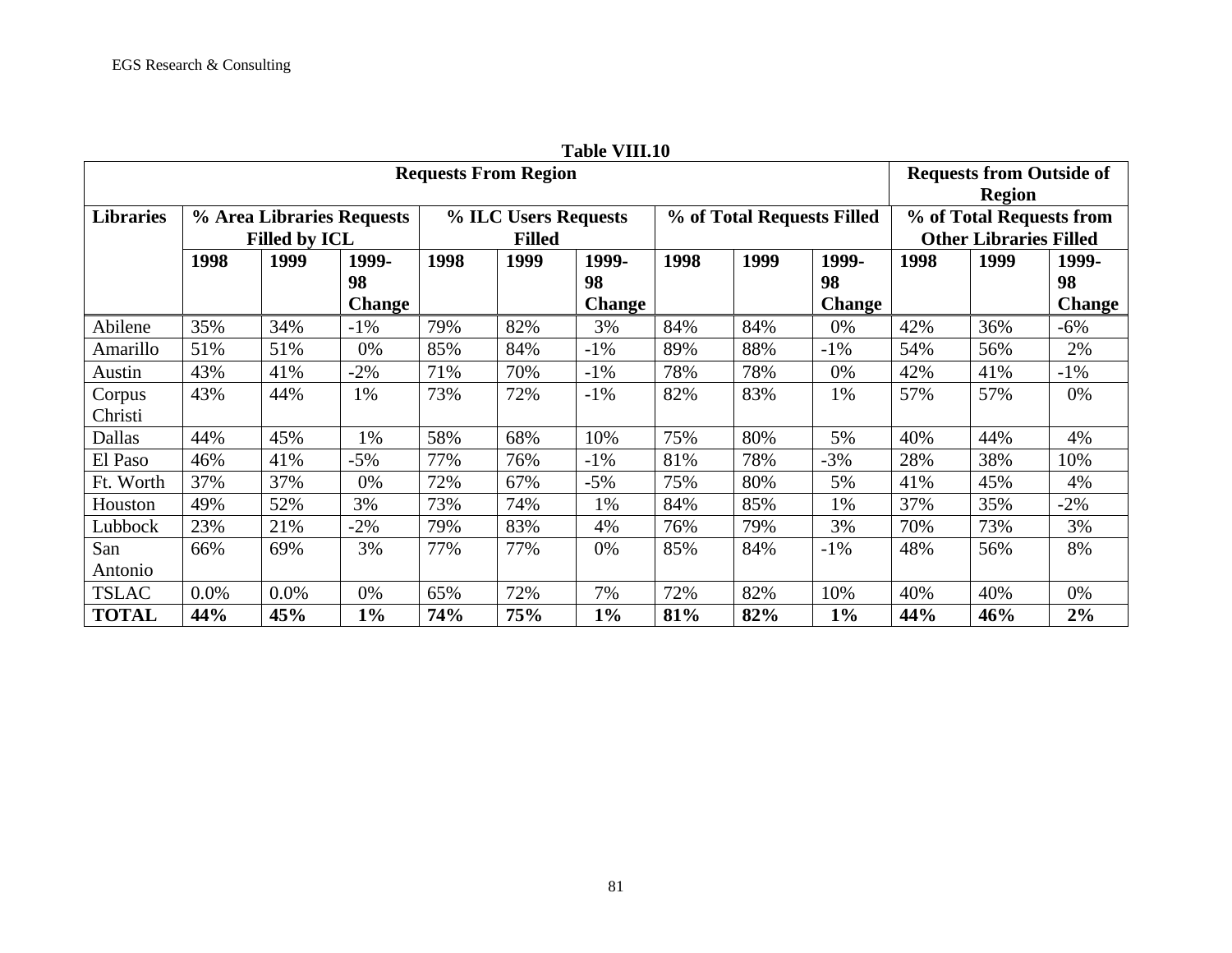# **IX. TEXAS STATE ELECTRONIC LIBRARY**

The Texas State Library and Archives Commission (TSLAC) provided Texas public libraries and Texas state governmental agency libraries with free access to full text articles, citations, book records, business directories, telephone numbers, and Internet links through the Texas State Electronic Library (TSEL). TSEL expanded the power of library collections and met the information demands of a wide range of patrons. The project increased community awareness of the local library's value, and provided even small, rural libraries with electronic access to thousands of printed magazine titles. In FY 2000, the project databases became part of a cooperative program with the TexShare resource-sharing program.

Library Resource Sharing (LRS) has four programs that serve academic, library, government, and public constituencies. LSTA funds the database program only. The programs include:

**Databases for Public Libraries.** This program gives public libraries access to about 60 commercial databases at no charge.

**TexShare** is a cooperation program of academic and public libraries to improve library services to Texas residents through efficient sharing of library resources and group licensing of products and services. TexShare services include a reciprocal borrowing card, online databases, a courier service and a grant program.

**Texas State Publications Depository** operates as a clearinghouse of materials published by state agencies and universities. The depository distributes more than 300,000 individual publications a year to a network of 50 designated depository libraries.

**Trail** is a searchable catalog and retrieval service for electronic publications created by Texas State agencies. More than 90 percent of state agencies are populating the catalog. In FY 2000 Trail included more than 7,000 unique publications.

## **1. LSTA Project Activities**

## **FY 1998:**

The TSEL project used the grant to purchase a variety of databases, providing online database subscriptions to 285 public libraries statewide. The databases included First Search, Online Britannica, Electric Library, and Archives USA.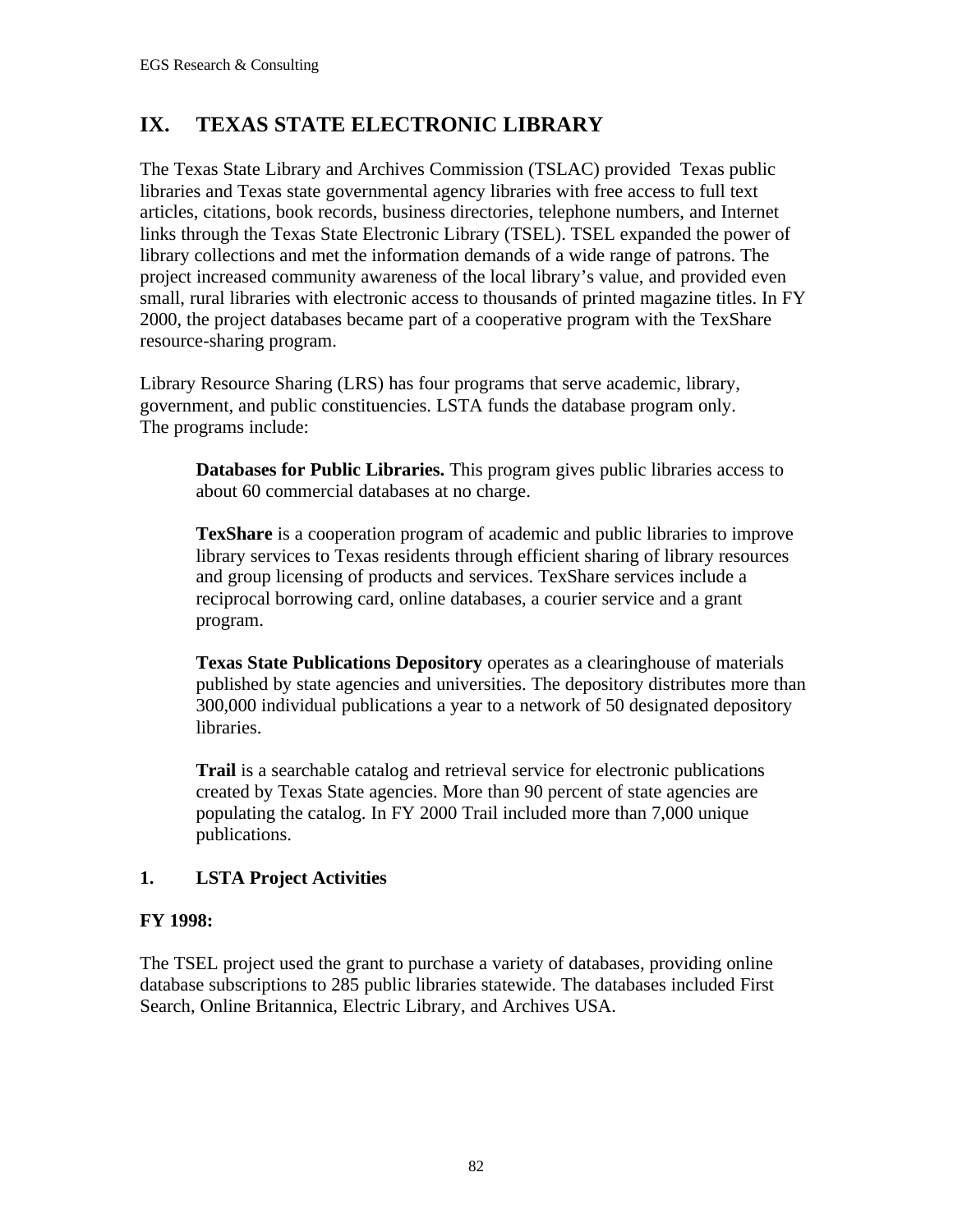# **FY 1999:**

The TSEL project used the grant to provide public libraries and state governmental agency libraries with electronic access to materials. Specific products offered included over 75 databases through OCLC's First Search, the Online Britannica, Electric Library (from Infonautics), Texas NewsStand (Bell & Howell), three literature databases from Gale Group, DISCovering Science (Gale Group), Ethnic News Watch (Softline), and Archives USA (Chadwyck-Healey). TSLAC provided a gateway for access to the databases and technical support for libraries that used them.

## **FY 2000:**

In FY 2000, LRS served 1,727,261 people; provided 16,663,100 materials, and trained 6,790 libraries' staff.

## **2. Cost Avoidance**

LSTA funds constitute a small percent of the funds used by the TSEL/TexShare Online Databases. As seen in the table below, LSTA funds were 13.3 percent of the TSEL funds in 1999 and only 2.2 percent in 2000 and 2.1 percent in 2001. The numbers included in this report are based upon figures reported to LSTA according to federal reporting definitions. Some figures may vary slightly from reports that use Texas state reporting definitions.

|                       |          | таше та.т      |             |              |
|-----------------------|----------|----------------|-------------|--------------|
| <b>TSEL</b>           | 1998     | 1999           | 2000        | 2001         |
| <b>LSTA</b>           | \$68,191 | 200,000        | 85,700      | 232,400      |
| <b>Matching Funds</b> | $\ast$   | $$1,299,873**$ | \$3,750,381 | \$10,966,004 |
| Total                 |          | \$1,499,973    | \$3,836,081 | \$11,198,404 |
| % of LSTA             |          | 13.3%          | 2.2%        | 2.1%         |

**Table IX.1**

\* No information.

\*\* Does not include TexShare.

The major performance measure of TSEL is cost avoidance. The share of LSTA funds was used as a basis for calculating the portion of cost avoidance that can be attributed to LSTA. In a three-year period, cost avoidance due to electronic resource sharing amounted to nearly \$247.6 million. Over eight million dollars can be attributed to LSTA.

| Table IX.2            |              |              |                 |               |  |  |
|-----------------------|--------------|--------------|-----------------|---------------|--|--|
| <b>TSEL</b>           | 1999         | 2000         | 2001            | 1999-2001     |  |  |
| LSTA Share            | 13.3%        | 2.2%         | 2.1%            |               |  |  |
| <b>Cost Avoidance</b> | \$24,728,960 | \$53,832,696 | $$169,031,413*$ | \$247,593,069 |  |  |
| <b>Cost Avoidance</b> | \$3,288,952  | \$1,184,319  | 3,549,660       | 8,022,931     |  |  |
| Attributed to LSTA    |              |              |                 |               |  |  |

\* The 2001 cost avoidance includes: \$156,898,015 database cost avoidance

\$1,143,502 TexShare Card cost avoidance \$39,702 Clearinghouse cost avoidance \$10,950,194 ILL cost avoidance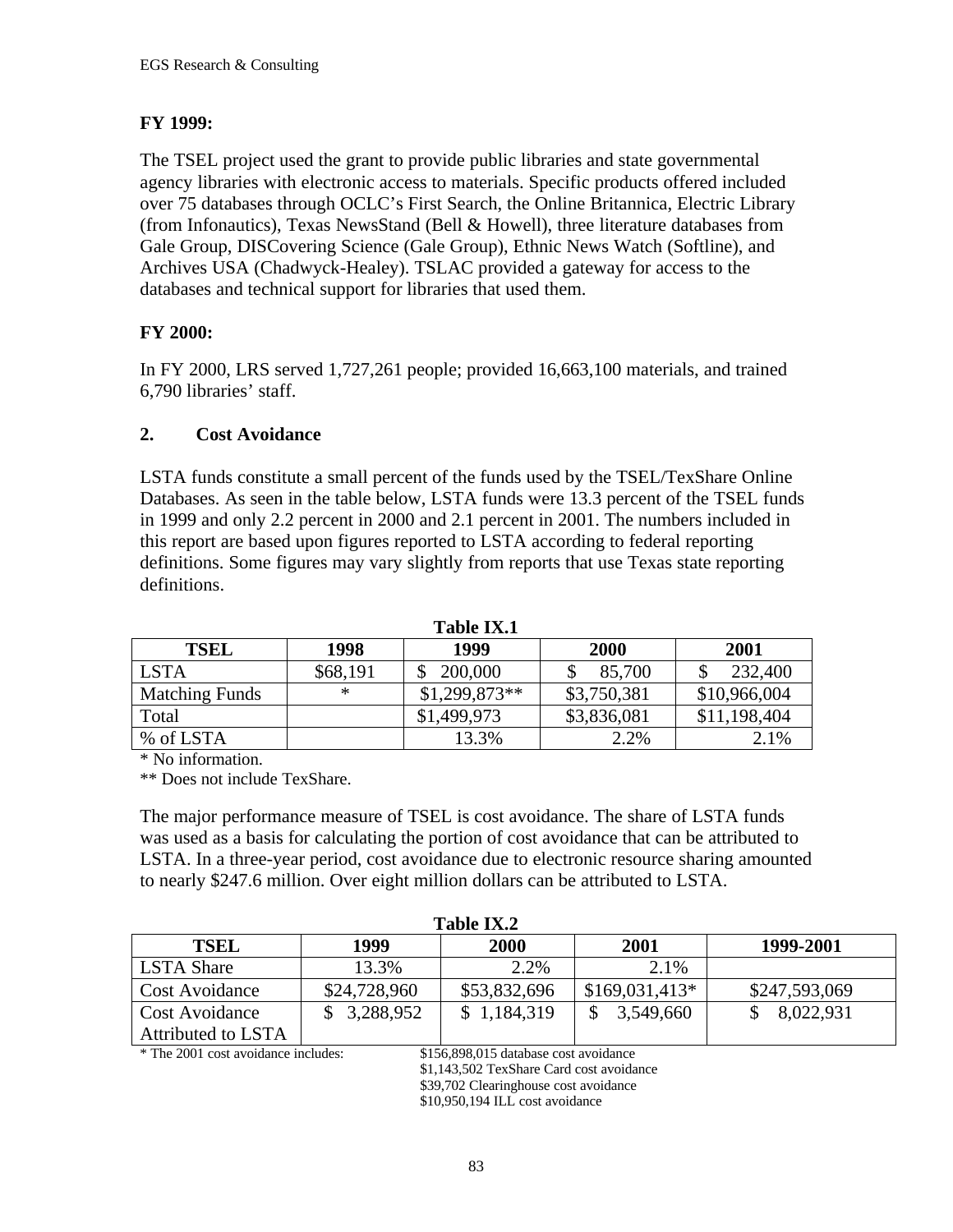## **3. Usage Statistics**

Usage is another category of performance. The TexShare Online Databases program reports four usage measures:

- Number of sessions
- Number of searches
- Number of citations
- Number of documents

| 1 adie 1A.5      |                               |           |           |  |  |  |  |  |  |
|------------------|-------------------------------|-----------|-----------|--|--|--|--|--|--|
| Program          | 1999                          | 2000      | 2001      |  |  |  |  |  |  |
| <b>Usage</b>     |                               |           |           |  |  |  |  |  |  |
|                  | <b>TexShare Core Database</b> |           |           |  |  |  |  |  |  |
| <b>Sessions</b>  | 614,760                       | 672,292   | 692,947   |  |  |  |  |  |  |
| Searches         | 3,023,039                     | 3,769,341 | 5,095,907 |  |  |  |  |  |  |
| <b>Citations</b> | 6,974,887                     | 5,788,155 | 3,855,868 |  |  |  |  |  |  |
| Documents        | 650                           | 641,135   | 1,004,590 |  |  |  |  |  |  |
|                  | <b>TSEL/LRS Core Database</b> |           |           |  |  |  |  |  |  |
| <b>Sessions</b>  | 78,630                        | 147,550   | 23,735*   |  |  |  |  |  |  |
| Searches         | 270,218                       | 642,294   | 764,552   |  |  |  |  |  |  |
| Citations        | 160                           | 31,294    | $\Omega$  |  |  |  |  |  |  |
| Documents        | 128,822                       | 410,134   | 440,122   |  |  |  |  |  |  |

**Table IX.3**

\* Does not include FY 2001 New Subscriptions.

Over the 1999-2001 period, both in the TexShare database program and the TSEL database program, the number of documents accessed increased the most, as shown in the following table. Searches associated with the TexShare Database program increased nearly 70 percent over this period. Searches associate with the TSEL Database program increased more than 180 percent. The number of sessions associated with the TexShare Database program increased about 13 percent but the number of sessions associated with the TSEL Database program decreased nearly 70 percent.